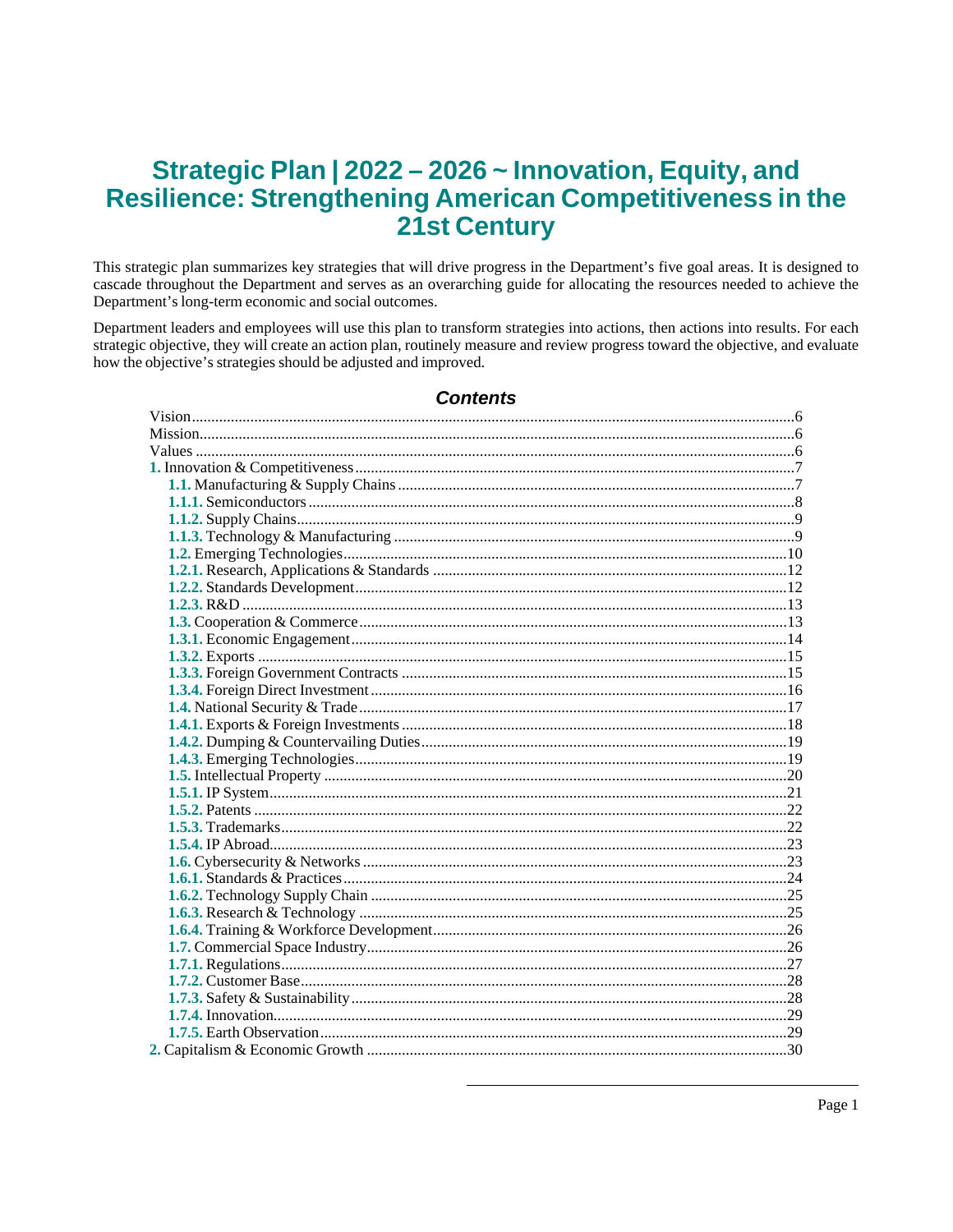| 4.2.1. Data Products |  |
|----------------------|--|
|                      |  |
|                      |  |
|                      |  |
|                      |  |
|                      |  |
|                      |  |
|                      |  |
|                      |  |
|                      |  |
|                      |  |
|                      |  |
|                      |  |
|                      |  |
|                      |  |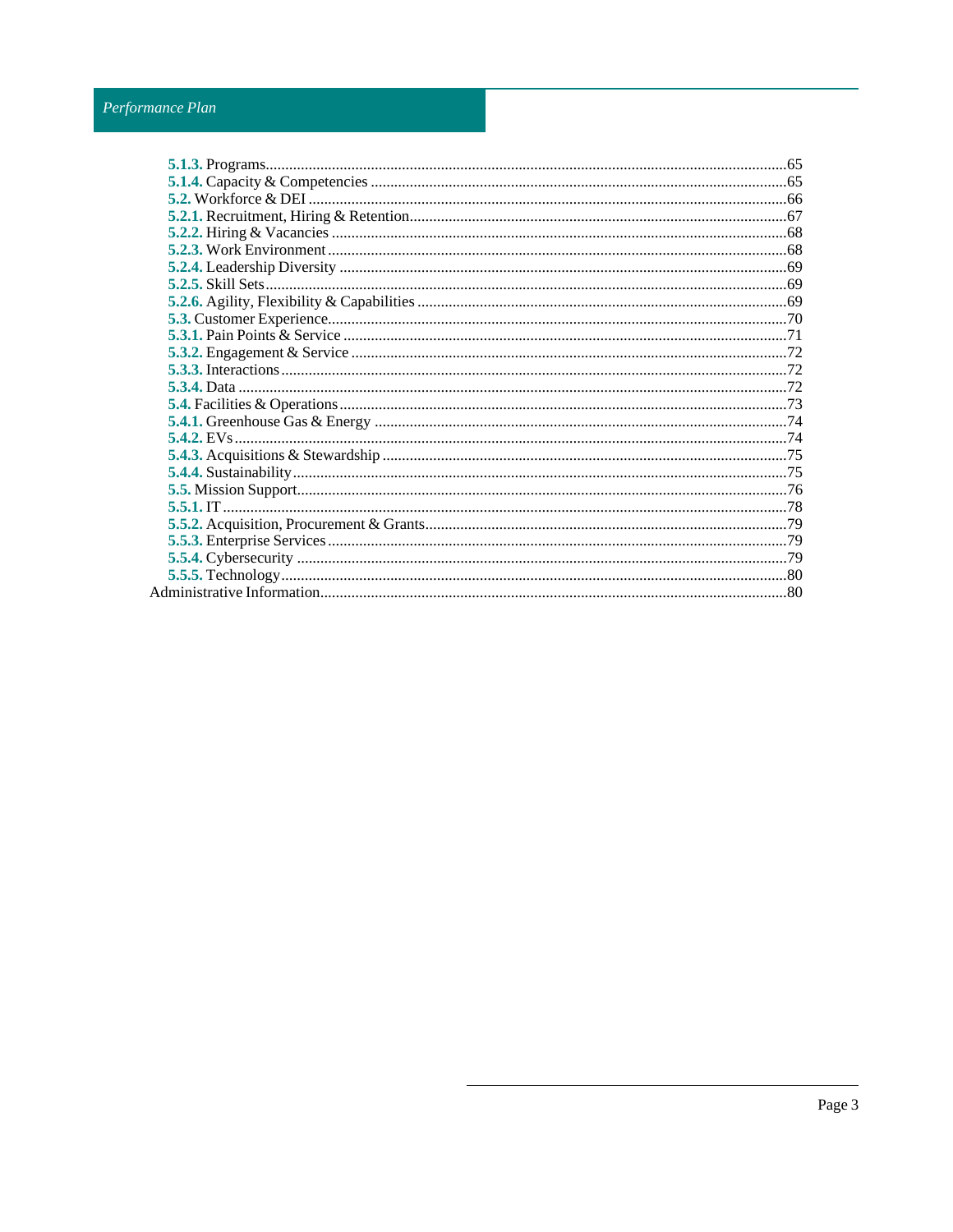*Performance Plan*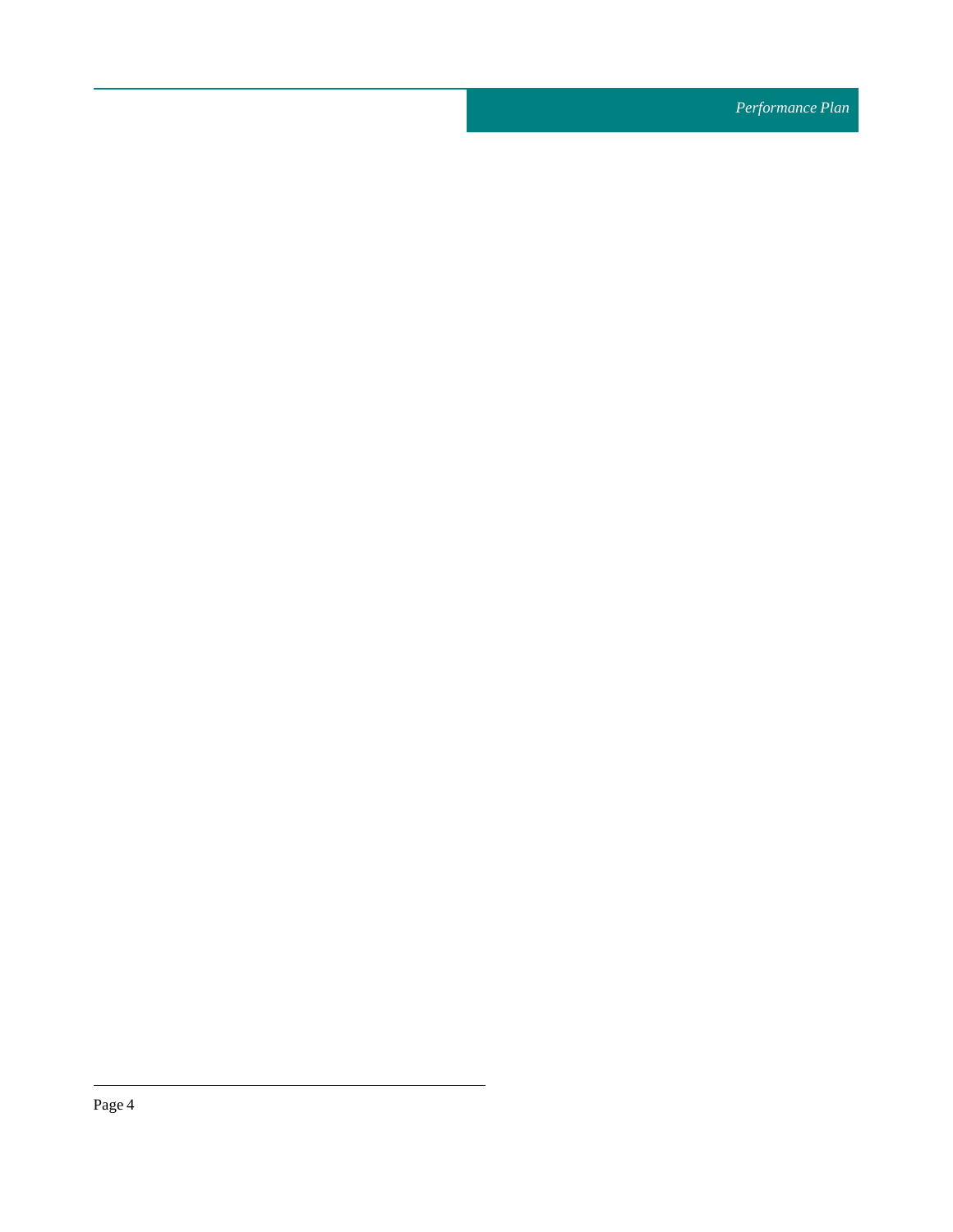

# **U.S. Department of Commerce (DOC)**

**Stakeholder(s): Gina Raimondo** :

*U.S. Secretary of Commerce*

#### **DOC Offices & Bureaus**:

*The Department's headquarters offices and component bureaus, listed below, implement over 225 budgeted programs and activities:*

**Office of the Secretary (OS)**

**Office** of Inspector General (OIG)

**Bureau of Economic Analysis (BEA)**

**Bureau ofIndustry and Security (BIS)**

**Census Bureau (Census)**

**Economic Development Administration (EDA)**

**International Trade Administration (ITA)**

**Minority Business Development Agency (MBDA)**

**National Institute of Standards and Technology (NIST)**

**National Oceanic and Atmospheric Administration (NOAA)**

**National TechnicalInformation Service (NTIS)**

**National Telecommunications and Information Administration (NTIA)**

**Office of the Undersecretary for Economic Affairs(OUSEA)**

### **U.S. Patent and Trademark Office (USPTO)**

#### **DOC Workforce** :

*As of January 2022, the Department had approximately 47,000 employees. The Department's workforce ranges from 321 uniformed service officers in the NOAA Commissioned Officer Corps, 263 diplomats who are Foreign Commercial Service Officers, 166 badged law enforcement officers in BIS, 8,961 patent examiners at USPTO, to more than 37,000 other civil service employees who deliver critical services directly to U.S.*

*businesses and the public. Six Department employees have received the Nobel Prize for work they performed at NIST.*

#### **American Public** :

*Impact on the American Public ~ The Department of Commerce's mission is to create the conditions for economic growth and opportunity for all communities.*

#### **Communities**

#### **Domestic Industries**:

*Through its 13 bureaus, the Department works to drive U.S. economic competitiveness, strengthen domestic industry, and spur the growth of quality jobs in all communities across the country.*

#### **Businesses** :

*The Department serves as the voice of business in the Federal Government, and at the same time, the Department touches and serves every American every day.*

#### **DOC Scientists** :

*The Department fosters the innovation and invention that underpin the U.S. comparative advantage. Its scientists research emerging technologies such as quantum computing and artificial intelligence (AI).*

#### **Companies**:

*Companies use NIST and NTIA laboratories to conduct research and development (R&D).*

#### **CommercialSpace Industry** :

*NOAA advances R&D of the commercial space industry and climate science.*

#### **ClimateScientists**

#### American Innovators :

*USPTO's intellectual property (IP) protections ensure American innovators profit from their work.*

#### **Manufacturers** :

*The Department helps lay the foundation for a strong manufacturing and industrial base comprised of world class businesses.*

*— continued next page*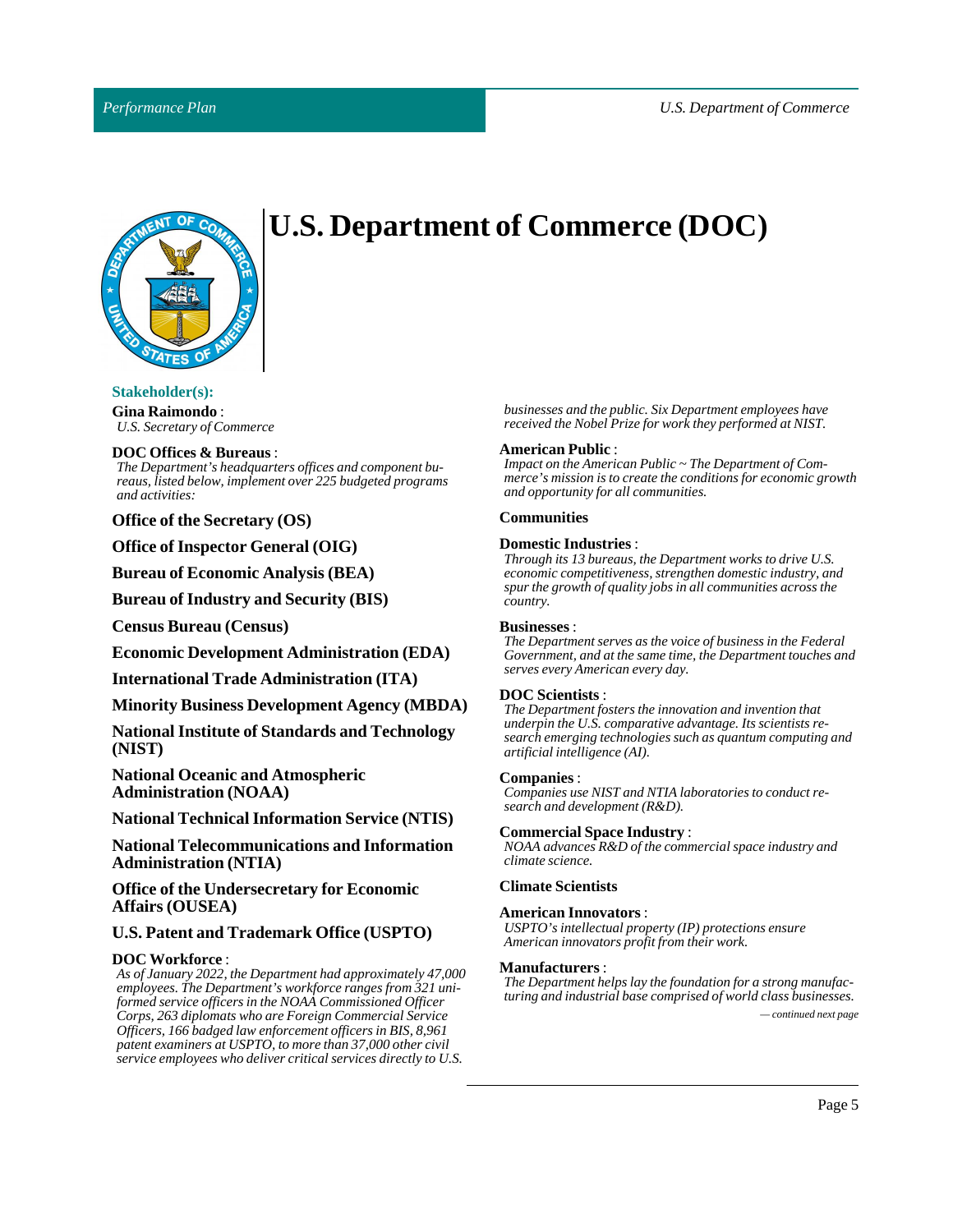#### *U.S. Department of Commerce*

*Stakeholders (continued)*

#### **Technologists** :

*NIST develops and disseminates standards that allow technology to work seamlessly and business to operate smoothly.*

#### **Firms** :

*NIST, MBDA, and ITA support firms as they grow—adopting new technologies or processes, entering new export markets for the first time, investing in the U.S. market for the first time, accessing capital, and training workers.*

#### **Workers**

#### **Regions**:

*EDA prepares regions and communities for greater economic development and greater economic resilience.*

#### **Homeowners** :

*NTIA is working to bring reliable high-speed internet to all homes and businesses.*

#### **U.S. Businesses**:

*The Department promotes trade and commercial agreements that bring new opportunity to U.S. businesses and maintain national security.*

#### **International Collaborators** :

*The Department facilitates international collaboration to solve industrial challenges from supply chain resilience to decarbonization.*

#### **American Companies**:

*ITA provides market research and networking opportunities that help American companies begin exporting their products and services.*

#### **Exporters**:

*BIS enforces export controls that keep U.S. technology out of the wrong hands.*

## <span id="page-5-0"></span>Vision

Economic growth and opportunity for all communities

## <span id="page-5-1"></span>Mission

To create the conditions for economic growth and opportunity for all communities.

## <span id="page-5-2"></span>Values

**Innovation**

**Equity**

**Resilience**

**Innovation**

**Competitiveness**

**Sustainability**

## **Clean Technology Vendors**:

*Recognizing the inextricable link between the economy and the environment, the Department will drive mitigation, adaptation, and resilience efforts that use bureau core competencies and support the President's whole-of-government approach to tackling the climate crisis. These efforts include acceleration of clean technology deployment, particularly through ITA's focus on clean technology exports; and providing actionable climate information and tools through NOAA's climate services.*

#### **Decision Makers**:

*The Department of Commerce provides vast amounts of data to inform better decisions for business, government, and the public, making it "America's data agency."*

#### **Weather Forecasters** :

*NOAA provides weather forecasts and climate models that help emergency managers keep Americans out of harm's way during extreme weather events.*

#### **Emergency Managers**

#### **Households**:

*The Census Bureau delivers essential data on the U.S. population and economy, including the decennial census of people and households.*

#### **Economists**:

*BEA produces the national economic accounts, including gross domestic product (GDP).*

#### **Data Users** :

*IP, trade, and scientific measurement data are among the other sets of information whose value the Department wants to maximize.*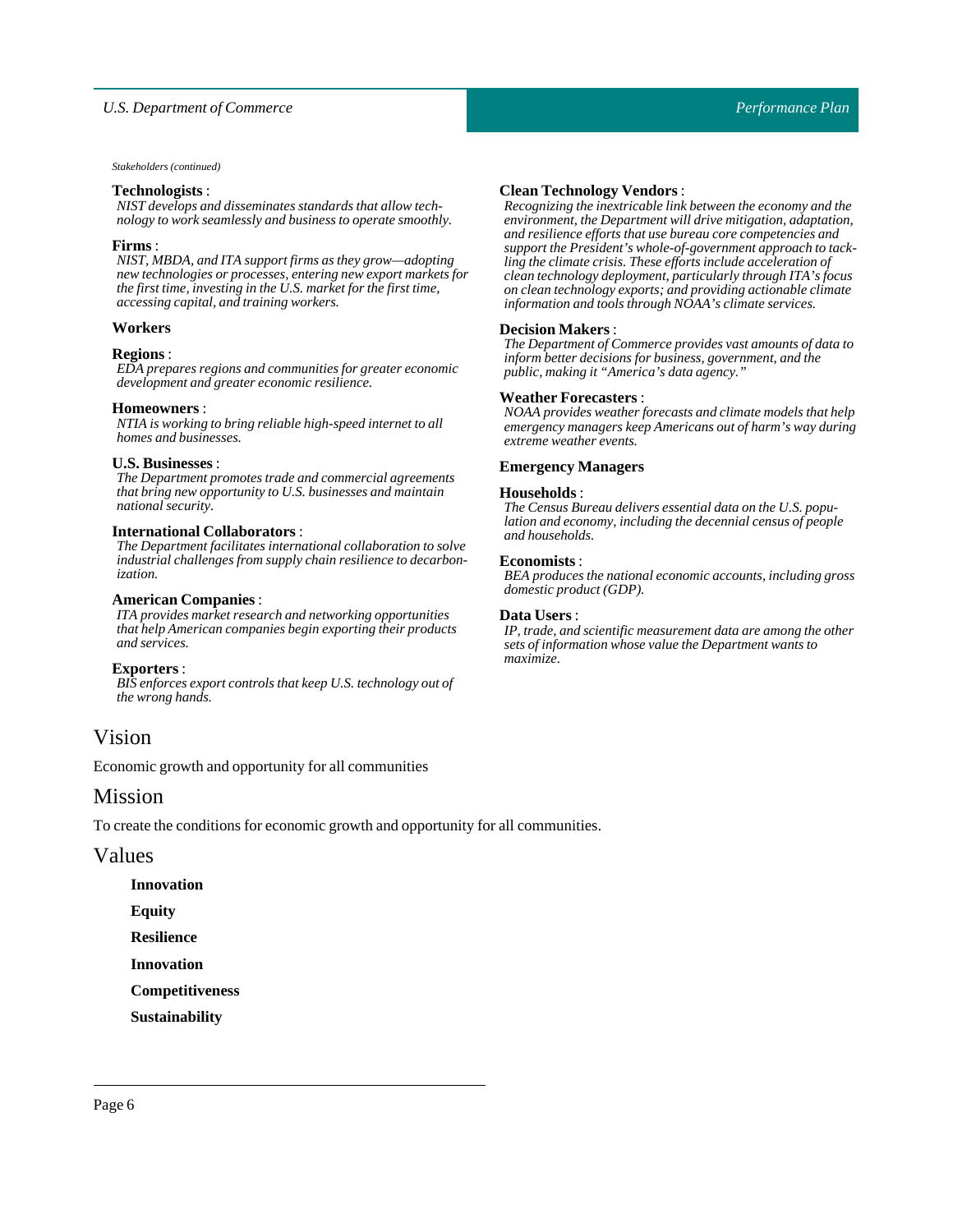## <span id="page-6-0"></span>**1. Innovation & Competitiveness**

*Drive U.S. Innovation and Global Competitiveness*

The Department of Commerce has long focused on advancing U.S. innovation and competitiveness. It is increasingly clear that innovation, economic security, and national security are deeply connected, and all rely on a resilient domestic industrial base, an effective innovation ecosystem, and strategic global engagement. This means the United States must prioritize investments in its people, infrastructure, technology, and supply chains. The Department will employ its multifaceted tools to strengthen the competitiveness of U.S. businesses, communities, and workers, while also engaging allies and partners to promote innovation, sustainability, and global security. To improve U.S. businesses' ability to compete abroad, the Nation needs to improve its capabilities at home. The Department will facilitate public-private collaboration to revitalize manufacturing and foster resilient supply chains that create quality jobs. These collaborations will solidify U.S. leadership in emerging technologies, including cutting-edge work in quantum computing, artificial intelligence (AI), 5G and 6G, and many more technologies still in development. Central to this work, the Department will promote accessible and effective intellectual property (IP) protection. These efforts will spur innovation, development, and commercialization in essential sectors like the semiconductor and commercial space industries. Commerce's programs and services will ensure U.S. businesses have a fair shot at accessing global markets. The Department will equip American workers and companies to compete across the globe and attract foreign investment. Engagement with allies and partners will advance common goals, including decarbonization, protecting open data flows, and creating standards for critical and emerging technology. This work will complement global engagement with defense against injurious practices of foreign firms or foreign governments. The Department will build back better by strengthening production, supply chain resilience, and innovation at home; facilitating trade and collaboration abroad; and defending U.S. businesses and communities against unfair trade practices.

## <span id="page-6-1"></span>**1.1.** Manufacturing & Supply Chains

*Revitalize U.S. manufacturing and strengthen domestic supply chains*

A strong industrial base is essential for U.S. national security, economic security, and technological leadership. The COVID-19 crisis has underscored the risks from fragile supply chains and weak domestic manufacturing capability. Bottlenecks in one corner of the world can wreak havoc on domestic industry, limit production, and impact jobs and families. Domestic production is also essential to innovation. Manufacturing contributes 58 percent of domestic research and development (R&D), and when production heads overseas, R&D often follows. Further, the manufacturing sector is the sixth largest employer in the United States, representing 11 percent of gross domestic product (GDP) and contributing \$2.3 trillion to the economy. Communities and workers across the country know that manufacturing means good jobs and vibrant local economies. In partnership with the private sector, the Department will deploy manufacturing investments, technical assistance, community development tools, commercial dialogues, and industry data to revitalize domestic production and build resilient supply chains.

#### **Stakeholder(s):**

**NIST** : *Lead*

**BEA** : *Contributing Bureau*

**BIS** : *Contributing Bureau*

**Census Bureau** : *Contributing Bureau* **EDA** : *Contributing Bureau*

**ITA** : *Contributing Bureau*

**MBDA** : *Contributing Bureau*

**NTIA** : *Contributing Bureau*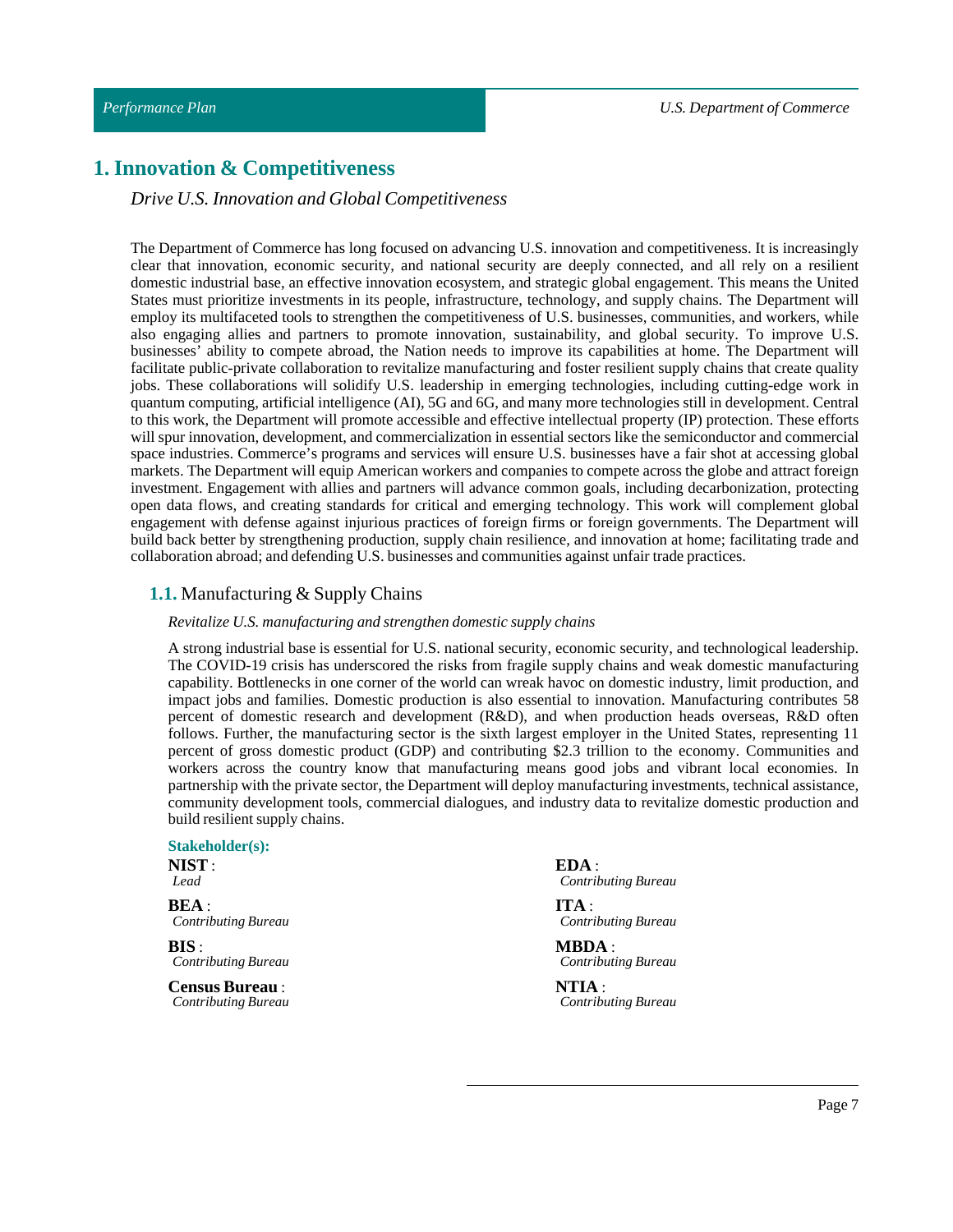### *U.S. Department of Commerce*

### **Performance Indicators**

## **KPI 1.1.1 Manufacturing Technology Portfolio**

| <b>Description</b>                                                                                                | Type   | <b>Status</b> | <b>Start Date</b> | <b>End Date</b> | U.S. Dollars |
|-------------------------------------------------------------------------------------------------------------------|--------|---------------|-------------------|-----------------|--------------|
| Value of advanced                                                                                                 | Target | Unspecified   |                   |                 |              |
| manufacturing<br>technology portfolio<br>within<br>Commerce-spon-<br>sored Manufacturing<br><b>USA</b> Institutes | Actual |               |                   |                 |              |

### **KPI 1.1.2SMEs Assisted**

| Description                                                                                                                                                                                                                                                                       | Type   | <b>Status</b> | <b>Start Date</b> | <b>End Date</b> | <b>Number</b> |
|-----------------------------------------------------------------------------------------------------------------------------------------------------------------------------------------------------------------------------------------------------------------------------------|--------|---------------|-------------------|-----------------|---------------|
| The number of small                                                                                                                                                                                                                                                               | Target | Unspecified   |                   |                 |               |
| and medium<br>manufacturers who<br>receive technical<br>assistance to increase<br>contributions into the<br>domestic supply base<br>of additional key<br>products and critical<br>technologies in the<br>domestic supply base<br>as defined in<br><b>Executive Order</b><br>14017 | Actual |               |                   |                 |               |

### **KPI 1.1.3 Facilitation**

| <b>Description</b>                                                                                                                                     | Type   | <b>Status</b> | <b>Start Date</b> | <b>End Date</b> | <b>Numbers</b> |
|--------------------------------------------------------------------------------------------------------------------------------------------------------|--------|---------------|-------------------|-----------------|----------------|
| Facilitation of                                                                                                                                        | Target | Facilitated   |                   |                 |                |
| contracts, financing,<br>jobs created and<br>retained, and<br>business capacity to<br>underserved and<br>minority-owned<br>manufacturing<br>businesses | Actual |               |                   |                 |                |

### <span id="page-7-0"></span>**1.1.1.** Semiconductors

#### *Advance U.S.leadership in semiconductors*

Semiconductors are essential inputs to products across sectors, including the automotive, telecommunications, information technology (IT), and medical device industries. Demand for semiconductors is growing with the digitization of the economy, but production has not kept pace, leading to a shortage in 2020 and 2021. Further, the U.S. share of global production fell from 37 percent in 1990 to 12 percent at the start of 2022. In 2020, Congress authorized the Department to lead the Federal Government in rebuilding domestic production capacity and protecting technology leadership. To accomplish this, the Department will incentivize the expansion of domestic semiconductor manufacturing capacity, expand funding for R&D and R&D infrastructure, increase industry supply and demand transparency, and improve access to design and production capability for smaller firms. Additionally, the Department will support engagements with allies and other likeminded foreign partners to promote long-term semiconductor industry innovation and supply chain resilience.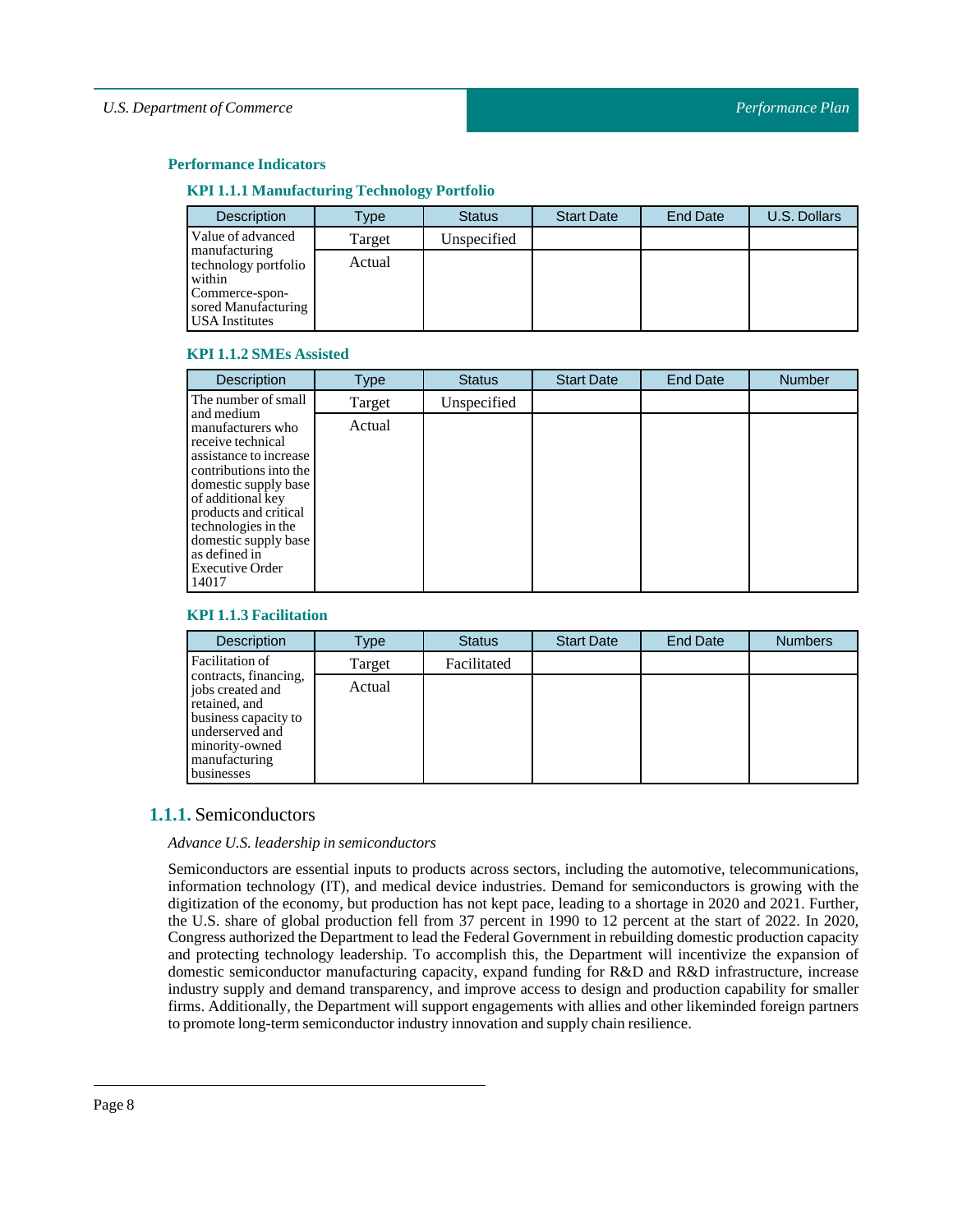| Description        | <b>Vpe</b> | <b>Start Date</b> | <b>End Date</b> |
|--------------------|------------|-------------------|-----------------|
|                    | Target     |                   |                 |
| [To be determined] | Actual     |                   |                 |

### <span id="page-8-0"></span>**1.1.2.** Supply Chains

#### *Increase the resilience and diversity of critical, domestic supply chains*

The COVID-19 pandemic has demonstrated that U.S. supply chains are fragile, as pandemic-related disruptions resulted in shortages of personal protection equipment and basic medical supplies. Resilient supply chains are critical for manufacturing operations, economic security, and national security. The Department will use multifaceted tools to support more secure and diversified supply chains. The National Institute of Standards and Technology (NIST) will leverage the Hollings Manufacturing Extension Partnership's (MEP) supply chain programs to strengthen the Nation's small and medium-sized firms that are core to domestic capacity. NIST researchers are working on applying blockchain technology to improve the transparency of supply chains across sectors, including reducing pathogens in food and biopharmaceuticals, and identifying counterfeit items. The International Trade Administration (ITA) will promote collaboration with governments, suppliers, and customers around the world to address geographic bottlenecks and improve transparency. ITA, the Bureau of Economic Analysis (BEA), and the Census Bureau will provide critical, sector-level research and analysis to U. S. Government agencies and decisionmakers to inform supply chain resilience efforts.

#### **Performance Indicators**

| <b>Description</b> | $T$ <sub>V</sub> pe | <b>Start Date</b> | <b>End Date</b> |
|--------------------|---------------------|-------------------|-----------------|
|                    | Target              |                   |                 |
| [To be determined] | Actual              |                   |                 |

## <span id="page-8-1"></span>**1.1.3.** Technology & Manufacturing

### *Accelerate technology development and deploymentin U.S. manufacturing*

Technology development and deployment is essential for U.S. manufacturers to bring products to market more quickly, improve their productivity and competitiveness, and grow their market share in the global economy. NIST will leverage the Manufacturing USA Institutes, MEP, and the NIST Laboratories to accelerate the development, deployment, and adoption of productivity and competitiveness-enhancing technologies. The NIST Laboratories will deliver the measurements, technologies, and standards to catalyze widespread adoption of transformative, competitiveness-enhancing technologies like AI, interactive robotics, and connected systems by U.S. manufacturers. Manufacturing USA will provide the investments and precompetitive partnerships necessary to develop new advanced manufacturing processes and tools. Expanded efforts across the MEP network to enable more widespread access to and piloting of advanced technologies will help smaller U.S. manufacturers overcome technical challenges. Through a nationwide network of nonprofit or universityaffiliated grantees and Trade Adjustment Assistance Centers, the Economic Development Administration (EDA) will provide technical assistance to import-impacted U.S. manufacturers to develop and implement projects that target improved competitiveness and increased profitability job growth.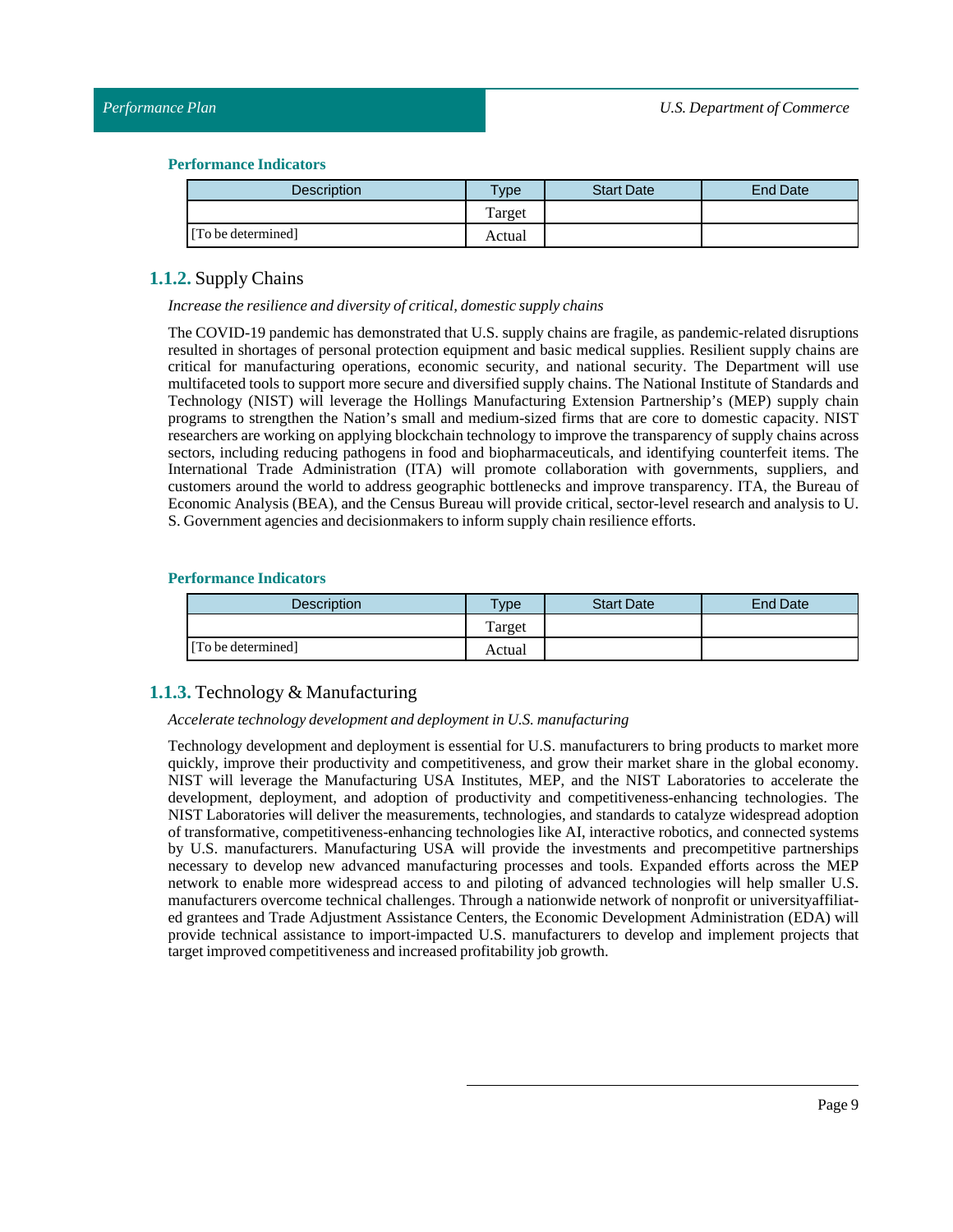## *U.S. Department of Commerce*

### **Performance Indicators**

| <b>Description</b> | <b>Type</b> | <b>Start Date</b> | <b>End Date</b> |
|--------------------|-------------|-------------------|-----------------|
|                    | Target      |                   |                 |
| [To be determined] | Actual      |                   |                 |

## <span id="page-9-0"></span>**1.2.** Emerging Technologies

#### *Accelerate the development, commercialization, and deployment of critical and emerging technologies*

To maintain its global leadership, the Nation must innovate more and innovate faster than the rest of the world. Entrepreneurship depends on innovation and market opportunities, which drive economic growth, create jobs, raise wages, and help Americans lead better lives. Department bureaus NIST, the National Oceanic and Atmospheric Administration (NOAA), and the National Telecommunications and Information Administration (NTIA) will conduct foundational and applied research in critical and emerging technologies, including quantum computing, AI, bioscience, advanced manufacturing, advanced communications, semiconductors, next-generation space and satellite technologies, and more. The Department will also work closely with industry to create the necessary conditions for innovation in the public and private sectors. This includes ensuring strong U.S. engagement and representation in the development of international standards and supporting the development of frameworks and best practices. MBDA and EDA will help drive domestic competitiveness by expanding the number of businesses and regions that contribute to the innovation economy and benefit from technological diffusion.

**Stakeholder(s):**

**NIST** : *Lead*

**BIS** : *Contributing Bureau*

**EDA** : *Contributing Bureau*

**ITA** : *Contributing Bureau* **MBDA** : *Contributing Bureau*

**NOAA** : *Contributing Bureau*

**NTIA** : *Contributing Bureau*

**NTIS** : *Contributing Bureau*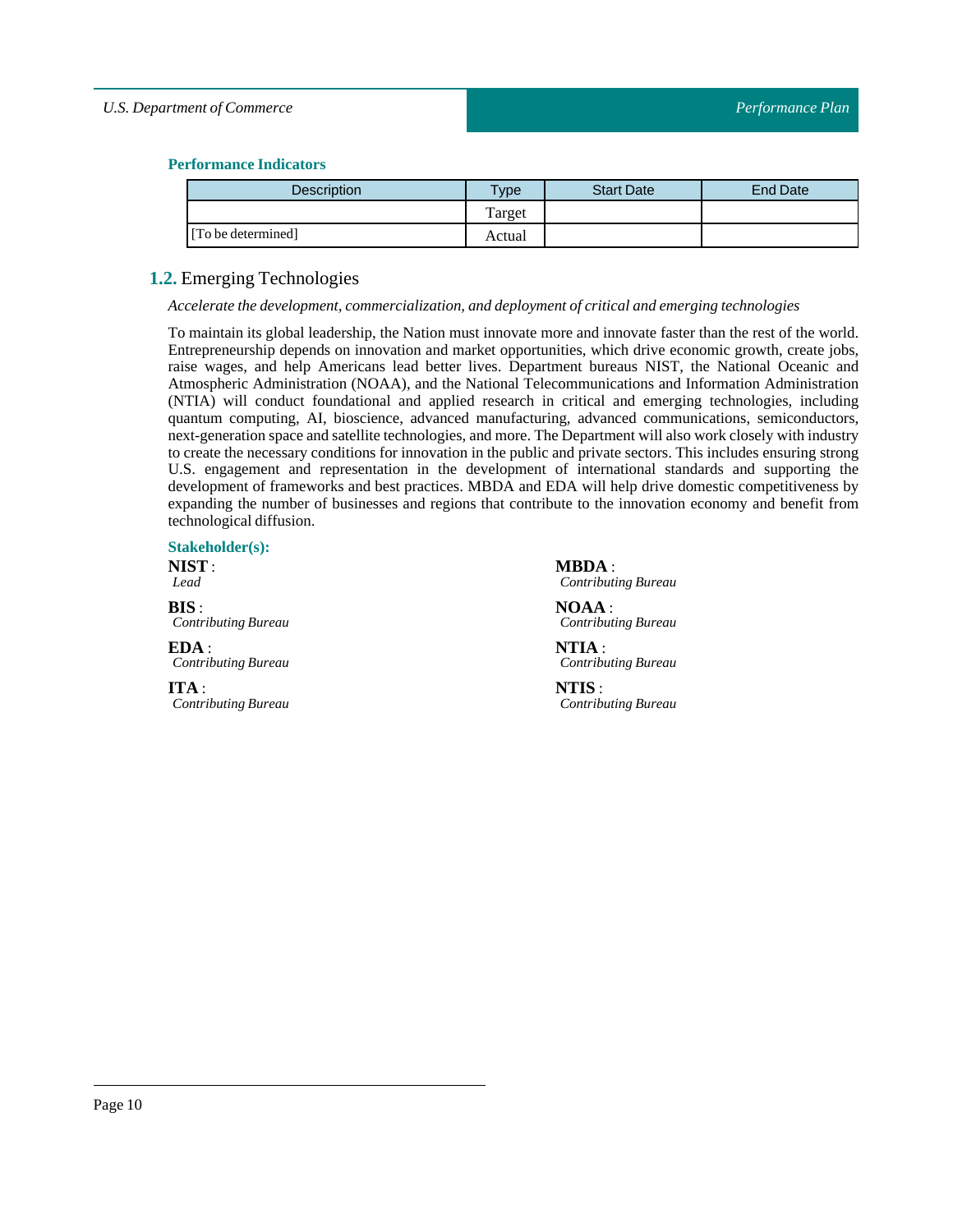### **KPI 1.2.1 Quantum SI Standards**

| <b>Description</b>                                                                 | <b>Type</b> | <b>Status</b>             | <b>Start Date</b> | End Date |
|------------------------------------------------------------------------------------|-------------|---------------------------|-------------------|----------|
| International adoption of NIST<br>Quantum System of Units (SI)<br><b>Standards</b> | Target      | International<br>Adoption |                   |          |
|                                                                                    | Actual      |                           |                   |          |

## **KPI 1.2.2 Citations**

| <b>Description</b>                         | <b>Type</b> | Impact      | <b>Start Date</b> | <b>End Date</b> | Number |
|--------------------------------------------|-------------|-------------|-------------------|-----------------|--------|
| Relative citation                          | Target      | Unspecified |                   |                 |        |
| impact of<br>NIST-authored<br>publications | Actual      |             |                   |                 |        |

### **KPI 1.2.3Staff Trained**

| <b>Description</b>                                                                                                               | Type   | <b>Status</b> | <b>Start Date</b> | <b>End Date</b> | Number |
|----------------------------------------------------------------------------------------------------------------------------------|--------|---------------|-------------------|-----------------|--------|
| Number of U.S.                                                                                                                   | Target | Unspecified   |                   |                 |        |
| Government staff<br>trained to effectively<br>coordinate,<br>participate, and<br>influence technical<br>standards<br>development | Actual |               |                   |                 |        |

## **KPI 1.2.4 Participants**

| <b>Description</b>                                                                                                                                                                         | Type   | <b>Status</b> | <b>Start Date</b> | <b>End Date</b> | <b>Number</b> |
|--------------------------------------------------------------------------------------------------------------------------------------------------------------------------------------------|--------|---------------|-------------------|-----------------|---------------|
| Number of                                                                                                                                                                                  | Target | Unspecified   |                   |                 |               |
| participants at<br>outreach events<br>hosted by NIST to<br>identify<br>opportunities for<br>engagement and<br>influence in critical<br>and emerging<br>technology standards<br>development | Actual |               |                   |                 |               |

## **KPI 1.2.5 Businesses**

| <b>Description</b>                              | <b>Type</b> | <b>Status</b> | <b>Start Date</b> | <b>End Date</b> | Number |
|-------------------------------------------------|-------------|---------------|-------------------|-----------------|--------|
| Number of                                       | Target      | Unspecified   |                   |                 |        |
| businesses using<br>NIST research<br>facilities | Actual      |               |                   |                 |        |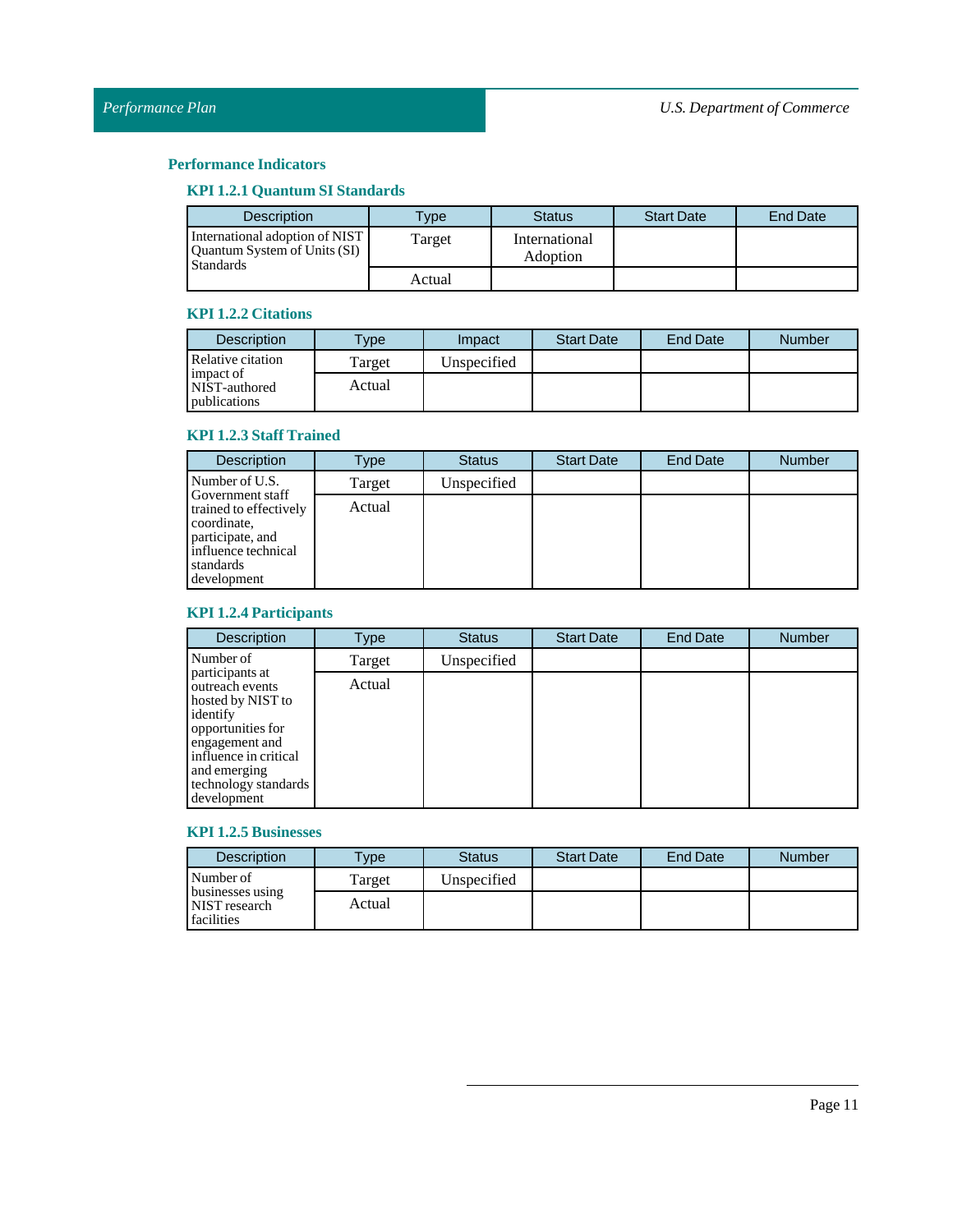### **KPI 1.2.6 Technologies**

| <b>Description</b>                                                                             | Type   | <b>Status</b> | <b>Start Date</b> | <b>End Date</b> | <b>Number</b> |
|------------------------------------------------------------------------------------------------|--------|---------------|-------------------|-----------------|---------------|
| Number of new                                                                                  | Target | Unspecified   |                   |                 |               |
| technologies licensed<br>or brought to market<br>as a result of<br>EDA-sponsored<br>activities | Actual |               |                   |                 |               |

## <span id="page-11-0"></span>**1.2.1.** Research, Applications & Standards

*Promote research, applications, and standards for emerging technologies such as quantum computing, AI, biotechnology, and advanced communications*

Science and technology are rapidly evolving to integrate new capabilities across the economy, including in manufacturing processes,transportation systems, criticalinfrastructure, and health. While these innovations will contribute to the U.S. economy and quality of life, they have many associated challenges with interoperability, security, usability, performance, and resilience. The Department will address these challenges through measurement science and technology research, creating technical standards, establishing testbeds and joint partnerships, implementing programs that promote quality and enhance efficiency, and using emerging technologies for practical applications. Furthermore, by supporting collaborative equitable innovation ecosystems, EDA's innovation and entrepreneurship grant programs will promote technology development, commercialization, and startup companies that bring innovative products to market. NTIA will develop a National Spectrum Strategy to improve spectrum efficiency, spur innovation, and mitigate interference and operational concerns.

### **Performance Indicators**

| <b>Description</b> | <b>Vpe</b> | <b>Start Date</b> | End Date |
|--------------------|------------|-------------------|----------|
|                    | Target     |                   |          |
| [To be determined] | Actual     |                   |          |

## <span id="page-11-1"></span>**1.2.2.** Standards Development

#### *Strengthen U.S. participation in technical standards development*

Technically sound standards ensure interoperability, support commerce, and can provide opportunities for U.S. industry. In the face of increasing technological competition, the Department's leadership in research and standards development is critical to keeping America at the forefront of emerging technology. NIST will work with NTIA, the Bureau of Industry and Security (BIS), and ITA to strengthen U.S. Government coordination and engagement with stakeholders in standards development for critical and emerging technologies. Stronger U. S. participation will ensure the adoption and dissemination of standards that incorporate the highest technical expertise. NIST will work to increase diverse participation and leadership in standards developing committees, invest in relevant research activities, and support efforts to improve the overall stakeholder experience in standards development.

| <b>Description</b> | vpe    | <b>Start Date</b> | End Date |
|--------------------|--------|-------------------|----------|
|                    | Target |                   |          |
| [To be determined] | Actual |                   |          |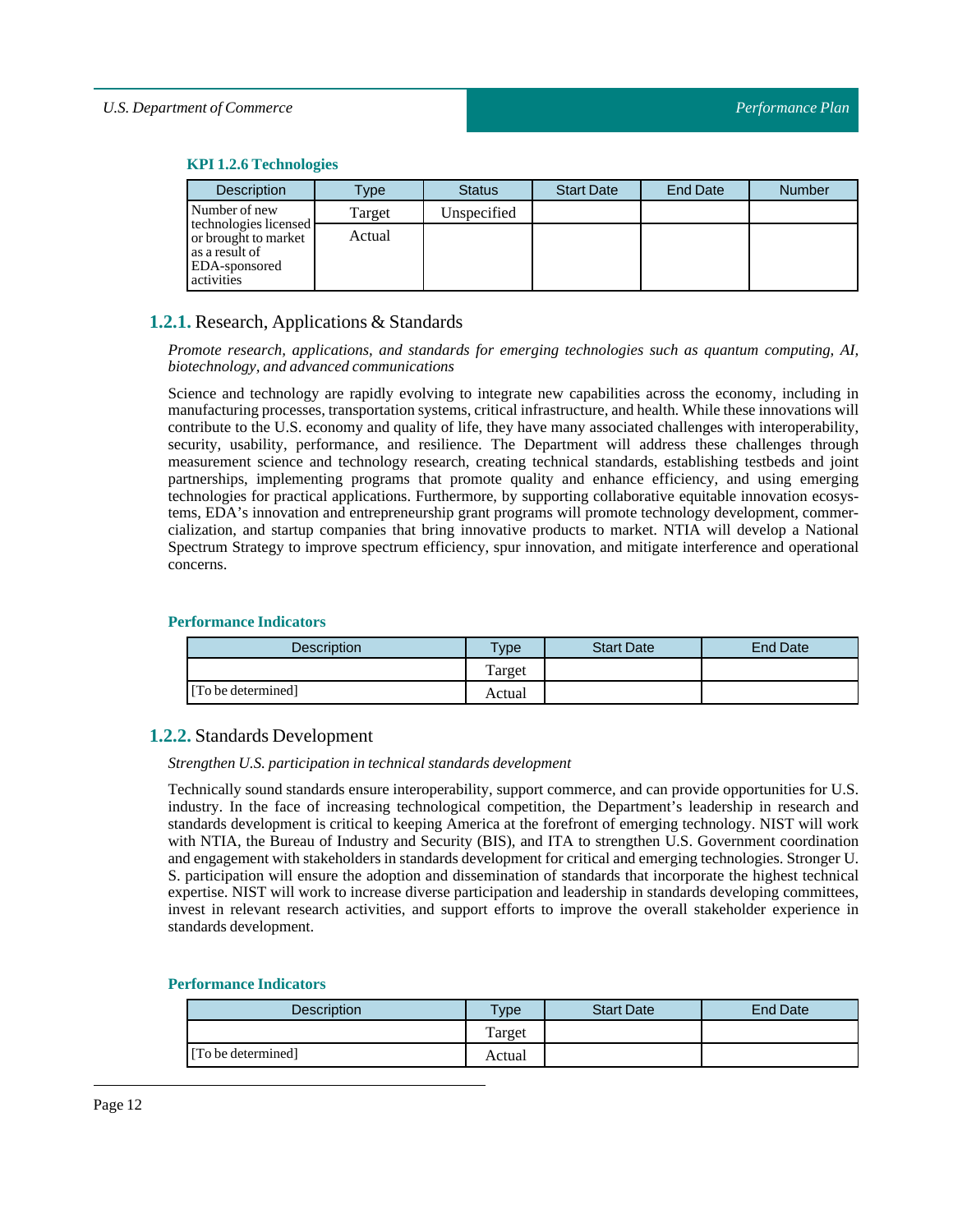## <span id="page-12-0"></span>**1.2.3.** R&D

*Strengthen the competitiveness of America's R&D ecosystem through inclusive commercialization and technology transfer of critical and emerging technologies*

For the United States to maintain its position as the leading global innovation economy and to increase its competitiveness in the international marketplace, the Department will optimize technology transfer and support programs. This will improve the return on investment from the Department's R&D and grants programs. The Department will improve the transfer and commercialization of technology from Federal Government labs through efforts like NIST's lab-to-market program and by helping entrepreneurs access new technology and patent innovations. The Department will also invest in innovation ecosystems incentivizing partnerships between industry; institutions of higher education; nonprofits; and Federal, state, and local governments to promote a seamless innovation pipeline.

#### **Performance Indicators**

| <b>Description</b> | <b>Type</b> | <b>Start Date</b> | End Date |
|--------------------|-------------|-------------------|----------|
|                    | l'arget     |                   |          |
| [To be determined] | Actual      |                   |          |

### <span id="page-12-1"></span>**1.3.** Cooperation & Commerce

*Increase international cooperation and commerce*

International commerce and cooperation support a growing number of American jobs across sectors, strengthen the competitiveness of U.S. industry at home and abroad, and advance U.S. policy interests. Achieving these objectives requires international cooperation to open markets and advance pro-innovation policies, increase commercial ties, and address global economic challenges. Compared to other industrialized nations, U.S. firms under-export and are underrepresented in foreign markets. Likewise, in recent years, the U.S. share of global foreign direct investment (FDI) flows have declined. The Department will support the growth of exports and FDI by expanding services to more businesses, ensuring more U.S. regions and workers benefit, including those from underserved communities. International partnerships are also necessary to tackle global economic challenges. The Department will support bilateral and multilateral engagements to address common goals, from decarbonization and fragile supply chains to R&D and innovation. By strengthening cooperation with allies and partners and working toward a global economic agenda based on shared principles, the Department will also meet parallel goals for domestic economic revitalization and competitiveness.

**Stakeholder(s):**

**ITA** : *Lead*

**BEA** : *Contributing Bureau*

**Census Bureau** : *Contributing Bureau*

**EDA** : *Contributing Bureau* **MBDA** : *Contributing Bureau*

**NIST** : *Contributing Bureau*

**NTIA** : *Contributing Bureau*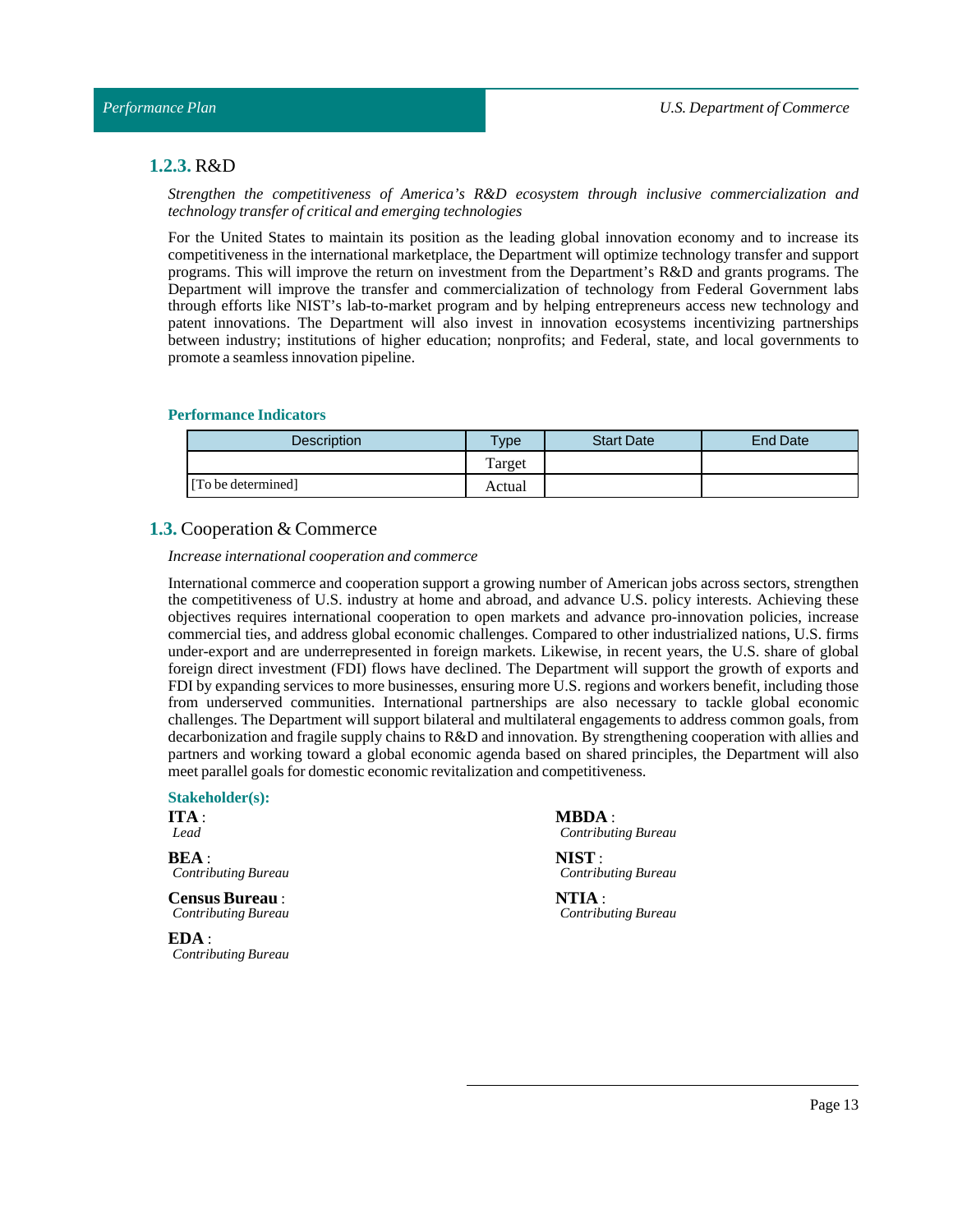#### **KPI 1.3.1 Export Clients**

| <b>Description</b>                   | $T$ <sub>V</sub> $pe$ | Status      | <b>Start Date</b> | <b>End Date</b> | Number |
|--------------------------------------|-----------------------|-------------|-------------------|-----------------|--------|
| Number of export<br>clients assisted | Target                | Jnspecified |                   |                 |        |
|                                      | Actual                |             |                   |                 |        |

### **KPI 1.3.2 Underserved Community Clients**

| <b>Description</b>                           | <b>Type</b> | <b>Status</b> | <b>Start Date</b> | <b>End Date</b> | <b>Number</b> |
|----------------------------------------------|-------------|---------------|-------------------|-----------------|---------------|
| Number of                                    | Target      | Unspecified   |                   |                 |               |
| underserved<br>community clients<br>assisted | Actual      |               |                   |                 |               |

### **KPI 1.3.3 WrittenImpact Narratives**

| <b>Description</b>                                                                   | Type   | <b>Status</b> | <b>Start Date</b> | <b>End Date</b> | <b>Number</b> |
|--------------------------------------------------------------------------------------|--------|---------------|-------------------|-----------------|---------------|
| Number of                                                                            | Target | Unspecified   |                   |                 |               |
| commercial<br>diplomacy and<br>advocacy Written<br><b>Impact Narratives</b><br>(WIN) | Actual |               |                   |                 |               |

### **KPI 1.3.4 Investment Clients**

| <b>Description</b>                          | <b>Type</b> | <b>Status</b> | <b>Start Date</b> | <b>End Date</b> | Number |
|---------------------------------------------|-------------|---------------|-------------------|-----------------|--------|
| Number of<br>investment clients<br>assisted | `arget      |               |                   |                 |        |
|                                             | Actual      |               |                   |                 |        |

#### **KPI 1.3.5 Investment Promotion WINs**

| <b>Description</b>                    | <b>Type</b> | Status | <b>Start Date</b> | End Date | Number |
|---------------------------------------|-------------|--------|-------------------|----------|--------|
| Number of                             | Target      |        |                   |          |        |
| <i>s</i> investment<br>promotion WINs | Actual      |        |                   |          |        |

#### **KPI 1.3.6 Facilitation**

| <b>Description</b>                                                                                                             | Type   | <b>Status</b> | <b>Start Date</b> | <b>End Date</b> |
|--------------------------------------------------------------------------------------------------------------------------------|--------|---------------|-------------------|-----------------|
| Facilitation of international                                                                                                  | Target | Facilitated   |                   |                 |
| contracts, financing, jobs<br>created and retained, and<br>business capacity to<br>underserved and<br>minority-owned exporters | Actual |               |                   |                 |

### <span id="page-13-0"></span>**1.3.1.** Economic Engagement

*Deepen economic engagement with allies and partners to promote a resilient, inclusive, and sustainable global economy*

The Department will expand bilateral and multilateral engagement to address global challenges that threaten future U.S. economic prosperity, such as supply chain disruptions, climate change, unfair trade practices, and aging infrastructure. Through enhanced dialogues and regional initiatives that involve equities across all bureaus, the Department will work with likeminded partners to innovate and develop new technological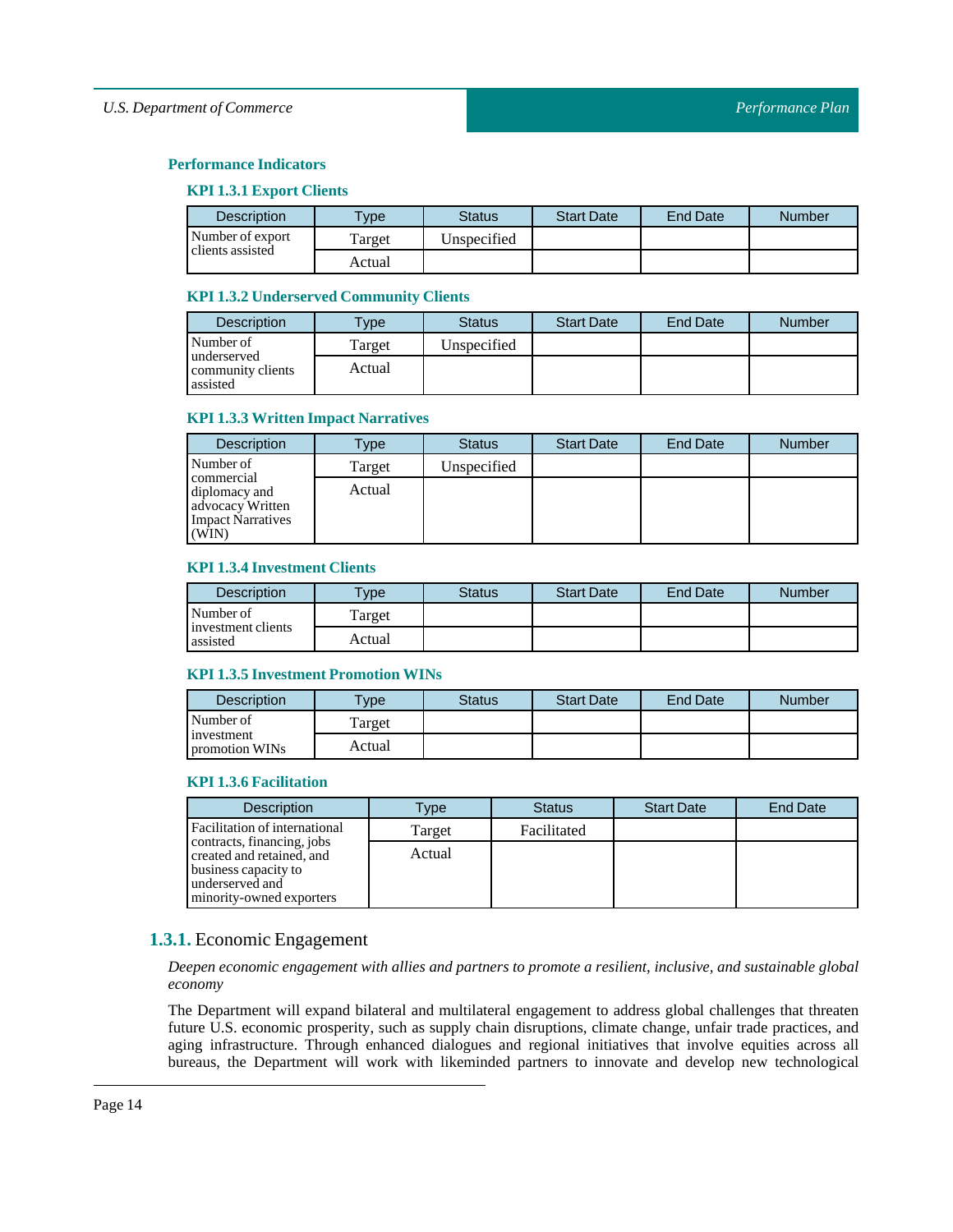solutions and create regulatory conditions that promote fair market access and expand economic opportunities. It will further support governmentwide initiatives to modernize and develop infrastructure, especially in low and middle-income countries, and improve global workforce development efforts to provide equitable opportunities in emerging sectors. The Department will also work with partners and allies to advance the global digital economy, protect individual privacy, and facilitate collaboration on data governance and technology platform governance. Through these efforts, the Department will promote consistency, interoperability, and the free flow of data.

#### **Stakeholder(s):**

#### **Allies Partners**

### **Performance Indicators**

| Description        | Type   | <b>Start Date</b> | End Date |
|--------------------|--------|-------------------|----------|
|                    | Target |                   |          |
| [To be determined] | Actual |                   |          |

### <span id="page-14-0"></span>**1.3.2.** Exports

*Increase U.S. exports by broadening access to the Department's network, programs, and services for U.S. small and medium-sized businesses with a focus on the Nation's underserved communities*

The Department will refine its digital services to increase the number of clients assisted on its trade.gov website and better integrate customer relationship management systems that track services provided to businesses and the outcome of the assistance. These and other digital solutions will extend the Department's assistance to small and medium-sized enterprises in underserved communities that export at lower rates than other businesses. The Department will enhance its digital content to support clients throughout the exporting process, from identifying suitable foreign markets to business-to-business matchmaking opportunities. ITA will leverage its domestic network, partnerships with MBDA and EDA, and stakeholder engagement to assist businesses in underserved communities more effectively. This includes ITA's Rural Export Center and Global Diversity Export Initiative programs that collaborate with state and local officials, economic development organizations, and community leaders to bring export assistance to a diverse array of underserved businesses. As part of its outreach and export counseling, ITA will inform U.S. businesses of advantages from trade agreements. NIST will help small and mediumsized businesses thrive by providing Small Business Innovation Research grants, cybersecurity solutions, and export assistance.

#### **Stakeholder(s):**

**U.S.Small Businesses**

#### **Underserved Communities**

#### **U.S. Medium-Sized Businesses**

#### **Performance Indicators**

| <b>Description</b> | vpe    | <b>Start Date</b> | End Date |
|--------------------|--------|-------------------|----------|
|                    | Target |                   |          |
| [To be determined] | Actual |                   |          |

## <span id="page-14-1"></span>**1.3.3.** Foreign Government Contracts

*Assist U.S. exporters seeking foreign government contracts or projects, and address policies or actions by foreign governments thatimpede the exports of U.S. goods and services*

Worldwide competition for foreign government contracts is more aggressive than ever. U.S. exporters often face competitors, including state-sponsored firms that may have government support or an unfair advantage. To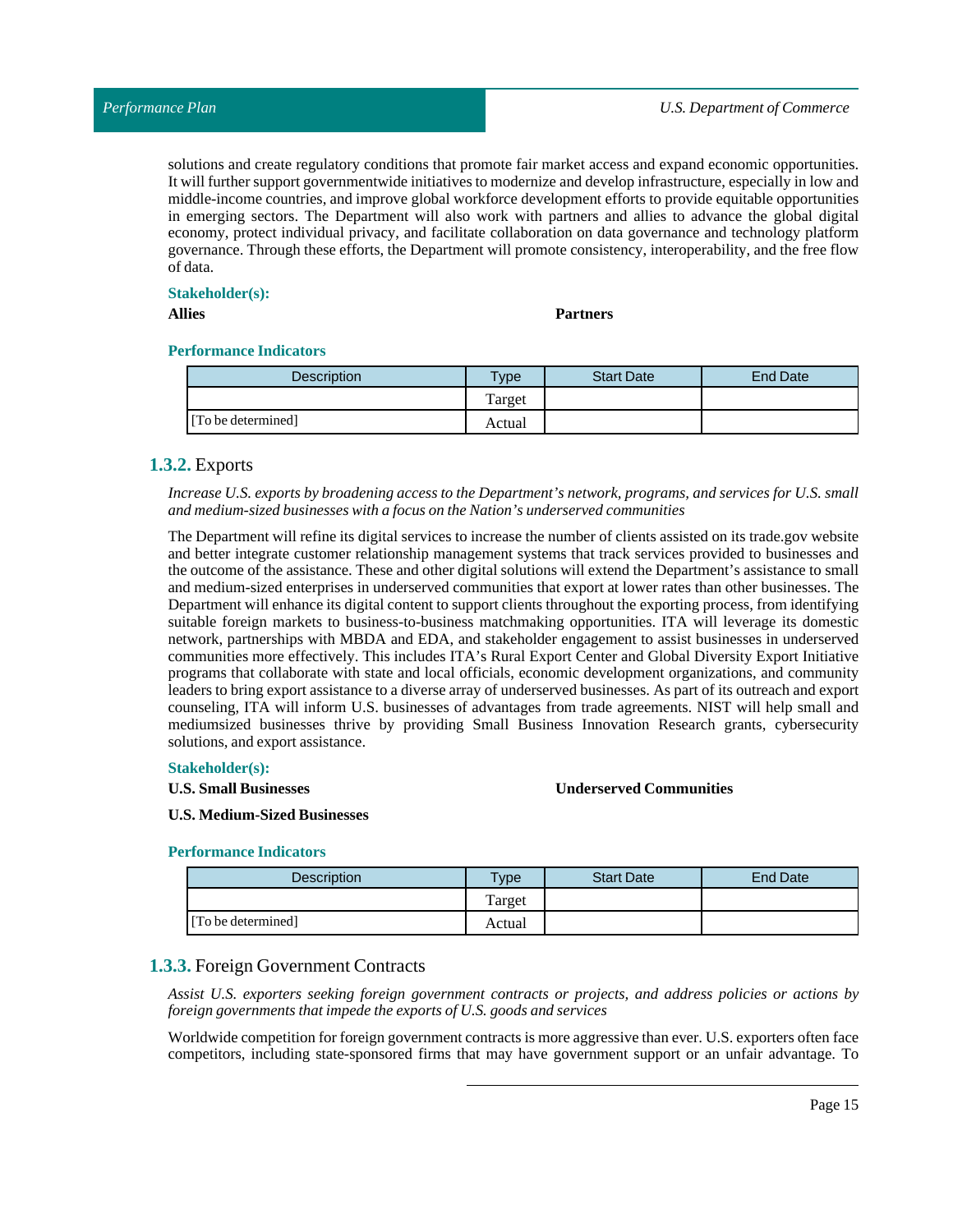ensure U.S. exporters compete on a level playing field for foreign government contracts and projects, ITA's Advocacy Center, with the U.S. Commercial Service overseas offices and interagency support, counters foreign malign influences and provides commercial advocacy assistance to U.S. exporters. Additionally, by collaborating closely with U.S. industry partners and relying on a global network of experts, ITA tracks and addresses foreign government policies and practices that present barriers to U.S. exports and business overseas.

### **Stakeholder(s):**

#### **U.S. Exporters Foreign Governments**

### **Performance Indicators**

| <b>Description</b> | $T$ <sub>ype</sub> | <b>Start Date</b> | <b>End Date</b> |
|--------------------|--------------------|-------------------|-----------------|
|                    | Target             |                   |                 |
| [To be determined] | Actual             |                   |                 |

## <span id="page-15-0"></span>**1.3.4.** Foreign Direct Investment

### *Attractjob-supporting foreign directinvestment (FDI) into the United States*

SelectUSA identifies and assists U.S. communities that have potential to attract job-supporting FDI into the United States. Specifically, ITA's SelectUSA program provides data and research products, organizes investment promotion events, and conducts one-on-one client counseling in promising markets. These efforts demonstrate U.S. competitiveness and value to high-impact international business investors. ITA's signature investment promotion event, the SelectUSA Investment Summit, brings foreign investors and local economic development officials together. SelectUSA also coordinates foreign investment promotion with state and local agencies and is the chair of the Interagency Investment Working Group of more than 20 agencies. The Working Group aligns industry and community-specific initiatives and Administration initiatives like supply chain resilience, infrastructure, and clean energy. To ensure this work benefits all Americans, the Department will identify underserved communities that need additional outreach to local Economic Development Organizations to attract job-supporting investments.

| <b>Description</b> | $T$ ype | <b>Start Date</b> | End Date |
|--------------------|---------|-------------------|----------|
|                    | Target  |                   |          |
| [To be determined] | Actual  |                   |          |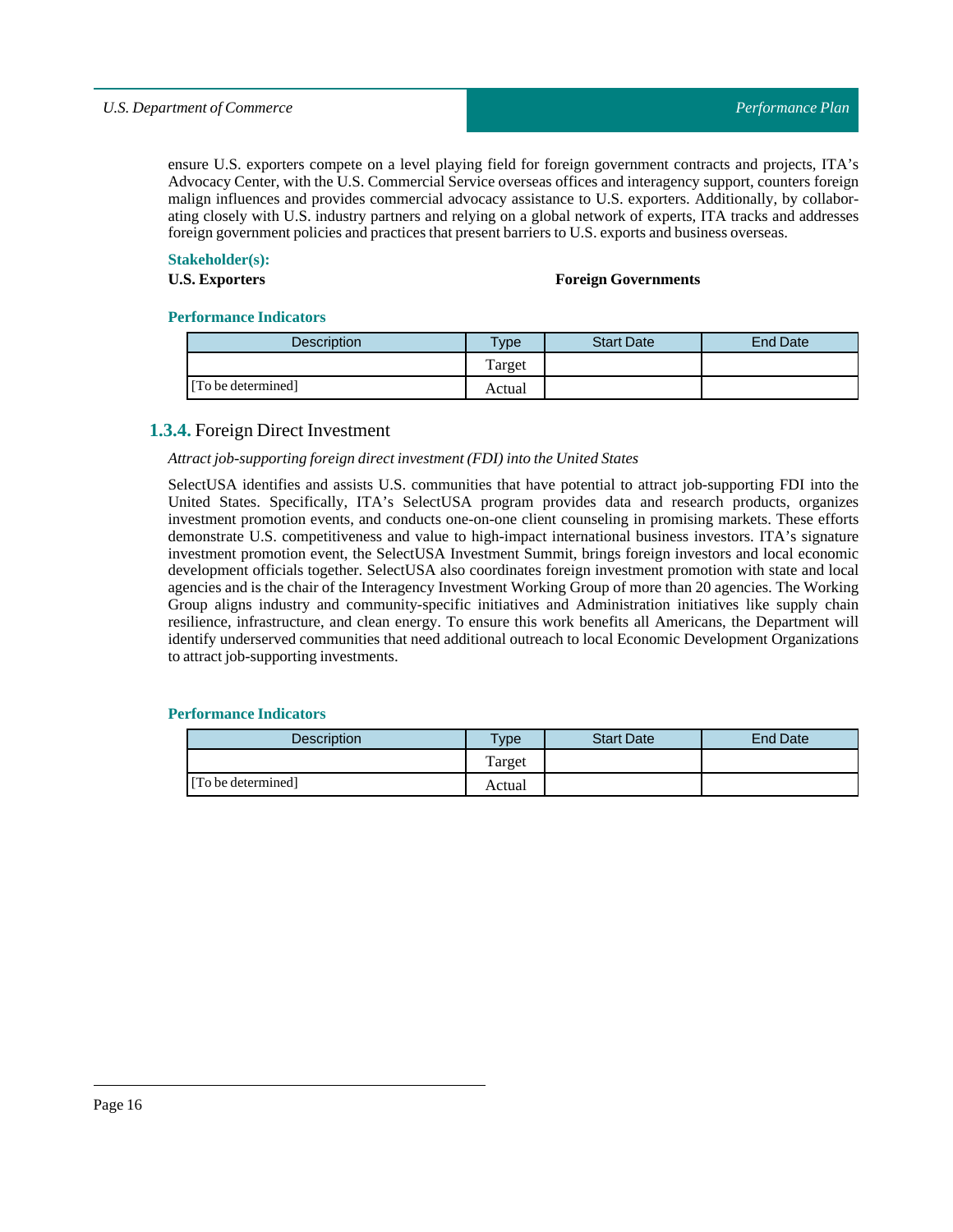## <span id="page-16-0"></span>**1.4.** National Security & Trade

*Protect national security interests and enforce trade rules*

U.S. technologies should not be misappropriated in ways that harm national security or foreign policy. Through the application and enforcement of export controls and participation in the Committee on Foreign Investment in the United States, the Department will guard against threats, including the unauthorized use of U.S. technology for purposes contrary to American interests. Additionally, free and fair trade requires participants to adhere to transparent rules and to uphold their obligations. The Department will work to protect U.S. industry against the harmful and distorting effects of unfair trade. Through trade remedies, the Department will ensure American companies and workers are able to compete on a level playing field at home and abroad.

#### **Stakeholder(s):**

**BIS** : *Lead*

**NIST** : *Contributing Bureau*

### **ITA** :

*Contributing Bureau*

### **Performance Indicators**

### **KPI 1.4.1 Effective Actions**

| <b>Description</b>                                                                                                                      | Type   | <b>Status</b> | <b>Start Date</b> | <b>End Date</b> | Number |
|-----------------------------------------------------------------------------------------------------------------------------------------|--------|---------------|-------------------|-----------------|--------|
| Number of actions                                                                                                                       | Target | Unspecified   |                   |                 |        |
| resulting in a<br>deterrence or<br>prevention of a<br>violation, and cases<br>resulting in a<br>criminal or<br>administrative<br>charge | Actual |               |                   |                 |        |

#### **KPI 1.4.2 Timely Referrals**

| <b>Description</b>                                                         | Type   | <b>Status</b> | <b>Start Date</b> | <b>End Date</b> | Percentage |
|----------------------------------------------------------------------------|--------|---------------|-------------------|-----------------|------------|
| Percentage of                                                              | Target | Unspecified   |                   |                 |            |
| licenses requiring<br>interagency referral<br>referred within nine<br>days | Actual |               |                   |                 |            |

: [To be determined]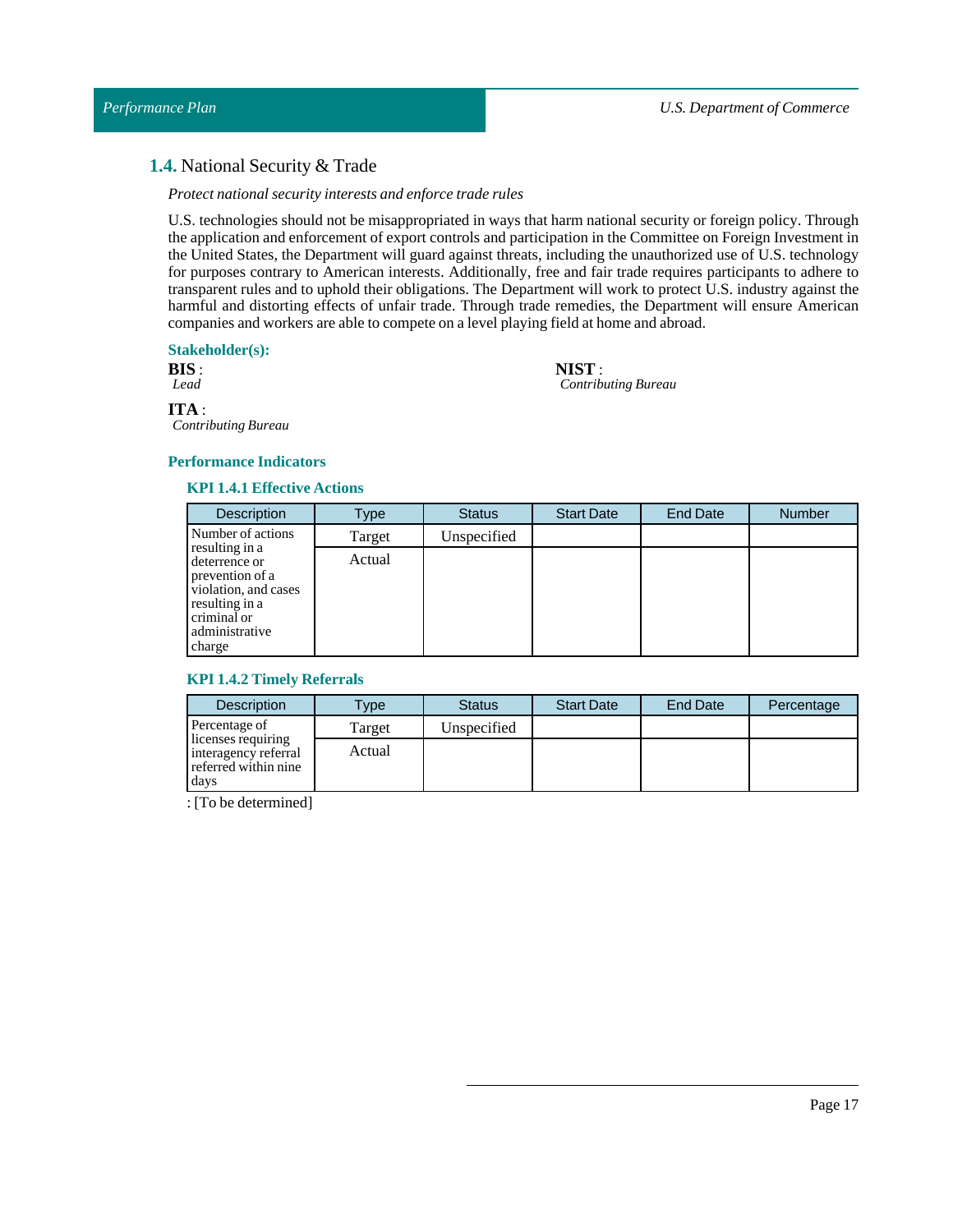## *U.S. Department of Commerce*

### **KPI 1.4.3 Licenses**

| <b>Description</b>                                                                                                                                    | Type   | <b>Status</b> | <b>Start Date</b> | <b>End Date</b> | Percentage |
|-------------------------------------------------------------------------------------------------------------------------------------------------------|--------|---------------|-------------------|-----------------|------------|
| Percentage of                                                                                                                                         | Target | Unspecified   |                   |                 |            |
| licenses requiring<br><b>Information Triage</b><br>Unit report<br>completed by Export<br>Enforcement within<br>10 Executive Order<br>days of referral | Actual |               |                   |                 |            |

### **KPI 1.4.4 End-User Checks**

| <b>Description</b> | <b>Type</b> | <b>Status</b> | <b>Start Date</b> | <b>End Date</b> | Number |
|--------------------|-------------|---------------|-------------------|-----------------|--------|
| Number of end-use  | Target      | Unspecified   |                   |                 |        |
| checks             | Actual      |               |                   |                 |        |

### **KPI 1.4.5 Timely AD/CVD Determinations**

| <b>Description</b>                                                                                                             | Type   | <b>Status</b> | <b>Start Date</b> | <b>End Date</b> | Percentage |
|--------------------------------------------------------------------------------------------------------------------------------|--------|---------------|-------------------|-----------------|------------|
| Percentage of                                                                                                                  | Target | Unspecified   |                   |                 |            |
| antidumping and<br>countervailing duty<br>(AD/CVD)<br>determinations<br>issued within<br>statutory and<br>regulatory deadlines | Actual |               |                   |                 |            |

### **KPI 1.4.6 Cases Resolved**

| <b>Description</b>                                      | $T$ vpe | <b>Status</b> | <b>Start Date</b> | <b>End Date</b> | <b>Number</b> |
|---------------------------------------------------------|---------|---------------|-------------------|-----------------|---------------|
| Number of trade                                         | Target  | Unspecified   |                   |                 |               |
| agreements<br>compliance cases<br>resolved successfully | Actual  |               |                   |                 |               |

## <span id="page-17-0"></span>**1.4.1.** Exports & Foreign Investments

*Administer and enforce export controls and foreign investment restrictions to protect against inappropriate use of U.S.technologies*

BIS will work with interagency partners to enhance the application and enforcement of export controls. BIS will implement changes from the multilateral export control regimes in an expeditious manner and will administer an efficient export licensing system. Also, BIS will use both public and nonpublic resources to identify parties misappropriating U.S. technologies and consider additions to proscribed party lists and development of new end-use or end-user controls specifically tailored to the parties or activities of concern. To strengthen the effectiveness of its export controls, BIS will expand plurilateral and bilateral cooperation with allies and likeminded countries specific to export control policy and information sharing. BIS will also detect and aggressively investigate potential violations by monitoring exports, conducting end-use verifications, reviewing tips and disclosures, and leveraging interagency data fusion and analysis efforts. Additionally, the Department will share information with industry about illicit acquisition attempts and best practices. Finally, ITA and BIS will work within the Committee on Foreign Investment in the United States to prevent investment into sensitive U.S. technologies by foreign actors that could raise national security concerns.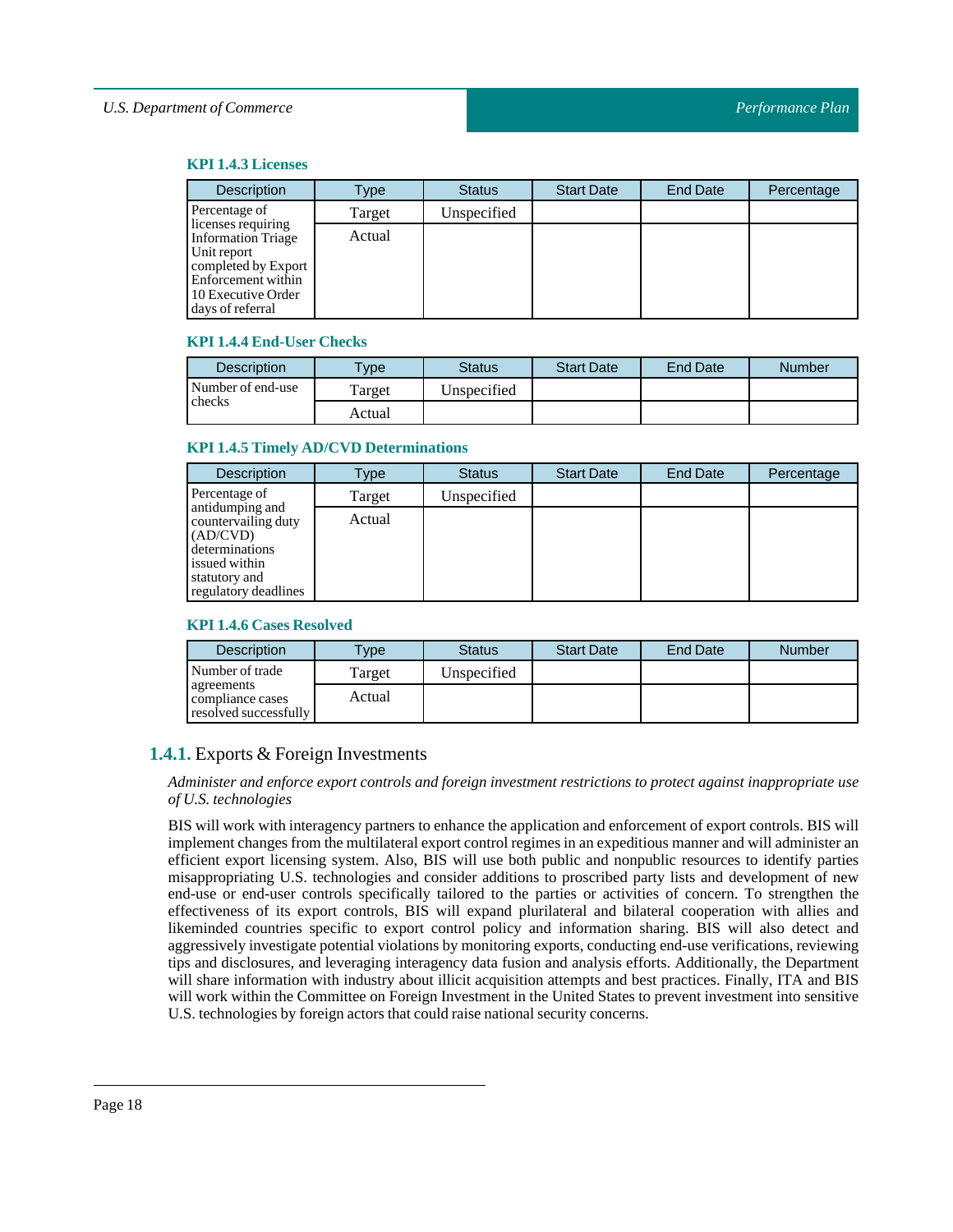| Description        | Type   | <b>Start Date</b> | End Date |
|--------------------|--------|-------------------|----------|
|                    | Target |                   |          |
| [To be determined] | Actual |                   |          |

## <span id="page-18-0"></span>**1.4.2.** Dumping & Countervailing Duties

#### *Enforce U.S. antidumping and countervailing duty trade remedy laws*

The Department will defend U.S. industries and workers against foreign competitors' injurious and unfair trade practices by administering U.S. antidumping and countervailing duty (AD/CVD) laws, along with monitoring the operation of U.S.trade agreements and seeking full compliance with foreign governments' obligations under these agreements. ITA will enforce AD/CVD laws by conducting investigations based on U.S. industry petitions that allege material injury or the threat of material injury due to dumping or unfair subsidization of imports. When American workers believe they may be injured by such practices, ITA's petition counseling helps them better understand trade remedy laws, their rights under these laws, and the requirements for initiating an ITA investigation. ITA will also conduct regular reviews and other types of proceedings under the law to ensure continued enforcement. Furthermore, ITA will vigorously defend the results of U.S. AD/CVD determinations before domestic courts and international tribunals. ITA will continuously monitor the operation of U.S. multilateral, regional, and bilateral trade agreements to ensure that foreign governments honor agreement disciplines. In the event of violations, ITA coordinates across the Department, the U.S. Government, and the affected industry to bring the offending government back into compliance as soon as possible.

#### **Performance Indicators**

| <b>Description</b> | <b>Vpe</b> | <b>Start Date</b> | End Date |
|--------------------|------------|-------------------|----------|
|                    | Target     |                   |          |
| [To be determined] | Actual     |                   |          |

## <span id="page-18-1"></span>**1.4.3.** Emerging Technologies

#### *Identify* and *protect emerging technologies essential to national security*

Through consultation with industry, academia, research institutions, technical advisory committees, other U.S. Government agencies, and allied governments, BIS identifies emerging technologies essential to national security and then implements and enforces appropriate export controls. BIS works with government agencies that conduct or fund research relevant to emerging technologies, identifies proposed new controls for public comment, and implements new controls through multilateral export control regimes. As it reviews emerging technologies, BIS considers how new controls could impact their domestic development. This work safeguards U.S. economic and national security. It solidifies U.S. leadership in critical and emerging technologies and is an essential complement to the Department's Strategic Objective 1.2, Accelerate the development, commercialization, and deployment of critical and emerging technologies.

| Description        | Type   | <b>Start Date</b> | End Date |
|--------------------|--------|-------------------|----------|
|                    | Target |                   |          |
| [To be determined] | Actual |                   |          |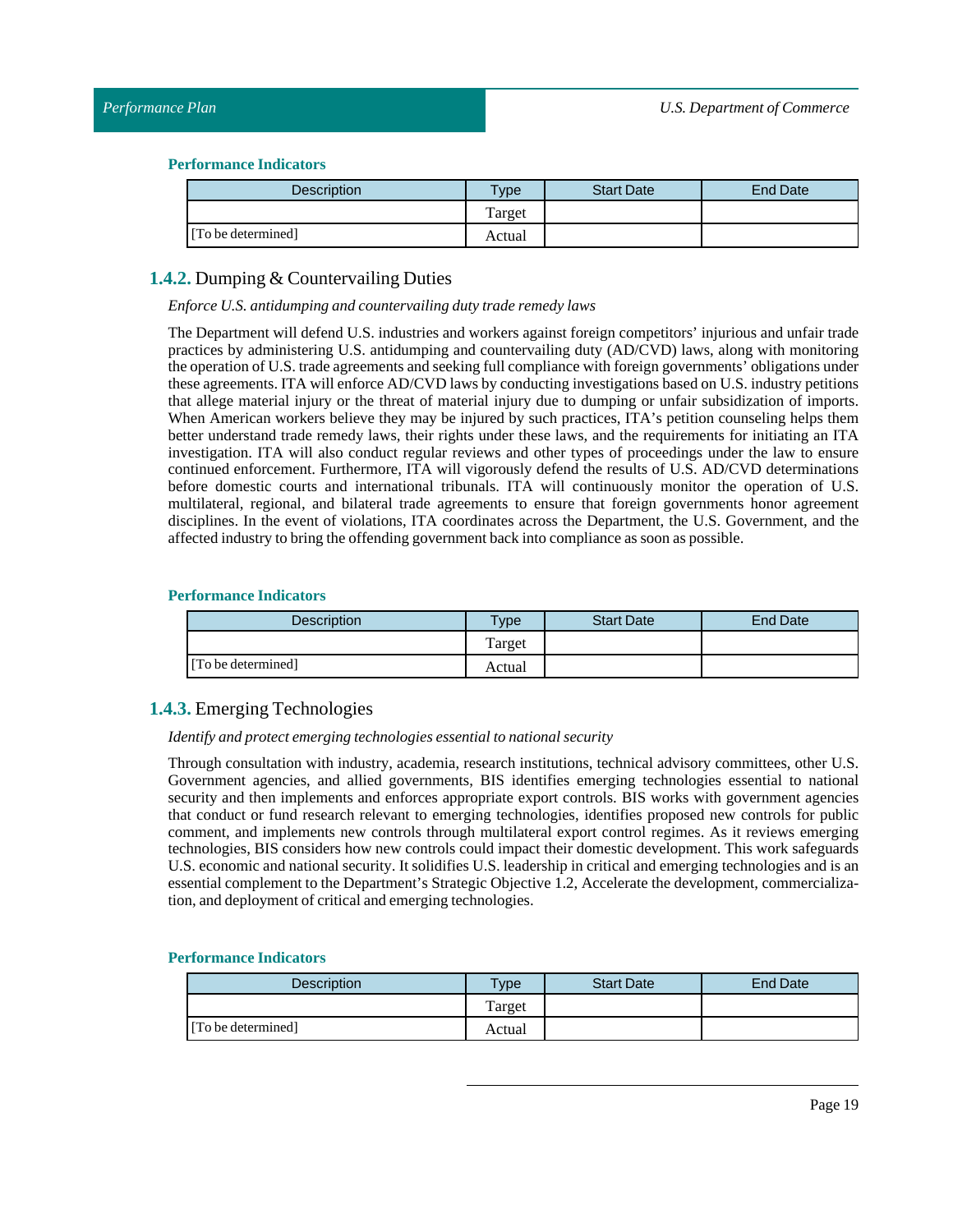## <span id="page-19-0"></span>**1.5.** Intellectual Property

*Promote accessible, strong, and effective intellectual property rights to advance innovation, creativity, and entrepreneurship*

Strong intellectual property (IP) systems fuel investments in research and innovation, spur new businesses, protect consumers from counterfeit goods, and promote economic competitiveness. To unleash the full potential of the U.S. economy and build back better, the Department will make continued strides to ensure equitable and affordable access to the benefits of IP protection. The Department will resolve and deliver IP rights in a timely manner while ensuring granted protections are clear and valid. This will curb abusive behaviors within the IP system.

### **Stakeholder(s):**

**USPTO** : *Lead*

**ITA** : *Contributing Bureau*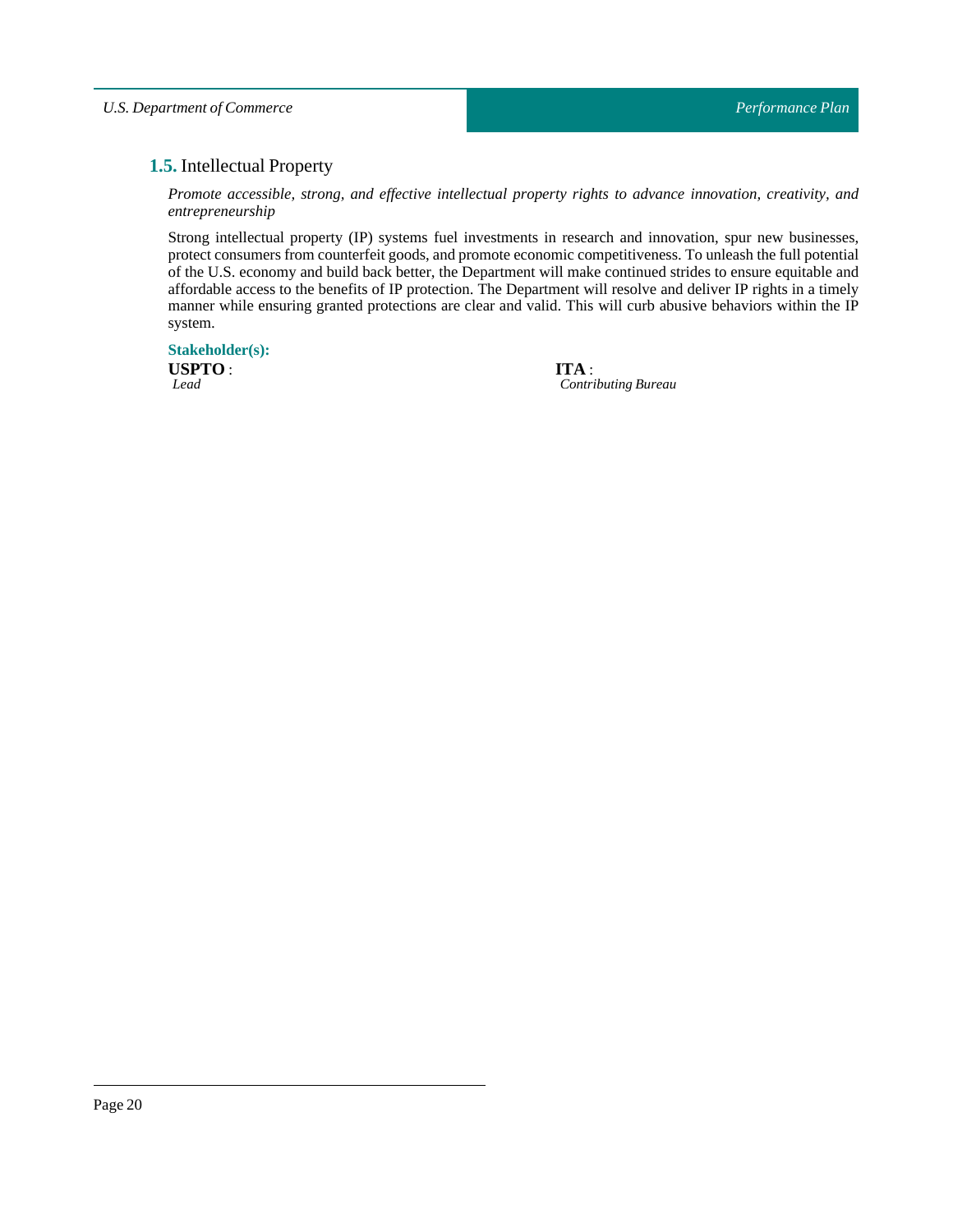### **KPI 1.5.1 Patent Review Timeframes Compliance**

| <b>Description</b>                                                   | <b>Type</b> | <b>Status</b> | <b>Start Date</b> | End Date | Percentage |
|----------------------------------------------------------------------|-------------|---------------|-------------------|----------|------------|
| Percent compliance                                                   | Target      | Unspecified   |                   |          |            |
| with required patent<br>review time frames<br>for all mailed actions | Actual      |               |                   |          |            |

#### **KPI 1.5.2 Patent Review Timeframes Compliance**

| Description                                                             | $T$ ype | <b>Status</b> | <b>Start Date</b> | <b>End Date</b> | Percentage |
|-------------------------------------------------------------------------|---------|---------------|-------------------|-----------------|------------|
| Percent compliance                                                      | Target  | Unspecified   |                   |                 |            |
| with required patent<br>review timeframes<br>for remaining<br>inventory | Actual  |               |                   |                 |            |

### **KPI 1.5.3 Patent Compliance**

| <b>Description</b>                              | <b>Type</b> | <b>Status</b>          | <b>Start Date</b> | <b>End Date</b> | Percentage |
|-------------------------------------------------|-------------|------------------------|-------------------|-----------------|------------|
| Patent statutory<br>compliance, all<br>statutes | Target      | Complete<br>Compliance |                   |                 | 100        |
|                                                 | Actual      |                        |                   |                 |            |

### **KPI 1.5.4 Processing Time**

| <b>Description</b>                 | vpe    | Unspecified | <b>Start Date</b> | <b>End Date</b> | Davs |
|------------------------------------|--------|-------------|-------------------|-----------------|------|
| Average processing                 | Target |             |                   |                 |      |
| time for trademark<br>applications | Actual |             |                   |                 |      |

### **KPI 1.5.5 Countries**

| <b>Description</b>                                                                                                                                                                          | Type   | <b>Status</b> | <b>Start Date</b> | <b>End Date</b> | Percentage |
|---------------------------------------------------------------------------------------------------------------------------------------------------------------------------------------------|--------|---------------|-------------------|-----------------|------------|
| Percentage of                                                                                                                                                                               | Target | Unspecified   |                   |                 |            |
| prioritized countries<br>for which intellectual<br>property $(IP)$ country<br>teams have made<br>progress on at least<br>three of the four<br>performance criteria<br>specified in Strategy | Actual |               |                   |                 |            |

## <span id="page-20-0"></span>**1.5.1.** IP System

#### *Improve equitable and affordable access to the IP system*

All Americans—regardless of race, gender, geography, or economic conditions—should have the opportunity to innovate and reap the rewards from innovation through entrepreneurship and commercialization. The U.S. Patent and Trademark Office (USPTO), working with the Council for Inclusive Innovation and other partners, notably the Small Business Administration, will design a program to help underrepresented groups access IP protection. USPTO will assist independent inventors and small businesses to locate resources available through other agencies to support the launch and marketing of their innovations and obtain protection for IP in U.S. and foreign markets. ITA will leverage its public-private partnership program to improve equity of access to export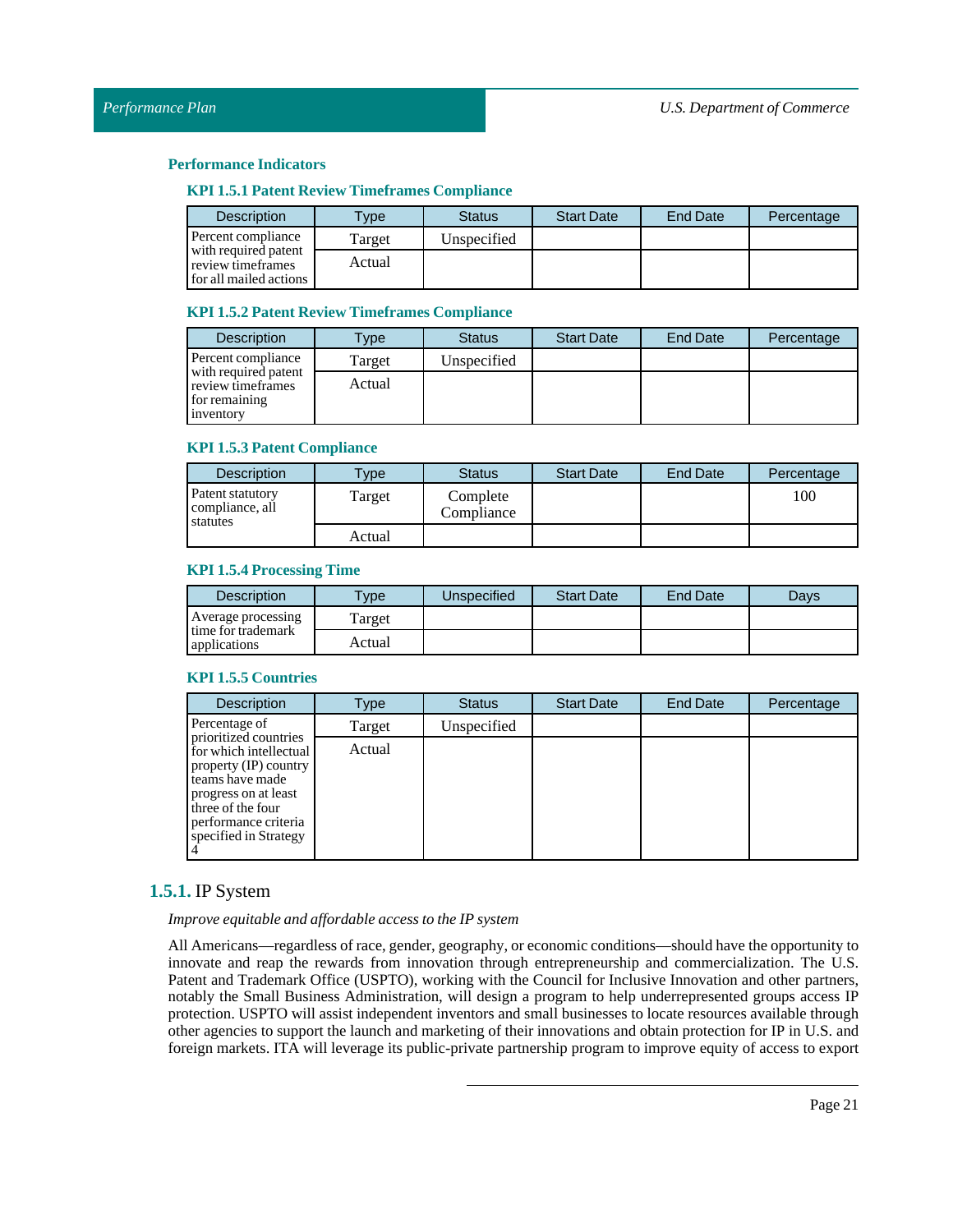assistance resources, including on IP protection. The Department will continue to take steps to improve the data available to identify and address inequities in access to the U.S. IP system.

#### **Performance Indicators**

| <b>Description</b> | Type   | <b>Start Date</b> | End Date |
|--------------------|--------|-------------------|----------|
|                    | Target |                   |          |
| [To be determined] | Actual |                   |          |

## <span id="page-21-0"></span>**1.5.2.** Patents

### *Enhance patent quality and compact prosecution*

An effective patent system provides timely issuance of highquality patent rights. In exchange for exclusive rights, the publication of patented inventions spurs innovation and enables others to build on that innovation. Patents must be reliable to give businesses the certainty they need to take their products to market and make timely and cost-effective decisions. USPTO will continue to improve both patent quality and processing timeframes. USPTO will increase patent examiners' access to prior art or inventions by expanding search tools to retrieve both U.S. and foreign patent documents. Retrieving potentially relevant art or inventions at the earliest stage of prosecution will lead to higher-quality patents. USPTO will explore new opportunities to adjust the time allotted to patent examiners to review applications. To promote efficient, timely prosecution and clarity of the record, it will assess and adjust processes and the prosecution options available to applicants. USPTO will also improve collaboration and information sharing with foreign patent offices.

#### **Performance Indicators**

| <b>Description</b> | $T$ <sub>ype</sub> | <b>Start Date</b> | End Date |
|--------------------|--------------------|-------------------|----------|
|                    | Target             |                   |          |
| [To be determined] | Actual             |                   |          |

## <span id="page-21-1"></span>**1.5.3.** Trademarks

#### *Reduce trademark pendency and protectthe integrity ofthe register*

Trademark filings have risen rapidly in recent years, as have bad faith filings and fraudulent activity. USPTO will further refine its capacity to manage fluctuations in demand and respond to the constantly evolving approaches to fraudulent trademark filings. It will also use authorities provided by the new Trademark Modernization Act (TMA) to reduce the initial amount of time applicants have to respond to office actions from six months to three months to expedite the application process but with an option to extend the required response time for a fee. The TMA will also provide USPTO and trademark owners with additional tools to address increased incidences of improper and fraudulent behavior. USPTO will establish an examiner training academy and streamline work through enhanced IT. Implementation of the new expungement and re-examination proceedings will allow USPTO and trademark owners to cancel unused registrations. Using the TMA as a foundation, USPTO will work with stakeholders, both foreign and domestic to issue trademarks that have true and lasting value.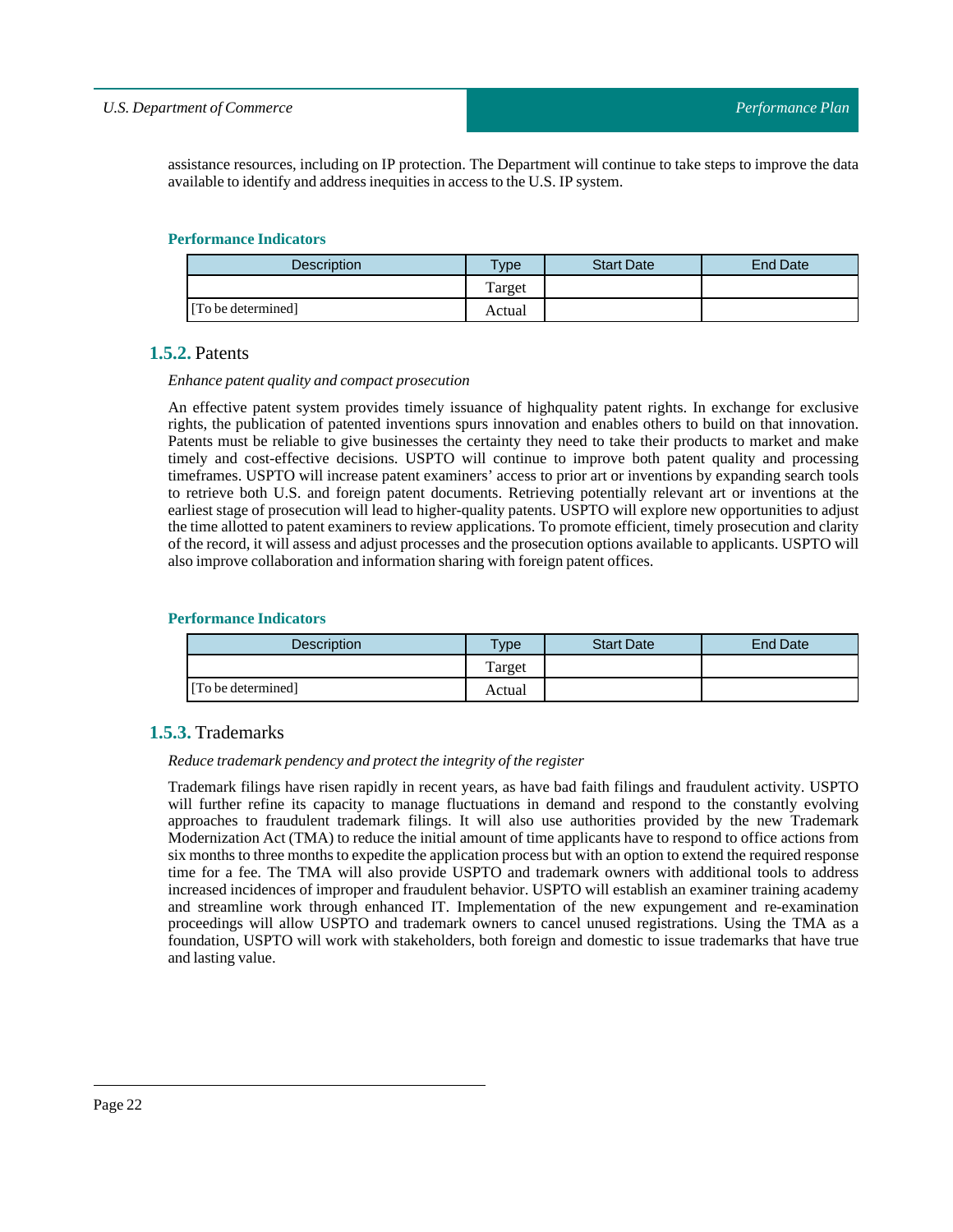| <b>Description</b> | vpe    | <b>Start Date</b> | <b>End Date</b> |
|--------------------|--------|-------------------|-----------------|
|                    | Target |                   |                 |
| [To be determined] | Actual |                   |                 |

## <span id="page-22-0"></span>**1.5.4.** IP Abroad

#### *Protect and enforce IP abroad*

Inventors and brand owners wishing to protect their IP abroad rely on the strength of other countries' policies and enforcement mechanisms. Leveraging a network of Federal partners, the Department will redouble efforts to improve IP systems abroad through four performance criteria. The first is institutional improvements of IP office administration for advancing IP rights. The second is institutional improvements of IP enforcement entities. The third is improvements in IP laws and regulations, and the fourth is establishing government-to-government cooperative mechanisms. USPTO and ITA will promote U.S. IP interests in international forums and standard setting processes, as well as maintain high standards for IP protection and enforcement in future trade areas. USPTO will ensure trading partners abide by international IP commitments by using tools such as Section 301 reports published by the U.S. Trade Representative that review the global state of IP rights protection and enforcement. USPTO will help lead efforts to improve IP systems in other countries and will advise the State Department on IP issues that arise in international forums, including the G7 and G20. To monitor progress on international efforts to improve IP office administration, enforcement, laws, and regulations, USPTO will establish new cooperative frameworks. Further, to ensure businesses of all sizes are aware of international enforcement mechanisms, USPTO will coordinate with Federal partners, including the Copyright Office and the Small Business Administration, to enhance the effectiveness of education on best practices to protect IP.

#### **Performance Indicators**

| <b>Description</b> | <b>Type</b> | <b>Start Date</b> | End Date |
|--------------------|-------------|-------------------|----------|
|                    | Target      |                   |          |
| [To be determined] | Actual      |                   |          |

## <span id="page-22-1"></span>**1.6.** Cybersecurity & Networks

**Stakeholder(s):**

#### *Improve the Nation's cybersecurity and protect Federal Government networks*

The Nation faces relentless and increasingly sophisticated cyberattacks that threaten its ability to realize the full benefits of the 21st century digital economy. The need for cybersecurity standards and best practices that address interoperability, usability, and privacy is critical to drive U.S. innovation and global competitiveness. The Department of Commerce will enable greater development and application of practical, innovative security technologies and methodologies that enhance the ability to address current and future security challenges. With a unique perspective on the economy and deep technical expertise, the Department has a leading role to meet cybersecurity challenges.

| Stakenoider(s):            |                            |
|----------------------------|----------------------------|
| <b>NIST:</b>               | ITA:                       |
| Lead                       | <b>Contributing Bureau</b> |
| BIS:                       | NTIA:                      |
| <b>Contributing Bureau</b> | <b>Contributing Bureau</b> |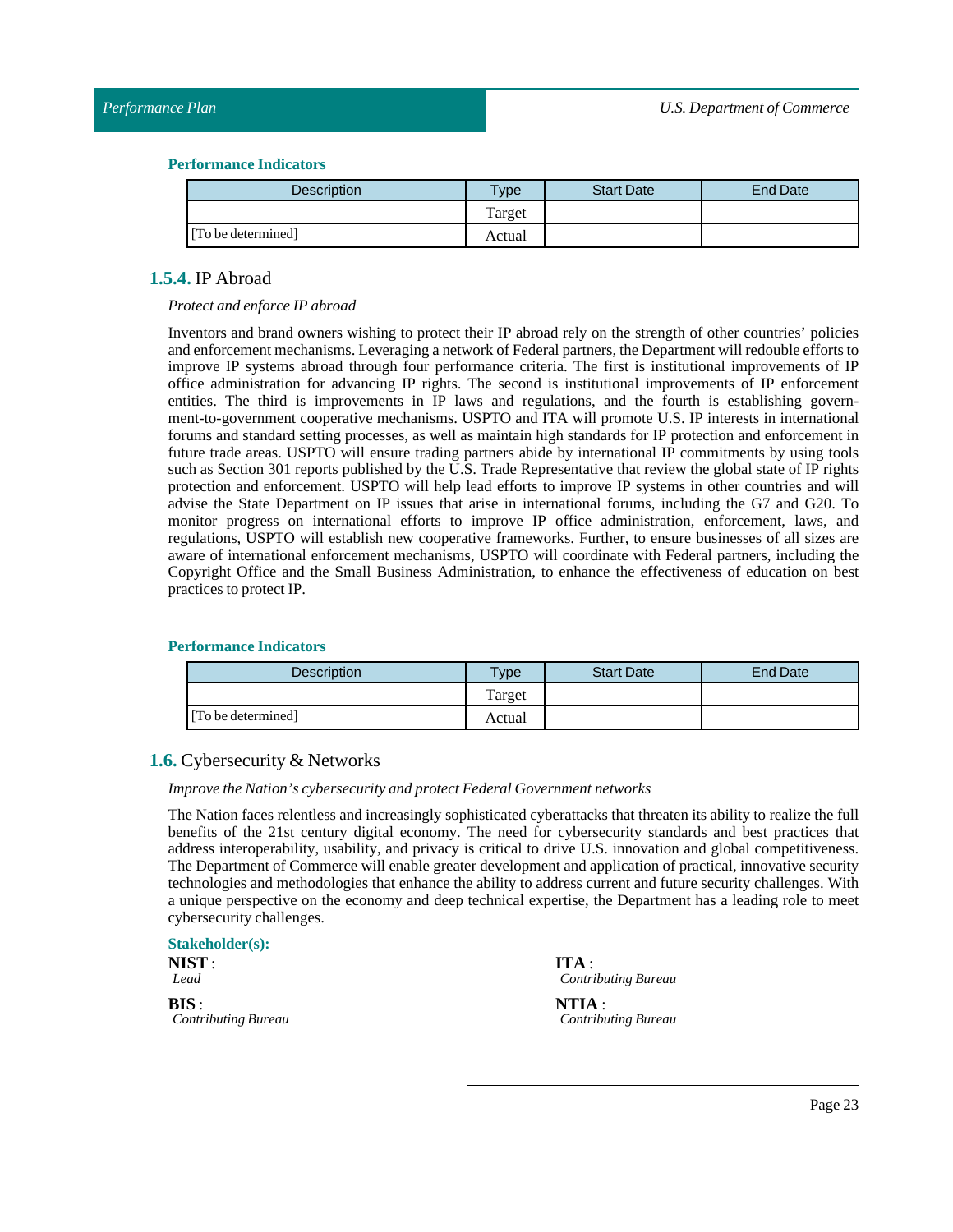### *U.S. Department of Commerce*

#### **Performance Indicators**

#### **KPI 1.6.1 Industry Adoption**

| <b>Description</b>                                         | <b>Type</b> | <b>Status</b> | <b>Start Date</b> | End Date |
|------------------------------------------------------------|-------------|---------------|-------------------|----------|
| Increased industry adoption of                             | Target      | Increasing    |                   |          |
| NIST cybersecurity standards,<br>guidelines, and practices | Actual      |               |                   |          |

#### **KPI 1.6.2 Collaborators**

| <b>Description</b>                                                                                  | Type   | <b>Status</b> | <b>Start Date</b> | <b>End Date</b> | Cumulative<br><b>Number</b> |
|-----------------------------------------------------------------------------------------------------|--------|---------------|-------------------|-----------------|-----------------------------|
| Cumulative number                                                                                   | Target | Unspecified   |                   |                 |                             |
| of collaborators on<br>National<br><b>Cybersecurity Center</b><br>of Excellence<br>(NCCoE) projects | Actual |               |                   |                 |                             |

### **KPI 1.6.3 Companies & Organizations**

| <b>Description</b>                                                                                           | Type   | <b>Status</b> | <b>Start Date</b> | <b>End Date</b> | <b>Number</b> |
|--------------------------------------------------------------------------------------------------------------|--------|---------------|-------------------|-----------------|---------------|
| Number of                                                                                                    | Target |               |                   |                 |               |
| companies and<br>organizations<br>exposed to<br>NCCoE-produced<br>cybersecurity guides<br>and other products | Actual |               |                   |                 |               |

#### **KPI 1.6.4 Resources**

| <b>Description</b>                             | <b>Type</b> | <b>Status</b> | <b>Start Date</b> | End Date | <b>Number</b> |
|------------------------------------------------|-------------|---------------|-------------------|----------|---------------|
| Number of resources                            | Target      | Unspecified   |                   |          |               |
| derived from the<br>Cybersecurity<br>Framework | Actual      |               |                   |          |               |

## <span id="page-23-0"></span>**1.6.1.** Standards & Practices

#### *Develop and disseminate robusttechnical standards and cybersecurity best practices*

The Department will work with stakeholders to develop strong, trusted cybersecurity standards and guidelines. Open processes will bring together industry, government, and academia to develop practical approaches to cybersecurity. NIST will develop resources in a variety of formats to enhance their usability and accessibly, better suit the needs of small and medium-sized businesses, and address organizations' unique needs. NIST will also promulgate its standards, guidelines, and best practices on the international stage through standards development organizations. The Department, through BIS, NTIA, ITA, and NIST, will engage with international stakeholders in forums like the International Telecommunication Union, and in engagements with allies and partners such as the Quadrilateral Security Dialogue and the U.S.-European Union Trade and Technology Council. These activities will inform and shape cybersecurity and privacy solutions and policies, drive interoperability, and maintain America's position as a global leader in cybersecurity.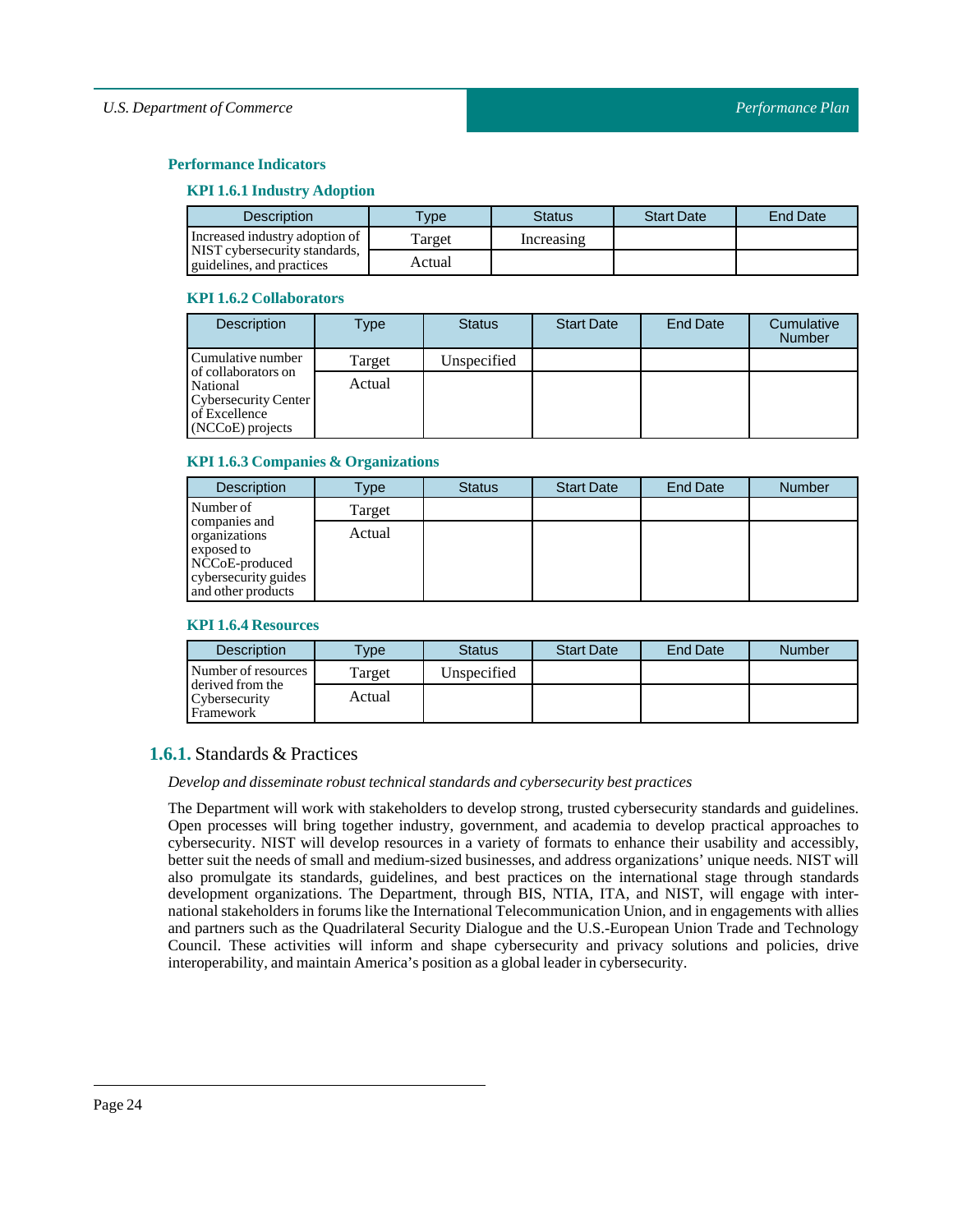| Description        | vpe    | <b>Start Date</b> | <b>End Date</b> |
|--------------------|--------|-------------------|-----------------|
|                    | Target |                   |                 |
| [To be determined] | Actual |                   |                 |

## <span id="page-24-0"></span>**1.6.2.** Technology Supply Chain

#### *Improve the security and integrity of the technology supply chain*

The Department will work with companies across all sectors and sizes, as well as government and academia, to develop usable and effective domestic and global supply chain cybersecurity risk management practices. The National Initiative for Improving Cybersecurity in Supply Chains, a new NIST initiative, will emphasize tools, technologies, and guidance relevant to technology developers and providers. This initiative will focus specifically on supply chains involving smaller organizations that face unique challenges. These efforts will build upon NIST's Cybersecurity Framework, NCCoE efforts, Executive Order 14028: Improving the Nation's Cybersecurity, and Executive Order 14017: America's Supply Chains. NTIA, through its Communications Supply Chain Risk Information Partnership, will share supply chain security risk information, public security alerts, relevant training events, and grant opportunities.

### **Performance Indicators**

| <b>Description</b> | $T$ ype | <b>Start Date</b> | End Date |
|--------------------|---------|-------------------|----------|
|                    | Target  |                   |          |
| [To be determined] | Actual  |                   |          |

## <span id="page-24-1"></span>**1.6.3.** Research & Technology

#### *Deliver cybersecurity-enhancing research and technology solutions to industry and government stakeholders*

In consultation with industry, the Department will identify cybersecurity challenges and perform research on cybersecurity and privacy solutions to guard against future threats to the Nation's data, economy, and way of life. To develop secure products and services, NIST will coordinate open competitions and pursue cutting-edge research in areas like quantum computing, AI and machine learning, biotechnology, advanced communications, and advanced manufacturing. In collaboration with industry and through NCCoE, NIST will also translate cybersecurity research into rapidly deployable tools that secure company operations and protect personal data. This work will build upon NIST's understanding of market needs and gaps, as well as efforts under Executive Order 14028: Improving the Nation's Cybersecurity.

| <b>Description</b> | $v_{\rm p}$ | <b>Start Date</b> | End Date |
|--------------------|-------------|-------------------|----------|
|                    | Target      |                   |          |
| [To be determined] | Actual      |                   |          |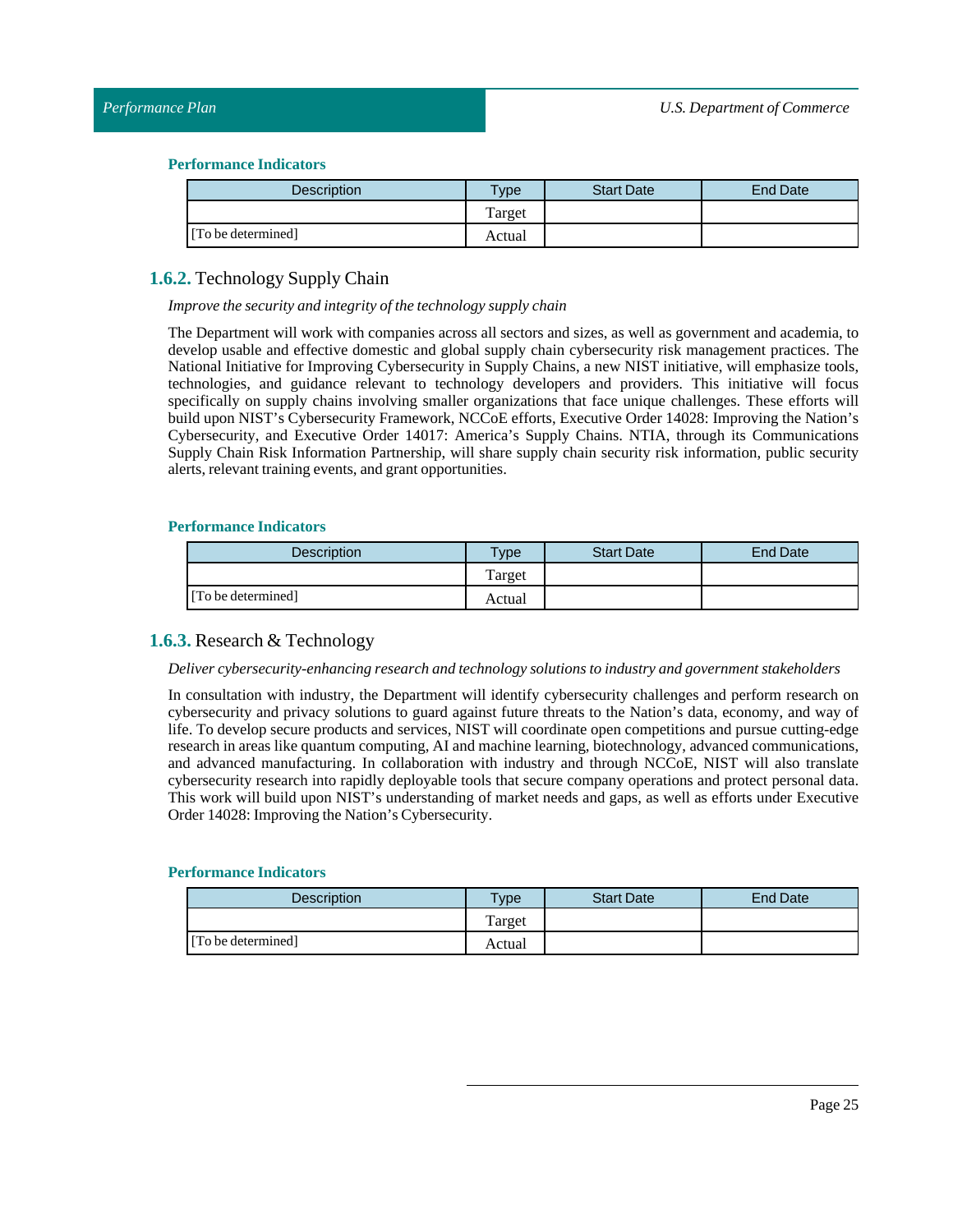## <span id="page-25-0"></span>**1.6.4.** Training & Workforce Development

*Expand cybersecurity training and workforce development and increase access to underrepresented communities*

The Department will help grow a cybersecurity workforce that safeguards and promotes U.S. national security and economic prosperity. Through NIST's National Initiative for Cybersecurity Education (NICE) program, the Department will promote a robust community of stakeholders from diverse backgrounds to advance an integrated ecosystem of cybersecurity education, training, and workforce development. Efforts will include promoting cybersecurity careers and pathways among diverse learners and using multidisciplinary approaches to integrate cybersecurity across varied curricula. NIST will use new methods, such as machine learning, to increase connections and fit between employers and job seekers. NIST will promote equitable access by designing and sharing the Workforce Framework for Cybersecurity as an accessible communication tool for cybersecurity workforce development.

#### **Performance Indicators**

| <b>Description</b> | vpe    | <b>Start Date</b> | End Date |
|--------------------|--------|-------------------|----------|
|                    | Target |                   |          |
| [To be determined] | Actual |                   |          |

### <span id="page-25-1"></span>**1.7.** Commercial Space Industry

#### *Advance U.S.leadership in the global commercial space industry*

The U.S. commercial space industry pioneers innovative technologies that transform Americans' daily lives, gather critical climate and weather data, and help secure the Nation. In an increasingly connected world, space-based assets are essential to economic growth, national security, and competitiveness. In 2019, BEA statistics show the U.S. space economy accounted for 354,000 private sector jobs, \$194.6 billion of real gross output, and \$120.3 billion of current-dollar GDP. The Department has the tools and expertise to ensure America's continued leadership in space and advance commercial space activities. To advance predictable, sound policies for commercial space innovation, the Department will advocate for the U.S. space industry in international and domestic venues. Through ITA, the Department will further its longstanding advocacy for American companies seeking international business opportunities. To improve space safety and sustainability, the Department will provide basic space situational awareness (SSA) services, contribute to relevant international standards and best practices, and promote government and industry partnerships focused on space cybersecurity. To promote commercial space innovation, the Department will invest in a portfolio of space-related R&D and provide key economic indicators about the space economy. The Department will also advance development, use, and application of space-based Earth observation capabilities that benefit all Americans.

#### **Stakeholder(s):**

**NOAA** : *Lead*

**BEA** : *Contributing Bureau*

**BIS** : *Contributing Bureau*

**EDA** : *Contributing Bureau*

**ITA** : *Contributing Bureau* **MBDA** :

*Contributing Bureau*

**NIST** : *Contributing Bureau*

**NTIA** : *Contributing Bureau*

**CommercialSpace Industry**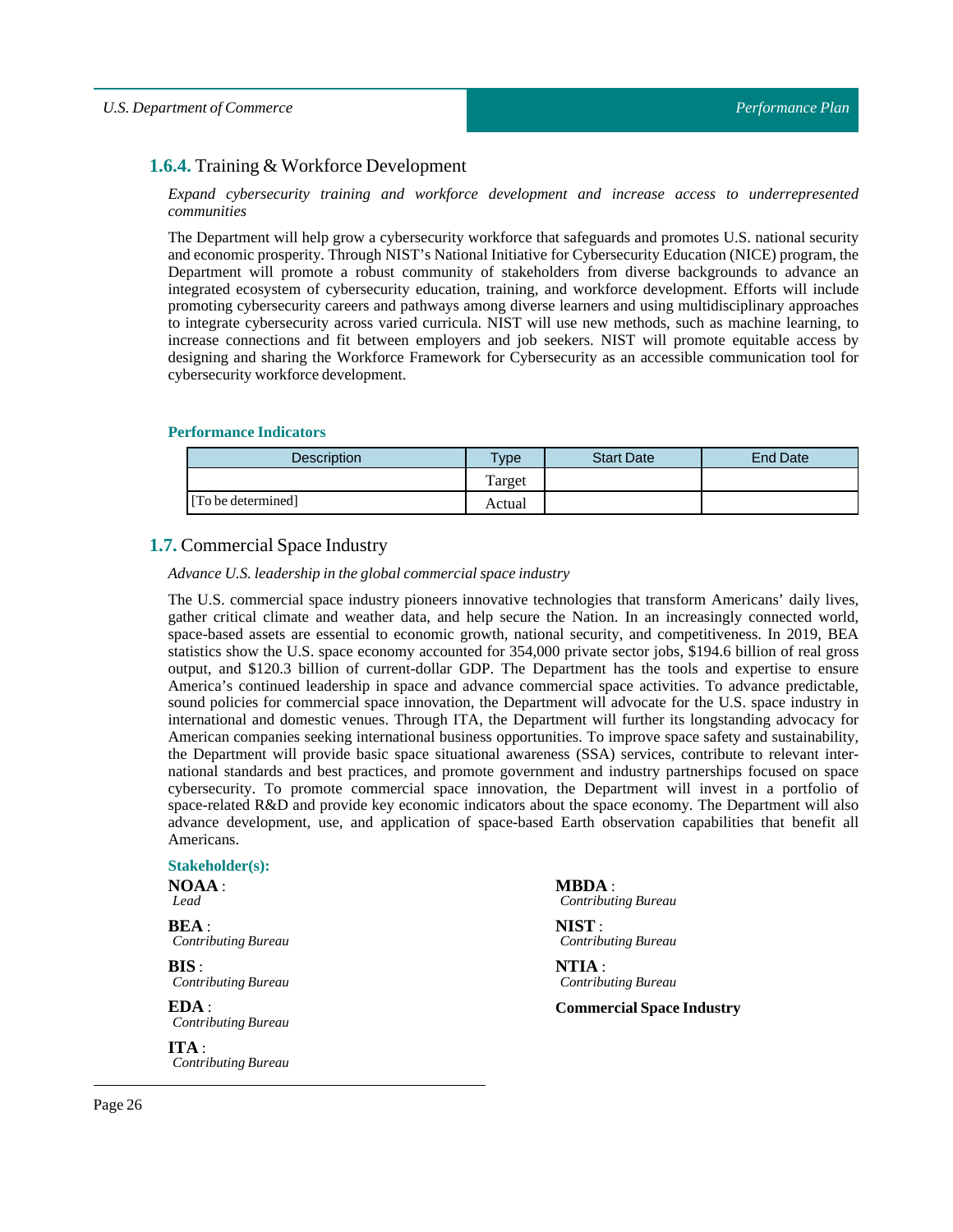## **KPI 1.7.1Successful Advocacy Cases**

| <b>Description</b>                                                                                                   | Type   | <b>Status</b> | <b>Start Date</b> | <b>End Date</b> | <b>Number</b> |
|----------------------------------------------------------------------------------------------------------------------|--------|---------------|-------------------|-----------------|---------------|
| Number of                                                                                                            | Target |               |                   |                 |               |
| successful advocacy<br>cases won for U.S.<br>companies overseas<br>and the value of<br>newly signed<br>contracts won | Actual |               |                   |                 |               |

### **KPI 1.7.2 Milestones Achieved**

| <b>Description</b>                                                                                                      | Type   | <b>Status</b> | <b>Start Date</b> | <b>End Date</b> | <b>Number</b> |
|-------------------------------------------------------------------------------------------------------------------------|--------|---------------|-------------------|-----------------|---------------|
| Milestones achieved                                                                                                     | Target | Unspecified   |                   |                 |               |
| toward establishment<br>of space situational<br>awareness (SSA)<br>services for civil and<br>commercial<br>stakeholders | Actual |               |                   |                 |               |

### **KPI 1.7.3 Activities Influencedor Led**

| <b>Description</b>                                                                                                                                                   | Type   | <b>Status</b> | <b>Start Date</b> | <b>End Date</b> | <b>Number</b> |
|----------------------------------------------------------------------------------------------------------------------------------------------------------------------|--------|---------------|-------------------|-----------------|---------------|
| Number of space                                                                                                                                                      | Target | Unspecified   |                   |                 |               |
| policy related<br>decision processes,<br>rulemakings,<br>statements, or other<br>governmental<br>activities influenced<br>or led by the<br>Department of<br>Commerce | Actual |               |                   |                 |               |

#### **KPI 1.7.4 Workshops, Reports & Tools**

| <b>Description</b>                                                                                                                        | Type   | <b>Status</b> | <b>Start Date</b> | <b>End Date</b> | <b>Number</b> |
|-------------------------------------------------------------------------------------------------------------------------------------------|--------|---------------|-------------------|-----------------|---------------|
| Number of                                                                                                                                 | Target |               |                   |                 |               |
| workshops, reports,<br>and other tools<br>produced to facilitate<br>growth and<br>advancement of the<br>U.S. commercial<br>space industry | Actual |               |                   |                 |               |

## <span id="page-26-0"></span>**1.7.1.** Regulations

*Coordinate regulatory functions across domestic and international stakeholders to promote competitiveness, and increase legal certainty for U.S. commercial space businesses*

The Department will convene Federal, state, and international stakeholders as appropriate to identify and act on regulatory issues and opportunities for commercial space businesses with a whole-of-government approach. As commercial space activities expand into new areas and business models, the Department's Office of Space Commerce will partner with these stakeholders to coordinate regulatory functions that promote competitiveness and increase legal certainty for space businesses. Coordinated regulation will support existing space activities and ensure regulatory frameworks address emerging missions.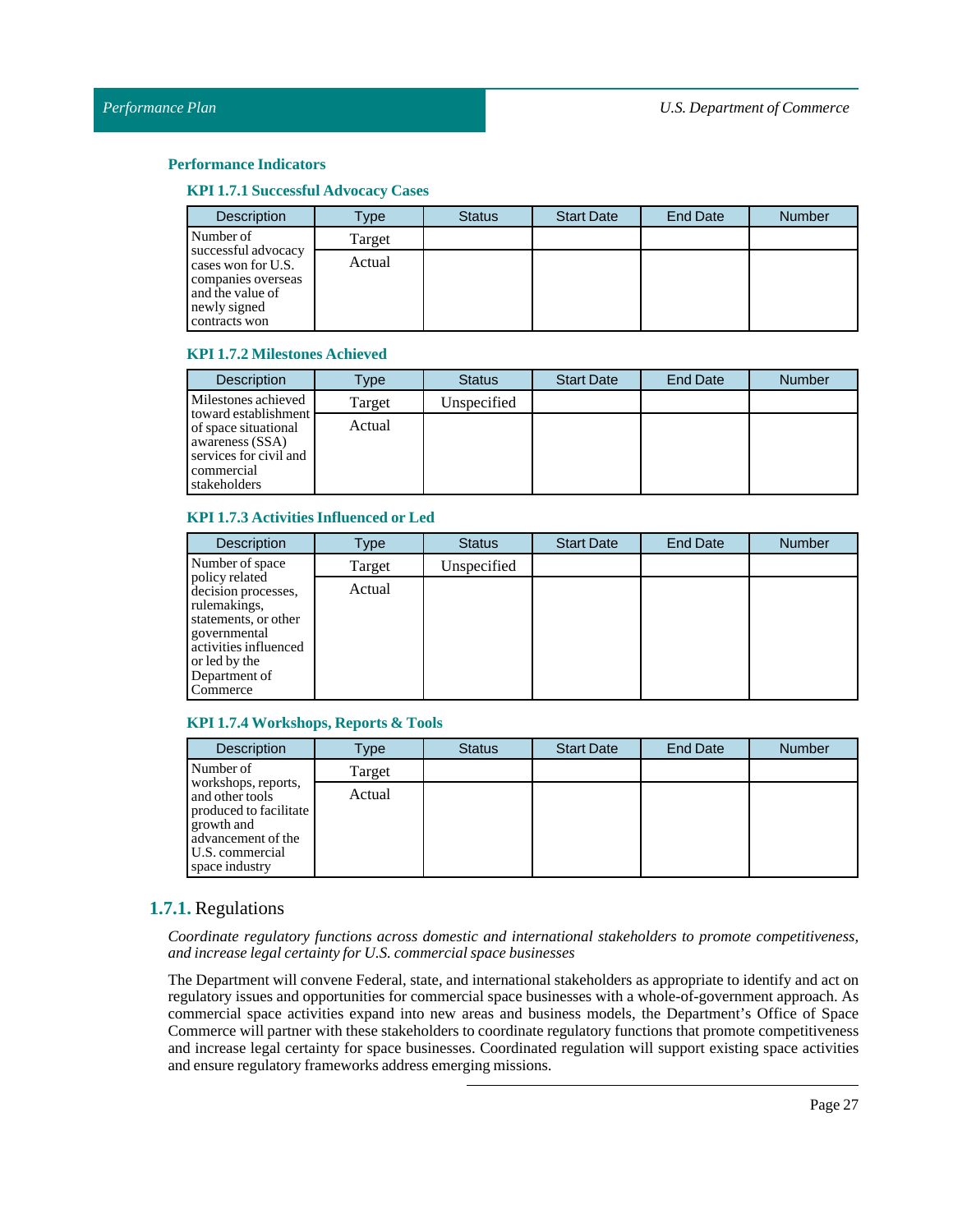#### $Stakeholder(s):$

#### **U.S. CommercialSpace Businesses**

#### **Performance Indicators**

| Description        | <b>Type</b> | <b>Start Date</b> | <b>End Date</b> |
|--------------------|-------------|-------------------|-----------------|
|                    | Target      |                   |                 |
| [To be determined] | Actual      |                   |                 |

## <span id="page-27-0"></span>**1.7.2.** Customer Base

#### *Grow the customer base for U.S. commercial space goods and services*

The Department will work across multiple agencies to coordinate efforts to advance the U.S. commercial space industry. The Department will support the growth of the domestic space industry through exports of space goods and services. ITA will leverage its network of domestic and overseas offices to promote foreign direct investment (FDI) into the U.S. space industry and ensure that U.S. space companies receive trade assistance and achieve their export goals. The Department will coordinate and advocate among stakeholders to grow the customer base for U.S. space products and services and support expansion of domestic space infrastructure. Additionally, the Department will promote the availability, security, and resilience of the U.S. space-related industrial base and supply chains.

### **Performance Indicators**

| <b>Description</b> | $T$ ype | <b>Start Date</b> | End Date |
|--------------------|---------|-------------------|----------|
|                    | Target  |                   |          |
| [To be determined] | Actual  |                   |          |

### <span id="page-27-1"></span>**1.7.3.** Safety & Sustainability

#### *Improve space safety and sustainability*

Space safety and sustainability are critical to furthering America's commercial space activity and exploration. Investments to mitigate risks to space-based assets and human spaceflight present opportunities to grow the U.S. space industry while promoting safe and sustainable space operations. The Department will develop an SSA data sharing platform for civil and commercial use. This SSA platform will share commercial and government data on the precise location of space objects for satellite owners, operators, and space launch providers. The Department will develop standards and best practices to promote interoperability, communications, and technical capabilities in space. Because cybersecurity is needed to protect space-based assets and activities, the Department will promote government and industry partnerships focused on space cybersecurity.

| <b>Description</b> | <b>Vpe</b> | <b>Start Date</b> | <b>End Date</b> |
|--------------------|------------|-------------------|-----------------|
|                    | Target     |                   |                 |
| [To be determined] | Actual     |                   |                 |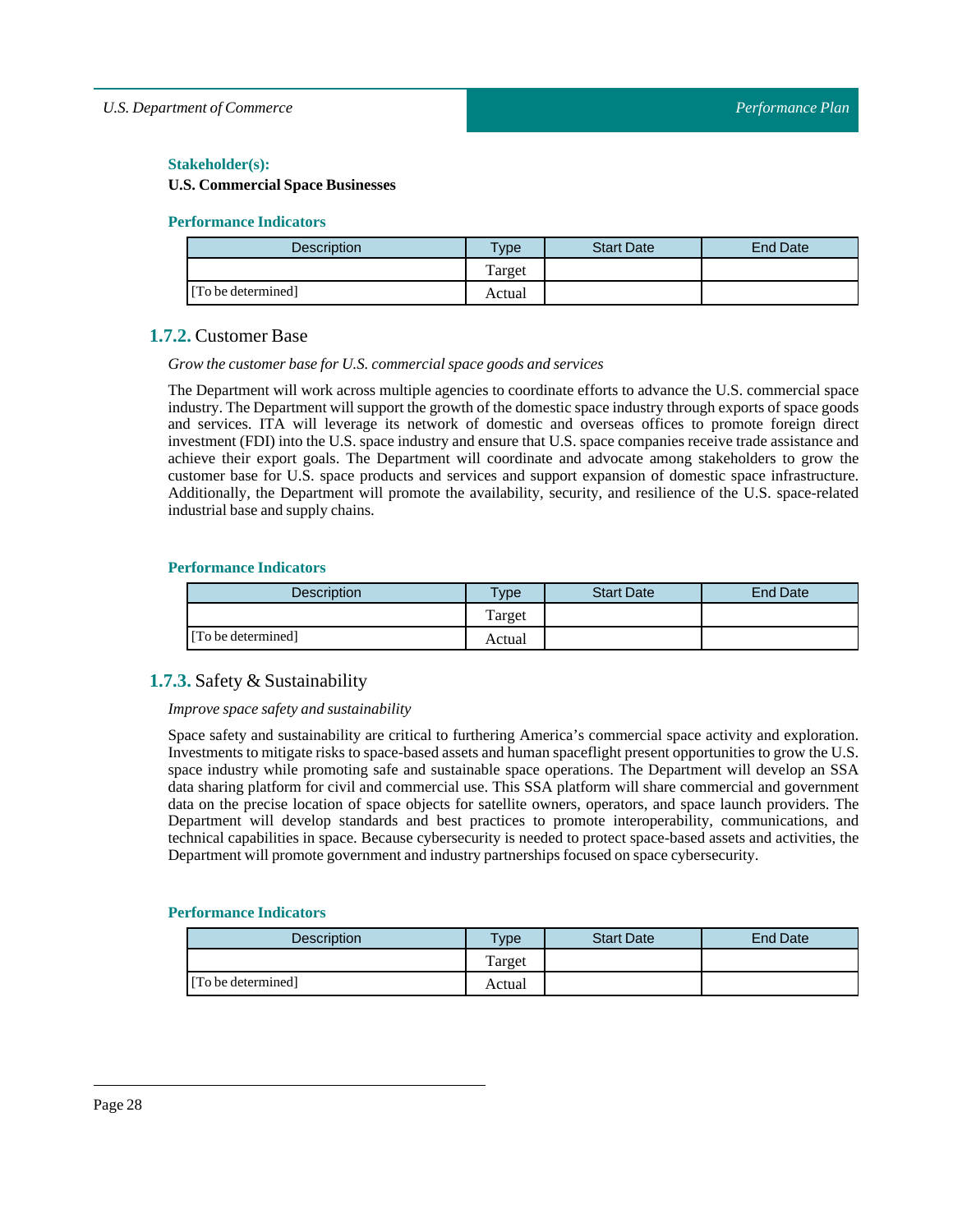## <span id="page-28-0"></span>**1.7.4.** Innovation

#### *Promote commercial space innovation*

Commerce bureaus will support science, technology, engineering, art, and engineering (STEAM) workforce training opportunities to diversify participation in the space economy. Additionally, the Department will support entrepreneurial innovation training to meet the needs of small and medium-sized businesses. The Department will support space R&D, innovation, and manufacturing by facilitating creative and collaborative opportunities to enhance local, regional, state, and national technical capacity building, including tribal regions. To advance the development of new materials and manufacturing processes, communications technologies, quantum computing, AI and machine learning software, and sensor systems, the Department through NIST will invest in a portfolio of R&D in partnership with academic institutions, industry, and other government agencies. NIST will develop and deliver new calibration services for the space industry and engage with allies to identify areas for potential collaboration. NTIA will work with public and private stakeholders to coordinate efficient spectrum use. The Department will leverage BEA's space economy data and research to provide key economic indicators to stakeholders in the Federal Government, private industry, and international community to aid policy and business decision making.

#### **Performance Indicators**

| Description        | $T$ ype | <b>Start Date</b> | <b>End Date</b> |
|--------------------|---------|-------------------|-----------------|
|                    | Target  |                   |                 |
| [To be determined] | Actual  |                   |                 |

### <span id="page-28-1"></span>**1.7.5.** Earth Observation

*Advance development, use, and application of space-based Earth observation capabilities to empower better decision making by the public and private sector*

Space-based Earth observation data, analysis, and applications enhance understanding of the planet and enable better decision making across the public and private sector. For example, insights from Earth observation data can help industry more effectively monitor their supply chains and assets, agriculture businesses optimize their production, and insurance companies and investors assess risk. Space-based Earth observation data also enables the public and private sectors to mitigate the impacts of climate change. The Department will work with the U.S. commercial space industry to promote development of Earth observation emerging technologies, data analysis, and applications to support new business models.

| <b>Description</b> | T <sub>V</sub> | <b>Start Date</b> | End Date |
|--------------------|----------------|-------------------|----------|
|                    | Target         |                   |          |
| [To be determined] | Actual         |                   |          |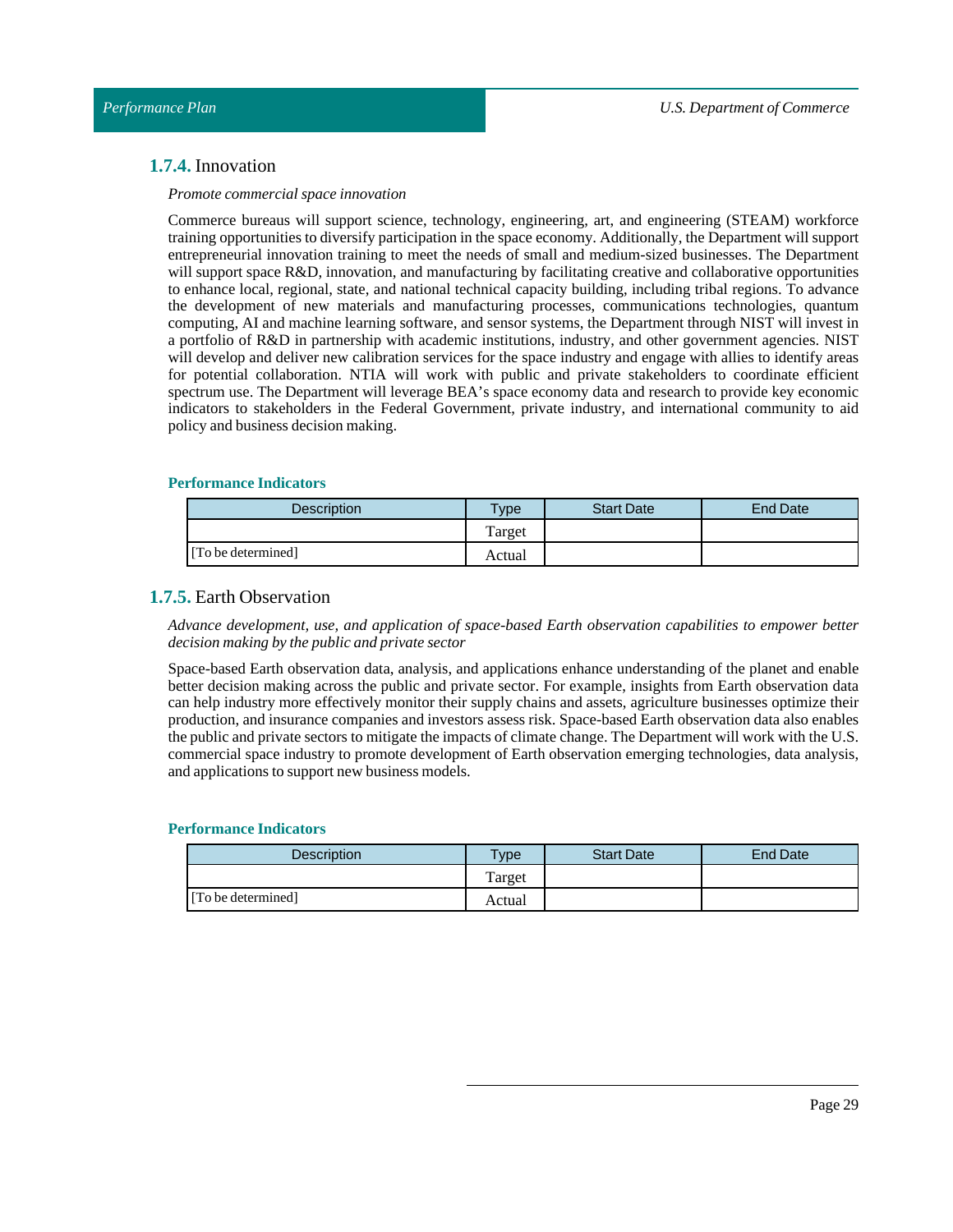## <span id="page-29-0"></span>PLACEHOLDER\_60 **2. Capitalism & Economic Growth**

*Foster Inclusive Capitalism and Equitable Economic Growth*

Global competitiveness and a healthy democracy require that all Americans have an opportunity to participate in the 21st century economy. The talents and strengths of the entire country must be harnessed, including women, people of color, and others who are too often left behind. Inclusive growth is good economics. The Nation will fail to meet its full potential if it does not invest in all communities, workers, inventors, and entrepreneurs. Expanding opportunity for more Americans is central to the Department of Commerce's mission, and as the Nation continues to build back better, this mission is more critical than ever. The Department will corral established programs and employ new public investments to promote place-based growth. It will ensure that innovations in artificial intelligence (AI), robotics, quantum computing, and biotechnology happen across the United States, not just in a few urban centers. The Department will work with industry to invest in workers, providing the training and wraparound services that create concrete pathways to quality jobs. The Department will ensure every American has access to affordable, high-speed broadband internet, which is a prerequisite to so many educational, business, and job opportunities. Business ownership and entrepreneurship play an essential role in the innovation ecosystem and can provide wealth-building opportunities for American families. The Department will use its suite of investment and technical assistance tools to support American small and medium-sized businesses, women and minority-owned businesses, and entrepreneurs. In pursuit of these goals, the Department will collaborate extensively with underserved communities to ensure program design and tools meet their needs.

## <span id="page-29-1"></span>**2.1.** Economic Development & Jobs

#### *Drive equitable, resilient, place-based economic development and job growth*

Poverty, limited job opportunity, and low labor force participation persist in communities across the United States, even when national growth is strong. Harnessing the talents and resources of these communities will raise living standards and increase U.S. gross domestic product (GDP). The Department is helping these communities jumpstart economic recovery and build long-term economic resilience. The Department's programs, expertise, and regional presence will meet communities where they are and leverage regional assets to build opportunities for local business, industry, and workers. These efforts will include outreach to communities and populations disproportionately impacted by COVID-19 that have the most need. The Department will also help communities build on existing assets, from natural resources to educational institutions, to create regional clusters with the workforce and business acumen to drive growth. Many communities, particularly coastal communities, can benefit from the growing the Blue Economy. There is no limit to the potential of U.S. communities, and the American Rescue Plan and disaster funding have vastly enhanced the Department's capacity to make place-based investments to put communities on the path to recovery and increase their long-term economic competitiveness.

#### **Stakeholder(s):**

**EDA** : *Lead*

**BEA** : *Contributing Bureau*

**Census Bureau** : *Contributing Bureau*

**ITA** : *Contributing Bureau* **MBDA** : *Contributing Bureau*

**NIST** : *Contributing Bureau*

**NOAA** : *Contributing Bureau*

**NTIA** : *Contributing Bureau*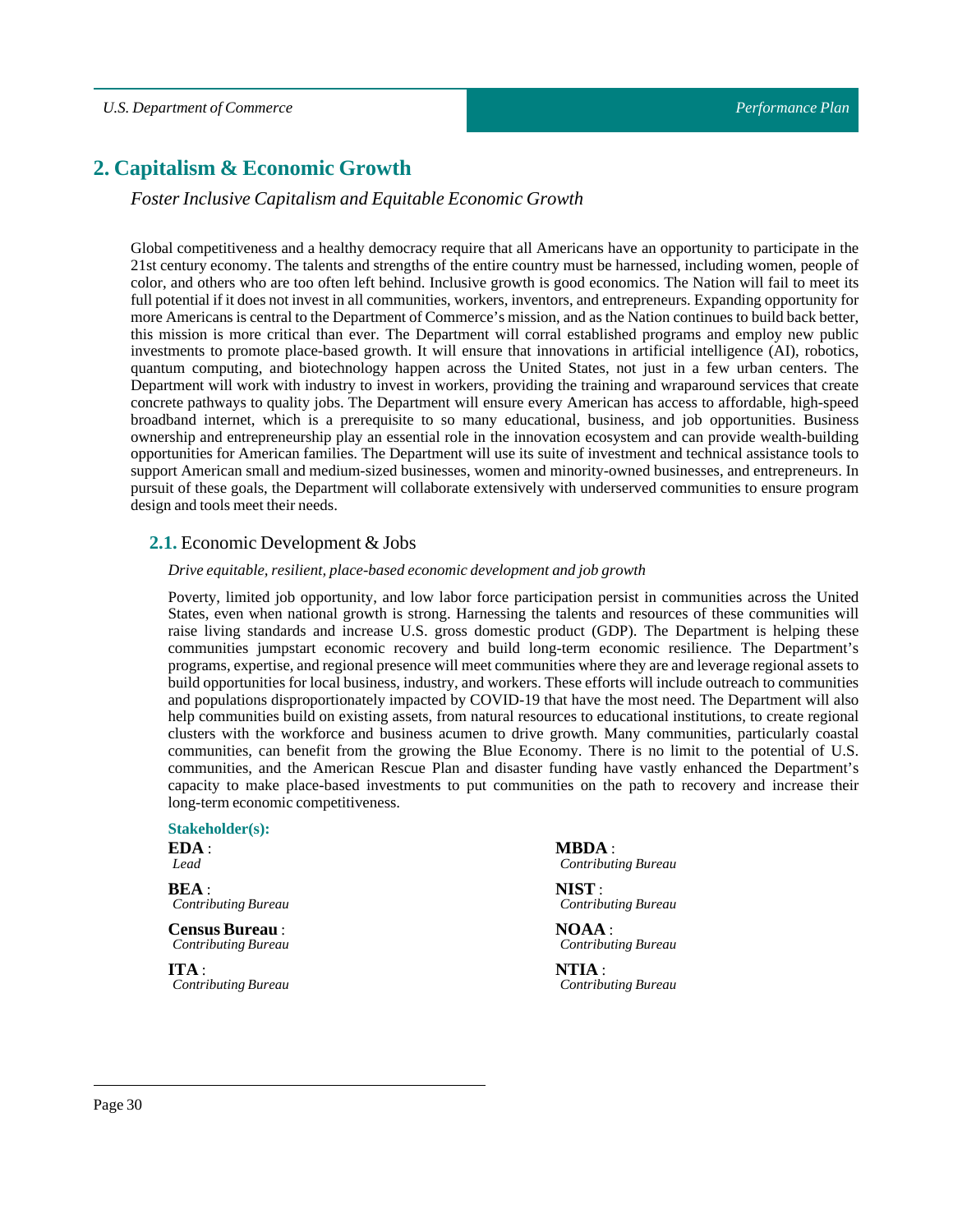## **KPI 2.1.1 Jobs Created & Retained**

| <b>Description</b>                                                                          | Type   | <b>Status</b> | <b>Start Date</b> | <b>End Date</b> | <b>Number</b> |
|---------------------------------------------------------------------------------------------|--------|---------------|-------------------|-----------------|---------------|
| Number of jobs                                                                              | Target | Unspecified   |                   |                 |               |
| created and retained<br>for grants made in<br>underserved<br>populations and<br>geographies | Actual |               |                   |                 |               |

### **KPI 2.1.2 Private Investment**

| <b>Description</b>                                                                                      | Type   | <b>Status</b> | <b>Start Date</b> | End Date | U.S. Dollars |
|---------------------------------------------------------------------------------------------------------|--------|---------------|-------------------|----------|--------------|
| Dollar amount of                                                                                        | Target | Unspecified   |                   |          |              |
| private investment<br>leveraged from<br>grants made in<br>underserved<br>populations and<br>geographies | Actual |               |                   |          |              |

## **KPI** 2.1.3 Customer **Effort Scores**

| <b>Description</b>                            | <b>Type</b> | <b>Status</b> | <b>Start Date</b> | <b>End Date</b> | Percentage |
|-----------------------------------------------|-------------|---------------|-------------------|-----------------|------------|
| <b>Percentage of EDA</b>                      | Target      | Unspecified   |                   |                 |            |
| <b>Customer Effort</b><br>Score rated easy or | Actual      |               |                   |                 |            |
| very easy                                     |             |               |                   |                 |            |

## **KPI 2.1.4 Travel & Tourism Strategy & Exports**

| <b>Description</b>                                                                   | <b>Type</b> | <b>Status</b>              | <b>Start Date</b> | <b>End Date</b> |
|--------------------------------------------------------------------------------------|-------------|----------------------------|-------------------|-----------------|
| Growth in travel and tourism<br>exports; progress in<br>implementing National Travel | Target      | Implemented $&$<br>Growing |                   |                 |
| and Tourism Strategy                                                                 | Actual      |                            |                   |                 |

## **KPI 2.1.5 Fish Stock Sustainability**

| <b>Description</b>                                                                                                            | Type   | <b>Status</b> | <b>Start Date</b> | <b>End Date</b> | <b>Index Score</b> |
|-------------------------------------------------------------------------------------------------------------------------------|--------|---------------|-------------------|-----------------|--------------------|
| <b>Fish Stock</b>                                                                                                             | Target | Unspecified   |                   |                 |                    |
| Sustainability Index<br>score measuring the<br>sustainability and<br>economic<br>competitiveness of<br>the Nation's fisheries | Actual |               |                   |                 |                    |

## **KPI 2.1.6Species Protected**

| <b>Description</b>                                                                                             | <b>Type</b> | <b>Status</b> | <b>Start Date</b> | <b>End Date</b> | <b>Number</b> |
|----------------------------------------------------------------------------------------------------------------|-------------|---------------|-------------------|-----------------|---------------|
| Number of protected                                                                                            | Target      | Unspecified   |                   |                 |               |
| species designated as<br>threatened,<br>endangered, or<br>depleted with stable<br>or increasing<br>populations | Actual      |               |                   |                 |               |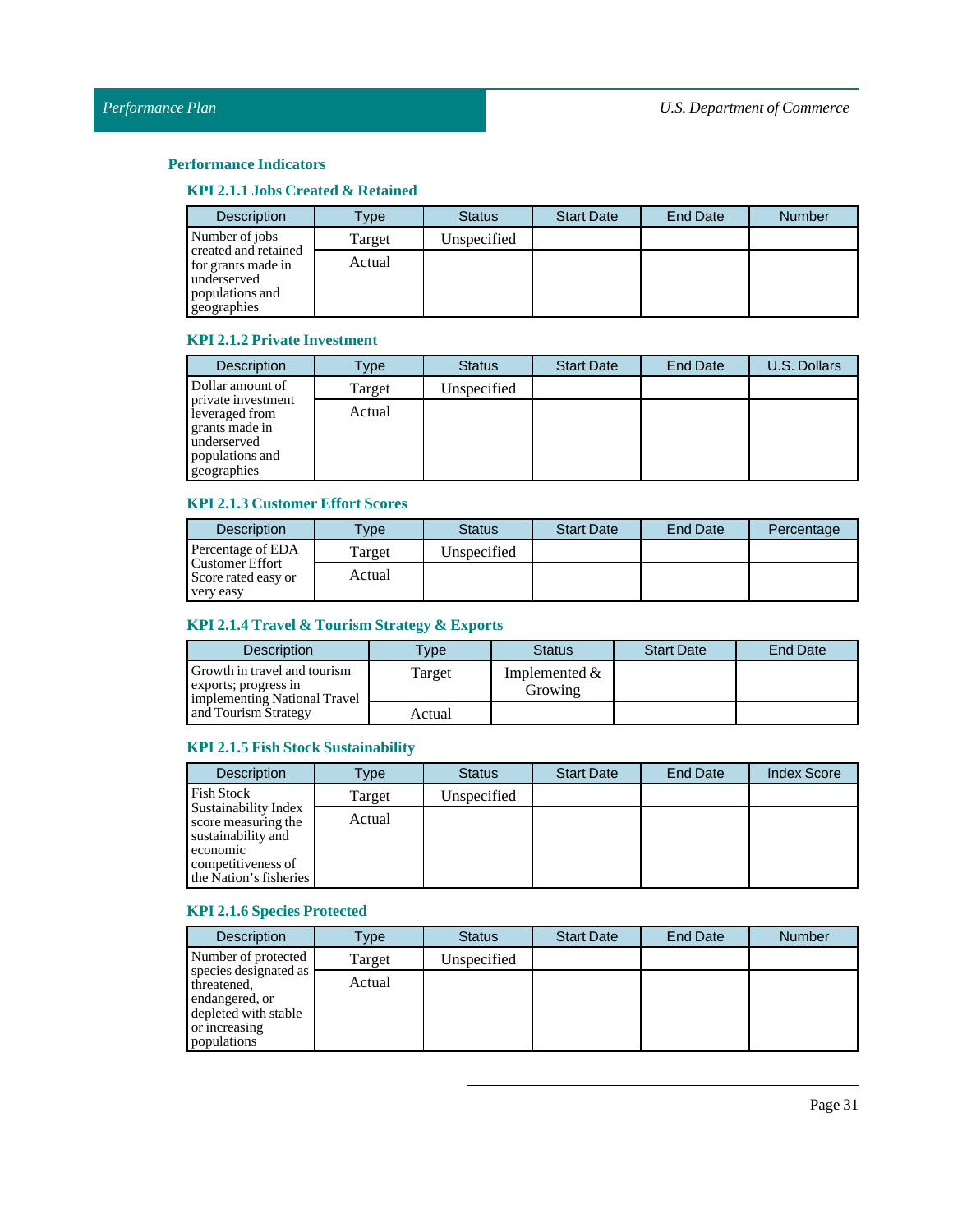## <span id="page-31-0"></span>**2.1.1.** Place-Based Investments

*Support communities in developing and growing their local economies through customer-centric place-based investments*

The Department will help communities thrive through economic development investments that harness the talents and assets of cities, towns, and regions. EDA investments range from planning grants to large-scale infrastructure investments. Programs will meet communities where they are, whether that means supporting recovery in the face of disaster or catalyzing high-growth industry. EDA is committed to adopting a customer-centric approach that synergizes Federal, regional, and local experience for the Agency's potential applicants and grantees. EDA will re-engineer processes to provide an applicant experience that is easy to follow, clear, and predictable with a particular focus on equity and reaching historically underserved communities. Responsiveness, helpfulness, expertise, and collaboration will characterize the grantee experience. The Minority Business Development Agency (MBDA) will provide a front door to minority business enterprises (MBE) seeking to navigate the Federal Government, ensuring MBEs can access loan and procurement opportunities.

### **Stakeholder(s):**

**Communities**

#### **Performance Indicators**

| <b>Description</b> | $v_{\rm p}$ | <b>Start Date</b> | <b>End Date</b> |
|--------------------|-------------|-------------------|-----------------|
|                    | Target      |                   |                 |
| [To be determined] | Actual      |                   |                 |

## <span id="page-31-1"></span>**2.1.2.** Resilience & Economic Opportunity

*Invest in programs and projects that help communities become more resilient to economic shocks and advance equitable economic opportunity*

The Nation's converging economic, health, and climate crises have exposed and exacerbated inequities. As part of a comprehensive approach to advancing equitable economic opportunity and prosperity, EDA will make grants to help communities and regions, especially those with historically underserved populations and geographies (e.g., tribal lands, persistent poverty counties, and rural areas), build their capacity for economic and business development. EDA will prioritize economic development planning and implementation projects that build economic resilience to and long-term recovery from economic shocks such as the pandemic and the ongoing climate crisis. This priority includes addressing the economic resilience needs of coal and power plant communities and communities impacted by shifts in international markets and natural disasters. Resilience-building projects will include planning efforts and implementation projects. MBDA will also expand its services to encompass a broader geographic and programmatic footprint and provide MBEs with capacity building, access to public and private sector contracts, and management and technical assistance. MBDA will collaborate with major national and local stakeholders, such as minority-serving institutions, community development financial institutions, and traditional and alternative lending institutions.

| Description        | $T$ ype | <b>Start Date</b> | End Date |
|--------------------|---------|-------------------|----------|
|                    | Target  |                   |          |
| [To be determined] | Actual  |                   |          |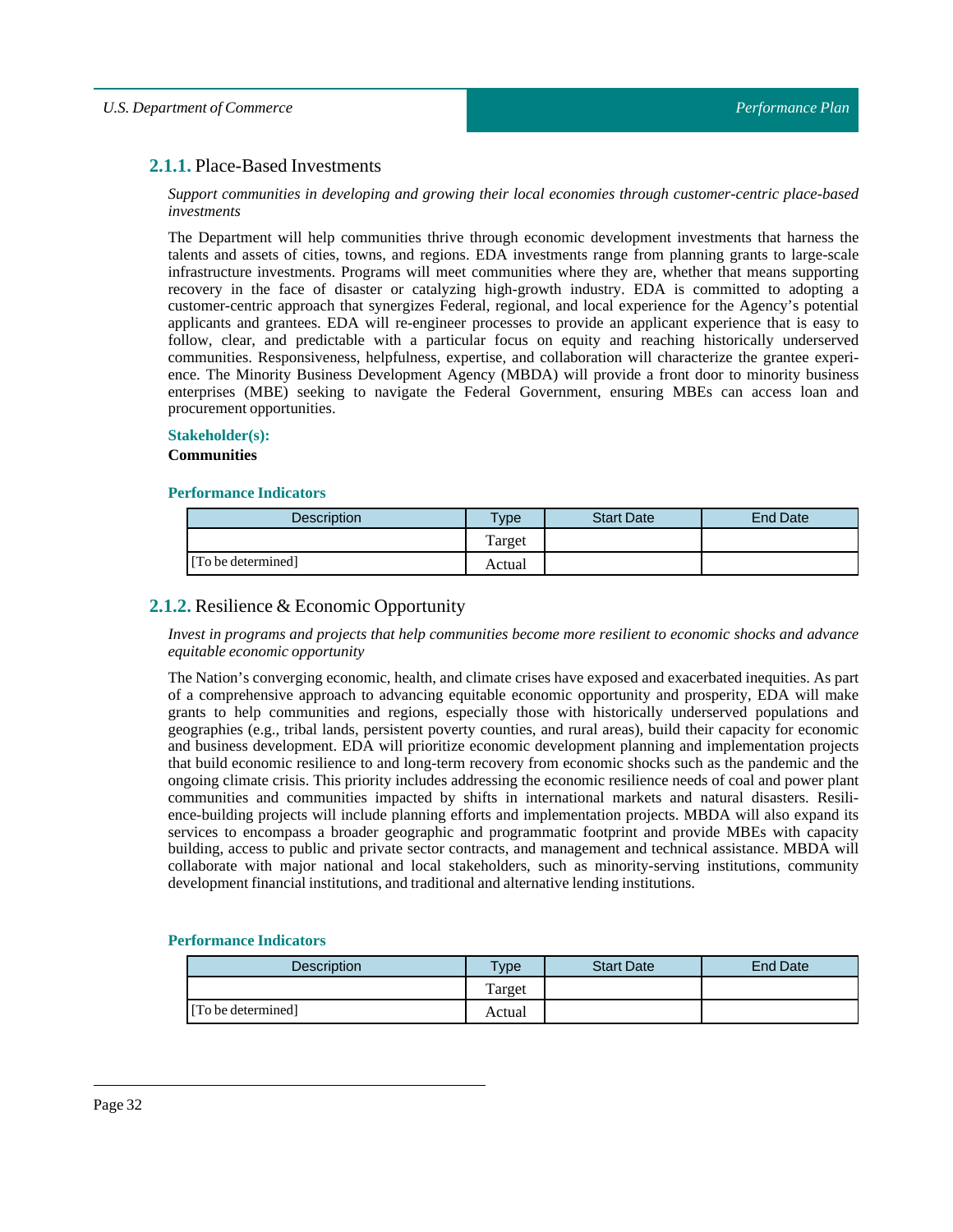## <span id="page-32-0"></span>**2.1.3.** Industry Clusters

#### *Support and accelerate high-growth industry clusters that are criticalfor economic and national security*

To scale the next generation of technological innovation, maintain global competitiveness, and ensure everyone benefits from the innovation economy, the Nation must harness the potential of all regions, workers, and businesses. This means expanding support for innovation ecosystems all across America, beyond a handful of urban centers. According to the Brookings Institution, just five metropolitan areas—Boston, San Diego, San Francisco, San Jose, and Seattle—generated more than 90 percent of the country's innovation sector growth between 2005 and 2017. The Department will catalyze growth in regions that have too often been left behind while supporting the next generation of technological innovation. EDA's \$1 billion Build Back Better Regional Challenge will transform 20 to 30 economically distressed regions by investing in industry clusters. A stronger economy, focused on innovation and entrepreneurship, makes the Nation safer and bolsters national security. The National Institute of Standards and Technology (NIST) will strengthen efforts to leverage its nationwide expertise, facilities, and partnerships, as well as provide funding and technical assistance to enhance information sharing among researchers and entrepreneurs. This expanded integrated network will help ensure more efficient and equitable diffusion of the technology and knowhow needed to innovate.

#### **Stakeholder(s):**

#### **Industry Clusters**

#### **Performance Indicators**

| Description        | $v_{\rm p}$ | <b>Start Date</b> | End Date |
|--------------------|-------------|-------------------|----------|
|                    | Target      |                   |          |
| [To be determined] | Actual      |                   |          |

## <span id="page-32-1"></span>**2.1.4.** Travel, Tourism & Recreation

#### Accelerate the recovery of communities that rely on the travel, tourism, and outdoor recreation sectors

As one of the best drivers of economic growth, international travel to the United States supported over 2 million American jobs before the COVID-19 pandemic and benefited virtually every sector of the U.S. economy. The pandemic severely impacted the international and domestic travel, tourism, and recreation businesses. Businesses closed. Jobs were lost. Local economies faltered. Through the \$750 million Travel, Tourism, and Outdoor Recreation program, EDA will accelerate the recovery of communities that rely on the travel, tourism, and outdoor recreation sectors. EDA will help communities invest in marketing, infrastructure, workforce, and other projects to rejuvenate safe leisure, business, and international travel. International tourism was particularly impacted, with a 64 percent drop in international visitor spending in 2020 compared to 2019. Through the interagency Tourism Policy Council, the International Trade Administration (ITA) will coordinate the development and implementation of a National Travel and Tourism Strategy that includes a five-year goal for international visitors and spending. To inform travel and tourism planning, ITA will provide communities demographic, activity participation rate, and visitor number data. NOAA will conduct outreach and engagement activities for the National Marine Sanctuary System and the National Estuarine Research Reserve System to accelerate recovery in diverse coastal communities. The Department will work with the Tourism Policy Council agencies to develop and implement a new National Travel and Tourism Strategy.

| <b>Description</b> | <b>Type</b> | <b>Start Date</b> | End Date |
|--------------------|-------------|-------------------|----------|
|                    | Target      |                   |          |
| [To be determined] | Actual      |                   |          |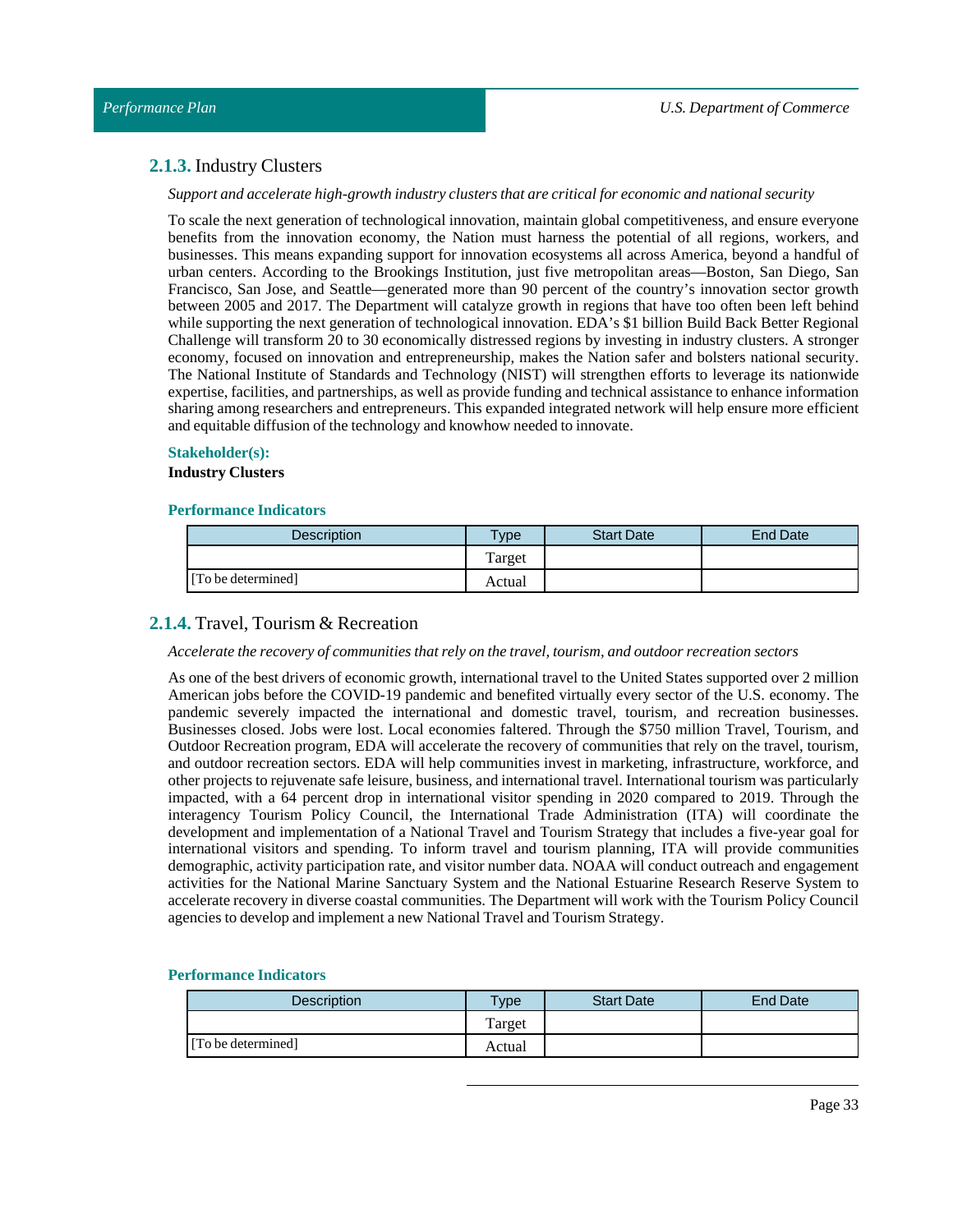## <span id="page-33-0"></span>**2.1.5.** Blue Economy

#### *Grow the Blue Economy*

The marine economy, also known as the Blue Economy, refers to economic activities related to the Nation's oceans, seaports, and Great Lakes. This sector is growing at nearly twice the rate of the overall U.S. economy— 4.2 percent versus 2.2 percent in 2019—including higher growth in employment. Because of the Blue Economy's high potential for job growth and economic development, NOAA will use evidence-based, data-driven approaches to stimulate new business development in offshore renewable energy, fisheries and aquaculture, transportation and shipping, and marine recreation and tourism. Additionally, NOAA will increase the sustainability and economic competitiveness of U.S. seafood while combating illegal, unreported, and unregulated fishing. Increased investment in cutting-edge tools like remote sensing, eDNA and genomics, and uncrewed systems will allow NOAA to create valuable products and services to build economic opportunity in the face of changing ocean conditions. To gain a more complete understanding of the marine economy based on ocean data, NOAA will identify the current employment levels and revenue of for-profit and not-for-profit businesses that support ocean measurement, observation, and forecasting.

#### **Performance Indicators**

| <b>Description</b> | $v_{\rm p}$ | <b>Start Date</b> | End Date |
|--------------------|-------------|-------------------|----------|
|                    | Target      |                   |          |
| [To be determined] | Actual      |                   |          |

## <span id="page-33-1"></span>**2.2.** Career Pathways

*Build sustainable, employer-driven career pathways to meet employers' need for talent and to connect Americans to quality jobs*

Worker shortages threaten to slow the economic recovery. These shortages demonstrate the need for employers to offer quality jobs and that American workers have the skills and competencies needed to fill those jobs. The Department will expand employer-driven education and training experiences with targeted wraparound services, designed to prepare workers for and connect them to quality jobs. To support business growth and create pathways for underserved workers to enter the labor market, the Department will emphasize the value of earn-while-you-learn programs. The Department will promote innovative and effective employment practices to ensure businesses can recruit, develop, and retain a skilled, diverse workforce. Additionally, the Department will provide clear, usable data on U.S. labor markets, learning options, and outcomes. The Department of Commerce's bureaus and programs will engage with businesses, workers, and other key actors to create sustainable career pathways that meet the labor needs of regional economies and expand access to quality jobs.

#### **Stakeholder(s):**

**EDA** : *Lead*

**All DOC Bureaus**: *Contributing Bureaus*

**Employers**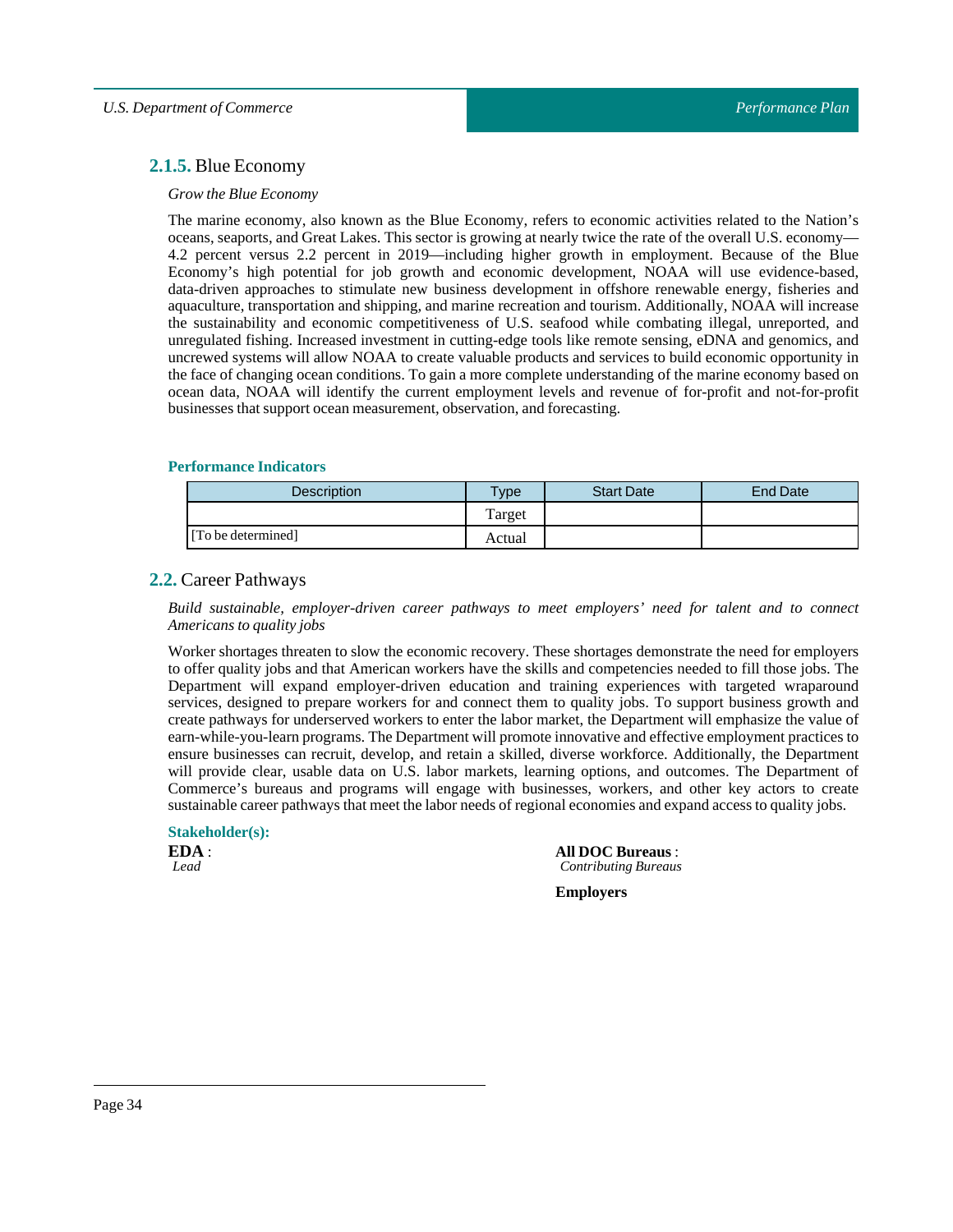#### **KPI 2.2.1 Workers Placed**

| <b>Description</b>                                                  | Type   | <b>Status</b> | <b>Start Date</b> | <b>End Date</b> | Number &<br>Demographics |
|---------------------------------------------------------------------|--------|---------------|-------------------|-----------------|--------------------------|
| Number and                                                          | Target | Unspecified   |                   |                 |                          |
| demographics of<br>workers placed<br>through Good Jobs<br>Challenge | Actual |               |                   |                 |                          |

#### **KPI 2.2.2 Private Investment Funds**

| <b>Description</b>                                                                       | Type   | <b>Status</b> | <b>Start Date</b> | <b>End Date</b> | U.S. Dollars |
|------------------------------------------------------------------------------------------|--------|---------------|-------------------|-----------------|--------------|
| <b>Estimated private</b>                                                                 | Target | Unspecified   |                   |                 |              |
| investment funds<br>leveraged as a result<br>of EDA investments<br>in workforce projects | Actual |               |                   |                 |              |

#### **KPI 2.2.3 Workers Trained**

| <b>Description</b>                                                    | Type   | <b>Status</b> | <b>Start Date</b> | <b>End Date</b> | Number &<br>Demographics |
|-----------------------------------------------------------------------|--------|---------------|-------------------|-----------------|--------------------------|
| Number and                                                            | Target | Unspecified   |                   |                 |                          |
| demographics of<br>workers trained<br>through Commerce<br>initiatives | Actual |               |                   |                 |                          |

## <span id="page-34-0"></span>**2.2.1.** Education & Training

#### *Investin employer-driven regional workforce education and training systems thatlead to quality jobs*

Through the Good Jobs Challenge, EDA is investing \$500 million in collaborative skills training systems and programs designed to provide pathways to quality employment. Efforts to reach historically underserved populations and areas are a priority. Projects will benefit communities of color, women, people with disabilities, disconnected youth, individuals in recovery, and individuals with criminal records. The programs will provide critical wraparound services, along with training, to support workers in navigating childcare, transportation, and other challenges. EDA's Economic Adjustment Assistance program and Public Works program invest in capacity building and physical infrastructure projects that provide facilities for local workforce programs. The expansion of NIST's Hollings Manufacturing Extension Partnership (MEP) will support dedicated efforts to foster inclusive and equitable manufacturing workplaces to attract and retain an innovative and highly skilled workforce. In areas where no workforce training programs exist, the MEP National Network™ will work with businesses and local partners to create new ones. NIST's Manufacturing USA program, through its 16 institutes, will create new education, training, and outreach opportunities to establish talent pipelines needed for manufacturers to adopt the latest production technologies. Ultimately, the Department's workforce investments will lead to workers trained with the skills to secure a union job or a quality job that provides good pay, benefits, and growth opportunities.

| <b>Description</b> | <b>Vpe</b> | <b>Start Date</b> | End Date |
|--------------------|------------|-------------------|----------|
|                    | Target     |                   |          |
| [To be determined] | Actual     |                   |          |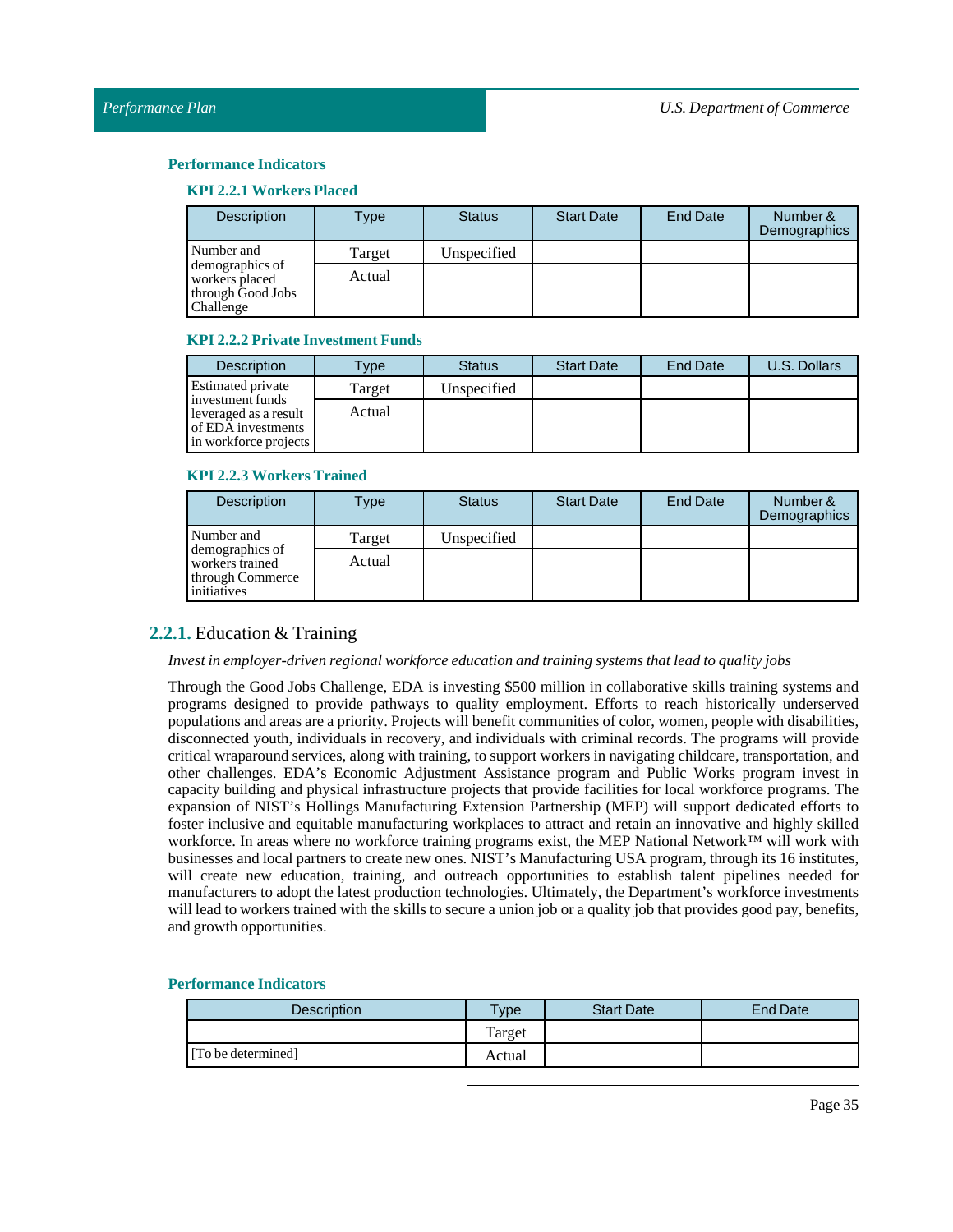### <span id="page-35-0"></span>*U.S. Department of Commerce*

## **2.2.2.** Recruitment & Skills

*Foster transformative employer practices to address their challenges in recruiting and developing a diverse, skilled workforce*

The Department will work with employers to pursue workforce solutions that increase their competitiveness and help workers of all backgrounds secure good jobs. MEP Centers, Manufacturing USA, and the National Initiative for Cybersecurity Education (NICE) promote and support registered apprenticeships that provide Americans with paid work-based learning opportunities, hands-on learning experiences, and industry-recognized credentials. NICE publishes its Workforce Framework for Cybersecurity which allows businesses and workers to understand cybersecurity knowledge, skills, and tasks. This advances the Nation's ability to train and hire a strong cybersecurity workforce, which is in high demand. The Baldrige Performance Excellence Program will publish a Job Quality Framework to help employers identify the practices needed to provide quality jobs that reduce their hiring and retention challenges, and ultimately result in more equitable economic growth. Finally, the Department will launch a voluntary employer commitment program to promote and celebrate the incorporation of skills-based hiring practices, new job quality approaches, and increased employer education and training investments.

### **Stakeholder(s):**

### **Employers**

#### **Performance Indicators**

| Description        | $v_{\rm Vpe}$ | <b>Start Date</b> | <b>End Date</b> |
|--------------------|---------------|-------------------|-----------------|
|                    | Target        |                   |                 |
| [To be determined] | Actual        |                   |                 |

### <span id="page-35-1"></span>**2.2.3.** Data & Information

*Produce and disseminate timely, clear data and information to help Americans discover and participate in opportunities for skills development and economic advancement*

The Census Bureau's Center for Economic Studies provides cutting-edge data and analysis about the U.S. workforce. Its Longitudinal Employer-Household Dynamics (LEHD) program uses state and Federal administrative datasets to create statistics on employment, earnings, and job flows at detailed levels of geography, industry, and different demographic groups. LEHD data also tracks workforce trends across the country. For example, the LEHD program's Postsecondary Employment Outcomes data provides information on the typical income of individuals who complete college degrees and earn certificates. These data products allow employees and employers to understand the workforce landscape and make informed decisions. NICE's CyberSeek.org website provides interactive tools and data, including a cybersecurity jobs heatmap and career pathway tool, to help close the cybersecurity talent gap.

| Description        | <b>Vpe</b> | <b>Start Date</b> | End Date |
|--------------------|------------|-------------------|----------|
|                    | Target     |                   |          |
| [To be determined] | Actual     |                   |          |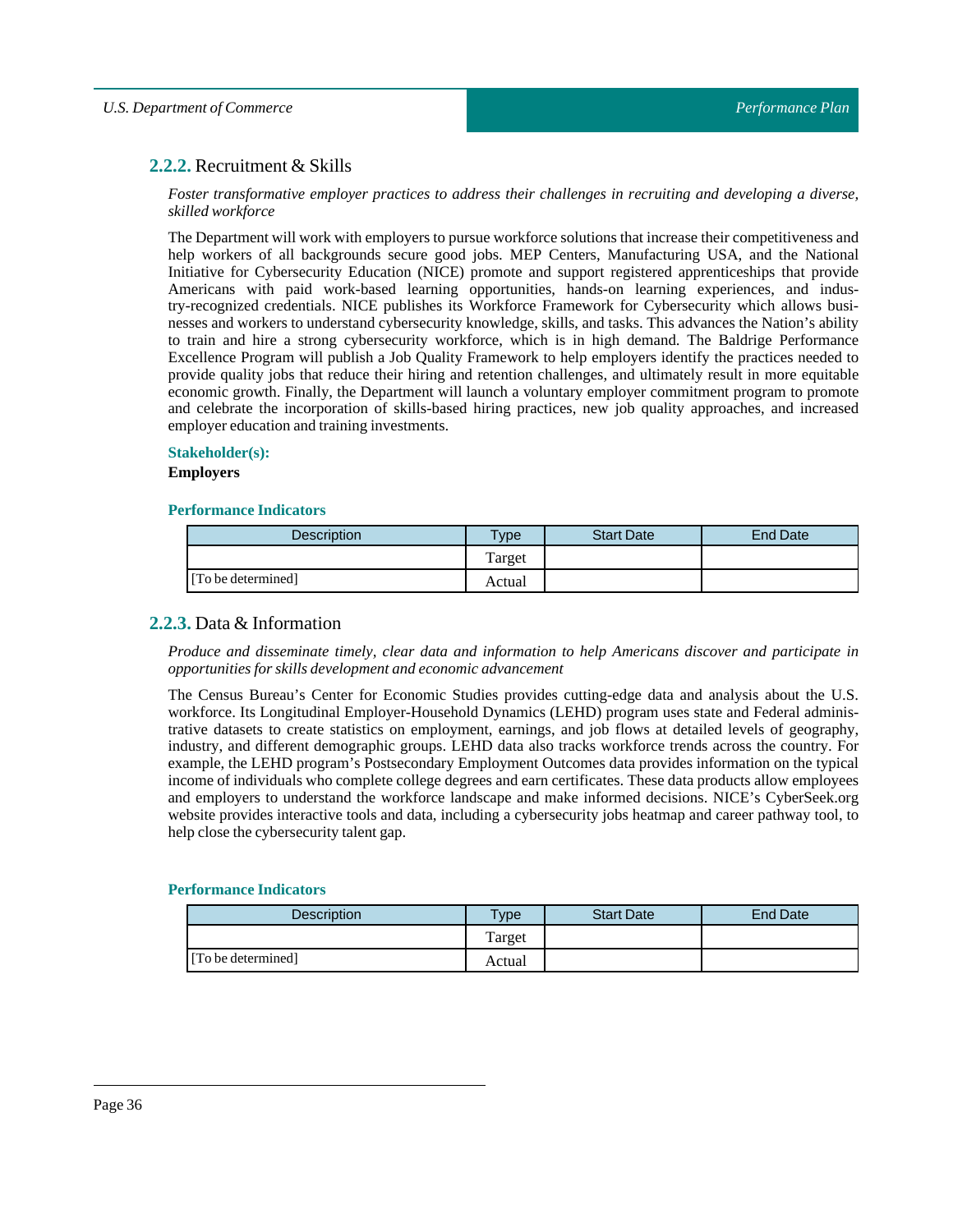# **2.3.** Entrepreneurship & Enterprises

*Advance entrepreneurship and high-growth small and medium-sized enterprises*

Entrepreneurship spurs innovation, strengthens domestic industries, and provides high-quality jobs that drive the U.S. economy's recovery, growth, and vitality. The Department of Commerce plays an important role to foster the growth of entrepreneurial ecosystems that are inclusive, aligned with their regional technology and innovation initiatives, and promote long-term collaboration to close regional resource gaps. Through an extensive suite of programs and initiatives, the Department will make investments to enhance the capacity of regions to advance the next generation of technologies and foster industry innovation. The Department will provide capacity building, management training, technology transfer support, and export assistance to small and medium-sized businesses around the country. MBDA, in particular, will strive to ensure that minority business enterprises (MBE) benefit from the all-of-government effort to build back better.

**Stakeholder(s):**

**EDA** : *Lead*

**Census Bureau** : *Contributing Bureau*

**ITA** : *Contributing Bureau*

**MBDA** : *Contributing Bureau* **NIST** : *Contributing Bureau*

**USPTO** : *Contributing Bureau*

**Entrepreneurs**: *Contributing Bureau*

**SMEs**: *small and medium-sized enterprises*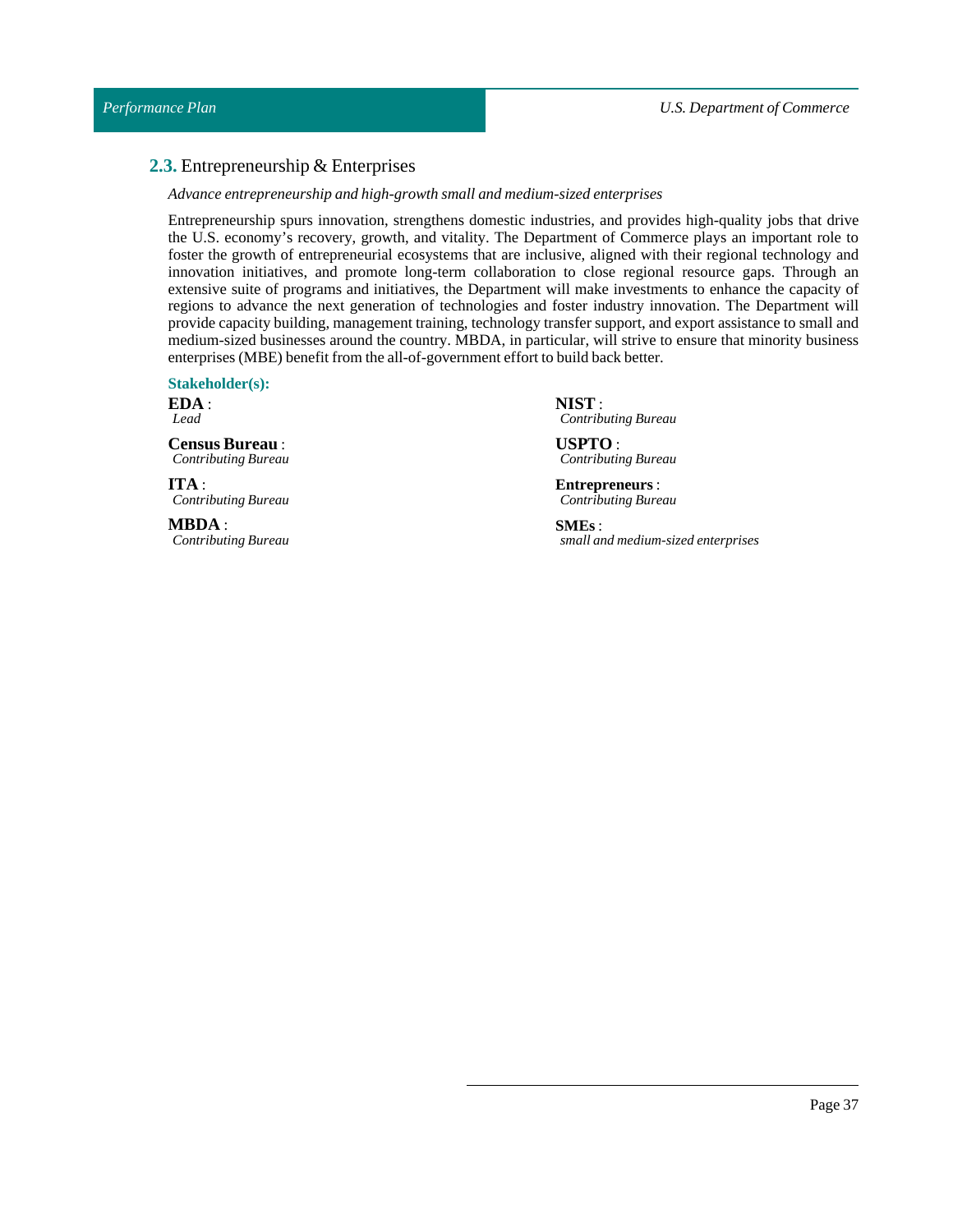#### **KPI 2.3.1 Businesses Applications Growth**

| <b>Description</b>             | $T$ <sub>V</sub> $pe$ | <b>Status</b> | <b>Start Date</b> | End Date | Percentage |
|--------------------------------|-----------------------|---------------|-------------------|----------|------------|
| Percent growth in              | Target                | Unspecified   |                   |          |            |
| new businesses<br>applications | Actual                |               |                   |          |            |

### **KPI 2.3.2 Funding**

| Description                                                                                 | Type   | <b>Status</b> | <b>Start Date</b> | <b>End Date</b> | <b>U.S Dollars</b> |
|---------------------------------------------------------------------------------------------|--------|---------------|-------------------|-----------------|--------------------|
| Total sum of funding                                                                        | Target | Unspecified   |                   |                 |                    |
| secured by<br>entrepreneurs as a<br>result of activities<br>sponsored by EDA<br>investments | Actual |               |                   |                 |                    |

### **KPI 2.3.3 EDA Awards**

| <b>Description</b>                                                                      | Type   | <b>Status</b> | <b>Start Date</b> | <b>End Date</b> | Percentage |
|-----------------------------------------------------------------------------------------|--------|---------------|-------------------|-----------------|------------|
| Percentage of EDA                                                                       | Target | Unspecified   |                   |                 |            |
| awards that support<br>entrepreneurship in<br>underserved<br>communities and<br>regions | Actual |               |                   |                 |            |

### **KPI 2.3.4 Workforce Services Growth**

| <b>Description</b>                                                                         | <b>Type</b> | <b>Status</b> | <b>Start Date</b> | End Date |
|--------------------------------------------------------------------------------------------|-------------|---------------|-------------------|----------|
| <b>Growth in workforce services</b><br>provided to small to midsized<br>U.S. manufacturers | Target      | Unspecified   |                   |          |
|                                                                                            | Actual      |               |                   |          |

#### **KPI 2.3.5 TechnologyServices Growth**

| <b>Description</b>                                                                   | <b>Type</b> | <b>Status</b> | <b>Start Date</b> | <b>End Date</b> |
|--------------------------------------------------------------------------------------|-------------|---------------|-------------------|-----------------|
| Growth in technology services<br>provided to small to midsized<br>U.S. manufacturers | Target      | Unspecified   |                   |                 |
|                                                                                      | Actual      |               |                   |                 |

### **KPI 2.3.6 MEP Participant Growth**

| <b>Description</b>                                                                        | Type   | <b>Status</b> | <b>Start Date</b> | End Date | <b>Number</b> |
|-------------------------------------------------------------------------------------------|--------|---------------|-------------------|----------|---------------|
| Growth in number of                                                                       | Target | Unspecified   |                   |          |               |
| small to midsized<br>manufacturers<br>participating in MEP<br>knowledge sharing<br>events | Actual |               |                   |          |               |

## **2.3.1.** Formation & Growth

*Provide support to entrepreneurs to help businesses form and grow* 

EDA provides flexible funding that allows regions to respond to their ecosystems' needs. These investments facilitate technology commercialization; entrepreneur support; and science, technology, engineering, and mathematics (STEM) workforce development. Innovation and entrepreneurship supported by RLF funding and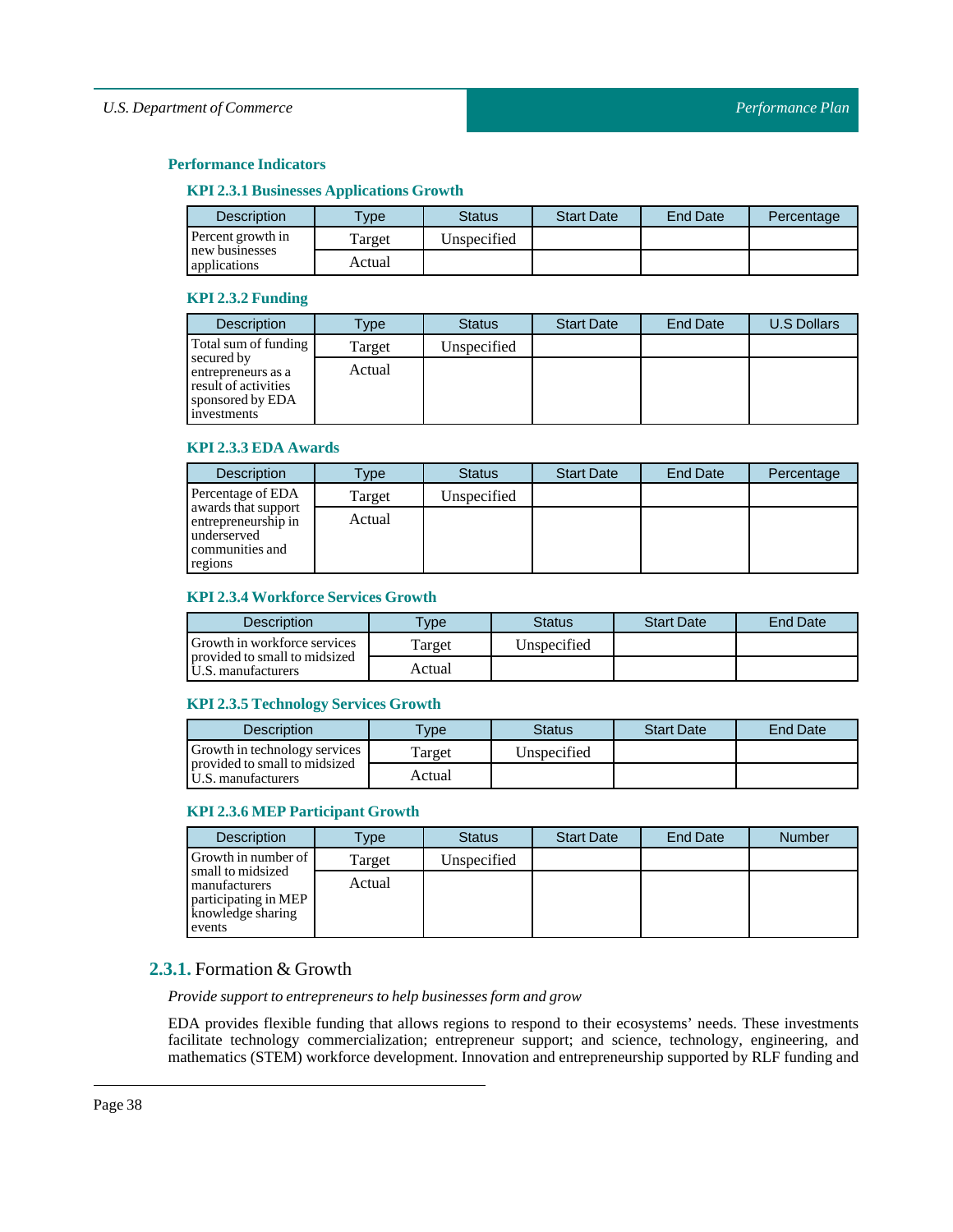the Build to Scale Program will reduce friction along the path from the lab to market. The capital provided to grantees allows them to incubate or accelerate new and growing businesses that can provide high-quality jobs. EDA directly targets innovative workforce development systems through the Good Jobs Challenge and the STEM Talent Challenge. Businesses grow and job seekers get back to work as employers fill quality jobs through work-based learning. MBDA leads Federal Government efforts to promote the growth and global competitiveness of MBEs, which face unique challenges. Access to capital is the number one impediment to the success of MBEs. MBDA's nationwide network of Business Centers, programs, and initiatives will address the problem through introductions to a national network of lending partners. The NIST MEP will strengthen existing relationships withFederal agencies, state governments, and regionalincubators to enable manufacturers to develop new products and customers, upskill staff, adopt new technologies, and commercialize products.

#### **Stakeholder(s):**

#### **Businesses**

#### **Performance Indicators**

| <b>Description</b> | Type   | <b>Start Date</b> | End Date |
|--------------------|--------|-------------------|----------|
|                    | Target |                   |          |
| [To be determined] | Actual |                   |          |

## **2.3.2.** Barriers to Entry

*Promote inclusive entrepreneurial ecosystems by addressing barriers to entry that prevent the participation of historically underrepresented communities*

Through competitive funding opportunities, including Build to Scale, the Build Back Better Regional Challenge, the Good Jobs Challenge, and the STEM Talent Challenge, EDA will engage underrepresented communities directly and via its grantees to foster greater entrepreneurship. EDA's Economic Adjustment Assistance funding addresses both sudden and long-term economic distress. MBDA, through its national network of Business Centers, will provide management and technical assistance, capacity building, education, and training to ensure inclusive entrepreneurship. MBDA also provides assistance through its Broad Agency Announcement (BAA) program for the unique needs of different populations. For example, the BAA program supports the entrepreneurship needs of women of color, the formerly incarcerated, American Indians, Alaska Natives, and Native Hawaiians. For industries, MBDA has Specialty Centers for advanced manufacturing, exporting, and procurement. USPTO will work with the recently rebranded Council for Inclusive Innovation to develop a comprehensive national strategy to expand opportunities for and better include more innovators and entrepreneurs who have traditionally not participated in the innovative ecosystem but could create new technologies, companies, and industries. This work will be done in collaboration with partner organizations, including EDA and MBDA. Much of the work will support underrepresented groups, independent inventors, and small and minority businesses in identifying, securing, and protecting their intellectual property (IP).

#### **Stakeholder(s):**

#### **Underrepresented Communities**

| <b>Description</b> | Type    | <b>Start Date</b> | End Date |
|--------------------|---------|-------------------|----------|
|                    | l'arget |                   |          |
| [To be determined] | Actual  |                   |          |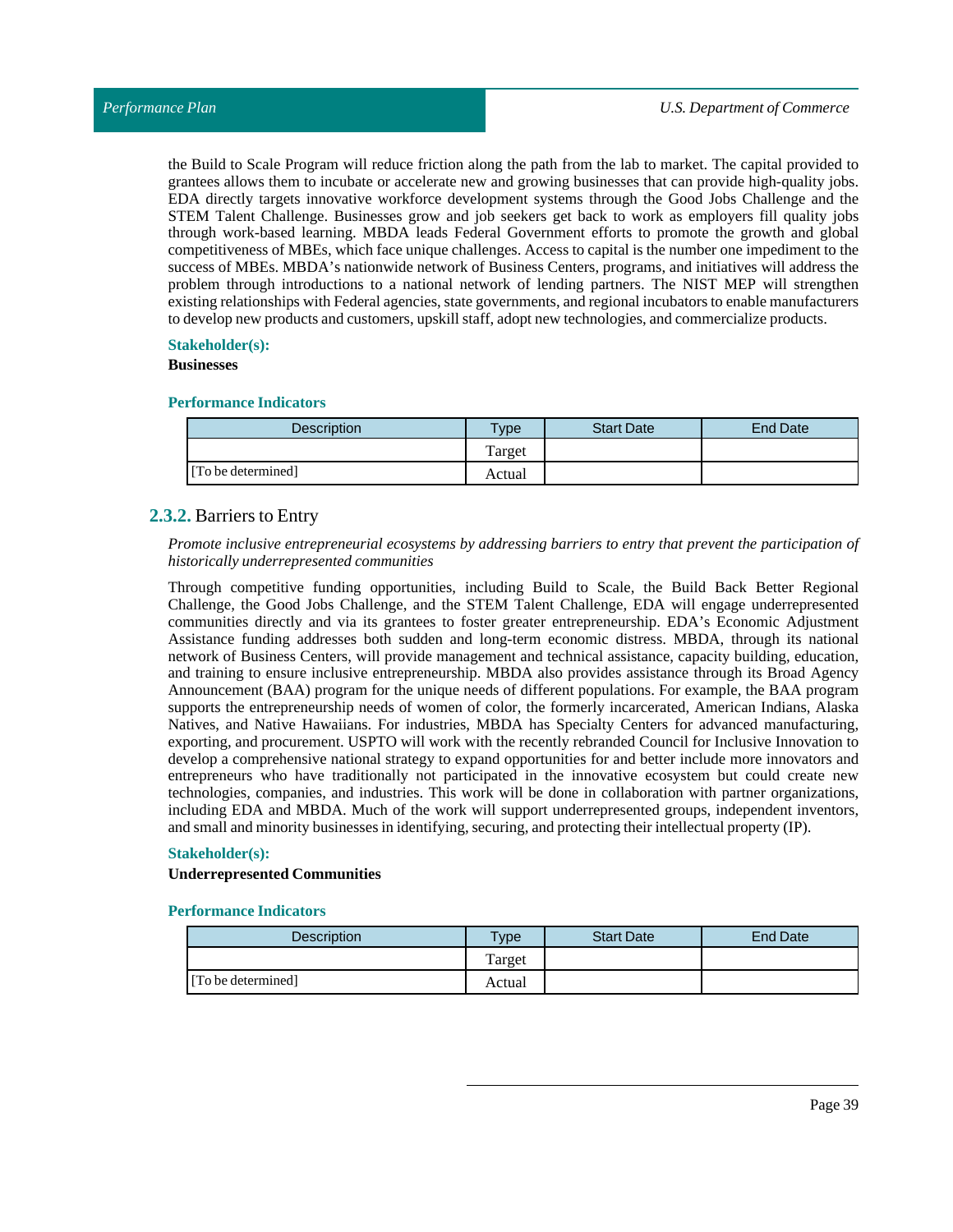## **2.3.3.** Data & Evidence

*Enable access to data and evidence to spur entrepreneurship*

The Department will make data more accessible and product and service research available to small and medium-sized enterprises. MBDA will operate as a data-driven, policy-focused agency aimed at increasing MBE access to contracts, capital, government services, and business opportunities. MBDA will implement an ambitious research agenda to identify economic conditions, market trends, and opportunities that foster the growth and global competitiveness of the next generation of MBEs. NIST will provide data and insights on challenges facing manufacturers of different sizes and demographics to better equip the MEP Centers to serve manufacturers. Through knowledge sharing events and direct client engagements, the MEP national network will connect entrepreneurs and startups in the small to midsized manufacturer community to information on new and emerging technologies, processes, and markets. Entrepreneurs will also gain access to manufacturing experts who provide technical assistance on using data tools and market intelligence.

#### **Performance Indicators**

| <b>Description</b> | $T$ <sub>V</sub> pe | <b>Start Date</b> | End Date |
|--------------------|---------------------|-------------------|----------|
|                    | Target              |                   |          |
| [To be determined] | Actual              |                   |          |

## **2.4.** Broadband

#### *Expand affordable, high-quality broadband to every American*

The Department of Commerce will ensure all Americans can access affordable, future-proof broadband by implementing a nearly \$50 billion investment in infrastructure, planning, digital inclusion, and workforce development. Broadband is an engine for opportunity in the modern economy and a necessary foundation for inclusive growth. It can close geographic and economic gaps between rural and urban areas, transform distressed areas, drive global competitiveness, and increase national economic resilience. Further, broadband is an essential component of modern life and has become a requirement to participate equally in education, employment, health care, and public safety services. Broadband kept many families connected to their jobs and schools through the worst of the COVID-19 pandemic. Yet many Americans, especially those living in rural areas, tribal reservations, and minority neighborhoods, do not have access to quality, affordable broadband. The Department's broadband investments are designed to maximize coverage and its meaningful use, which are imperative for national and individual success.

**Stakeholder(s):**

**NTIA** : *Lead*

**EDA** : *Contributing Bureau*

**Census Bureau**: *Contributing Bureau*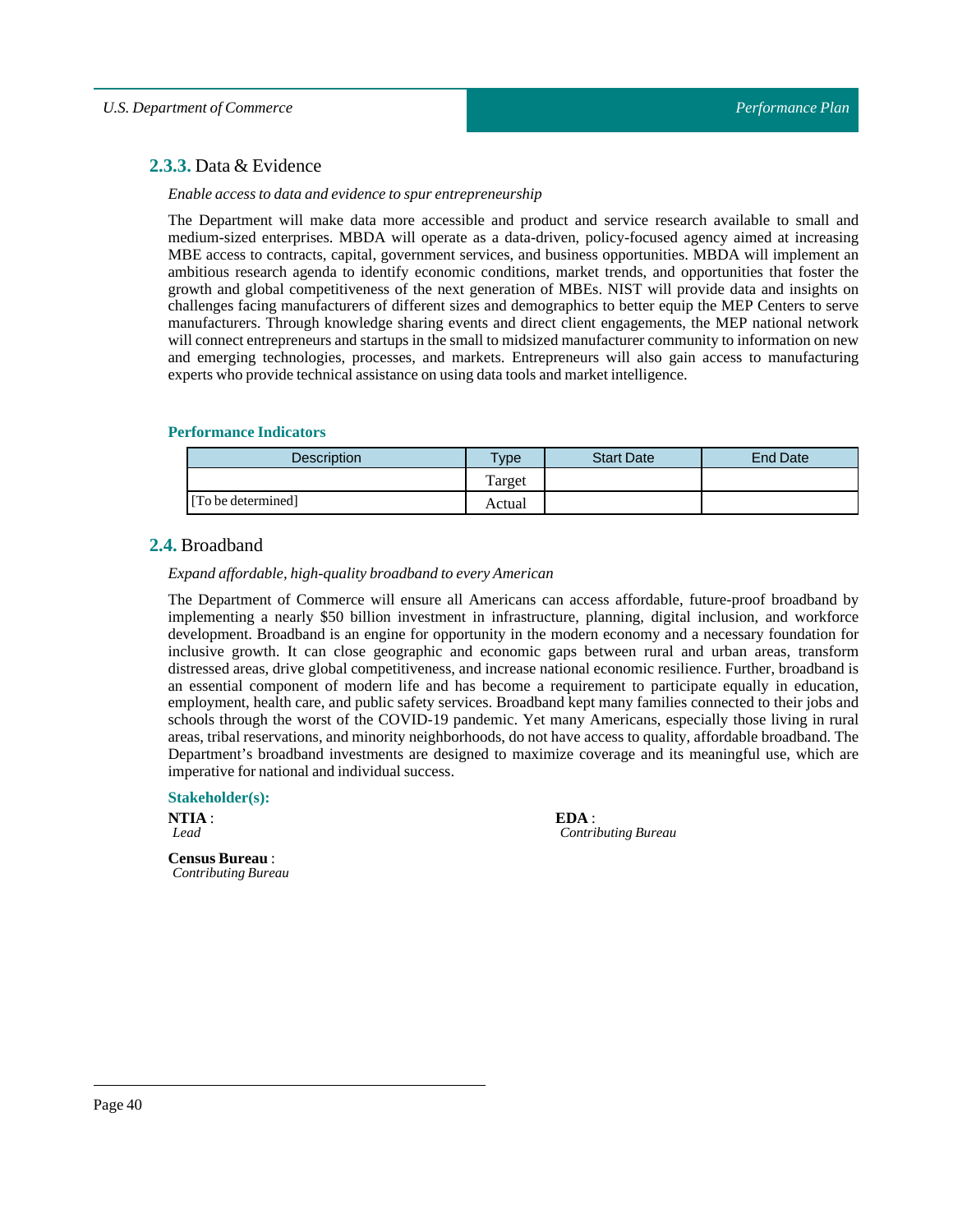## **KPI 2.4.1 Grant Funds**

| <b>Description</b>                                                                      | Type   | <b>Status</b> | <b>Start Date</b> | <b>End Date</b> | U.S. Dollars |
|-----------------------------------------------------------------------------------------|--------|---------------|-------------------|-----------------|--------------|
| Total amount of                                                                         | Target | Unspecified   |                   |                 |              |
| Department of<br>Commerce grant<br>funds obligated for<br>broadband-related<br>programs | Actual |               |                   |                 |              |

## **KPI 2.4.2 Locations**

| <b>Description</b>                                                                                                                                                                      | Type   | <b>Status</b> | <b>Start Date</b> | <b>End Date</b> | <b>Number</b> |
|-----------------------------------------------------------------------------------------------------------------------------------------------------------------------------------------|--------|---------------|-------------------|-----------------|---------------|
| Total number of                                                                                                                                                                         | Target | Unspecified   |                   |                 |               |
| locations ( <i>i.e.</i> ,<br>households or<br>institutions)<br>physically connected<br>to broadband<br>infrastructure<br>through grant<br>programs<br>administered by the<br>Department | Actual |               |                   |                 |               |

## **KPI 2.4.3 Households, Institutions & Individuals**

| <b>Description</b>                                                                                                                                                                                | Type   | <b>Status</b> | <b>Start Date</b> | <b>End Date</b> | <b>Number</b> |
|---------------------------------------------------------------------------------------------------------------------------------------------------------------------------------------------------|--------|---------------|-------------------|-----------------|---------------|
| Total number of                                                                                                                                                                                   | Target | Unspecified   |                   |                 |               |
| households,<br>institutions, or<br>individuals that<br>participated in digital<br>inclusion initiatives<br>provided through<br>grant programs<br>administered by the<br>Department of<br>Commerce | Actual |               |                   |                 |               |

### **KPI 2.4.4 Households & Institutions**

| <b>Description</b>                                                                                                                                            | Type   | <b>Status</b> | <b>Start Date</b> | <b>End Date</b> | <b>Number</b> |
|---------------------------------------------------------------------------------------------------------------------------------------------------------------|--------|---------------|-------------------|-----------------|---------------|
| Total number of                                                                                                                                               | Target | Unspecified   |                   |                 |               |
| households or<br>institutions that have<br>received broadband<br>through grant, loan,<br>and subsidy<br>programs<br>administered by the<br>Federal Government | Actual |               |                   |                 |               |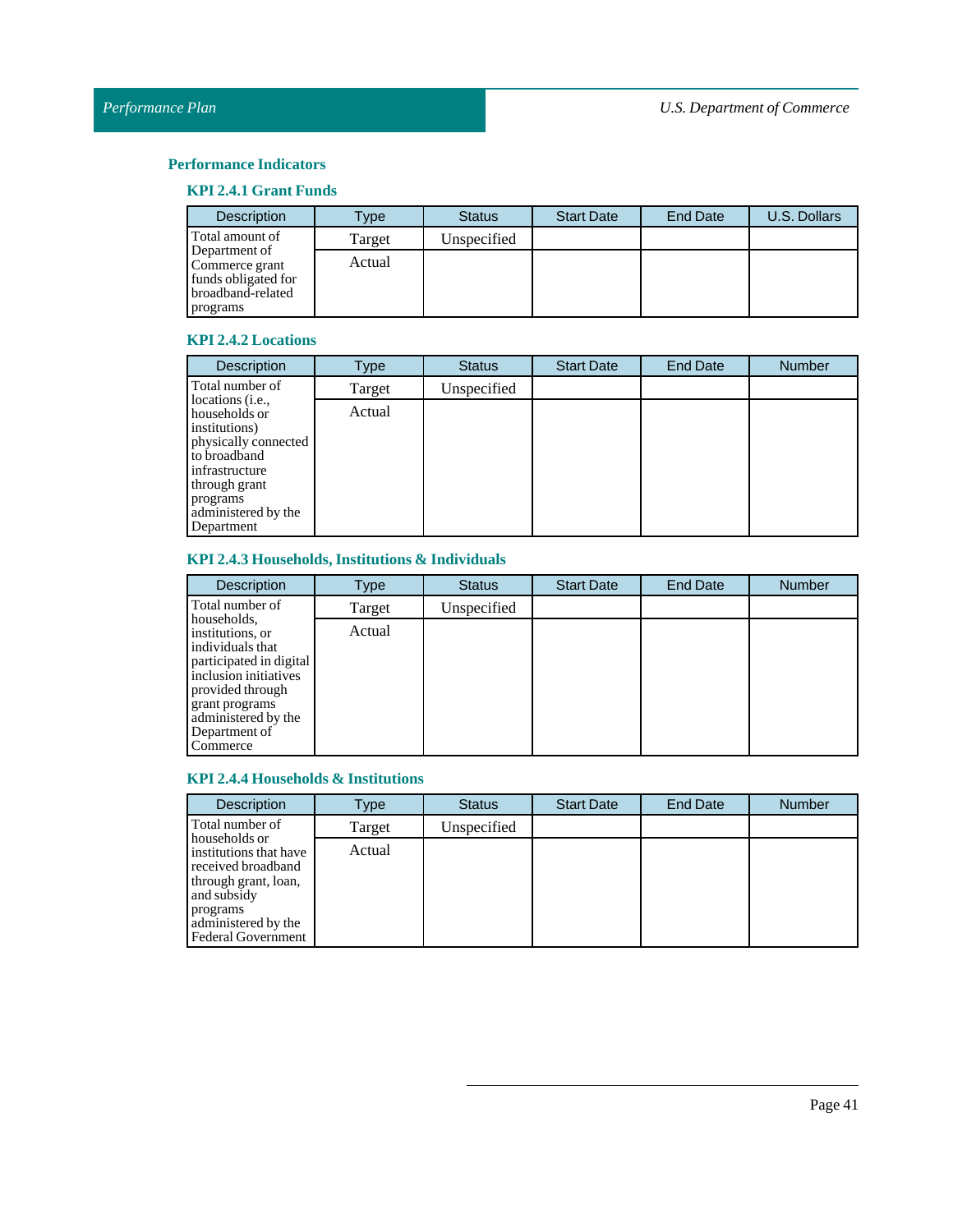| <b>Description</b>                                                                                                                                     | Type   | <b>Status</b> | <b>Start Date</b> | <b>End Date</b> | <b>Number</b> |
|--------------------------------------------------------------------------------------------------------------------------------------------------------|--------|---------------|-------------------|-----------------|---------------|
| Estimated number of                                                                                                                                    | Target | Unspecified   |                   |                 |               |
| jobs created or<br>retained through<br>Department of<br>Commerce<br>investments in<br>broadband<br>infrastructure and<br>digital inclusion<br>programs | Actual |               |                   |                 |               |

## **2.4.1.** Investment

### *Invest Federalfunds to support equitable deployment, access, and adoption of broadband*

The National Telecommunications and Information Administration (NTIA) and EDA will develop and administer Federal funding programs to advance the Nation's broadband capabilities and drive local economic growth. Targeted Federal funds will facilitate broadband planning and infrastructure deployment, digital literacy, and broadband adoption and use across the Nation. NTIA and EDA will work with states, tribal entities, local communities, and minority-serving institutions to help them leverage Federal funds to extend the reach and benefits of broadband. The bureaus will provide technical assistance to applicants and awardees to help them translate the funds invested into real change for the American public. These efforts will ensure equitable Federal investments among populations without high-quality broadband service and limited adoption. Priorities will include rural, tribal, minority, and low-income communities left behind by the digital divide.

#### **Performance Indicators**

| <b>Description</b> | <b>Type</b> | <b>Start Date</b> | End Date |
|--------------------|-------------|-------------------|----------|
|                    | Target      |                   |          |
| [To be determined] | Actual      |                   |          |

## **2.4.2.** Expansion

*Accelerate broadband expansion through the alignment, coordination, tracking, and measurement of cross-Federal Government broadband programs*

More than 80 programs across over 15 Federal agencies invest in advancing the Nation's broadband capabilities. NTIA will lead the coordination of these varied programs across the Federal Government to maximize the benefits of Federal funds, reduce duplication of effort, and ensure that investments translate into meaningful expansion of broadband access and use for all Americans. The Department will use Census Bureau data in combination with program data to assess the effectiveness of the broadband expansion programs. To enable more targeted Federal broadband investments, NTIA will track cross-agency spending on Federal broadband support programs and determine how those investments affect the number of U.S. residents connected and local economic conditions. These insights will provide accountability for the effective use of Federal funds, increase efficiency of spending across programs, and support research into the broader economic impacts of Federal Government investments.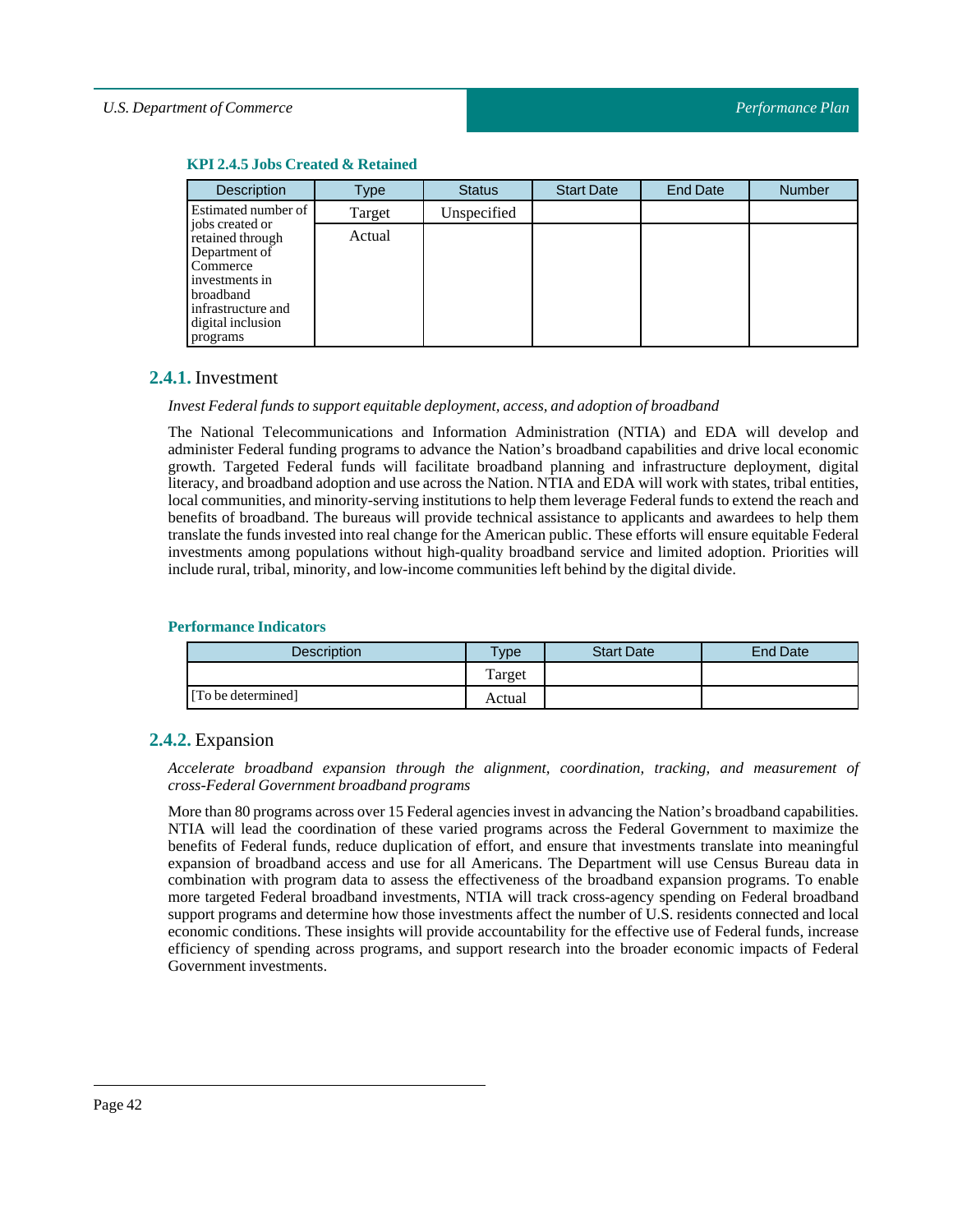| Description        | $v$ pe | <b>Start Date</b> | End Date |
|--------------------|--------|-------------------|----------|
|                    | Target |                   |          |
| [To be determined] | Actual |                   |          |

## **2.4.3.** Jobs

### *Create and retain high-quality jobs to support broadband infrastructure deployment and utilization*

The Department's broadband infrastructure investments will lead to thousands of new jobs. To help prepare American workers to fill these jobs, the Department's investments will include workforce development programs to train, upskill, and place individuals, particularly those from underrepresented communities. Additionally, NTIA's digital equity grant programs will fund digital skills and digital literacy training that will help create a pipeline of workers across the country who can use broadband-enabled digital technologies as necessary for employment and upskilling through access to online training and education.

#### **Performance Indicators**

| <b>Description</b> | Type   | <b>Start Date</b> | End Date |
|--------------------|--------|-------------------|----------|
|                    | Target |                   |          |
| [To be determined] | Actual |                   |          |

### **2.4.4.** Public Safety

*Maintain, operate, and improve the Nationwide Public Safety Broadband Network and advance first responder communications solutions*

The First Responder Network Authority (FirstNet Authority) is responsible for ensuring the deployment and operation of the Nationwide Public Safety Broadband Network (NPSBN) for America's first responders. The FirstNet solution includes dedicated nationwide spectrum that has priority and preemption capabilities built into the network to ensure first responders have access to wireless broadband communications when and where they need them. The FirstNet Authority will evolve and upgrade the NPSBN to next-generation technologies through its unique public-private partnership. To ensure the public safety community has access to advanced wireless communications when it needs them most, the FirstNet Authority will track its investments in emerging technologies that enable more than 60,000 first responder agencies nationwide to take advantage of the capabilities built into the network.

#### **Stakeholder(s):**

### **Public Safety Broadband Network**

| Description        | <b>Type</b> | <b>Start Date</b> | End Date |
|--------------------|-------------|-------------------|----------|
|                    | l'arget     |                   |          |
| [To be determined] | Actual      |                   |          |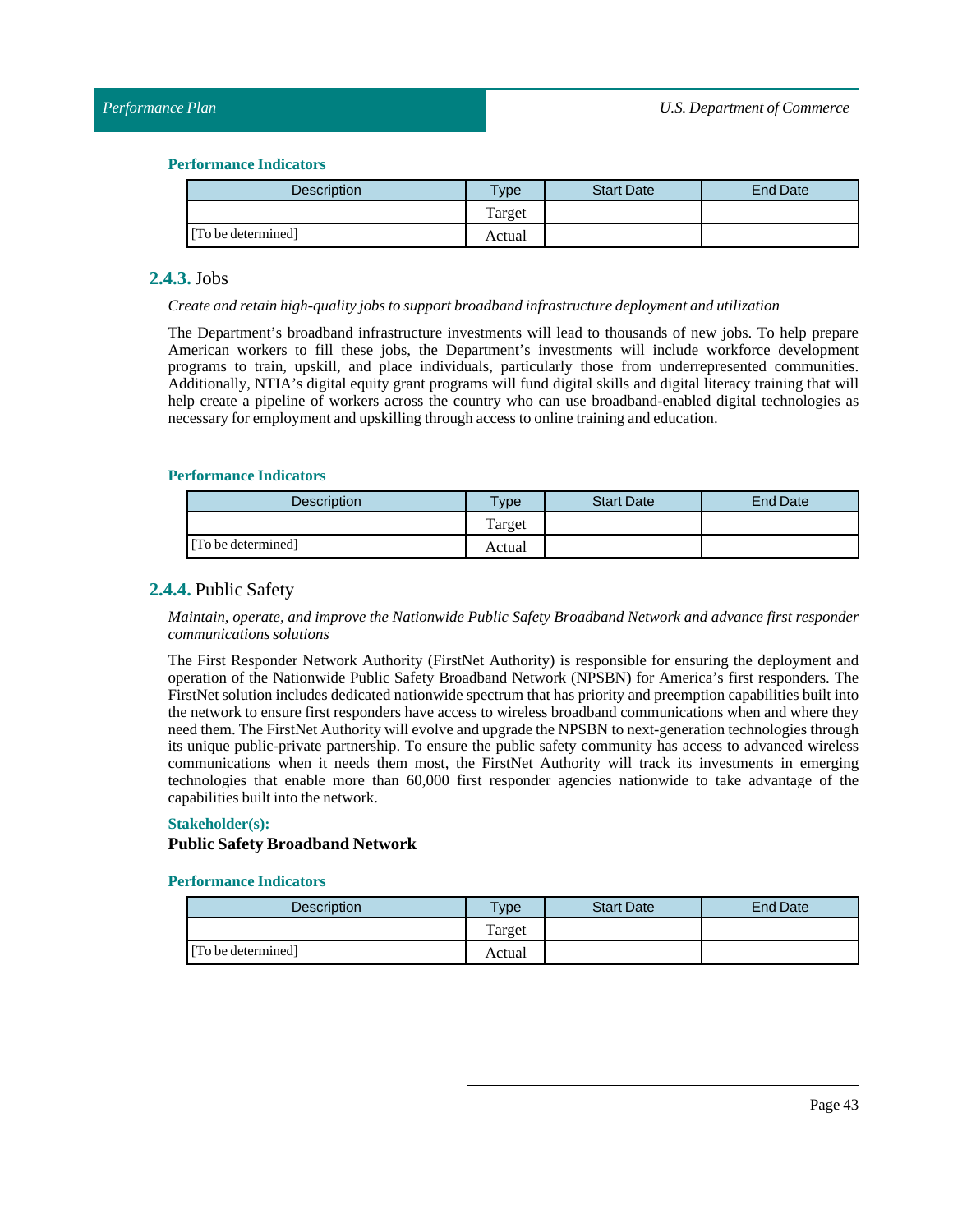# **3. Climate Crisis**

## *Address the Climate Crisis Through Mitigation, Adaptation, and Resilience Efforts*

The Department of Commerce will work to build a Climate Ready Nation, whose prosperity, health, safety, and continued growth benefit from a shared understanding of, and collective action on, climate change. Every American family and community, as well as the entire U.S. economy, are susceptible to the effects of climate change. A narrow window of opportunity remains to create science-based and equitable solutions to avoid the most catastrophic impacts of climate change, while helping to create a clean energy economy. In 2021, a total of 20 weather and climate disasters cost the Nation a combined \$145 billion in damages. Addressing the climate crisis is an essential and existential component of the Department's mission to create the conditions for economic growth and opportunity. In support of the governmentwide approach to tackle the climate crisis, the Department will drive mitigation, adaptation, and resilience efforts that leverage bureaus' expertise and capabilities. These efforts include accelerating clean technology development and deployment, providing actionable climate information and tools to decisionmakers, and providing support for vulnerable communities. These tools will address climate-related risks in every sector of the economy, especially in the most vulnerable communities and populations.

### **3.1.** Data & Services

*Increase the impact of climate data and services for decisionmakers through enhanced service delivery and improved weather, water, and climate forecasts*

Climate information is only as powerful as the actions it motivates and informs. To this end, the Department of Commerce will provide decisionmakers across the public and private sectors with critical, actionable climate data to inform their decisions. The National Oceanic and Atmospheric Administration (NOAA) produces data and services about the impacts of climate change, from heat to flooding to extreme storm events. To enhance service delivery, NOAA will improve climate forecasting and work with external stakeholders. NOAA will work with the private sector to understand and meet their climate data and service needs. To enhance the use of climate data and services, NOAA will strengthen partnerships with nongovernmental sectors and emergency managers, as well as Federal, state, local, and tribal officials. NOAA will work with underserved communities that are especially vulnerable to extreme weather and climate events to provide relevant, userfriendly climate information. Providing high-quality climate data to decisionmakers will help prepare the Nation, particularly vulnerable communities, for the impacts of rising sea levels and of more frequent and costly extreme weather, water, and climate events, which inflicted over \$145 billion in damages in 2021. NOAA will upgrade its observational infrastructure to collect the data needed to accelerate the transition of research on climate, space weather, and coastal and ocean prediction into value-added products to grow the economy and protect lives.

#### **Stakeholder(s):**

**NOAA** : *Lead*

#### **Decisionmakers**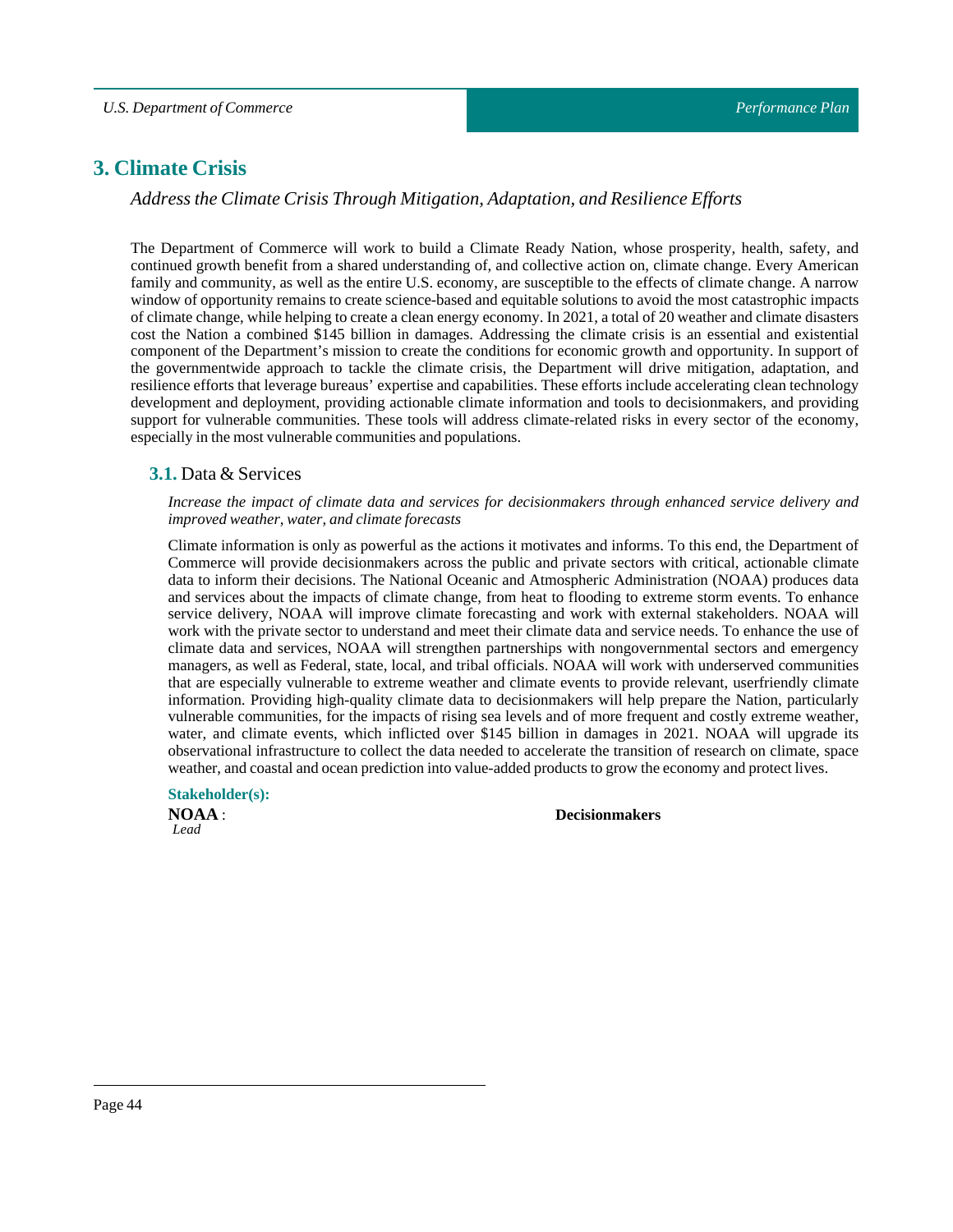## **KPI 3.1.1** population served

| <b>Description</b>                       | Type   | <b>Status</b> | <b>Start Date</b> | End Date | Percentage |
|------------------------------------------|--------|---------------|-------------------|----------|------------|
| Percentage of the                        | Target | Unspecified   |                   |          |            |
| continental U.S.<br>population served by | Actual |               |                   |          |            |
| flood inundation<br>mapping services     |        |               |                   |          |            |

## **KPI 3.1.2 Precipitation Services**

| <b>Description</b>                                                                                                                  | <b>Type</b> | <b>Status</b> | <b>Start Date</b> | <b>End Date</b> | <b>Threat Score</b> |
|-------------------------------------------------------------------------------------------------------------------------------------|-------------|---------------|-------------------|-----------------|---------------------|
| Improved                                                                                                                            | Target      | Improved      |                   |                 |                     |
| precipitation<br>services: Threat<br>Score for heavy<br>precipitation events<br>(2 inches or more)<br>made three days in<br>advance | Actual      |               |                   |                 |                     |

## **KPI 3.1.3 Vulnerable Communities & Businesss**

| <b>Description</b>                                                                                                                                            | Type   | <b>Status</b> | <b>Start Date</b> | <b>End Date</b> | Percentage |
|---------------------------------------------------------------------------------------------------------------------------------------------------------------|--------|---------------|-------------------|-----------------|------------|
| Percentage of                                                                                                                                                 | Target | Unspecified   |                   |                 |            |
| Weather-Ready<br>Nation<br>Ambassadors,<br>StormReady, or<br>TsunamiReady<br>communities serving<br>socially vulnerable<br>populations and U.S.<br>businesses | Actual |               |                   |                 |            |

## **KPI 3.1.4Storm/TsunamiReady Communities**

| <b>Description</b>                                  | <b>Type</b> | <b>Status</b> | <b>Start Date</b> | <b>End Date</b> | <b>Number</b> |
|-----------------------------------------------------|-------------|---------------|-------------------|-----------------|---------------|
| Number of                                           | Target      | Unspecified   |                   |                 |               |
| StormReady or<br><b>TsunamiReady</b><br>communities | Actual      |               |                   |                 |               |

### **KPI 3.1.5** Weather Service Customer Satisfaction

| Description                                                                                                                                   | Type   | <b>Status</b> | <b>Start Date</b> | <b>End Date</b> | American<br>Customer<br>Satisfaction<br>Index |
|-----------------------------------------------------------------------------------------------------------------------------------------------|--------|---------------|-------------------|-----------------|-----------------------------------------------|
| Customer                                                                                                                                      | Target | Unspecified   |                   |                 |                                               |
| satisfaction with the<br>National Weather<br>Service services, as<br>measured by the<br><b>American Customer</b><br><b>Satisfaction Index</b> | Actual |               |                   |                 |                                               |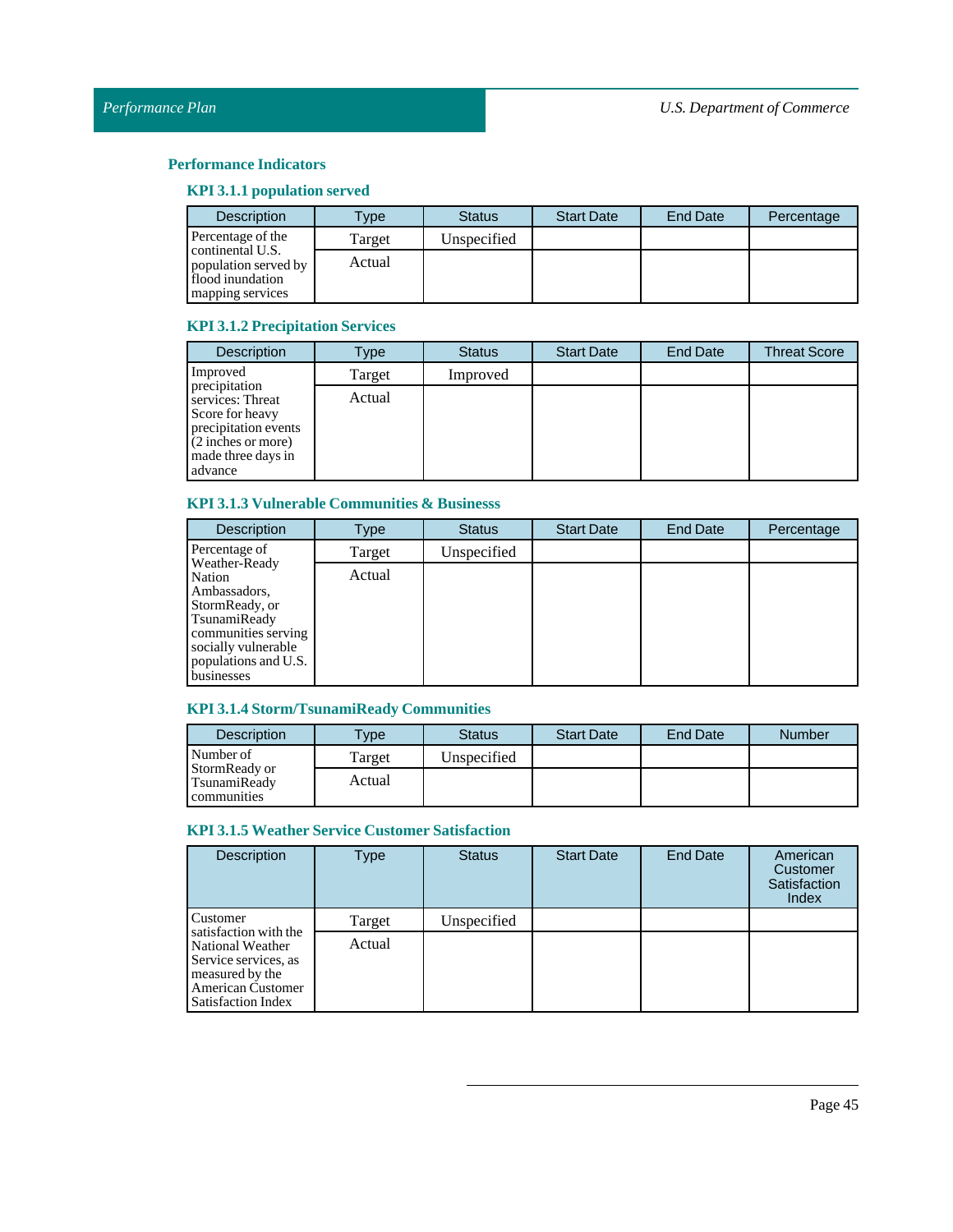### **KPI 3.1.6 Climate-Smart Communities**

| <b>Description</b>                                                                                                                                                                                   | <b>Type</b> | <b>Status</b> | <b>Start Date</b> | <b>End Date</b> | <b>Number</b> |
|------------------------------------------------------------------------------------------------------------------------------------------------------------------------------------------------------|-------------|---------------|-------------------|-----------------|---------------|
| Number of                                                                                                                                                                                            | Target      | Unspecified   |                   |                 |               |
| climate-smart<br>communities enabled<br>for resilience<br>planning, including<br>but not limited to<br>extreme heat in urban<br>communities.<br>enhanced fire<br>weather prediction<br>for emergency | Actual      |               |                   |                 |               |
| management<br>partners, expanded<br>drought monitoring<br>in tribal areas, and<br>climate impacts to<br>coastal communities                                                                          |             |               |                   |                 |               |

### **KPI 3.1.7 Economic Sectors**

| <b>Description</b>                                                                                                                                    | Type   | <b>Status</b> | <b>Start Date</b> | End Date | <b>Number</b> |
|-------------------------------------------------------------------------------------------------------------------------------------------------------|--------|---------------|-------------------|----------|---------------|
| Number of economic                                                                                                                                    | Target | Unspecified   |                   |          |               |
| sectors regionally<br>engaged by the<br><b>Regional Climate</b><br>Services (RCS)<br>program, with<br>sectoral needs<br>documented and<br>prioritized | Actual |               |                   |          |               |

## **KPI 3.1.8 OAR R&D Projects**

| <b>Description</b>                                                                                                                                                                                       | Type   | <b>Status</b> | <b>Start Date</b> | <b>End Date</b> | Number |
|----------------------------------------------------------------------------------------------------------------------------------------------------------------------------------------------------------|--------|---------------|-------------------|-----------------|--------|
| Annual number of                                                                                                                                                                                         | Target |               |                   |                 |        |
| Oceanic and<br>Atmospheric<br>Research (OAR)<br>research and<br>$d$ evelopment ( $R&D$ )<br>products transitioned<br>to a new stage ( <i>i.e.</i> ,<br>development,<br>demonstration, or<br>application) | Actual |               |                   |                 |        |

## **3.1.1.** Information & Service Delivery

*Transform ocean, weather, water, and climate information dissemination and service delivery to better and more equitably serve decisionmakers and meet evolving societal needs*

Service delivery will have a customer focus that increases the accessibility and usefulness of climate data and information. NOAA is a crucial source of weather and climate information for a wide variety of businesses, engaging with thousands of American companies every year. For example, it helps retailers and manufacturers make better decisions about how much product to manufacture and in what locations to stock certain items. NOAA will increase its engagement with businesses to learn more about how to tailor its service delivery across industry sectors, from agriculture to construction to insurance. As it develops new and improved climate services to address hazards that have the greatest economic impact, including hurricanes, flooding, drought, and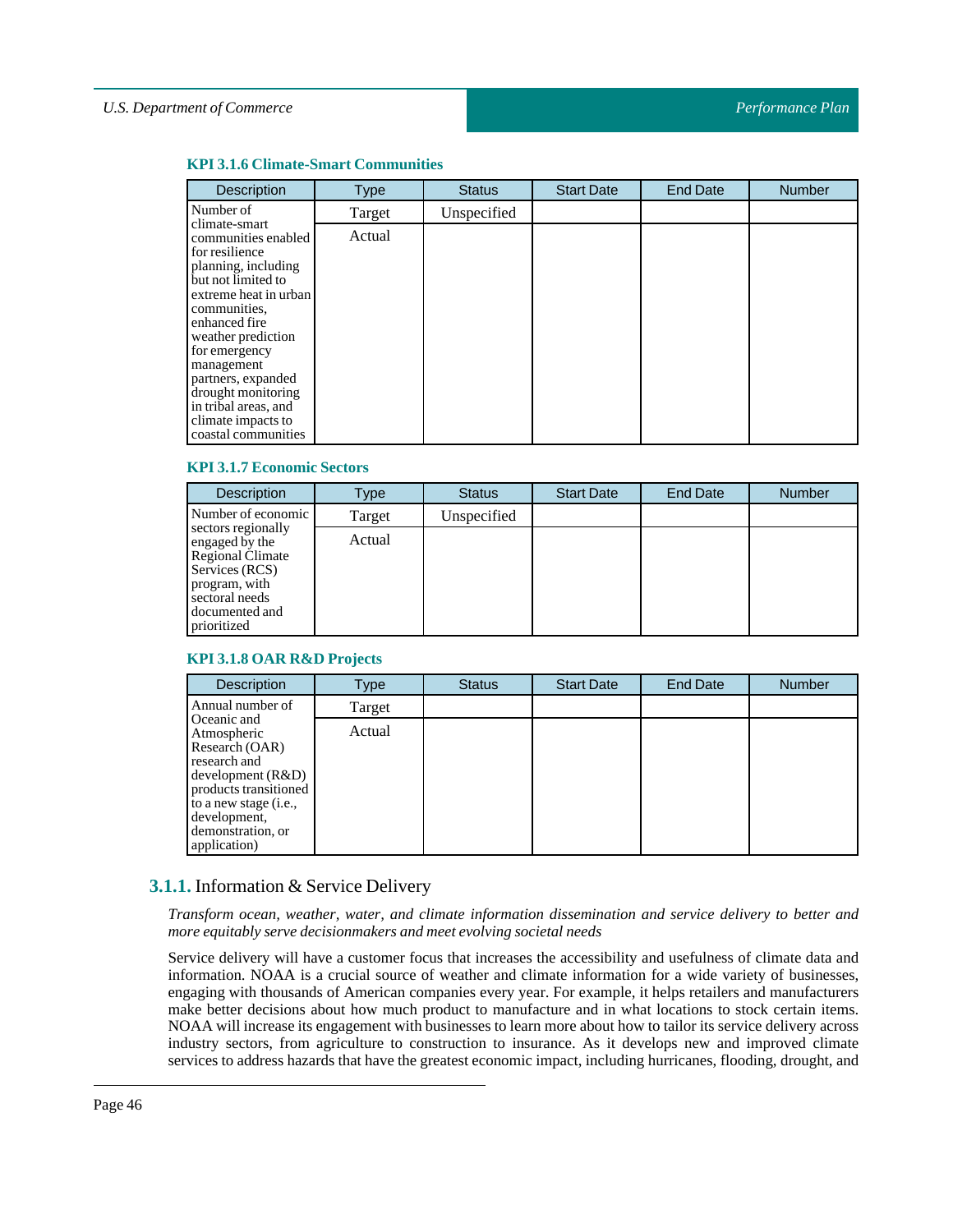wildfires, NOAA will partner with industry leaders and associations to ensure these tools help U.S. businesses prosper in the wake of a changing climate. NOAA will engage communities, particularly underserved communities, to learn how to tailor the way information and alerts are communicated to meet their local needs. One size does not fit all when it comes to communicating about threats and emergencies. NOAA will listen and learn to develop the most effective (i.e., safest) responses to communications on weather events. The improved climate data and services will make businesses, including small businesses, more resilient to climate change.

### **Stakeholder(s):**

### **Decisionmakers**

### **Performance Indicators**

| <b>Description</b> | Type   | <b>Start Date</b> | End Date |
|--------------------|--------|-------------------|----------|
|                    | Target |                   |          |
| [To be determined] | Actual |                   |          |

### **3.1.2.** Partnerships

*Increase and strengthen partnerships across government, industry, academic, and nonprofit organizations to improve NOAA's suite of climate data and services in response to increasing demand for support services*

To reduce the impacts of extreme weather, NOAA will transform the way communities and decisionmakers use information by connecting forecasts and warnings to the needs of public safety, emergency management, water resource management, and national and economic security officials. NOAA will expand partnerships with these professional groups to strengthen relationships, share best practices, and deliver improvements that will make society more ready, responsive, and resilient. NOAA will host roundtables with key public, private, academic, and tribal stakeholders to build deeper interpersonal connections and facilitate improved partnerships for decision support.

#### **Stakeholder(s):**

**Government Organizations**

**Industry Organizations**

**Academic Organizations Nonprofit Organizations**

#### **Performance Indicators**

| <b>Description</b> | $T$ ype | <b>Start Date</b> | End Date |
|--------------------|---------|-------------------|----------|
|                    | Target  |                   |          |
| [To be determined] | Actual  |                   |          |

### **3.1.3.** Prediction

#### *Enhance predictive forecasts for extreme, high-impact ocean, weather, water, and climate events*

Weather forecasts already generate \$35 billion in economic benefits to U.S. households. NOAA and its partners will increase that benefit by delivering critical improvements in predictive capabilities to reduce risk and uncertainty. Key forecasting improvements will include urban heat mapping, precipitation forecasts across timescales, harmful algal blooms, and fire weather forecasting. NOAA will improve precipitation services that address uncertainty and risk in rainfall amounts and locations. NOAA will also provide flood inundation mapping services nationwide. The National Institute of Standards and Technology (NIST) and NOAA will partner to support the development of climate-ready infrastructure. Forward-looking climate data and technologies will help set climate-ready standards for the built environment and for management of natural resources.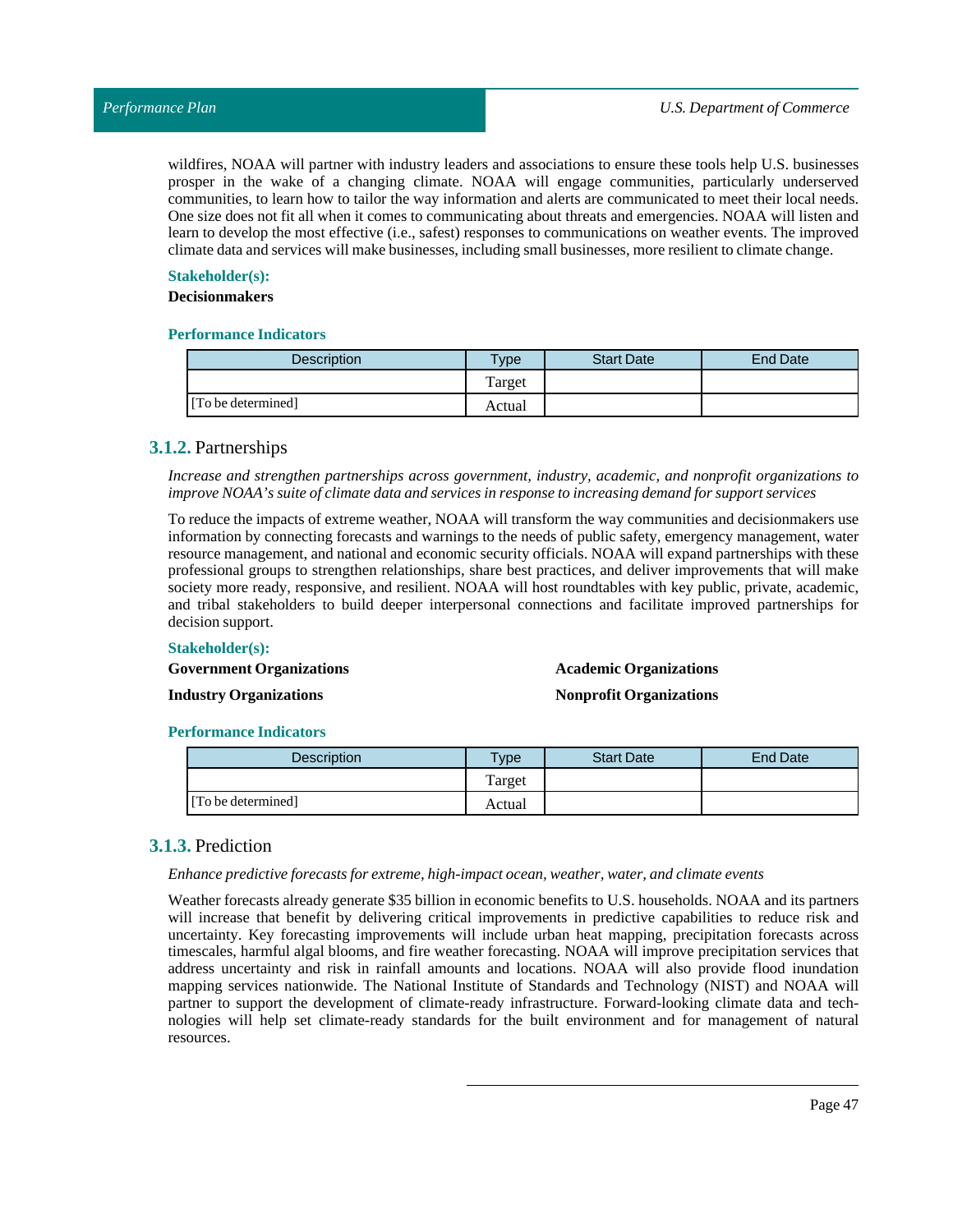### *U.S. Department of Commerce*

### **Performance Indicators**

| <b>Description</b> | Type   | <b>Start Date</b> | <b>End Date</b> |
|--------------------|--------|-------------------|-----------------|
|                    | Target |                   |                 |
| [To be determined] | Actual |                   |                 |

## **3.1.4.** Observational Infrastructure

#### *Enhance observationalinfrastructure*

Measuring and predicting climate change impacts are fundamental to NOAA's mission. NOAA's world-class observations of the ocean, atmosphere, and space provide timely, actionable data used to make vital decisions that affect all sectors of the U.S. economy on a local and global scale. Marine industries such as fisheries, shipping, offshore wind, farming, forestry, building, and construction rely on NOAA's observations. NOAA's information is also vital to communities as they manage the risk of hurricanes, floods, heatwaves, and wildfires. To stay ahead of impending dangers that climate change poses, NOAA will increase investments in observational and research infrastructure and capabilities. These improvements will translate weather and climate models into more accurate and actionable forecasts.

#### **Performance Indicators**

| Description        | $T$ <sub>ype</sub> | <b>Start Date</b> | End Date |
|--------------------|--------------------|-------------------|----------|
|                    | Target             |                   |          |
| [To be determined] | Actual             |                   |          |

## **3.2.** Conservation & Restoration

*Strengthen coastal resilience and advance conservation and restoration of lands and waters for current and future generations*

If current trends continue, \$66 to \$106 billion dollars of existing U.S. coastal property could be below sea level by 2050. Furthermore, the United States could see at least 1 percent reduction in its gross domestic product (GDP) by 2100 due to coastal flooding. Given these projections, the Department of Commerce will increase efforts and investments in ecological restoration and community resilience. NOAA will meet increasing demand for the science and services needed to enhance coastal resilience to climate change. NOAA will support the natural and economic resilience of oceans and coasts by disseminating state-of-the-art risk-based tools and actionable information, strengthening on-the-ground partnerships, and improving place-based conservation efforts. Specifically, NOAA will help achieve the Administration's goals to conserve at least 30 percent of the Nation's lands and waters by 2030, help create well-paying jobs, and foster economic development, especially in underserved communities.

# **Stakeholder(s):**

**NOAA** : *Lead*

**EDA** : *Contributing Bureau*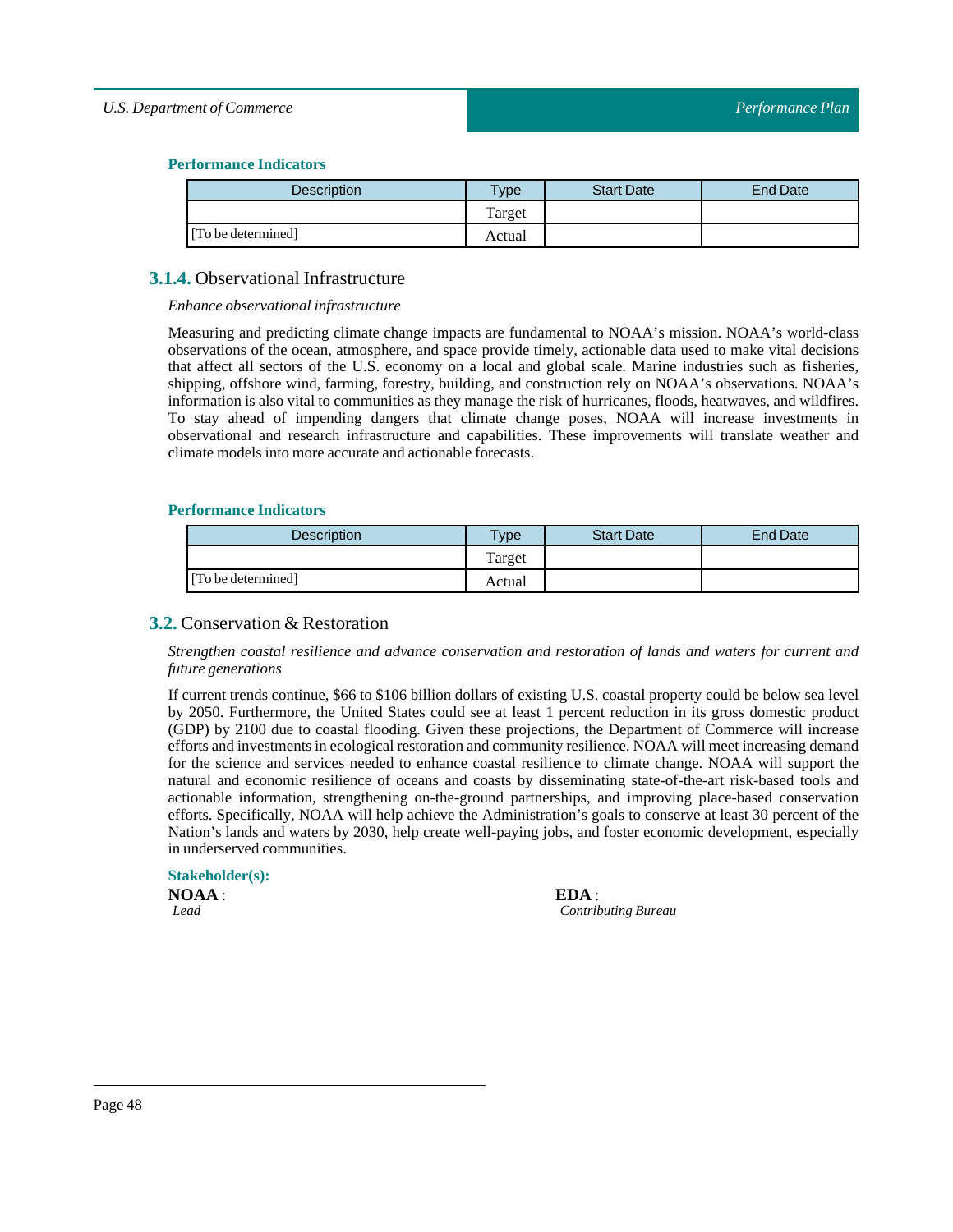### **KPI 3.2.1 NERR Designation**

| <b>Description</b>                                                                                                                                                                                          | Type   | <b>Status</b> | <b>Start Date</b> | <b>End Date</b> | <b>Square Miles</b> |
|-------------------------------------------------------------------------------------------------------------------------------------------------------------------------------------------------------------|--------|---------------|-------------------|-----------------|---------------------|
| Number of square                                                                                                                                                                                            | Target | Unspecified   |                   |                 |                     |
| miles of new area<br>advanced through<br>one or more steps of<br>the National Marine<br>Sanctuaries or<br>National Estuarine<br><b>Research Reserves</b><br>(NERR) designation<br>or expansion<br>processes | Actual |               |                   |                 |                     |

### **KPI 3.2.2 CoastalStates & Territories**

| <b>Description</b>                                                                                                                      | Type   | <b>Status</b> | <b>Start Date</b> | <b>End Date</b> | Percentage |
|-----------------------------------------------------------------------------------------------------------------------------------------|--------|---------------|-------------------|-----------------|------------|
| Percentage of U.S.                                                                                                                      | Target | Unspecified   |                   |                 |            |
| coastal states and<br>territories<br>demonstrating<br>annual improvement<br>in resilience capacity<br>to weather and<br>climate hazards | Actual |               |                   |                 |            |

#### **KPI 3.2.3 Tools, Technologies & InformationServices**

| <b>Description</b>                                                                                          | <b>Type</b> | <b>Start Date</b> | End Date | Number |
|-------------------------------------------------------------------------------------------------------------|-------------|-------------------|----------|--------|
| Number of Sea Grant tools, technologies and                                                                 | Target      |                   |          |        |
| information services that are used by NOAA's<br>partners/customers to improve ecosystem-based<br>management | Actual      |                   |          |        |

### **KPI 3.2.4 Digital Coast Communities**

| <b>Description</b>                        | $T$ <sub>V</sub> $pe$ | Status      | <b>Start Date</b> | End Date | Number |
|-------------------------------------------|-----------------------|-------------|-------------------|----------|--------|
| Number of                                 | Target                | Unspecified |                   |          |        |
| communities that<br>utilize Digital Coast | Actual                |             |                   |          |        |

## **3.2.1.** Coastal Resilience

#### *Use data tools and public investments to improve coastal resilience*

Coastal communities, properties, and businesses are particularly vulnerable to the impacts of climate change. The Department will improve the resilience and adaptability of coastal communities through planning and investment. NOAA will partner with local, state, Federal, and tribal officials, and planners as well as businesses to provide data, training, and direct assistance to help coastal communities plan for future climate-related risks. The Economic Development Administration (EDA) will help communities and regions build the capacity for economic development by investing in projects that enhance economic resilience in coastal communities and regions. Investments in resilient infrastructure will protect coastal communities and enhance coastal habitat, providing a range of benefits for people, economies, and ecosystems.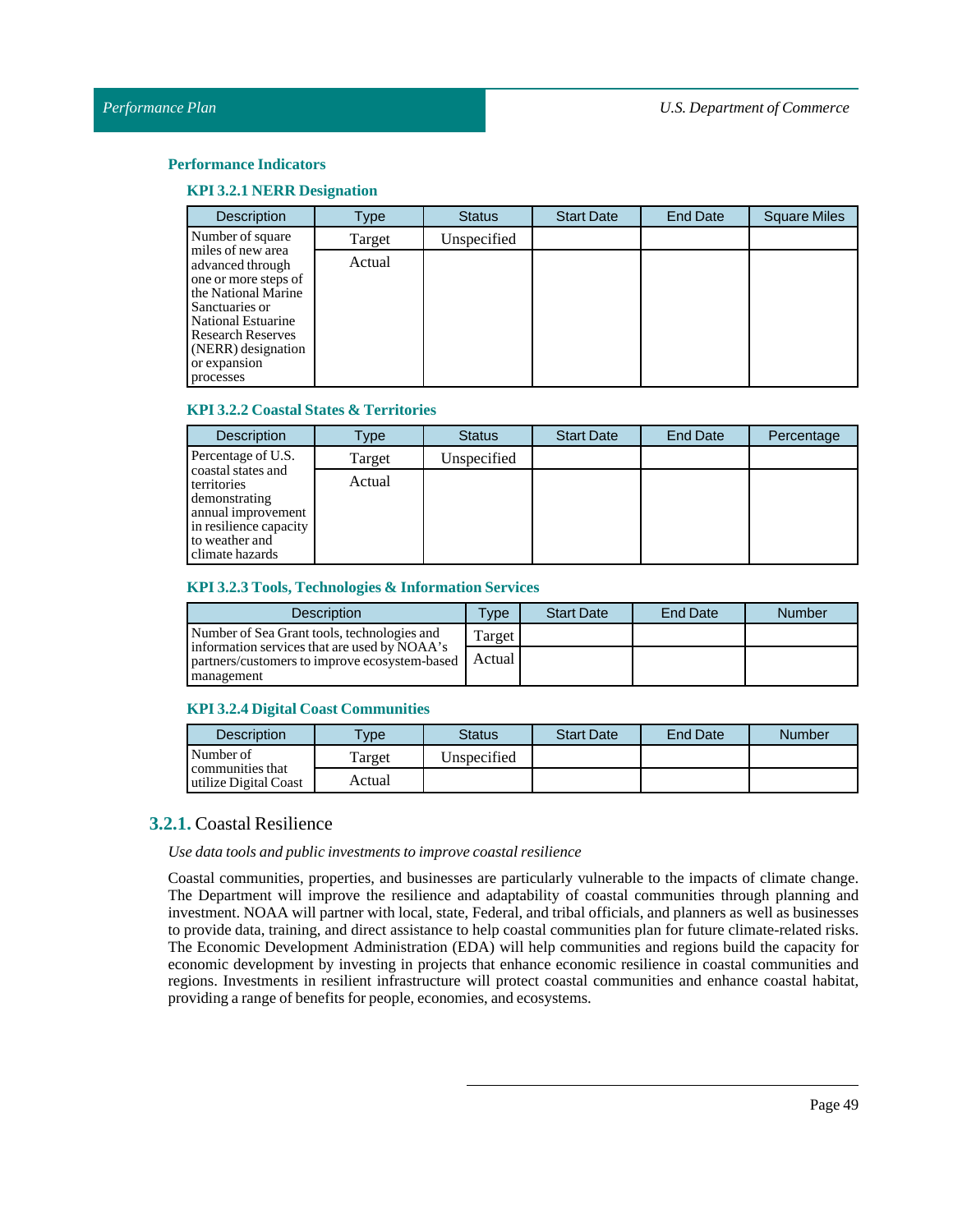## *U.S. Department of Commerce*

### **Performance Indicators**

| <b>Description</b> | vpe    | <b>Start Date</b> | End Date |
|--------------------|--------|-------------------|----------|
|                    | Target |                   |          |
| [To be determined] | Actual |                   |          |

## **3.2.2.** Coastal Wetlands & Coral Reefs

#### Protect and restore coastal wetlands and coral reefs to sequester carbon, buffer storms and flooding, and foster *biodiversity*

National climate goals include reaching net-zero emissions and advancing the America the Beautiful initiative while furthering economic development. Restoring ecosystems tackles the climate crisis by enhancing resilience to drought and resistance to flooding. NOAA investments and programs will protect and restore critically important marine, coastal, and Great Lake resources. NOAA cooperatively manages sanctuaries, marine monuments, and National Estuarine Research Reserves (NERRs). These place-based programs protect the reefs, estuaries, and vital ecosystems that sustain resilient coastal communities and economies, including natural infrastructure (e.g., wetlands and floodplains). NOAA will evaluate the designation of new National Marine Sanctuaries and NERRs and increase capacity to protect newly designated areas. All conservation, vulnerability assessment, and resilience initiatives will engage local communities to increase climate literacy and build support for action.

### **Performance Indicators**

| Description        | Type   | <b>Start Date</b> | End Date |
|--------------------|--------|-------------------|----------|
|                    | Target |                   |          |
| [To be determined] | Actual |                   |          |

## **3.3.** Clean Technologies

### *Accelerate development and deployment of clean technologies*

Promoting the development and deployment of clean technologies will accelerate global decarbonization and position U.S. industry for future success in a net-zero economy. The Department will advance the transition to net-zero emissions by supporting clean technology industries necessary to achieve global climate targets and America's competitiveness goals. In the near-term, by developing and implementing a U.S. Clean Tech Export Competitiveness Strategy, the Department will increase global market access for U.S. clean tech exporters, provide more targeted market intelligence to these companies, and grow greenfield foreign direct investment (FDI) into clean tech. In the medium-term, the Department will work to position nascent and emerging U.S. clean tech market segments to compete globally. Additionally, NOAA will facilitate the expansion of the offshore wind industry while protecting marine life and industry. NIST will also support research and commercialization of clean technologies.

| <b>Stakeholder(s):</b> |                                     |
|------------------------|-------------------------------------|
| ITA :<br>Lead          | NIST:<br><b>Contributing Bureau</b> |
| EDA                    | $NOAA$ :<br>Contributing Bureau     |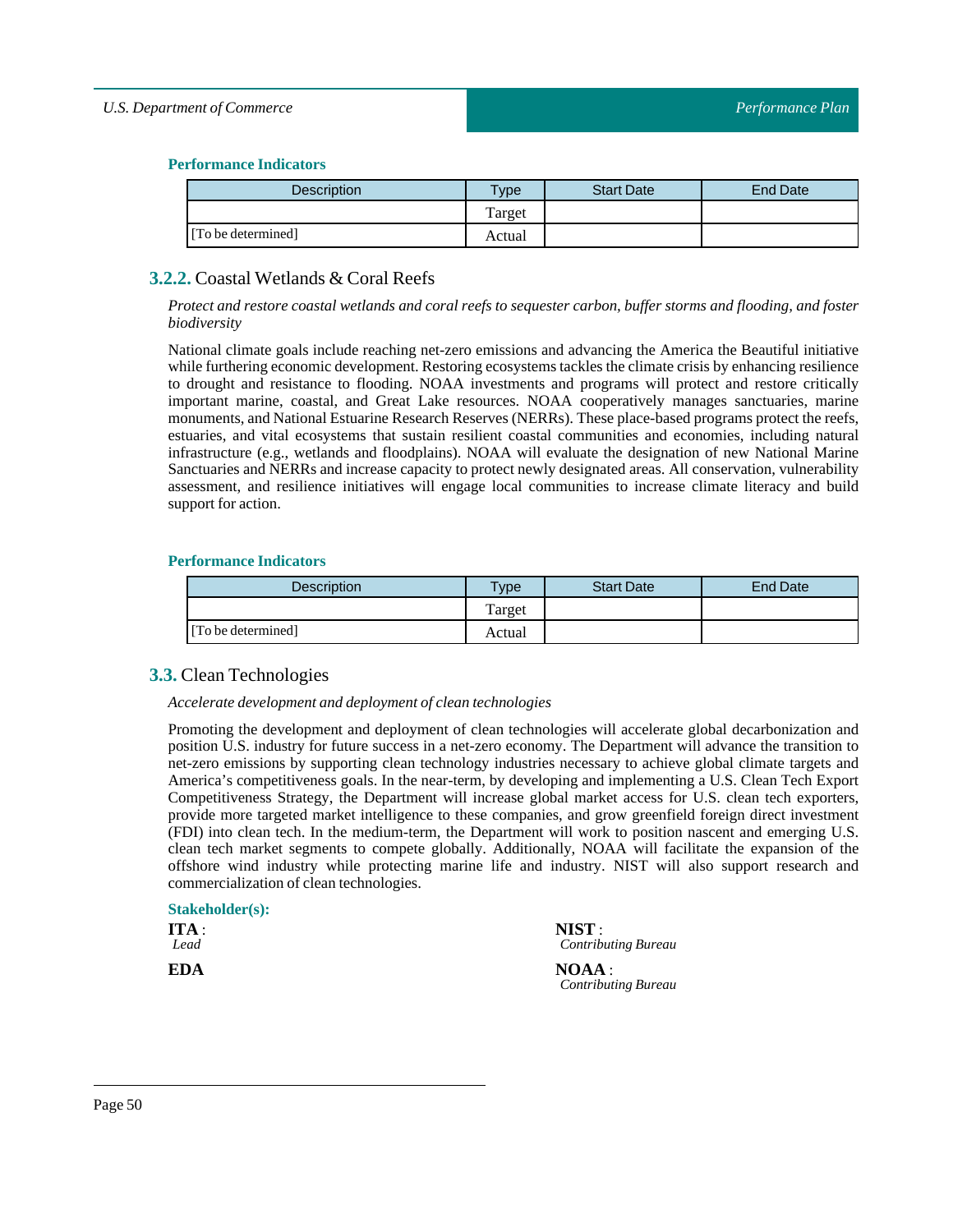#### **KPI 3.3.1 ITA Outreach Activities**

| <b>Description</b>                                                                                                    | Type   | <b>Status</b> | <b>Start Date</b> | <b>End Date</b> | <b>Number</b> |
|-----------------------------------------------------------------------------------------------------------------------|--------|---------------|-------------------|-----------------|---------------|
| Number of                                                                                                             | Target | Unspecified   |                   |                 |               |
| <b>International Trade</b><br>Administration<br>$(TTA)$ client outreach<br>activities to U.S.<br>clean tech companies | Actual |               |                   |                 |               |

#### **KPI 3.3.2 WIN Statements Value**

| <b>Description</b>                              | $T$ ype | <b>Status</b> | <b>Start Date</b> | <b>End Date</b> | U.S. Dollars |
|-------------------------------------------------|---------|---------------|-------------------|-----------------|--------------|
| Value of clean tech                             | Target  |               |                   |                 |              |
| Written Impact<br>Narrative Statements<br>(WIN) | Actual  |               |                   |                 |              |

## **3.3.1.** Exports

#### *Increase clean technology exports*

ITA willlead clean tech industry export promotion and trade mission programming efforts. ITA will incorporate clean tech into its current engagements and will develop a long-term export strategy targeted on selling U.S. clean tech related products and services globally. Through the ITA Advocacy Center identifying foreign government contract and project opportunities, ITA will enhance its outreach efforts and advocacy for U.S. clean tech companies. ITA will leverage its global networks to ensure broad outreach to U.S. clean tech companies and shared information about procurement and project opportunities created by advocacy efforts. ITA will increase its role in clean tech international standards development and intellectual property (IP) protection. Attracting greenfield FDI will enhance the growth of clean tech companies and the clean tech industrial base. The Department will increase its FDI clients assisted by showcasing the positive U.S. clean tech investment climate, including through SelectUSA. To position U.S. industry for future success, ITA will identify needs of emerging clean tech sectors and align commercial dialogues and initiatives to regions that present near-term opportunities. The Department will collaborate with U.S. Government agencies through the Trade Promotion Coordinating Committee to ensure governmentwide coordination on clean tech export competitiveness.

#### **Performance Indicators**

| <b>Description</b> | vpe    | <b>Start Date</b> | End Date |
|--------------------|--------|-------------------|----------|
|                    | Target |                   |          |
| [To be determined] | Actual |                   |          |

### **3.3.2.** Energy

#### *Support offshore, renewable energy while protecting vulnerable marine species and maintaining the economic value offisheries*

To advance U.S. leadership in clean energy technologies, NOAA will collaborate with the relevant parts of the U.S. Government to meet the Administration's clean energy goal to deploy 30 gigawatts of offshore wind in the United States by 2030. The production of offshore wind energy will be responsible and inclusive of all stakeholders. It will combat the climate emergency, conserving marine resources, and creating high-paying, high-skilled American jobs. Scientific research will improve understanding of how offshore energy interacts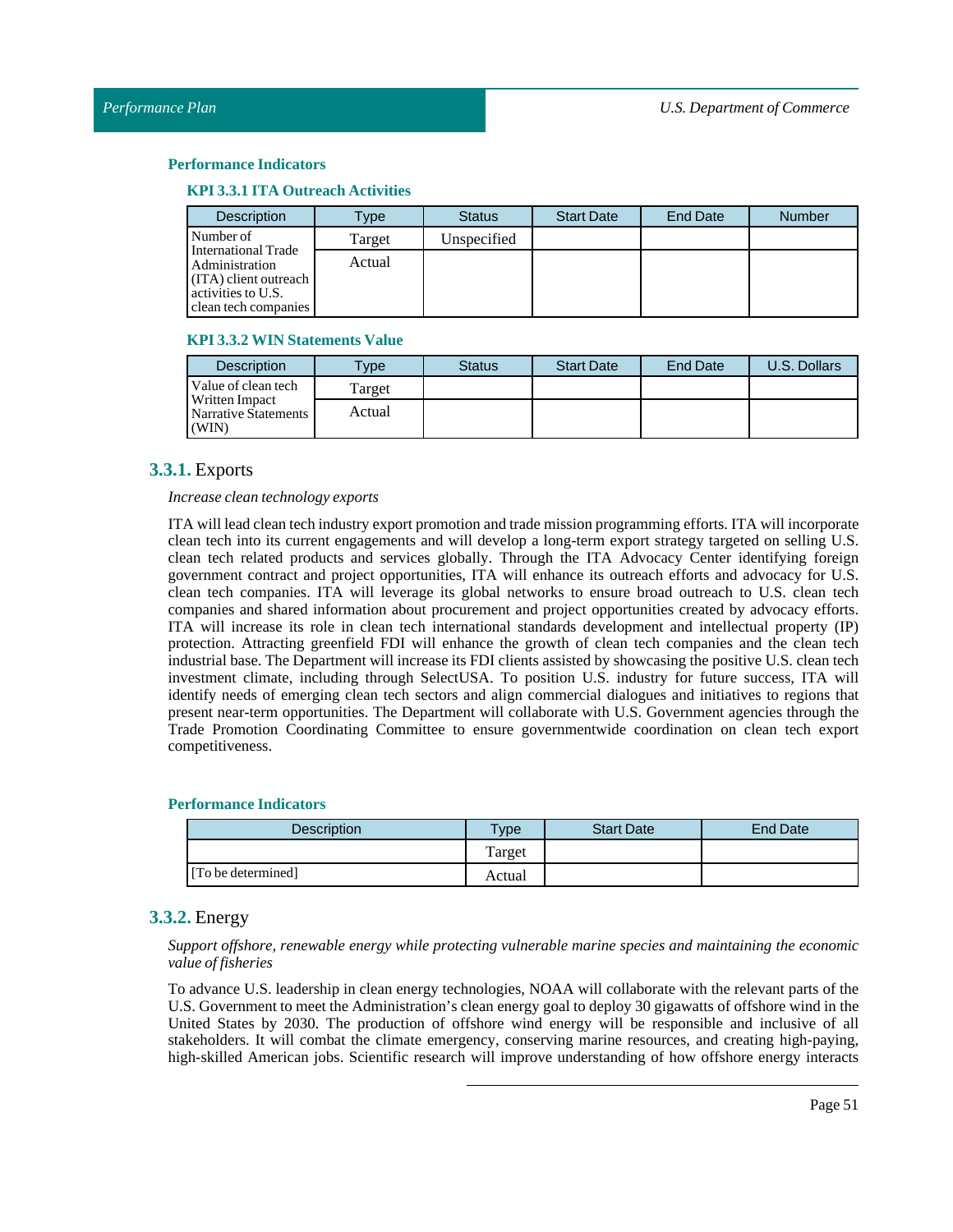with fishing and coastal communities. NOAA will collaborate with other Federal and state agencies, and affected partners, to address potential adverse impacts on fisheries, fishing communities, protected species and resources, and important marine habitats. NOAA will use surveys and other assessment methods to monitor changes to marine resources in and around offshore wind developments. To make offshore wind development transparent, data will be published on its output and impacts.

### **Performance Indicators**

| <b>Description</b> | $T$ <sub>ype</sub> | <b>Start Date</b> | <b>End Date</b> |
|--------------------|--------------------|-------------------|-----------------|
|                    | Target             |                   |                 |
| [To be determined] | Actual             |                   |                 |

### **3.3.3.** Technologies

#### *Advance cutting-edge technologies aimed at climate mitigation, adaptation, and resilience*

NIST and NOAA will partner to support the development of climate-ready infrastructure. NIST Laboratories will provide access to unique facilities and testbeds to accelerate the development of climate mitigation technologies such as carbon capture and storage, improve the ability to measure and track greenhouse gas emissions, and improve the performance and accuracy of climate observing systems. These programs allow communities to prepare for, respond to, and mitigate the impacts of climate change and enable industry to advance vital technologies that will reduce the Nation's carbon footprint.

### **Performance Indicators**

| <b>Description</b> | $T$ ype | <b>Start Date</b> | <b>End Date</b> |
|--------------------|---------|-------------------|-----------------|
|                    | Target  |                   |                 |
| [To be determined] | Actual  |                   |                 |

### **3.4.** Programs

#### *Embed climate considerations across Department programs*

Climate change will profoundly affect economic growth and competitiveness, and therefore the Department of Commerce's mission. The Department is incorporating climate considerations, including mitigation, adaptation, and resilience measures, into all relevant aspects of its policies and programs. This includes prioritizing environmental justice work; collecting, relying on, and disseminating the best and most up-to-date climate-related science and data; and partnering with the private sector and international allies on solutions.

#### **Stakeholder(s):**

**Office of the Secretary** : *Lead*

**All DOC Bureaus**: *Contributing Bureaus*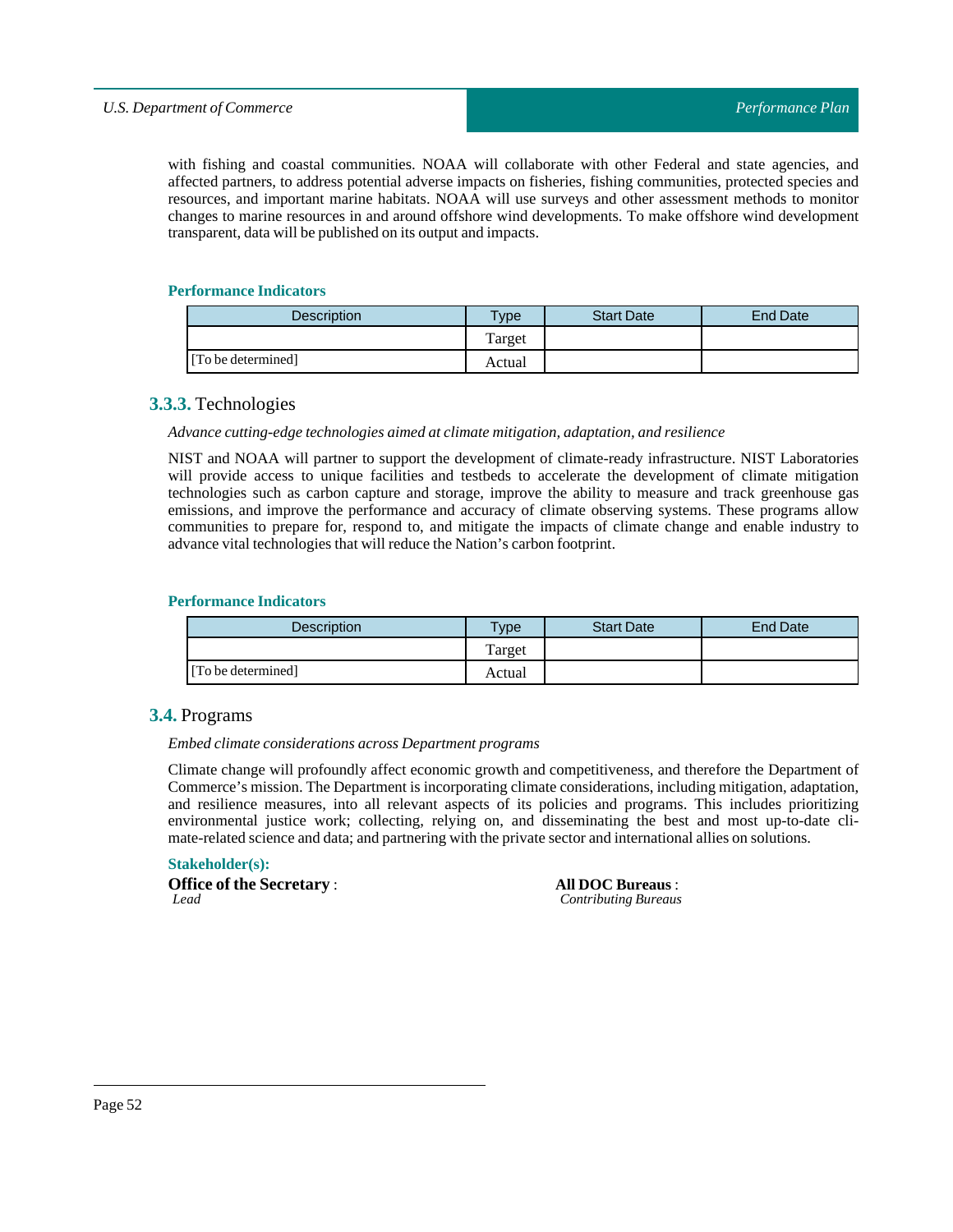#### **KPI 3.4.1 People Engaged**

| <b>Description</b>                                                                                                                                                                 | Type   | <b>Status</b> | <b>Start Date</b> | <b>End Date</b> | <b>Number</b> |
|------------------------------------------------------------------------------------------------------------------------------------------------------------------------------------|--------|---------------|-------------------|-----------------|---------------|
| Number of people                                                                                                                                                                   | Target |               |                   |                 |               |
| engaged or reached<br>through education<br>and awareness<br>activities or<br>Intergovernmental<br>Coordination from<br>the Department of<br>Commerce Climate<br><b>Action Plan</b> | Actual |               |                   |                 |               |

### **KPI 3.4.2 EDA Investments**

| <b>Description</b>                                          | Type   | <b>Status</b> | <b>Start Date</b> | <b>End Date</b> | U.S. Dollars |
|-------------------------------------------------------------|--------|---------------|-------------------|-----------------|--------------|
| <b>EDA</b> investments                                      | Target |               |                   |                 |              |
| supporting<br>environmentally<br>sustainable<br>development | Actual |               |                   |                 |              |

## **3.4.1.** Grants, Engagement & Processes

#### *Incorporate climate considerations into grant-making, stakeholder engagement, and internal processes*

The Department embraces the opportunity to integrate climate considerations into its programs and processes across all bureaus. For example, the U.S. Patent and Trademark Office (USPTO) will work to accelerate review of patent applications related to environmental quality, energy conservation, development of renewable energy, greenhouse gas emission reduction, and other climate-related topics. For all grant applicants with infrastructure projects, EDA will require proposals to consider impacts from climate change during project design. Bureau of Industry and Security (BIS) export control awareness outreach will include companies focused on climate-related solutions and technologies. NIST will establish a dedicated process to review and coordinate ongoing and planned climate-related activities to ensure delivery of the most accurate measurements, data, and standards. In accordance with Executive Order 13985: Advancing Racial Equity and Support for Underserved Communities Through the Federal Government, the Department conducted a service equity assessment of key programs to identify systemic barriers to environmental justice. To build on that assessment, the Department will develop an action plan to drive improvement and address long-standing hazards to community health.

#### **Performance Indicators**

| <b>Description</b> | vpe    | <b>Start Date</b> | <b>End Date</b> |
|--------------------|--------|-------------------|-----------------|
|                    | Target |                   |                 |
| [To be determined] | Actual |                   |                 |

## **3.4.2.** Statistics & Research

#### *Produce climate-related statistics and research that examine the links between climate and the economy*

The Department has the tools and expertise to measure the growing economic impact of climate change and better understand the interplay between climate and the U.S. economy. The input-output accounts produced by the Bureau of Economic Analysis (BEA) detail linkages among industries and are the bedrock for government and private sector models of climate change's economic impact. In addition to maintaining and improving core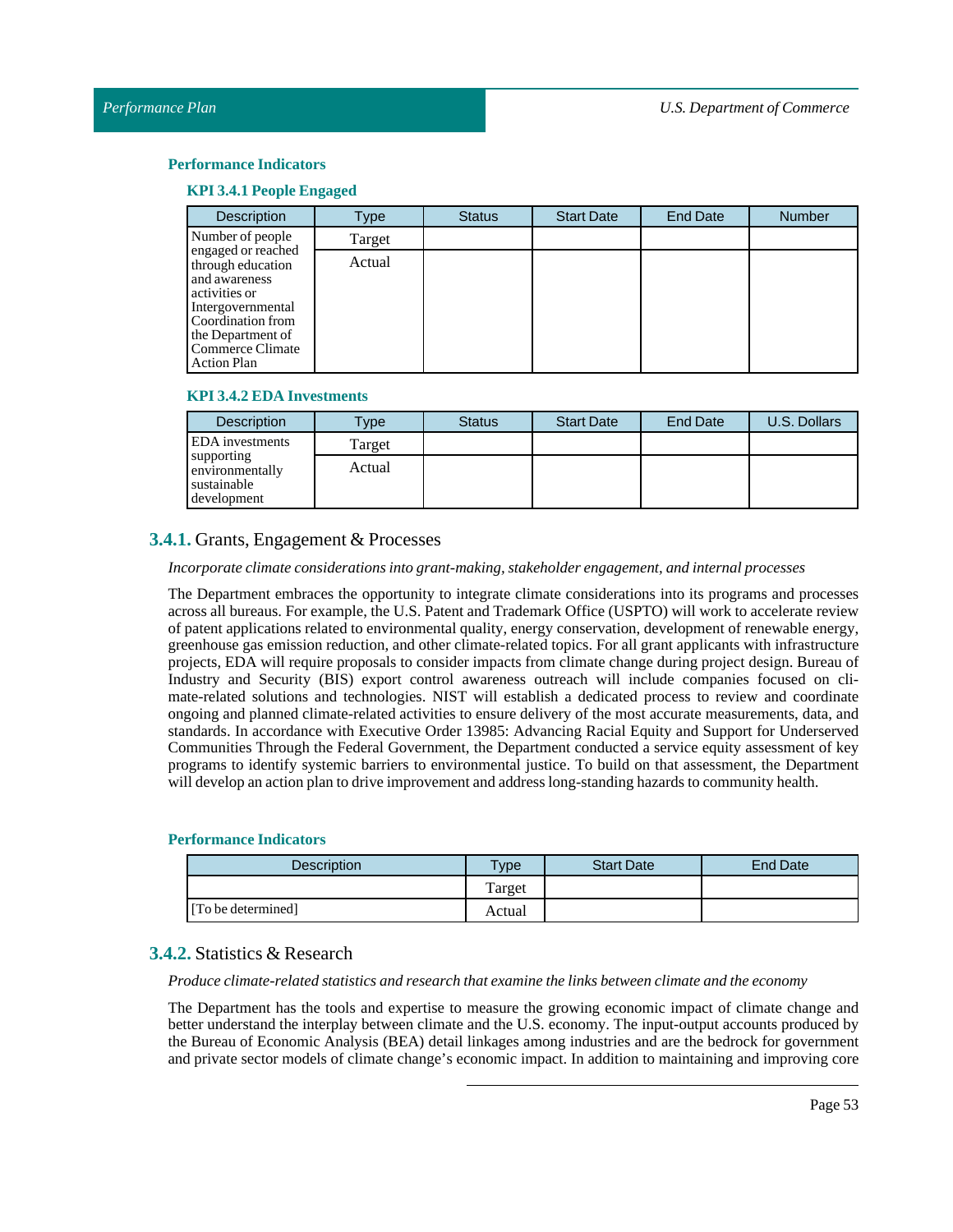### *U.S. Department of Commerce*

accounts, BEA will explore ways to advance environmental economic accounting. The Census Bureau formed the Environmental, Natural Disasters, and Energy Research Group, an internal working group, to coordinate Census research activities on climate change and the environment. Notably, Census Bureau economists and statisticians will research the effects of climate change on household income distribution and U.S. businesses. To show how vulnerability to climate-related events affects resilience, the Census Bureau will enhance Community Resilience Estimates. Streams of research will examine specific impacts of climate change-related events (e.g., hurricanes, wildfires and related smoke, and extreme heat). To support sustainability and economic adjustment, Department science will also analyze water use in the manufacturing sector and labor market impacts of the transition from fossil fuels to clean energy. Additionally, the Census Bureau will develop new statistics for the public and build a microdata infrastructure that combines information on residential histories, income, demographic information, and exposure to environmental hazards using linked survey, decennial census, and administrative data.

| <b>Description</b> | <b>Type</b> | <b>Start Date</b> | <b>End Date</b> |
|--------------------|-------------|-------------------|-----------------|
|                    | Target      |                   |                 |
| [To be determined] | Actual      |                   |                 |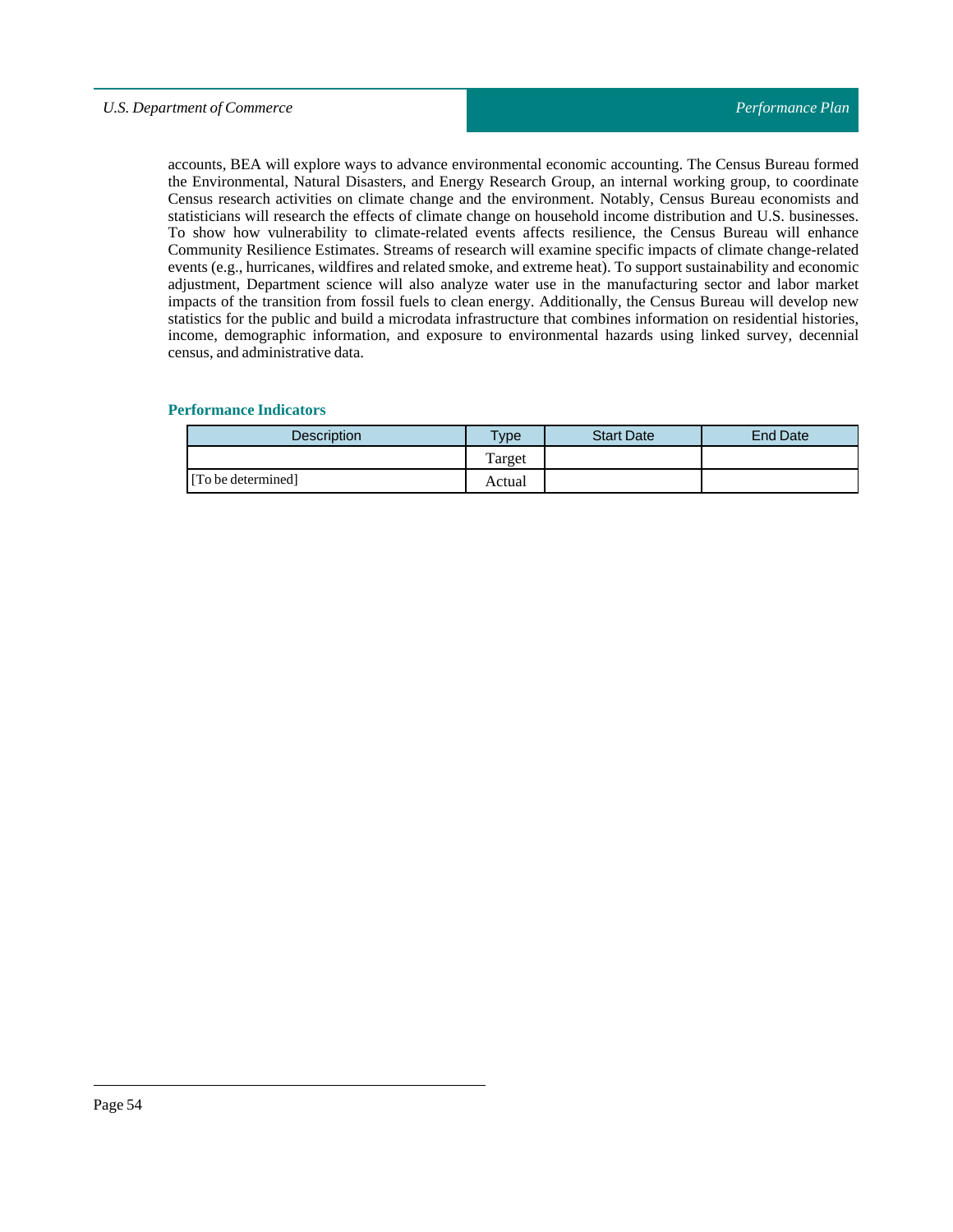# **4. Opportunity & Discovery**

*Expand Opportunity and Discovery Through Data*

Accurate, timely, and usable data are critical to the Department's mission to create the conditions for economic growth and opportunity for all communities. The Department's data cover topics ranging from demographics and economics to climate change and quantum computing, and the size and complexity of the data that the Department generates, collects, stores, analyzes, and disseminates have grown exponentially. As the Nation's economy, technology, and demographics change rapidly, leaders in communities, industry, and government require data to develop insights to drive U.S. competitiveness, innovation, and job growth. To fulfill its mission, the Department must systematically deploy data and rigorous evaluation to design and evaluate its own programs and policies. Additionally, the Department must improve usability, accessibility, timeliness, and granularity of data disseminated to the public. The Department also must identify, implement, and routinely revise ethical data practices. Integrating these practices will modernize the Department's data ecosystems, as well as improve data confidentiality and privacy where required. Advancing the data ecosystem will drive economic prosperity and can advance the position of vulnerable populations.

## **4.1.** Decision Making

*Implement evidence-based decision making within the Department of Commerce to increase program and policy impact*

The Foundations for Evidence-Based Policymaking Act of 2018 (Evidence Act) as well as White House circulars and memoranda direct the Federal Government to make decisions using the best available evidence. The Department must systematically use data, facts, and evaluation to address the complex issues and challenges facing the American people. Additionally, the Department must evaluate its programs to ensure that they deliver the intended results. Doing so requires timely use of rigorous data analysis governed by principles of scientific integrity and inclusion. Therefore, the Department must further institutionalize the internal use of high-quality, accessible evidence informed by diverse communities. National crises, such as the COVID-19 pandemic, economic downturns, climate change, and the government trust gap make this work even more urgent.

**Stakeholder(s): OUSEA** : *Lead*

**All DOC Bureaus**: *Contributing Bureaus*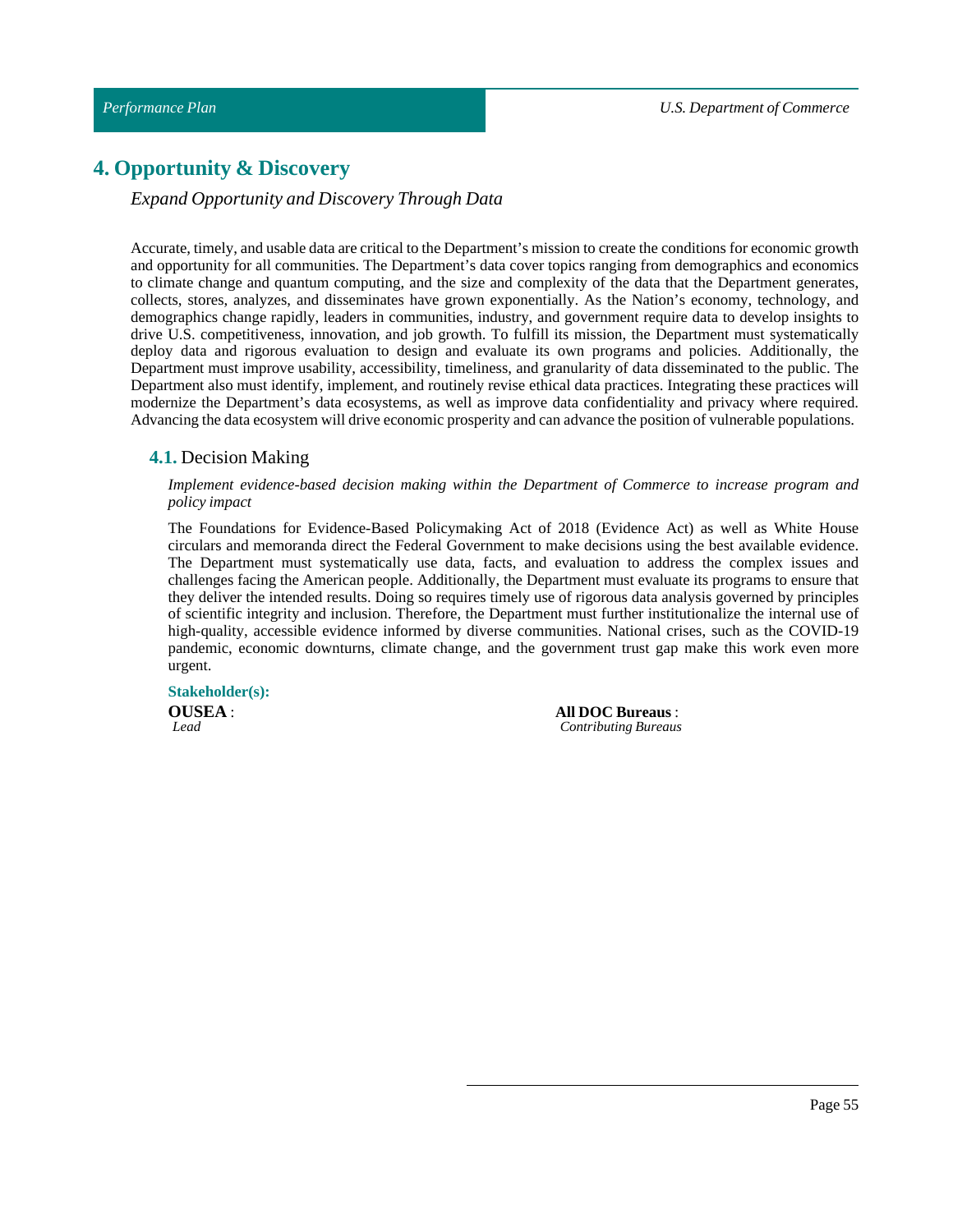### *U.S. Department of Commerce*

#### **Performance Indicators**

#### **KPI 4.1.1 Evaluation Plan & Learning Agenda**

| <b>Description</b>                     | $T$ vpe | Status      | <b>Start Date</b> | End Date |
|----------------------------------------|---------|-------------|-------------------|----------|
| Implementation of the                  | Target  | Implemented |                   |          |
| Evaluation Plan and Learning<br>Agenda | Actual  |             |                   |          |

### **KPI 4.1.2 Stakeholder Satisfaction**

| <b>Description</b>                                                   | <b>Type</b> | Status    | <b>Start Date</b> | <b>End Date</b> |
|----------------------------------------------------------------------|-------------|-----------|-------------------|-----------------|
| Stakeholder satisfaction with                                        | Target      | Satisfied |                   |                 |
| datasets identified, created, or<br>I modified to support operations | Actual      |           |                   |                 |

#### **KPI 4.1.3 Data Programs**

| <b>Description</b>                                           | <b>Type</b> | Status      | <b>Start Date</b> | <b>End Date</b> | <b>Number</b> |
|--------------------------------------------------------------|-------------|-------------|-------------------|-----------------|---------------|
| Number of new                                                | Target      | Unspecified |                   |                 |               |
| high-frequency or<br>experimental data<br>programs developed | Actual      |             |                   |                 |               |

#### **KPI 4.1.4 Response Timeliness**

| <b>Description</b>                                                      | <b>Type</b> | <b>Status</b> | <b>Start Date</b> | <b>End Date</b> | Percentage |
|-------------------------------------------------------------------------|-------------|---------------|-------------------|-----------------|------------|
| Percentage of                                                           | Target      | Unspecified   |                   |                 |            |
| requests for access to<br>data processed<br>within target<br>timeframes | Actual      |               |                   |                 |            |

## **4.1.1.** Evaluation

*Create organizationalinfrastructure to establish evaluation as a critical agency function and a high-performing internal service*

Title I of the Evidence Act elevates program evaluation to a critical agency function. The Presidential Memorandum on Restoring Trust in Government Through Scientific Integrity and Evidence-Based Policymaking directs agencies to embed data quality and integrity into their culture. To these ends, the Department will review the staffing, organization structure, expertise, and authorities needed at all levels to evolve evaluation and evidence building, as well as integrate them with performance and data management activities. Policies, standard operating procedures, and dedicated staff will mature a systemsbased approach to identify and research questions in the Department Learning Agenda, then employ findings in decision making. Interviews with senior leaders and external stakeholders will clarify data and organizational capacity needs. The Department will design program evaluation activities with an emphasis on utility and providing timely, actionable information. To raise overall capabilities, the Department will establish and enhance peer-to-peer collaboration mechanisms, including staff exchange programs, multibureau tiger teams, peer review committees, and events that bring academic stakeholders and practitioners together with Commerce staff.

| <b>Description</b> | <b>Type</b> | <b>Start Date</b> | <b>End Date</b> |
|--------------------|-------------|-------------------|-----------------|
|                    | Target      |                   |                 |
| [To be determined] | Actual      |                   |                 |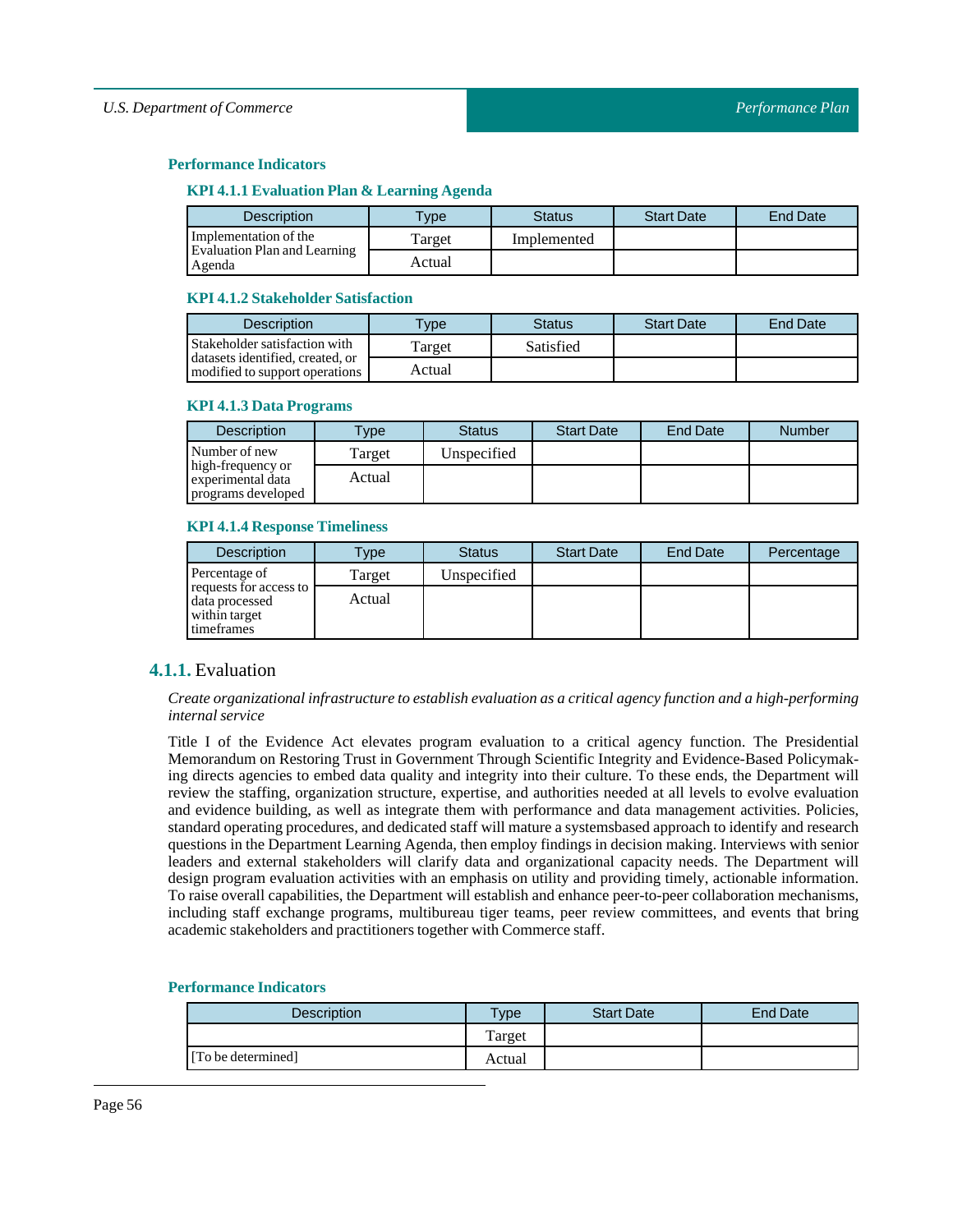## **4.1.3.** Impact Data

Identify statistical and administrative data that can be used to assess the impact of Federal interventions and *develop refinements to increase the utility ofthe data*

For decades, Federal agencies have used performance metrics to monitor and report progress. By integrating statistical and administrative data with performance data, the Department will improve its capacity to design and assess its programs. All these data must be highly reliable, easily accessible, available for small areas, and updated frequently to prompt preemptive corrective action. To increase the utility of data and evaluation, the Department must have information about the welfare of organizations, areas, and people who receive Federal benefits and, for comparison, those that do not. Furthermore, to act on White House direction to assure equity in program benefits addressed in Executive Order 13985, the Department must use data to analyze the impact to historically underserved communities and populations. Staff across the Department will identity, inventory, and develop better data for policy design, performance analysis, and program evaluation. These staff will also research and analyze data needs and datasets to answer questions in the Department Learning Agenda and complement performance management activities. Bureaus across the Department will collaborate and use partnerships as well as special authorities, such as those available to the National Technical Information Service (NTIS), to take full advantage of private-sector expertise.

#### **Performance Indicators**

| <b>Description</b> | $T$ <sub>ype</sub> | <b>Start Date</b> | End Date |
|--------------------|--------------------|-------------------|----------|
|                    | Target             |                   |          |
| [To be determined] | Actual             |                   |          |

### **4.2.** Statistics

#### *Modernize economic and demographic statistics to better meet business, policymaker, and community needs*

Communities, policymakers, and businesses increasingly require detailed, timely, and user-friendly data and statistics to navigate a dynamic economy. In recent years, the Census Bureau and the Bureau of Economic Analysis (BEA) have employed data science, big data, and techniques such as automation to enhance the information they make available to the public. To maintain the Department's strong reputation for providing quality data, it must quickly measure emerging sectors and address declining response rates in household and business surveys. Additionally, the COVID-19 pandemic demonstrated a need for high-frequency and user-friendly economic indicators that enable decisionmakers to assess rapidly the effects of changing circumstances and sudden events. Using alternative data sources and building on existing research will enable the Department to offer new and higher-frequency data products, while ensuring that data, particularly data pertinent to underserved communities, are reliable, accurate, and readily accessible to guide policies and programs.

| <b>Stakeholder(s):</b>             |                     |
|------------------------------------|---------------------|
| <b>Census Bureau</b> :             | <b>Businesses</b>   |
| Lead                               | <b>Policymakers</b> |
| BEA:<br><b>Contributing Bureau</b> | <b>Communities</b>  |

**OUSEA** : *Contributing Bureau*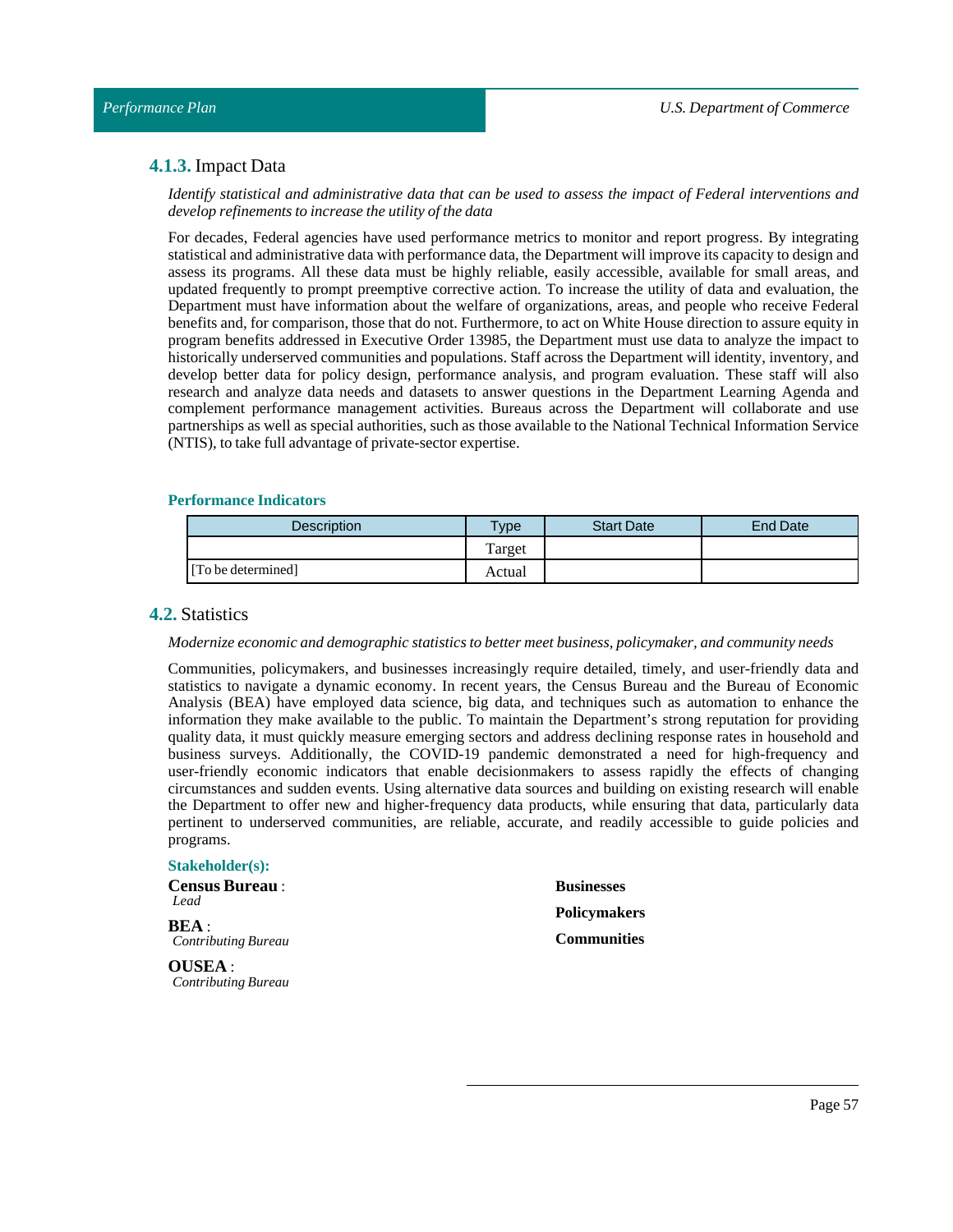### *U.S. Department of Commerce*

#### **Performance Indicators**

#### **KPI 4.2.1 Data Products Delivery**

| <b>Description</b>                                                             | Type   | <b>Status</b> | <b>Start Date</b> | End Date |
|--------------------------------------------------------------------------------|--------|---------------|-------------------|----------|
| On-time delivery of new data                                                   | Target | On-Time       |                   |          |
| products that measure the<br>impact of significant events in<br>near real time | Actual |               |                   |          |

#### **KPI 4.2.2 Milestones Met**

| <b>Description</b>                                                                             | Type   | <b>Status</b> | <b>Start Date</b> | End Date | Percentage |
|------------------------------------------------------------------------------------------------|--------|---------------|-------------------|----------|------------|
| Percentage of                                                                                  | Target |               |                   |          |            |
| milestones met for<br>initiatives to<br>modernize data<br>collection and<br>production methods | Actual |               |                   |          |            |

#### **KPI 4.2.3 Products Achieved**

| <b>Description</b>                 | <b>Type</b> | <b>Status</b> | <b>Start Date</b> | End Date | Percentage |
|------------------------------------|-------------|---------------|-------------------|----------|------------|
| Percentage of new                  | Target      | Unspecified   |                   |          |            |
| priority data products<br>achieved | Actual      |               |                   |          |            |

### **4.2.1.** Data Products

#### *Expand high-frequency data products in response to government, public, and business data needs*

The COVID-19 pandemic demonstrated a need for highfrequency data products to use in planning and decision making. As a result, the Department rapidly developed a small business pulse survey, household pulse survey, and consumer spending measures using card transaction data that provide weekly data. Currently, the Department is in a unique position to mature the new capability to provide more timely and frequent data, in response to changing conditions in the economy and society. Leveraging pulse surveys, alternative data sources, and data science methodology, the Department will create new high-frequency data products and expand the frequency and timeliness of existing products. The Department will engage with businesses, governments, and the public to understand critical data needs, as well as consider underserved communities and data equity, to determine the appropriate mix of high-frequency data products with core and benchmark data products.

#### **Performance Indicators**

| <b>Description</b> | $T$ <sub>ype</sub> | <b>Start Date</b> | End Date |
|--------------------|--------------------|-------------------|----------|
|                    | Target             |                   |          |
| [To be determined] | Actual             |                   |          |

### **4.2.2.** Collection & Production

*Modernize data collection and production methods for creating quality data products with minimal respondent burden*

Over the years, survey response rates have declined while the need for quality statistical data has increased. Data are collected in almost every facet of society, from other government agencies, credit card companies, internet platforms, and more. More communities and families, including traditionally underserved areas, are connected to the internet by computer or smartphone. The Department is in a unique position to capitalize on both the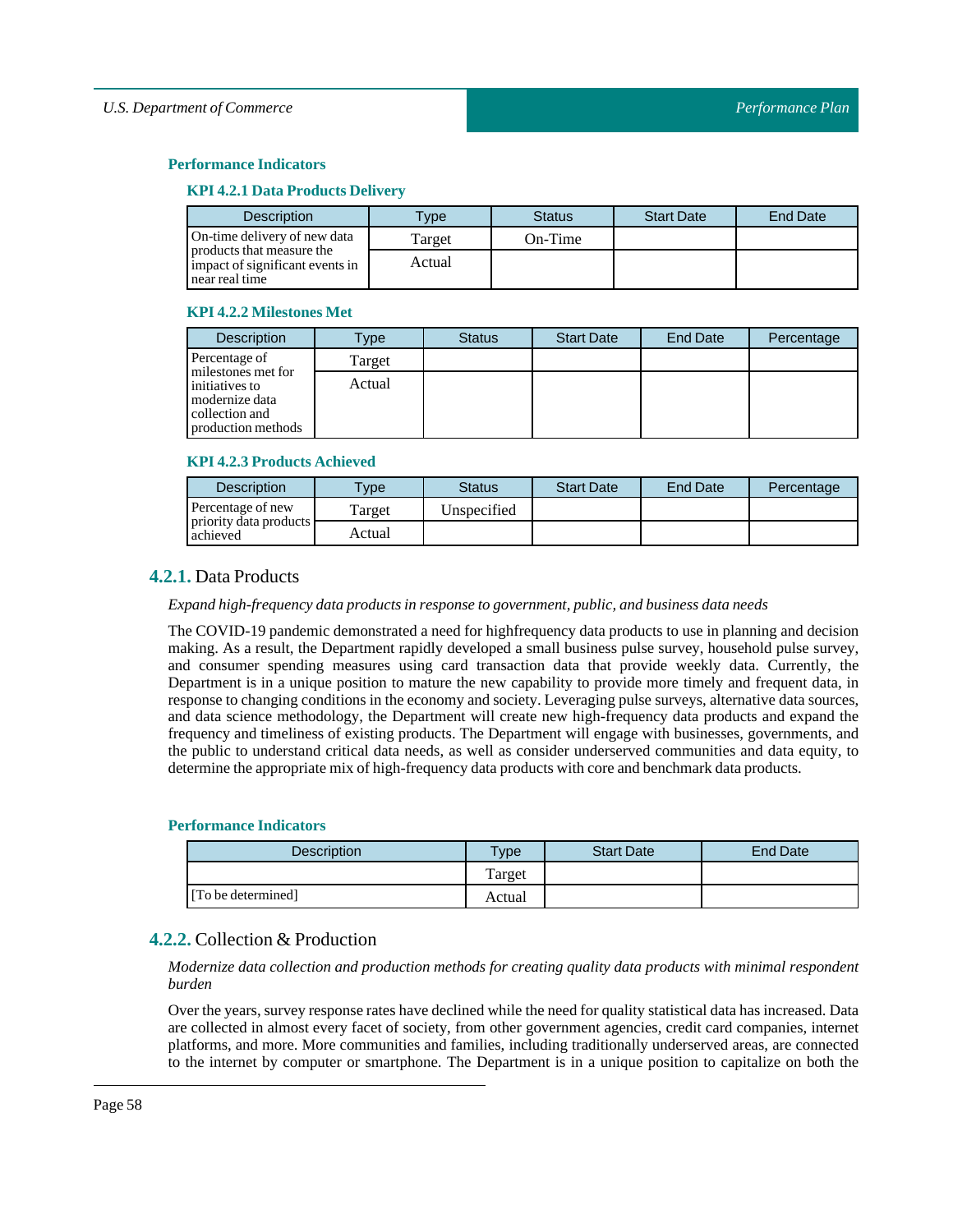availability of data from other sources, as well as the increase in respondent connectivity. The Department will use alternative data sources to supplement survey data, modernize its statistical production processes, and develop additional survey self-response platforms, such as web-based and smartphone-based response options. These activities will allow the Department to provide high-quality statistical data with greater frequency and without additional burden to respondents. Throughout these activities, the Department will safeguard the privacy and autonomy of data subjects and the confidentiality of protected information.

### **Performance Indicators**

| <b>Description</b> | <b>Vpe</b> | <b>Start Date</b> | <b>End Date</b> |
|--------------------|------------|-------------------|-----------------|
|                    | Target     |                   |                 |
| [To be determined] | Actual     |                   |                 |

### **4.2.3.** Economic Metrics

#### *Develop new and expanded products to measure a dynamic economy*

Businesses, governments, Federal agencies, and consumers require increasing amounts of data at more detailed levels to guide their evidence-based decisions. Emerging economic and demographic issues, including a demand for issue-specific data, arise more quickly than in the past. The Department will respond to these demands by maintaining an open dialogue with customers and offering new and expanded data products. These products will enrich the understanding of income inequality and key sectors of economic activity. They will further inform economic and policy analysis and serve the needs of the Nation, as well as states and local communities. Alternative measures and perspectives, whether using existing or emerging data sources, will provide an opportunity to test new products and expand the scope of available information about the U.S. economy and people.

| <b>Description</b> | $v$ pe | <b>Start Date</b> | <b>End Date</b> |
|--------------------|--------|-------------------|-----------------|
|                    | Target |                   |                 |
| [To be determined] | Actual |                   |                 |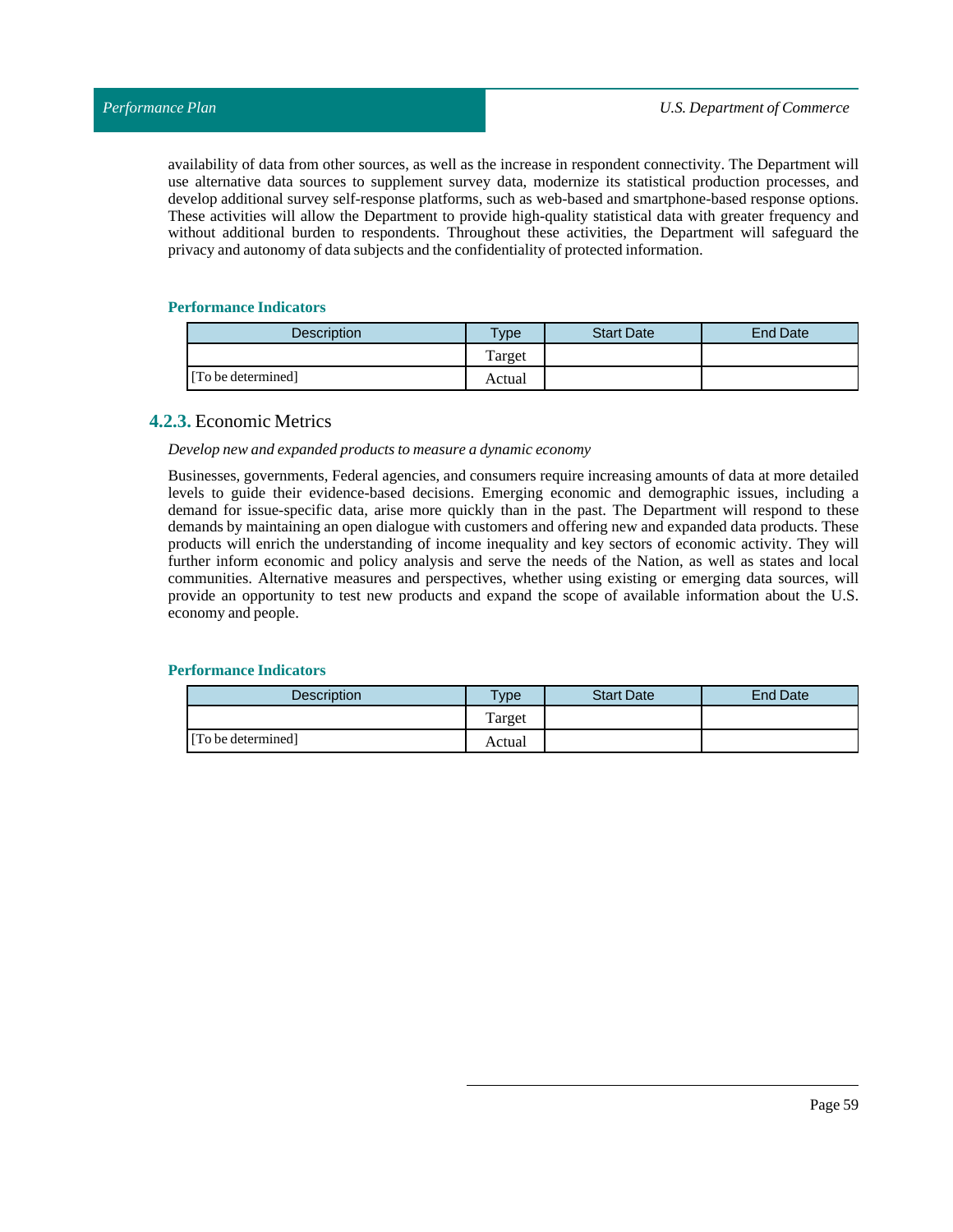## **4.3.** Data Usability & Practices

### *Improve Commerce data usability and advance ethical, responsible, and equitable data practices*

The American public and businesses rely on the Department of Commerce as a trusted source of data. The timely delivery of quality, equitable, ethical, and secure data products and services is necessary to sustain that trust. To address the needs of data novices and domain experts alike, the public must have easily consumable and usable data, tools to improve findability and accessibility, and standards to improve interoperability. By leveraging partnerships to implement best practices throughout the data lifecycle, the Department will protect the privacy and confidentiality of individuals and businesses while making its data assets more findable, accessible, interoperable, and reusable (FAIR). Within the Federal Government, the Department will lead in raising the standards for responsible data practices that better meet the needs of current users and expand access to new users.

### **Stakeholder(s):**

**OUSEA** : *Lead*

#### **All DOC Bureaus**: *Contributing Bureaus*

#### **Performance Indicators**

#### **KPI 4.3.1 Action Plan Milestones Met**

| <b>Description</b>                                              | $T$ <sub>V</sub> $pe$ | <b>Status</b> | <b>Start Date</b> | <b>End Date</b> | Percentage |
|-----------------------------------------------------------------|-----------------------|---------------|-------------------|-----------------|------------|
| Percentage of                                                   | Target                | Unspecified   |                   |                 |            |
| milestones met in the<br>Commerce Data<br>Strategic Action Plan | Actual                |               |                   |                 |            |

### **KPI 4.3.2 Data Tools Milestones Met**

| <b>Description</b>                         | <b>Type</b> | <b>Start Date</b> | End Date |
|--------------------------------------------|-------------|-------------------|----------|
| Percentage of milestones met in improving  | Target      |                   |          |
| Commerce data tools based on user feedback | Actual      |                   |          |

## **4.3.1.** Data Ecosystem

#### *Modernize the data ecosystem*

The Department and each of its bureaus will modernize their data ecosystems (i.e., data collection approach, data storage and configuration, and tools for data linking and analytics) to maximize data sharing and collaboration within legal and ethical requirements. Achieving this complex and challenging transformation of data ecosystems at scale will involve publishing open data assets in a data catalog; sharing common data terminology; and adopting user community data standards, protocols, and technologies. The Department will analyze and document enterprise data asset and infrastructure requirements to inform related capital plans. Pilots and collaborative projects, such as integrated project teams, will inform full-scale implementation. A Departmentwide data inventory and search portal will aggregate and promote all the Department's open data assets in a single location while also providing access to each bureau's unique data search capabilities and data services. As the Department and its bureaus open their data assets, they will increase data usability. For example, as the Nation's lead climate and statistical agency, the Department will provide the authoritative climate science, demographic data, and geospatial mapping services required to address climate change and growing income inequality. The Department will increase support of planning and mitigation actions at the local and regional scales through data delivery approaches tailored to the needs of communities disproportionately impacted by climate change and lacking the resources to develop their climate responses independently.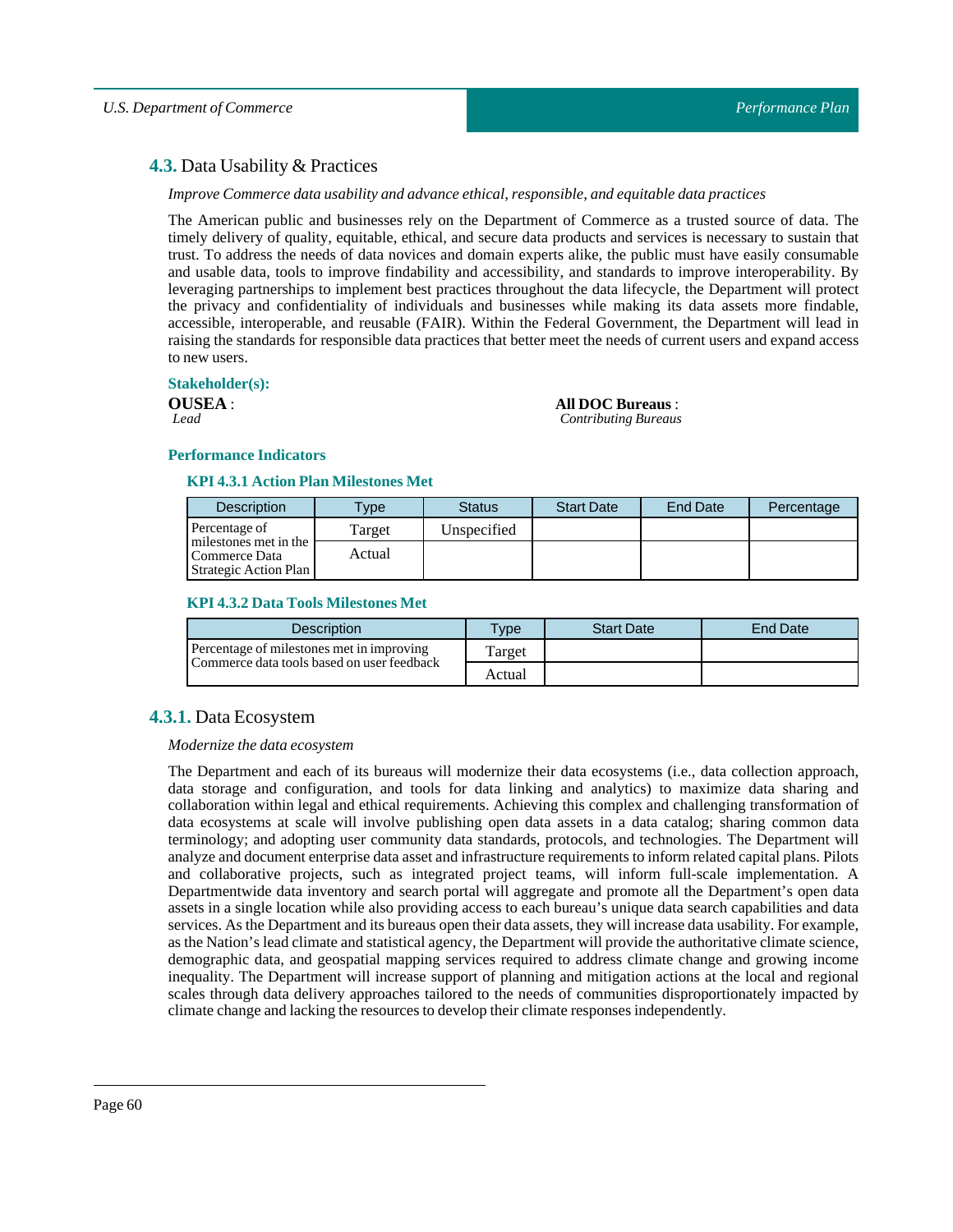| Description        | <b>Type</b> | <b>Start Date</b> | <b>End Date</b> |
|--------------------|-------------|-------------------|-----------------|
|                    | Target      |                   |                 |
| [To be determined] | Actual      |                   |                 |

## **4.3.2.** Principles, Guidance & Capacity

#### *Develop principles, guidance, and capacity for appropriate data practices atthe Department of Commerce*

New technology facilitates faster and easier data collection, combination, manipulation, and sharing. However, this same technology amplifies risks inherent to the new digital world. The Department will mitigate these risks using ethical data practices throughout the data lifecycle. When implementing Executive Orders 13985 and 14035, the Commerce Data Governance Board (CDGB) will research existing global and Federal data ethics principles and develop Departmentwide guidance for facilitating appropriate data practices. These practices include documenting the intended use of data; ensuring equity; and fostering transparency, accountability, and fairness. Foremost, the Department will ensure the continued privacy and confidentiality of protected information. The Department will also build its capacity to effectively manage data over the entire lifecycle, from data collection to dissemination. This will require building a workforce literate in data management, analytics, and stewardship. As part of this effort, the Department will improve workforce data acumen and skills through training opportunities identified through workforce data skills assessments. Through both top-down and bottom-up initiatives coordinated through the CDGB, the Department will develop an innovative workforce that welcomes and supports opportunities to advance its data agenda.

#### **Performance Indicators**

| Description        | $T$ vpe | <b>Start Date</b> | <b>End Date</b> |
|--------------------|---------|-------------------|-----------------|
|                    | Target  |                   |                 |
| [To be determined] | Actual  |                   |                 |

### **4.3.3.** Access & Usage

#### *Leverage partnerships and stakeholder engagements to continuously improve data access and usage*

Regular, meaningful dialogue with current and potential users of Commerce data is essential to delivering useful and responsible services. The Department, across all its bureaus, will support the implementation of Executive Order 13985 by investigating data access barriers and needs across a range of stakeholders, particularly underserved communities. The Department will collect input through stakeholder engagement and listening sessions. By using special authorities and fostering partnerships with other organizations, the Department will gather new ideas and new approaches from all sectors. The CDGB will foster continuing dialogue with internal customers on responsible data use. The CDGB will convene topical discussions in areas such as sharing data assets, unintended algorithmic bias in AI, data quality, and fit-for-purpose data analyses. By leveraging expertise across the Department, communities, and sectors, Commerce data practices will advance rapidly, responsibly, and equitably.

| Description        | Type   | <b>Start Date</b> | End Date |
|--------------------|--------|-------------------|----------|
|                    | Target |                   |          |
| [To be determined] | Actual |                   |          |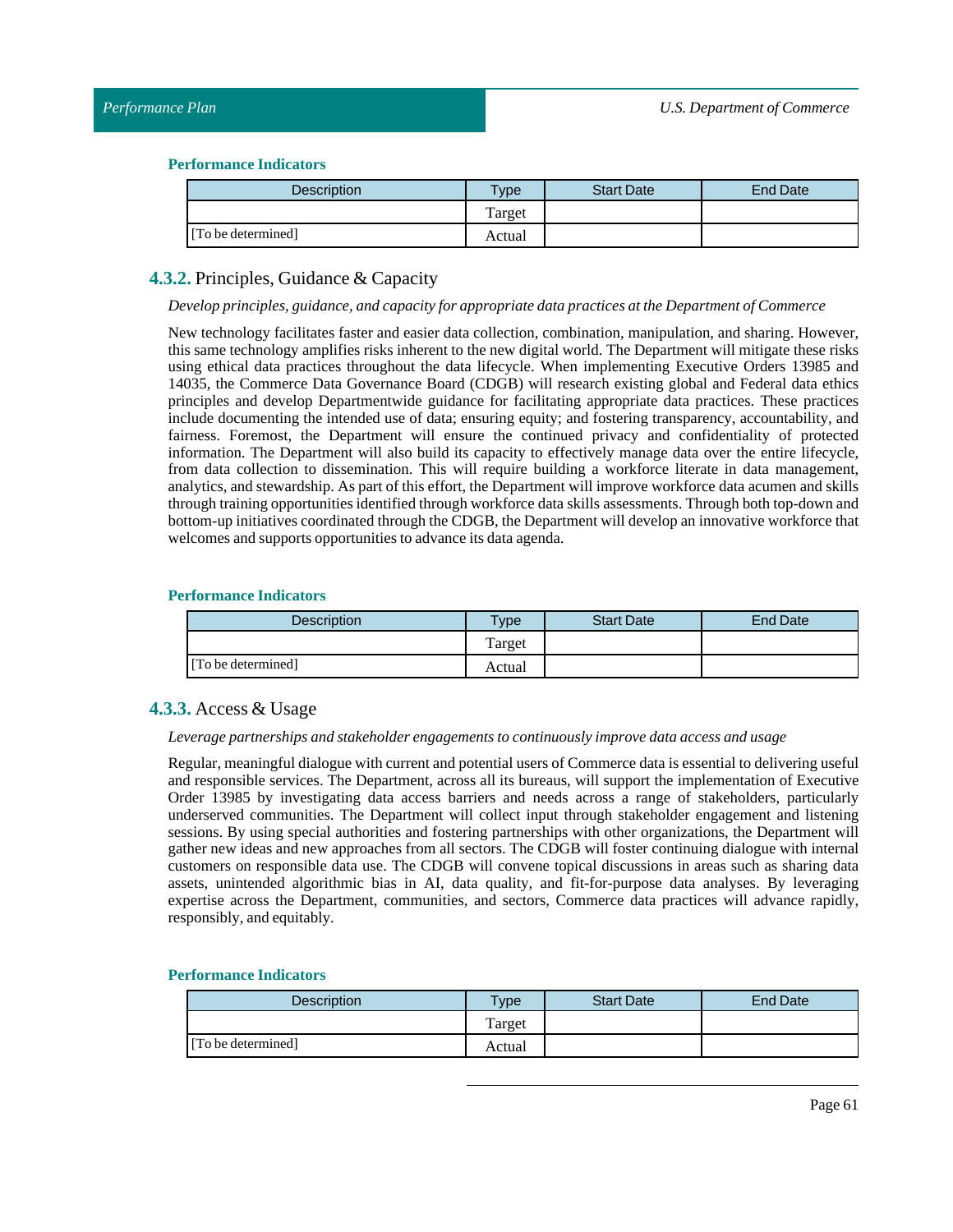## **4.3.4.** Scientific Integrity

### *Strengthen scientific integrity across the Department*

The Presidential Memorandum on Restoring Trust in Government Through Scientific Integrity and Evidence-Based Policymaking directs agencies to adhere to high ethical standards for data and research. Particularly, research must be insulated from political influence. The Commerce Chief Data Officer, Evaluation Officer, Statistical Official, and the CDGB will support data integrity, data management plans, and requirements to bolster science and data-informed decision making. A Department Scientific Integrity Officer will work with all bureaus, particularly the statistical and scientific bureaus, to refresh relevant policies and procedures, and support a culture that protects the integrity of all expert findings and analyses. A Department Administrative Order will be developed to address scientific and statistical integrity.

### **Performance Indicators**

| Description        | $T$ ype | <b>Start Date</b> | <b>End Date</b> |
|--------------------|---------|-------------------|-----------------|
|                    | Target  |                   |                 |
| [To be determined] | Actual  |                   |                 |

## **4.3.5.** Data Sharing

### *Improve efficiency of data sharing*

The Department of Commerce is the authoritative source for critical national datasets needed to address climate change, racial inequality, COVID-19 impacts, U.S. economic growth, and job creation. In an increasingly complex and interconnected world, the Department's bureaus must share and integrate appropriate datasets to cultivate innovation. The Department will employ best practices and technologies to enable more efficient and systematic data sharing. To provide a convenient reference, the Department will post model data sharing agreements and information about data sharing requirements for each bureau to a single webpage.

| <b>Description</b> | $T$ <sub>V</sub> pe | <b>Start Date</b> | <b>End Date</b> |
|--------------------|---------------------|-------------------|-----------------|
|                    | Target              |                   |                 |
| [To be determined] | Actual              |                   |                 |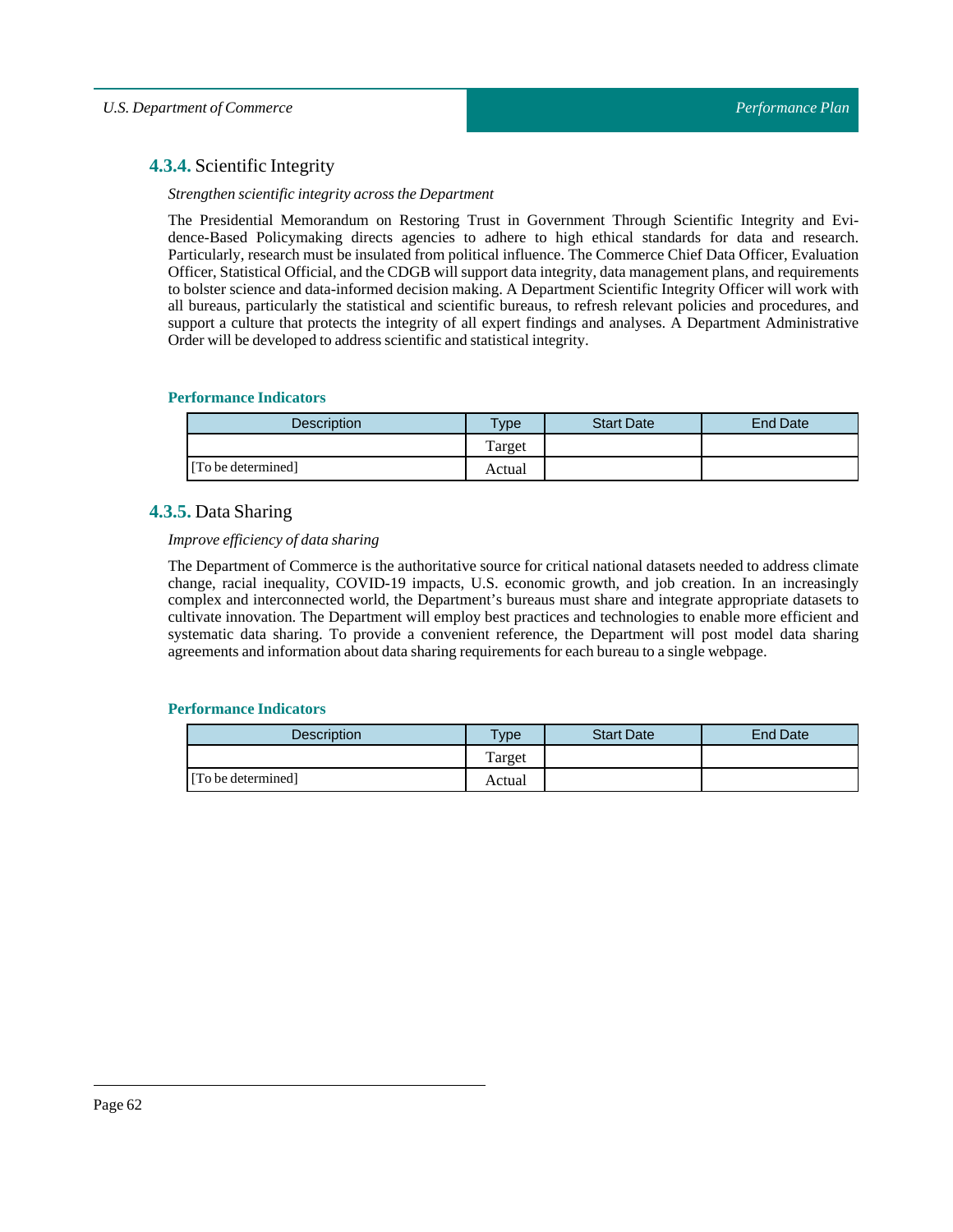# **5. Capabilities & Service**

*Provide 21st Century Service with 21st Century Capabilities*

21st century service and mission support capabilities are critical to achieve the Department's goals and the Administration's priorities. The Department's ambitious agenda requires a highly skilled workforce that reflects the diversity of the American public. To perform their work effectively, the Department's staff should have the best technology, timely human-centric service delivery processes, and efficient approaches to hiring and acquiring resources. Workforce and technology operating environments have changed rapidly, and the pandemic accelerated that change. Successfully adapting and advancing the quality of mission support activities will require thoughtful change management over the life of this strategic plan. The Department will implement new strategies to optimize internal operations, infrastructure, workforce quality and equity, sustainability, and overall customer experience. These transformations depend on a strong organizational culture. Anchored by a systems-based approach to organizational performance management, this goal will further strengthen the Department's inclusive, learning, and customer-focused culture.

## **5.1.** New Authorities & Investments

#### *Effectively implement new Department of Commerce authorities and investments*

Each year, the public entrusts the Department with billions of dollars to carry out programs that grow the U.S. economy and improve living standards. Managing these funds with integrity and achieving results for the American people is a fundamental responsibility. To fulfill this responsibility, the Department will use state-of-the-art performance management practices, program evaluation, data expertise, and systems of internal controls to ensure exceptional stewardship. To improve the impact of programs, the Department will promote data-driven decision making, build customer feedback loops, drive continuous improvement, and design new operations based on evidence. The Department will support its expanded programs with a benchmark system to manage funds. Additionally, the Department will use improved applications and robust standard operating procedures to manage grants and contracts. Special hiring authorities will bring new staff on quickly. Training, affinity groups, teams, and details will support a work environment where staff have the capacity to deliver innovative, effective results for the American public.

### **Stakeholder(s):**

**Office of the Secretary** : *Lead*

**All DOC Bureaus**: *Contributing Bureaus*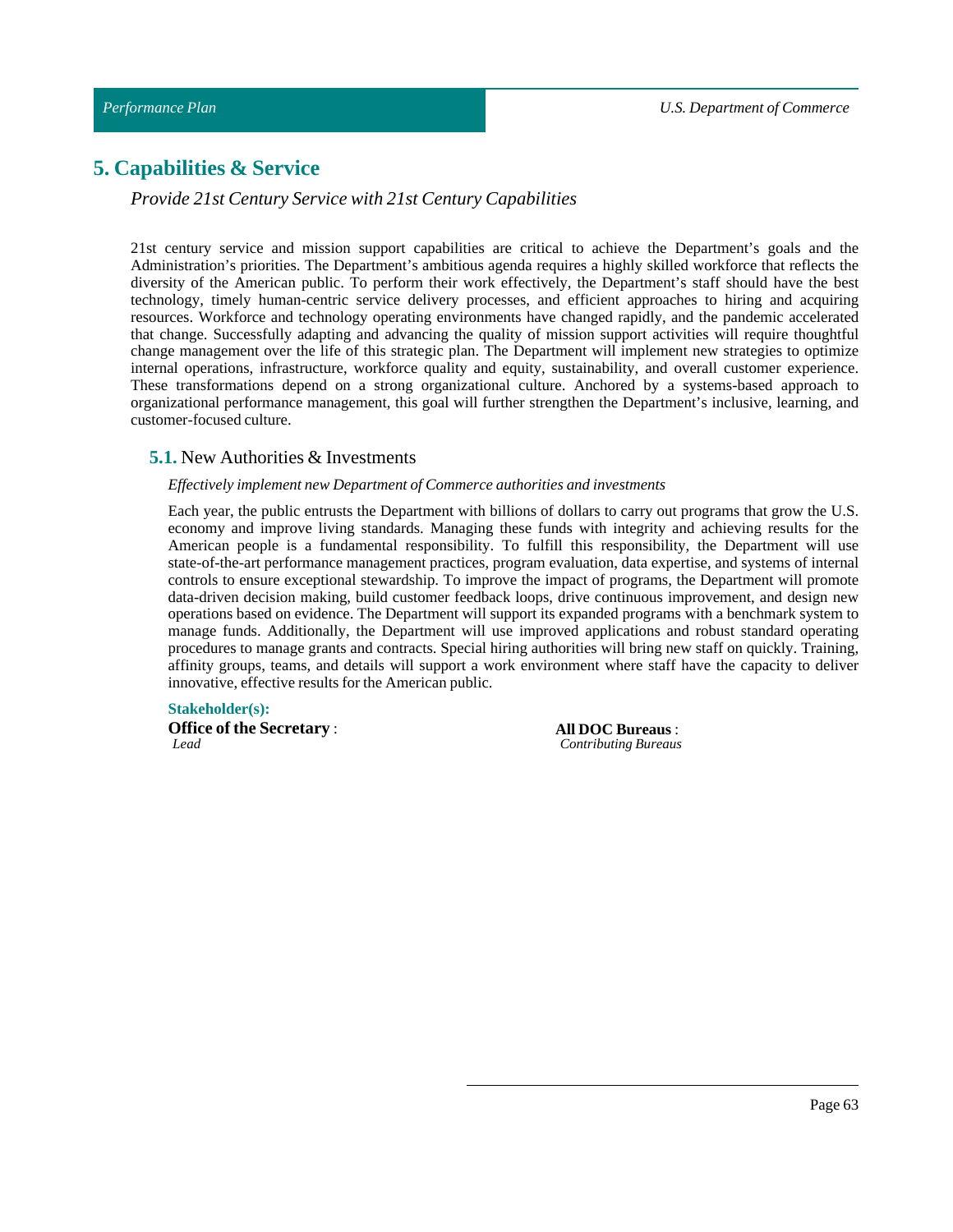#### **KPI 5.1.1 Audit Opinion**

| <b>Description</b>  | $T$ vpe | Status      | <b>Start Date</b> | <b>End Date</b> | Score |
|---------------------|---------|-------------|-------------------|-----------------|-------|
| Audit opinion score | Target  | Unspecified |                   |                 |       |
|                     | Actual  |             |                   |                 |       |

### **KPI 5.1.2 Repeat Deficiencies**

| <b>Description</b>                       | Type   | <b>Status</b> | <b>Start Date</b> | <b>End Date</b> | <b>Number</b> |
|------------------------------------------|--------|---------------|-------------------|-----------------|---------------|
| Number of repeat                         | Target | Unspecified   |                   |                 |               |
| significant<br>deficiencies<br>remaining | Actual |               |                   |                 |               |

### **KPI 5.1.3 High-Risk Contracting**

| <b>Description</b>                            | <b>Type</b> | <b>Status</b> | <b>Start Date</b> | <b>End Date</b> | Percentage |
|-----------------------------------------------|-------------|---------------|-------------------|-----------------|------------|
| Percentage awarded                            | Target      | Unspecified   |                   |                 |            |
| using high-risk<br>contracting<br>authorities | Actual      |               |                   |                 |            |

## **KPI 5.1.4 Obligations**

| <b>Description</b>                                                                                             | Type   | <b>Status</b> | <b>Start Date</b> | <b>End Date</b> | Percentage |
|----------------------------------------------------------------------------------------------------------------|--------|---------------|-------------------|-----------------|------------|
| Percentage of                                                                                                  | Target |               |                   |                 |            |
| obligations to small,<br>disadvantaged<br>businesses.<br>socioeconomic small<br>businesses, and<br>Ability One | Actual |               |                   |                 |            |

## **5.1.1.** Financial Assistance

*Establish and communicate clear performance management protocols for new and expanded financial assistance programs*

The Department will mature and further integrate its systematic approach for performance management to all new and expanded assistance programs. These programs will set and communicate clear goals with measurable performance targets for each funding stream. Program evaluation will inform program design and data collection throughout implementation. Key performance indicators will track the pace of program implementation and the projected impact. Program performance monitoring and evaluation will benchmark spending and identify any issues that may require corrective action or technical assistance. Program evaluations will also leverage existing Department and Federal data sources to facilitate impact evaluation and provide decisionmakers with evidence on the types of projects and strategies that create jobs and build robustlocal economies.

| <b>Description</b> | $T$ <sub>ype</sub> | <b>Start Date</b> | <b>End Date</b> |
|--------------------|--------------------|-------------------|-----------------|
|                    | Target             |                   |                 |
| [To be determined] | Actual             |                   |                 |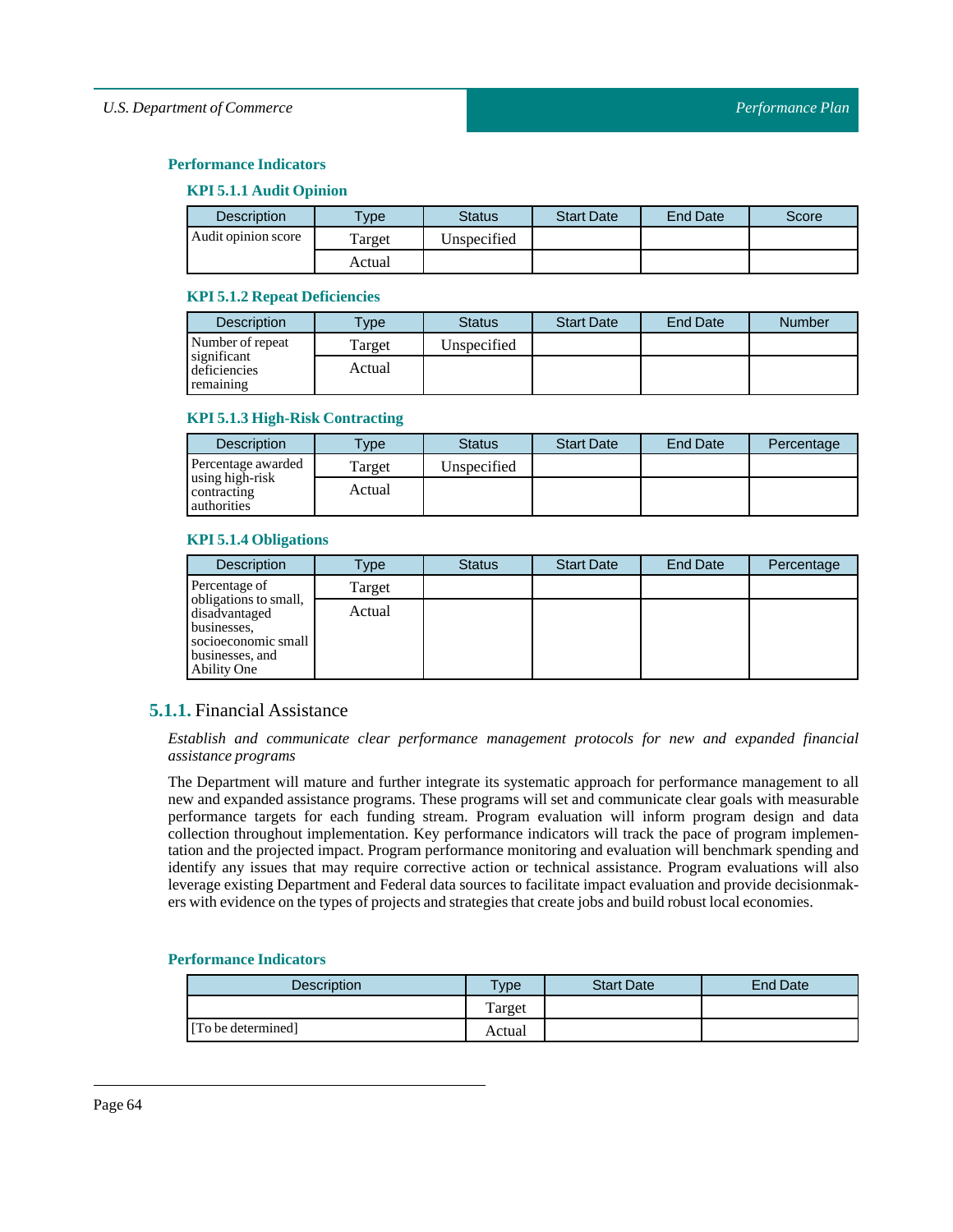## **5.1.2.** Funding

#### *Ensure efficient, effective, and transparent use offunds*

The Department maintains internal controls and oversight over all managed funds in accordance with the Federal Manager's Financial Integrity Act, Office of Management and Budget (OMB) Circular A-123 Management's Responsibility for Enterprise Risk Management and Internal Control, and the Government Accountability Office (GAO) Standards for Internal Control in the Federal Government. This system of financial controls identifies potential inefficient, ineffective, or misused spending. It also ensures that an additional level of review and corrective action will occur when the Department identifies weaknesses or deficiencies. Additionally, the Department conducts annual audits to validate the effectiveness of this system. To increase efficiency, particularly for high-dollar-value programs, the Department will improve technology systems, such as a new Business Applications Solution and grants management systems.

#### **Performance Indicators**

| <b>Description</b> | <b>Type</b> | <b>Start Date</b> | End Date |
|--------------------|-------------|-------------------|----------|
|                    | Target      |                   |          |
| [To be determined] | Actual      |                   |          |

## **5.1.3.** Programs

#### *Ensure programs serve all relevant stakeholders*

The Department will enhance stakeholder involvement in program design and execution. Through virtual and in-person listening sessions with communities and organizations, the Department will provide a forum for more robust input on its program design from industry, labor, academia, and community groups, including organizations that represent historically underserved communities, such as minorities, women, and the LGBT+ community. Greater outreach efforts with information on funding opportunities will improve service to all communities, and clearer information on requirements to access program benefits will minimize the burden on applicants. Intuitively designed paper-based and online processes will make the Department's services more approachable for new applicants.

#### **Performance Indicators**

| Description        | vpe    | <b>Start Date</b> | <b>End Date</b> |
|--------------------|--------|-------------------|-----------------|
|                    | Target |                   |                 |
| [To be determined] | Actual |                   |                 |

## **5.1.4.** Capacity & Competencies

*Increase workforce capacity and innovation competencies*

The Department will increase workforce capacity and skill sets to properly manage and quickly distribute new funds. To decrease time spent maintaining legacy systems, staff will receive training on how to implement cloud-based commodity information technology (IT) platforms and services as the preferred method for service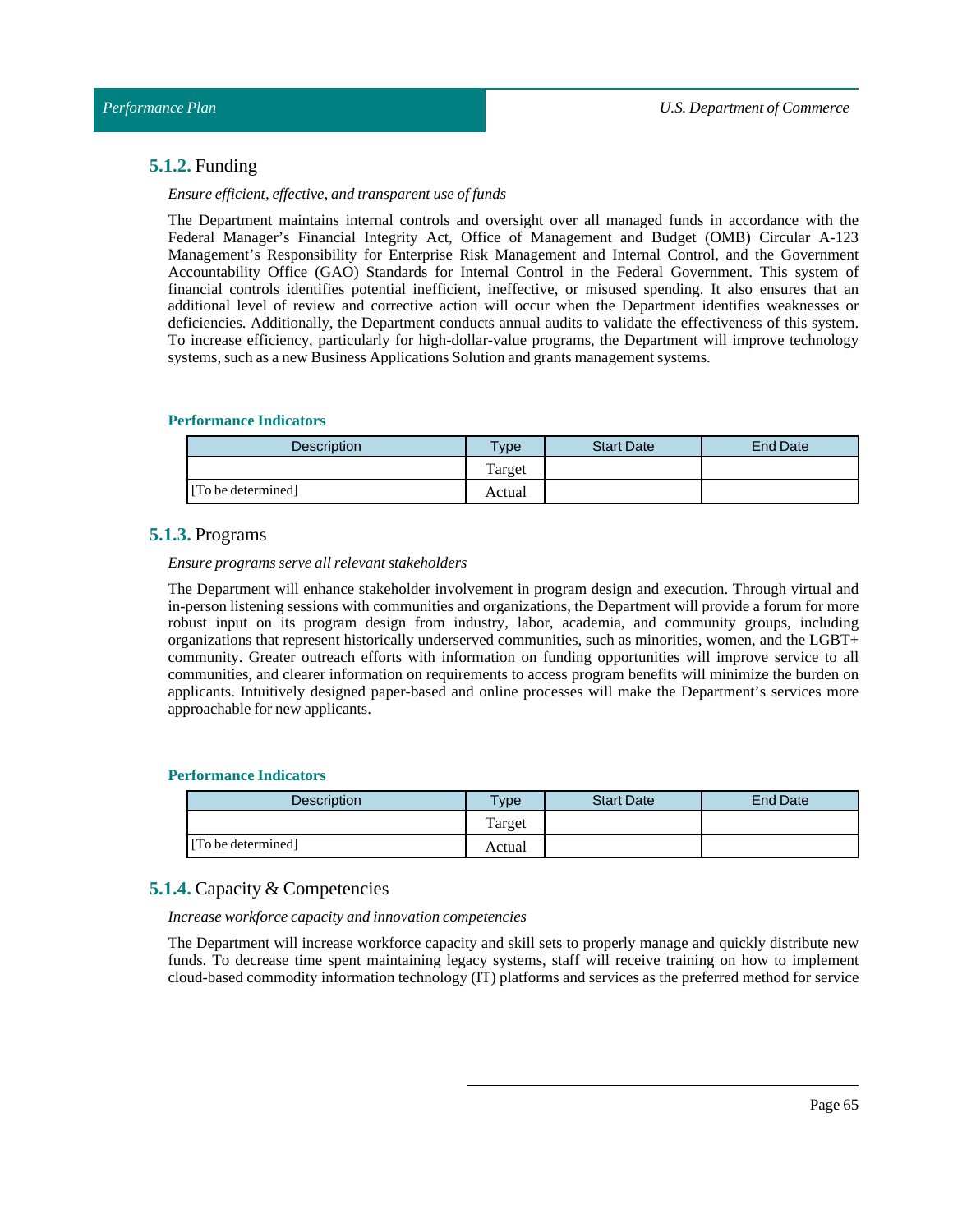delivery. To instill best practice program management and acquisition techniques, the Department will train staff on project management, contract management, change management, and application development skills. Through an acquisition innovation lab, the Department will provide tools, training, and forums for sharing underused acquisition techniques that can reduce cycle time and provide better service delivery. Additionally, the Department will develop career development resources for the program management and risk workforces to help them better advise mission-focused programs.

### **Stakeholder(s):**

## **DOC Workforce**

### **Performance Indicators**

| <b>Description</b> | <b>Vpe</b> | <b>Start Date</b> | End Date |
|--------------------|------------|-------------------|----------|
|                    | Target     |                   |          |
| [To be determined] | Actual     |                   |          |

## **5.2.** Workforce & DEI

### *Optimize workforce and diversity, equity, and inclusion practices*

The COVID-19 pandemic fundamentally changed how and where work is performed. At the same time, competition to attract and retain top talent has become fierce. To compete, the Department must reimagine the future of work. Now is the time to cultivate a more flexible work environment that demonstrates empathy, inclusiveness, and responsiveness. The Department must foster a diverse workforce that reflects the Nation's diversity and relates to the needs of different communities. Further, all employees must feel valued, supported, and accepted in the workplace. Toward these ends, the Department is committed to improving the hiring process and developing a talent pipeline that attracts the best and brightest Americans from all segments of society to the Federal service. The Department will ensure employees can collaborate, build knowledge, strengthen skills, and use evolving technologies and methods to excel in new mission areas and forms of work. These efforts will result in a skilled and engaged workforce that contributes to the accomplishment of the Department's critical mission well into the 21st century.

#### **Stakeholder(s):**

**Office of the Secretary** : *Lead*

**All DOC Bureaus**: *Contributing Bureaus*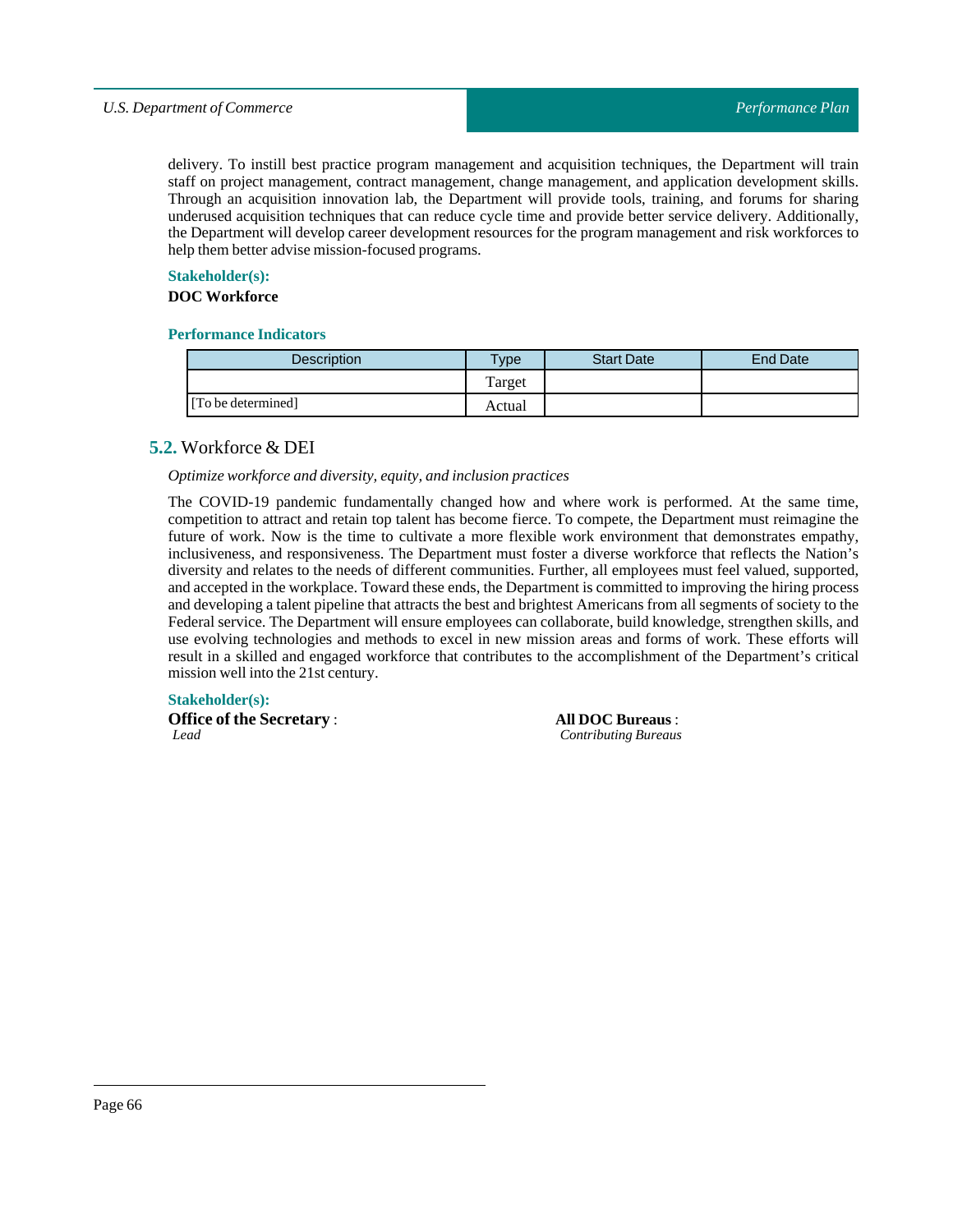## **KPI 5.2.1 Hiring Days**

| <b>Description</b>            | <b>Type</b> | <b>Status</b> | <b>Start Date</b> | <b>End Date</b> | Average<br>Number |
|-------------------------------|-------------|---------------|-------------------|-----------------|-------------------|
| Average number of             | Target      | Unspecified   |                   |                 |                   |
| days to hire for all<br>hires | Actual      |               |                   |                 |                   |

#### **KPI 5.2.2 Candidate Quality**

| <b>Description</b> | <b>Type</b> | Status | <b>Start Date</b> | <b>End Date</b> | Index |
|--------------------|-------------|--------|-------------------|-----------------|-------|
| Candidate quality  | Target      |        |                   |                 |       |
| index              | Actual      |        |                   |                 |       |

#### **KPI 5.2.3 Employee Engagement**

| <b>Description</b>                                               | <b>Type</b> | <b>Status</b> | <b>Start Date</b> | <b>End Date</b> | <b>Index Score</b> |
|------------------------------------------------------------------|-------------|---------------|-------------------|-----------------|--------------------|
| <b>Federal Employee</b>                                          | Target      | Unspecified   |                   |                 |                    |
| Viewpoint Survey<br>(FEVS) Employee<br>Engagement Index<br>Score | Actual      |               |                   |                 |                    |

#### **KPI 5.2.4 Attrition**

| <b>Description</b>  | <b>Type</b> | <b>Status</b> | <b>Start Date</b> | <b>End Date</b> | Rate |
|---------------------|-------------|---------------|-------------------|-----------------|------|
| Permanent attrition | arget       |               |                   |                 |      |
| rate                | Actual      |               |                   |                 |      |

## **KPI 5.2.5 EEO Response Time**

| <b>Description</b>                                  | <b>Type</b> | <b>Status</b> | <b>Start Date</b> | <b>End Date</b> | Davs |
|-----------------------------------------------------|-------------|---------------|-------------------|-----------------|------|
| Time to respond to                                  | Target      | Unspecified   |                   |                 |      |
| Equal Employment<br>Opportunity (EEO)<br>complaints | Actual      |               |                   |                 |      |

#### **KPI 5.2.6 Programs**

| <b>Description</b>                                       | <b>Type</b> | <b>Status</b> | <b>Start Date</b> | <b>End Date</b> | <b>Number</b> |
|----------------------------------------------------------|-------------|---------------|-------------------|-----------------|---------------|
| Number of Inclusion.                                     | Target      | Unspecified   |                   |                 |               |
| Special Observances,<br>and Special<br>Emphasis Programs | Actual      |               |                   |                 |               |

## **5.2.1.** Recruitment, Hiring & Retention

*Attract, recruit, hire, and retain talented and diverse employees*

The Department will enhance its approach to attract, recruit, hire, and retain qualified and diverse candidates. Actions will include outreach to minority-serving institutions, diverse professional groups, and groups representing veterans and people with disabilities. These efforts will promote Federal careers and provide information on how to apply for Federal positions. As required by Executive Order 14035, the Department will increase its measurement of demographic representation and trends in its workforce. The Department will use these data to carry out an agency Diversity, Equity, Inclusion, and Accessibility Strategic Plan that drives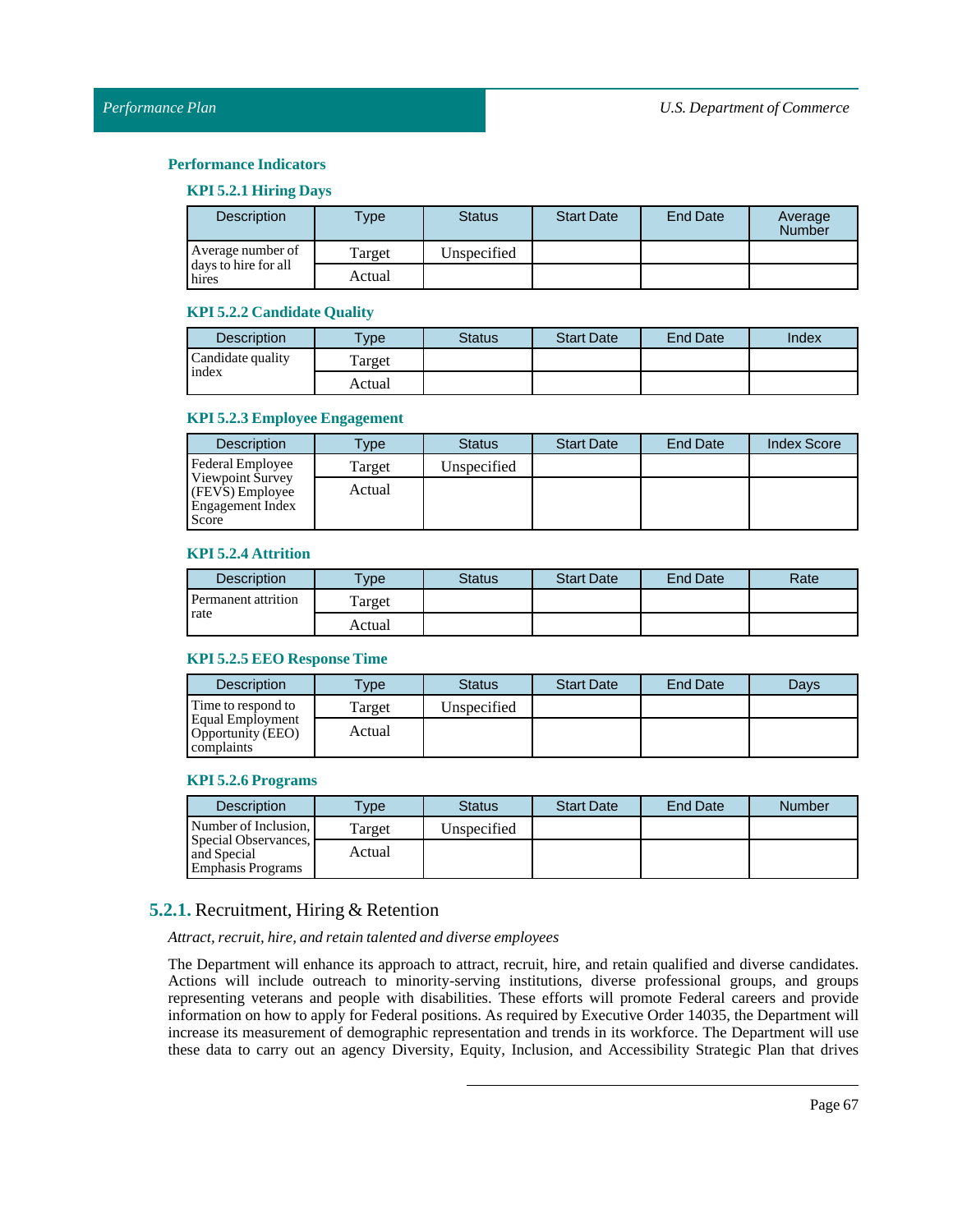continuous improvement to recruitment and retention strategies. Additionally, the Department will leverage Affinity and Employee Resource Groups (A/ERG), training and development, and flexible work opportunities to integrate the governmentwide Diversity, Equity, Inclusion, and Accessibility Maturity Model.

### **Performance Indicators**

| Description        | $T$ vpe | <b>Start Date</b> | <b>End Date</b> |
|--------------------|---------|-------------------|-----------------|
|                    | Target  |                   |                 |
| [To be determined] | Actual  |                   |                 |

## **5.2.2.** Hiring & Vacancies

#### *Improve hiring processes and pipelines to reduce hiring time and vacancy backlogs*

The Chief Human Capital Officer (CHCO), Deputy CHCO, and Principal Human Resources (HR) Managers will conduct quarterly reviews of the time required to recruit and hire. These reviews will provide detailed hiring time data, identify any bottlenecks in the process, and direct needed improvements. Servicing HR offices will implement strategies to reduce process delays and achieve the Office of Personnel Management's 80-day hiring time standard. At least quarterly, the Department will review progress and make improvements that address identified problems.

#### **Performance Indicators**

| <b>Description</b> | <b>Type</b> | <b>Start Date</b> | <b>End Date</b> |
|--------------------|-------------|-------------------|-----------------|
|                    | Target      |                   |                 |
| [To be determined] | Actual      |                   |                 |

### **5.2.3.** Work Environment

#### *Make the Department's work environment more accessible,inclusive, and engaging*

The Department will make the work environment more accessible, inclusive, and engaging by promoting A/ ERGs and ensuring applicants and employees with disabilities have access to all buildings and technology. A/ ERGs will connect employees across the Department, creating inclusiveness, engagement, and accessibility. A/ ERGs will also provide a psychologically safe forum for employees to discuss challenges and foster a sense of workplace culture and belonging. The Department will conduct accessibility assessments and leverage A/ERGs to serve as a resource for problem solving. These efforts demonstrate the Department's commitment to employee advancement and engagement, as well as support the implementation of the Rehabilitation Act and Executive Order 14035's Section 8, Professional Development and Advancement.

| <b>Description</b> | <b>Vpe</b> | <b>Start Date</b> | <b>End Date</b> |
|--------------------|------------|-------------------|-----------------|
|                    | Target     |                   |                 |
| [To be determined] | Actual     |                   |                 |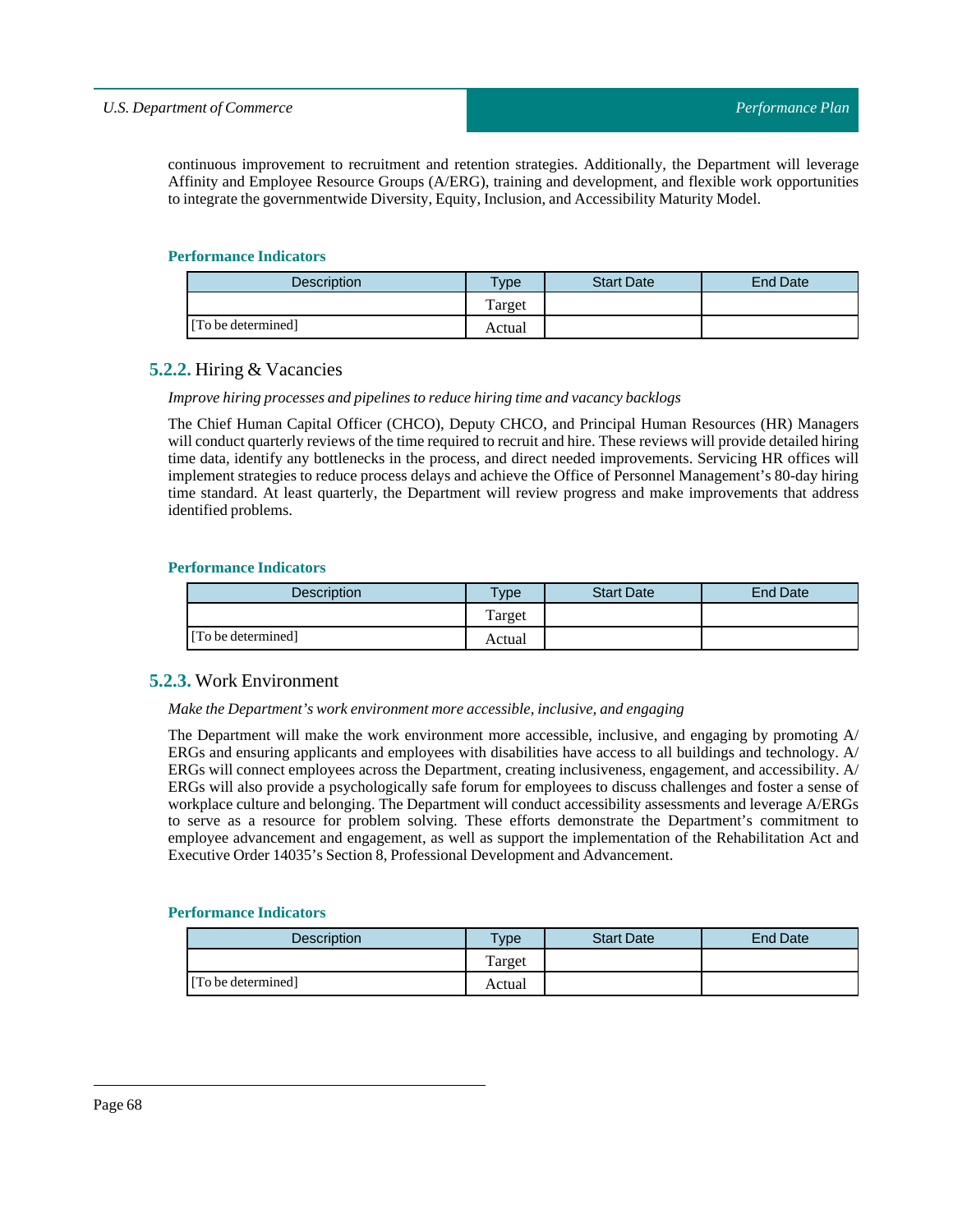## **5.2.4.** Leadership Diversity

*Build a pipeline to develop minority managers and senior executives so Department leadership reflects the diverse Nation it serves*

The Department should have a workforce that reflects the diversity of the American people. To meet this goal, the Department will engage in strategic outreach with institutions, organizations, individuals from underrepresented groups, women, and people with disabilities to expand the pool of interested candidates. Additionally, the Department will cultivate an internal talent pipeline that grows a more diverse leadership team. Historically underrepresented groups' participation in available training, leadership development programs, executive coaching services, and mentoring are critical to develop this pipeline. The Department will review job series data to identify occupations that lack diversity and take steps specified in Executive Order 14035 to improve representation in those fields. By establishing a workforce that reflects the diversity of the American people, the Department will be more innovative, effective, and better prepared for the future.

#### **Performance Indicators**

| <b>Description</b> | $T$ <sub>V</sub> pe | <b>Start Date</b> | End Date |
|--------------------|---------------------|-------------------|----------|
|                    | Target              |                   |          |
| [To be determined] | Actual              |                   |          |

## **5.2.5.** Skill Sets

*Develop and grow current Federal employee skill sets to adapt to changing priorities and support upward career mobility*

Collaborative partnerships with internal and external training entities will further cultivate a learning culture across the organization. Going forward, mission achievement will require individuals to have a wider array of knowledge and skills. Department learning and development initiatives will provide tools and resources to help employees master new competencies, enhance their leadership skills, and grow as individuals and team members. This includes establishing core Department competencies and documented career path frameworks. Empowering the workforce to build and share knowledge, strengthen skills, and use evolving technologies and methods will allow the Department to excel as its mission expands and evolves.

#### **Stakeholder(s):**

#### **Federal Employees**

#### **Performance Indicators**

| <b>Description</b> | $v_{\rm p}$ | <b>Start Date</b> | <b>End Date</b> |
|--------------------|-------------|-------------------|-----------------|
|                    | Target      |                   |                 |
| [To be determined] | Actual      |                   |                 |

## **5.2.6.** Agility, Flexibility & Capabilities

### *Create more workforce agility, flexibility, and capabilities to accommodate expanded mission areas and the future of work*

The Department must attract and retain a workforce that is prepared to achieve the mission of today and the future. The Department will share and collaborate across bureau talent pools to broaden employees' experiences and knowledge base. Leadership development programs will enable bureaus to increase knowledge sharing and build a learning network. The Department will conduct an organizational assessment to evaluate and forecast anticipated workforce skill gaps and implement targeted upskilling and reskilling programs to address unmet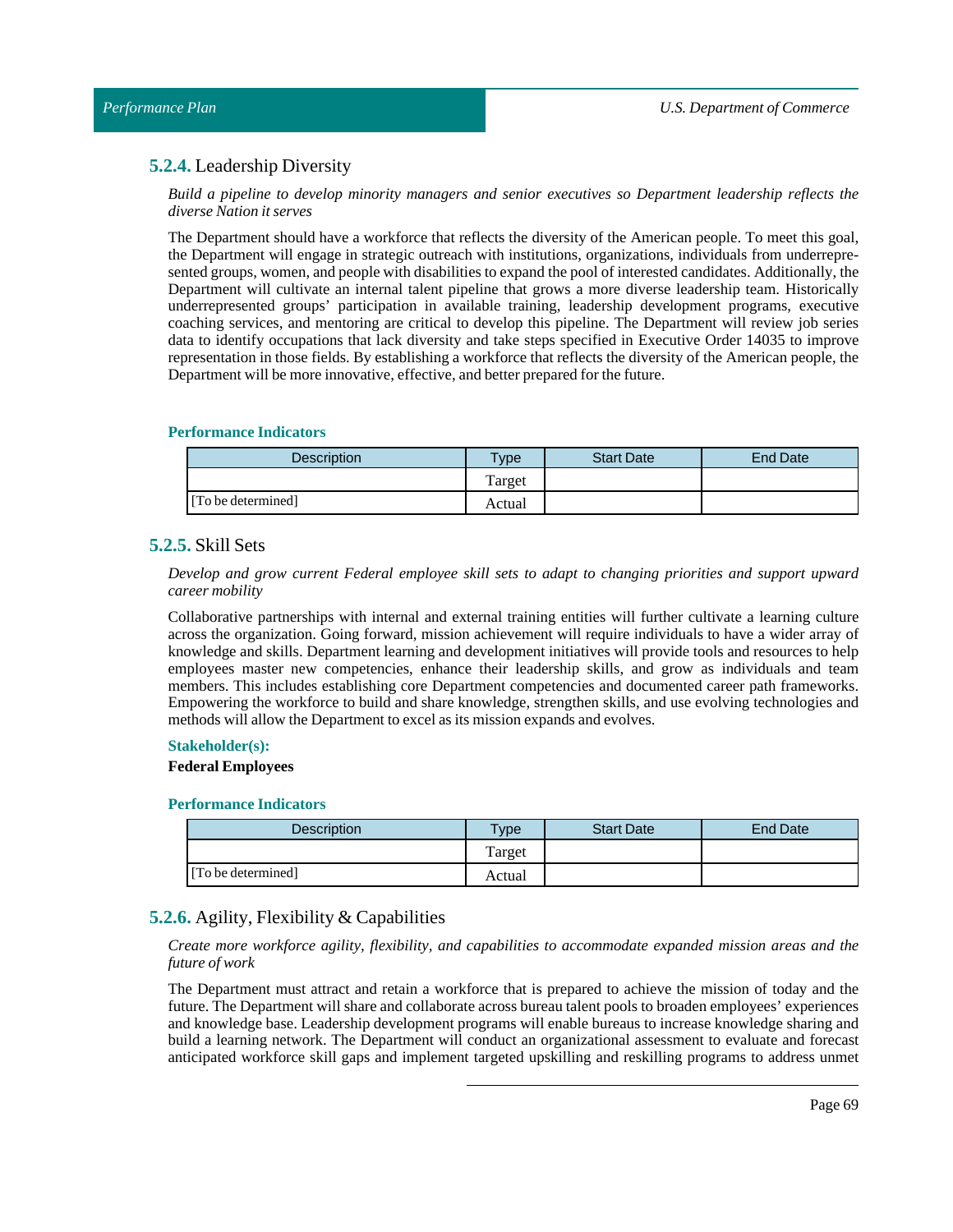needs. Additionally, the Department will expand the use of rotational details and other talent exchange programs (i.e., partnerships with other Federal agencies or the private sector). Cross-bureau leadership development programs established for entry and midlevel positions will create networks across the Department that build technical and leadership skill sets and breed diverse leaders who can navigate priority shifts and support long-term mission delivery.

## **Stakeholder(s): DOC Workforce**

### **Performance Indicators**

| Description        | Type   | <b>Start Date</b> | <b>End Date</b> |
|--------------------|--------|-------------------|-----------------|
|                    | Target |                   |                 |
| [To be determined] | Actual |                   |                 |

### **5.3.** Customer Experience

#### *Equitably deliver exceptional customer experience*

The Department is the front door for Federal business services. To make that door easy to open, especially for businesses in underserved communities, the quality of customer experience should be central to service delivery. The design and delivery of both external and internal services should provide easy, efficient access to existing, new, and potential customers. To deliver this 21st century service, meet the requirements of Executive Order 14058: Transforming Federal Customer Experience and Service Delivery to Rebuild Trust in Government, the Department will employ enabling technology and improve customer experience by collecting customer feedback. The voice of the customer is fundamental to better understand pain points, reduce burdens, build accountability, and improve efficiency across the Department. The Department will undertake customer experience capacity building, process design, and standardization efforts focused on providing customers and coworkers first-rate services and solutions that are easy to access, equitable, effective, and responsive for all.

#### **Stakeholder(s):**

**Office** of the Secretary : *Lead*

**All DOC Bureaus**: *Contributing Bureaus*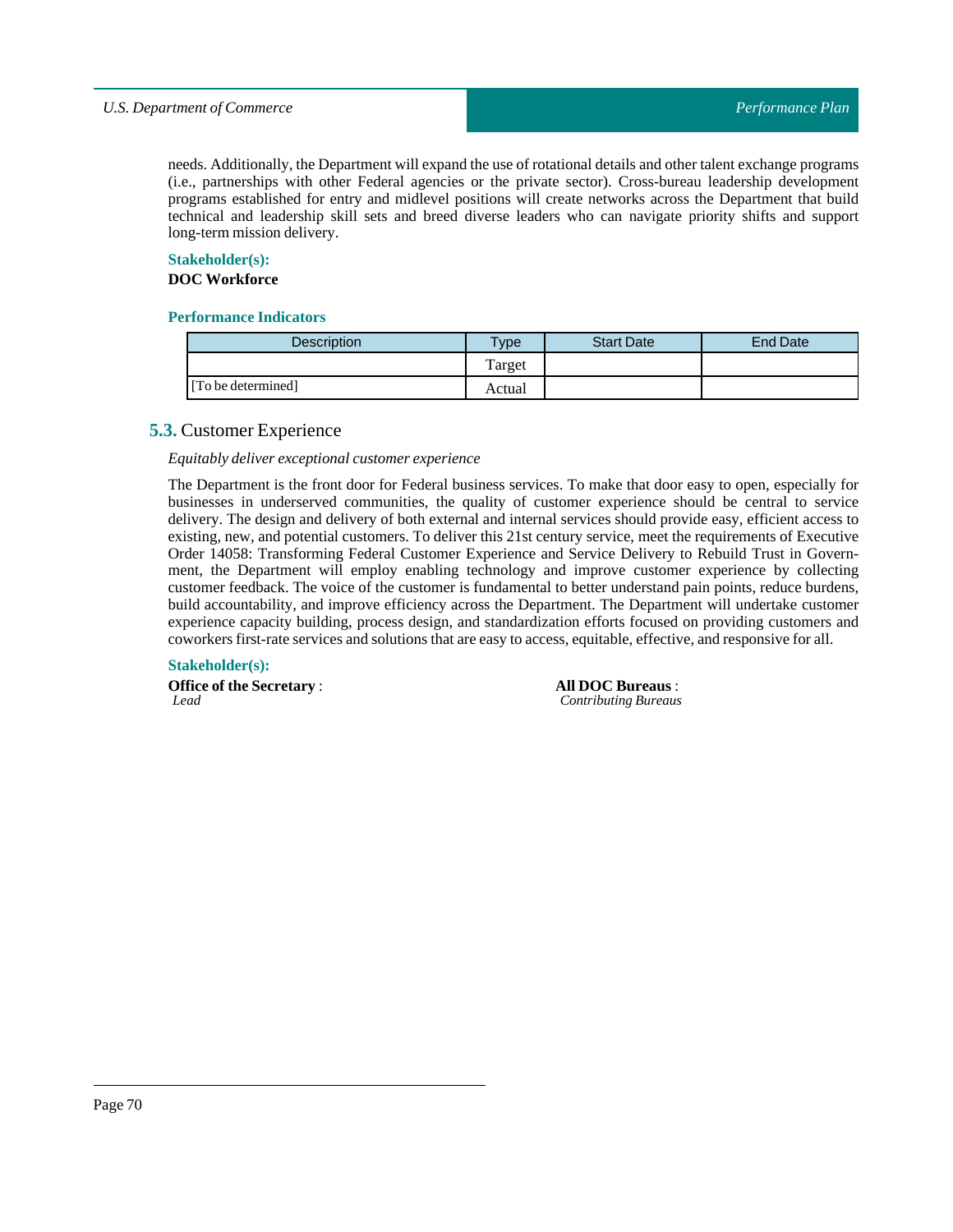### **KPI 5.3.1** Customer Services Satisfaction

| <b>Description</b>                                                                         | <b>Type</b> | <b>Status</b> | <b>Start Date</b> | End Date | Percentage |
|--------------------------------------------------------------------------------------------|-------------|---------------|-------------------|----------|------------|
| Percentage of                                                                              | Target      | Unspecified   |                   |          |            |
| customers who<br>indicate positive<br>satisfaction with<br>designated priority<br>services | Actual      |               |                   |          |            |

### **KPI 5.3.2 Fairness Rating**

| <b>Description</b>                                                                                  | Type   | <b>Status</b> | <b>Start Date</b> | <b>End Date</b> | Percentage |
|-----------------------------------------------------------------------------------------------------|--------|---------------|-------------------|-----------------|------------|
| Percentage of                                                                                       | Target | Unspecified   |                   |                 |            |
| customers who<br>indicate they were<br>treated fairly when<br>using designated<br>priority services | Actual |               |                   |                 |            |

#### **KPI 5.3.3 Helpfulness Rating**

| <b>Description</b>                                                                 | Type   | <b>Status</b> | <b>Start Date</b> | <b>End Date</b> | Percentage |
|------------------------------------------------------------------------------------|--------|---------------|-------------------|-----------------|------------|
| Percentage of                                                                      | Target | Unspecified   |                   |                 |            |
| customers who<br>indicate the<br>employees they<br>interacted with were<br>helpful | Actual |               |                   |                 |            |

### **5.3.1.** Pain Points & Service

#### *Identify actionable information to eliminate customer pain points and increase customers served*

To provide excellent customer service, the Department must understand customers' needs, expectations, and pain points. Additionally, as more bureaus are designated as high impact service providers (HISP), the need for information sharing, collaboration, and coordination within and across agencies has increased. To address these needs, the Department will develop 360-degree assessments of customer experiences, particularly among the public in underserved areas. Following OMB guidance, the Department will identify potential areas of improvement for how services are delivered. Assessments will address current and prospective customers and be supported by technology and HR analytics. The assessments will discover, collect, and analyze customers' feedback and insights from Department and public sources. The Department and existing HISPs will also provide training in full customer experience analytics, including technology demonstrations, to promote efficiencies when analyzing data to make decisions. This strategy will also promote collaboration between HISP and non-HISP bureaus and agencies to exchange best practices, leverage lessons learned, and standardize feedback processes.

### **Stakeholder(s):**

### **DOC Customers**

| <b>Description</b> | vpe    | <b>Start Date</b> | <b>End Date</b> |
|--------------------|--------|-------------------|-----------------|
|                    | Target |                   |                 |
| [To be determined] | Actual |                   |                 |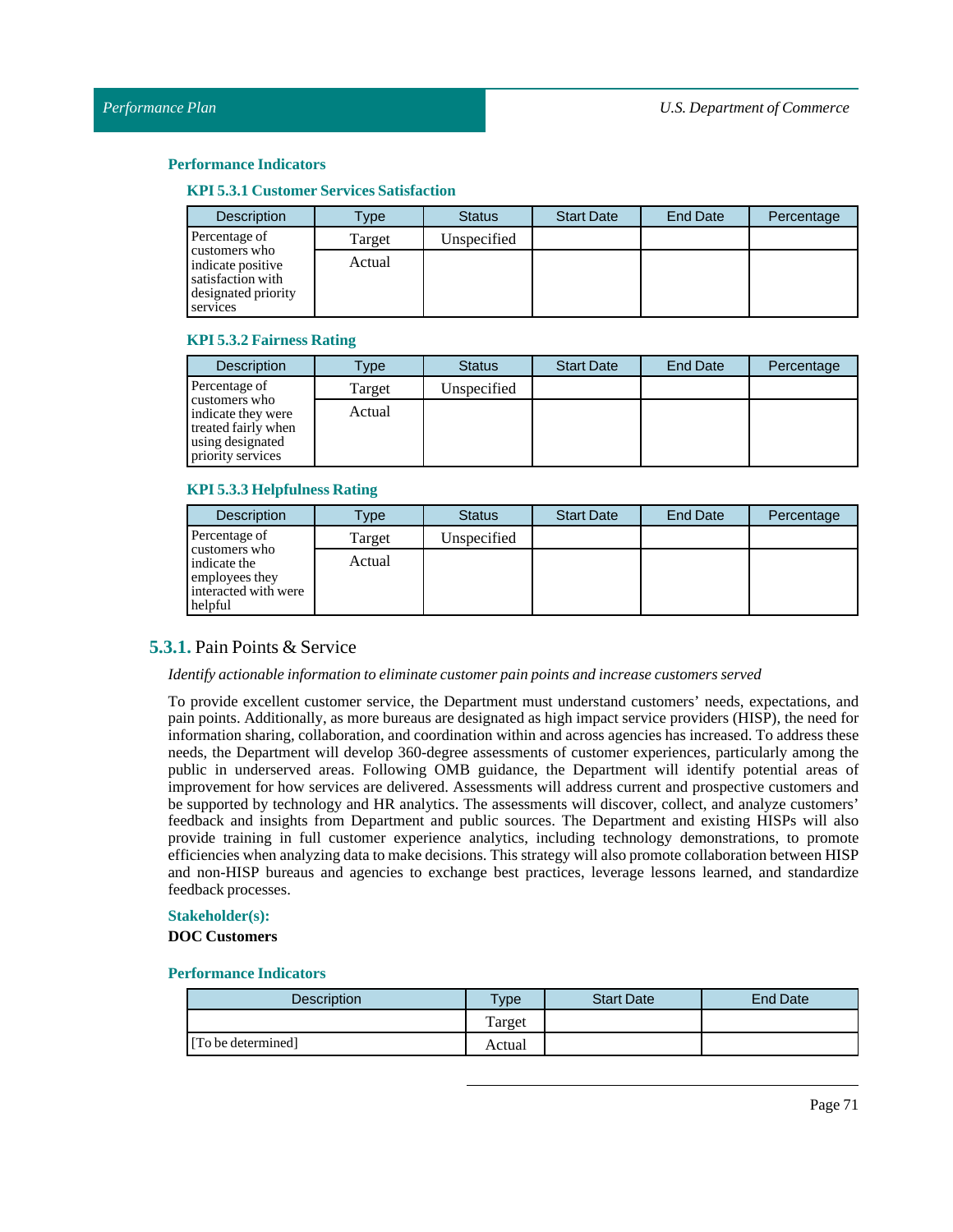## **5.3.2.** Engagement & Service

### *Enhance equitable digital and nondigital customer engagement and service delivery*

Some customers, particularly hard-to-reach, disadvantaged, or non-English-speaking communities, may prefer to access information through nondigital sources. Others may prefer electronic communication. To ensure the Department equitably services all customers, Department services and information must be widely available to all customers in their preferred access format, whether digital, nondigital, or both. Key customerfacing bureaus will conduct customer experience research activities to gain insights about customers' needs, behaviors, and their information consumption habits and preferences. The Department will apply these findings to substantially increase awareness and use of Department programs. The Department will also leverage existing relationships and develop protocols for working with other agencies.

### **Performance Indicators**

| Description        | Type   | <b>Start Date</b> | <b>End Date</b> |
|--------------------|--------|-------------------|-----------------|
|                    | Target |                   |                 |
| [To be determined] | Actual |                   |                 |

## **5.3.3.** Interactions

*Drive high-quality customer service, assistance, and satisfaction by improving initial interactions with the public*

Many customers' first direct interaction with the Department is through a contact center. The Department will establish guiding principles to provide contact centers with a better understanding of service philosophies and standards. The principles will provide a foundation for quality customer service and enhance overall customer experience. Efforts to improve contact centers will consider these principles for interacting with callers via telephone and in writing to exemplify the Department's values, culture, and commitmentto its stakeholders.

### **Performance Indicators**

| <b>Description</b> | <b>Type</b> | <b>Start Date</b> | <b>End Date</b> |
|--------------------|-------------|-------------------|-----------------|
|                    | Target      |                   |                 |
| [To be determined] | Actual      |                   |                 |

## **5.3.4.** Data

#### *Improve customer data standardization,integration, and analysis*

The Department will establish overarching customer experience processes and guidelines to assist bureaus during planning, analysis, and decision making. This will ensure a customercentric, structured approach that complements existing performance management activities. The Department will provide guidance on standardization of terms, naming conventions, research methodologies, insight analytics practices, process improvement, and other customer experience–related practices. Each bureau will employ and adapt this guidance. These efforts will increase the Department's ability to analyze and act on customer engagement data to improve the discoverability and service quality.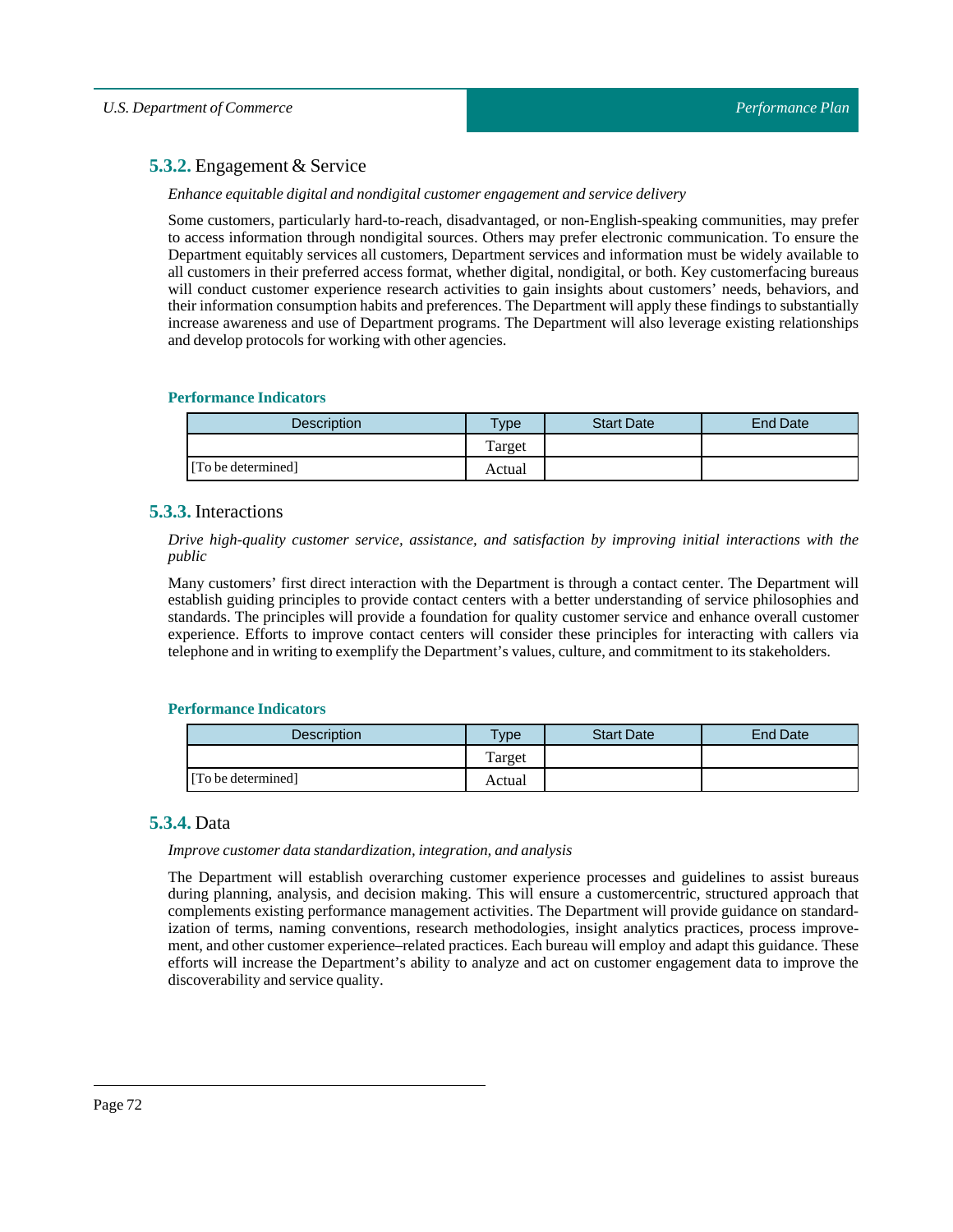#### **Performance Indicators**

| Description        | Type   | <b>Start Date</b> | End Date |
|--------------------|--------|-------------------|----------|
|                    | Target |                   |          |
| [To be determined] | Actual |                   |          |

# **5.4.** Facilities & Operations

*Make Departmentfacilities and operations more sustainable and efficient*

To address the climate crisis and strengthen occupant wellbeing, the Department will reduce the carbon footprint of its facilities and equipment. The Department must overcome challenges including legacy infrastructure, limited electric vehicle charging stations, acquisition mechanisms that do not consistently offer green options, and staff climate literacy. As a solution, the Department will invest in and maintain more climate-resilient infrastructure and operations, pursue efficient and pollution-free upgrades, and prioritize zero-emission vehicle acquisitions. The Department will implement sustainable acquisition processes and create equitable economic opportunities for businesses with climate-friendly products. Additionally, staff will receive training on sustainability best practices.

#### **Stakeholder(s):**

**Office of the Secretary** : *Lead*

**All DOC Bureaus**: *Contributing Bureaus*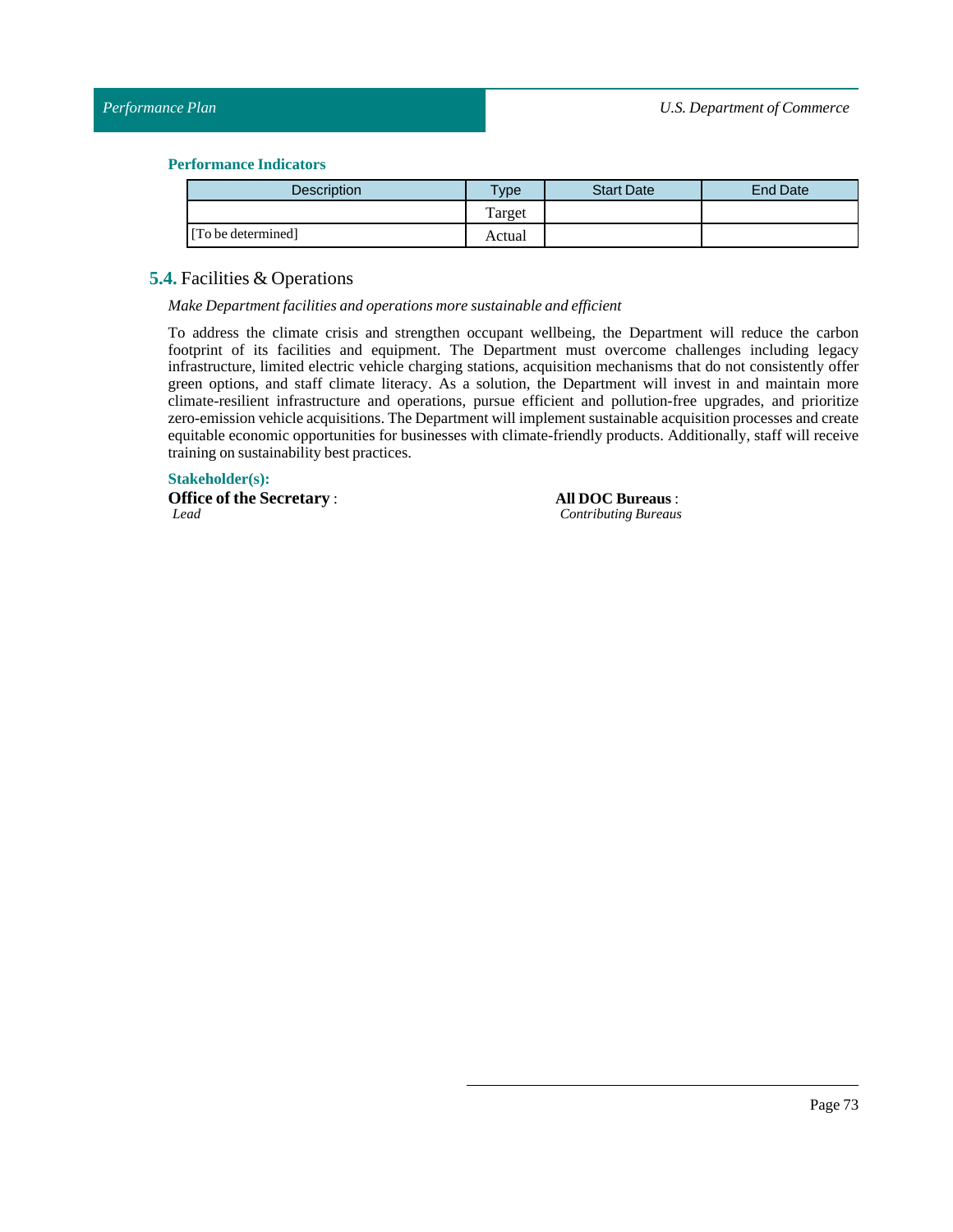#### **Performance Indicators**

### **KPI 5.4.1 Annual Investment**

| <b>Description</b>                                                                                                     | Type   | <b>Status</b> | <b>Start Date</b> | <b>End Date</b> | U.S. Dollars |
|------------------------------------------------------------------------------------------------------------------------|--------|---------------|-------------------|-----------------|--------------|
| Annual investment in                                                                                                   | Target | Unspecified   |                   |                 |              |
| sustainable and<br>climate-resilient<br>design measures,<br>energy, and water<br>efficiencies, and<br>clean energy use | Actual |               |                   |                 |              |

### **KPI 5.4.2 Vehicle Conversions**

| <b>Description</b>                                      | Type   | <b>Status</b> | <b>Start Date</b> | <b>End Date</b> | <b>Number</b> |
|---------------------------------------------------------|--------|---------------|-------------------|-----------------|---------------|
| Number of                                               | Target | Unspecified   |                   |                 |               |
| conversions to<br>electric or zero<br>emission vehicles | Actual |               |                   |                 |               |

### **KPI 5.4.3 Renewable Electrical Energy**

| <b>Description</b>                                                                       | Type   | <b>Status</b> | <b>Start Date</b> | <b>End Date</b> | Percentage |
|------------------------------------------------------------------------------------------|--------|---------------|-------------------|-----------------|------------|
| Renewable energy                                                                         | Target | Unspecified   |                   |                 |            |
| plus nonelectric<br>renewable energy<br>used as a percentage<br>of total electricity use | Actual |               |                   |                 |            |

# **5.4.1.** Greenhouse Gas & Energy

#### *Reduce greenhouse gas emissions and increased use of renewable energy at Departmentfacilities*

The Department will reduce greenhouse gas emissions and meet targets set forth in Executive Order 14057: Catalyzing Clean Energy Industries and Jobs Through Federal Sustainability and other applicable regulations. To meet net-zero emissions targets, the Department will increase the use of carbon pollution-free electricity, improve energy and water efficiencies across its facilities, and incorporate climate-resilient design into all capital planning projects and retrofits. The Department will replace aged infrastructure with low-emissions fixtures and systems, as well as increase the use of advanced utility meters to better inform acquisition and operational decision making on equipment and facilities' energy consumption. The Department will also reduce unnecessary use of potable water, use direct investment and performance contracting vehicles, and increase the use of carbon pollution-free electricity and onsite renewable energy.

#### **Performance Indicators**

| <b>Description</b> | $T$ vpe | <b>Start Date</b> | End Date |
|--------------------|---------|-------------------|----------|
|                    | Target  |                   |          |
| [To be determined] | Actual  |                   |          |

### **5.4.2.** EVs

#### *Maximize conversion ofthe Department's Federal vehicle fleetto electric vehicles*

To improve fleet efficiency, the Department will replace its vehicles with electric, low greenhouse gas emission, or hybrid vehicles. The Department will also right size its fleet, enhance the Fleet Information Management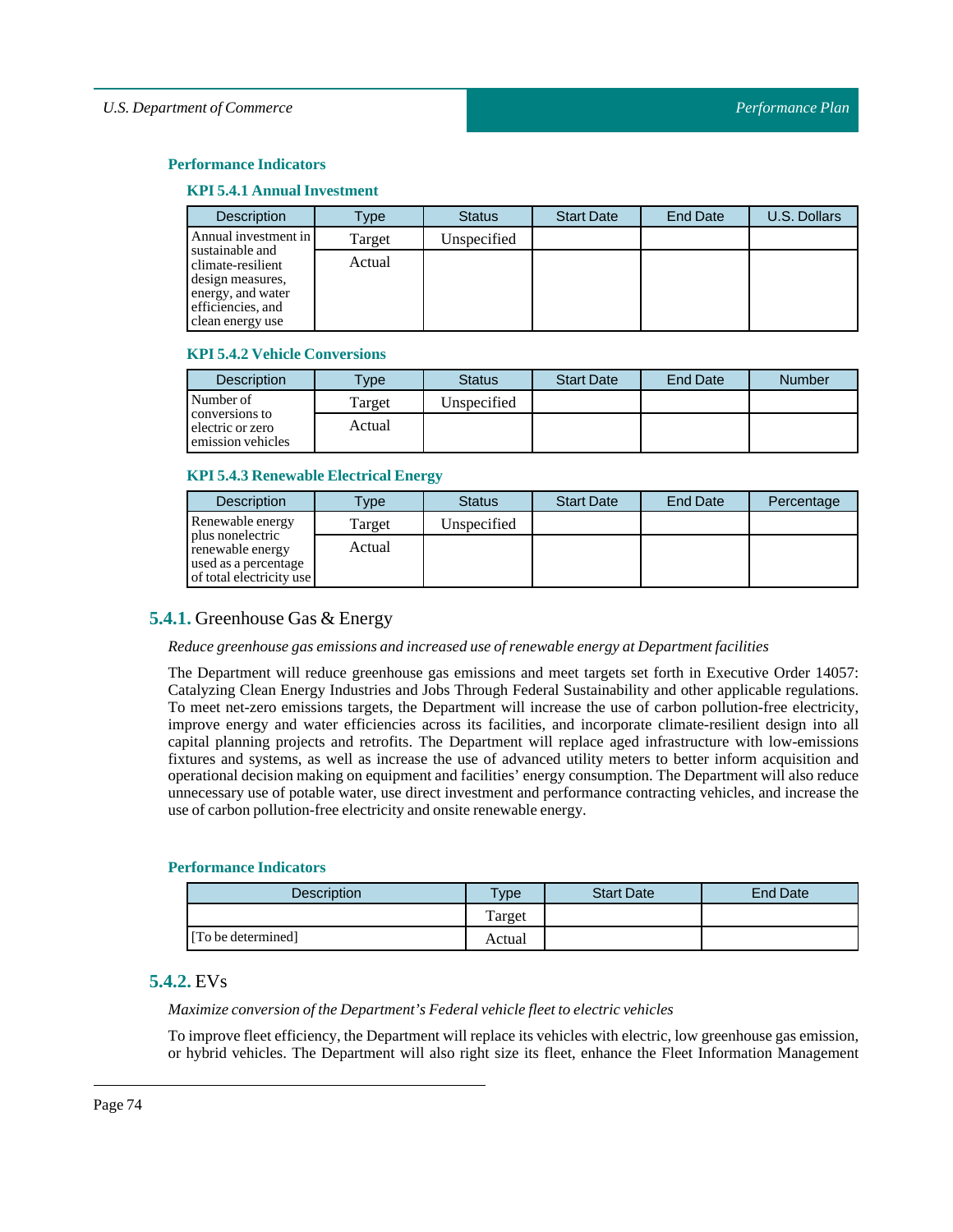System, and integrate the use of IT in fleet vehicles. This will inform acquisition decisions on maintenance issues and energy usage. To measure success of this strategy and guide implementation, the Department will develop a zero-emission fleet strategy and annual targets, in accordance with Executive Order 14008: Tackling the Climate Crisis at Home and Abroad and related guidance.

#### **Performance Indicators**

| <b>Description</b> | Type   | <b>Start Date</b> | End Date |
|--------------------|--------|-------------------|----------|
|                    | Target |                   |          |
| [To be determined] | Actual |                   |          |

## **5.4.3.** Acquisitions & Stewardship

*Enhance sustainable acquisitions and electronic stewardship across procurement, acquisitions, IT, and facilities*

The Department will use procurement as a key tool in its move toward net-zero emissions. To the maximum extent possible, the Department will purchase sustainable products and services designated by the Environmental Protection Agency as sustainable and made of recovered materials. The Department will streamline and centralize acquisition procedures to increase the selection of green options, use governmentwide category management vehicles, and use shared services. The Department will also consolidate data centers to increase efficiency and purchase sustainable electronics (e.g., ENERGY STAR).

#### **Performance Indicators**

| Description        | $T$ <sub>ype</sub> | <b>Start Date</b> | End Date |
|--------------------|--------------------|-------------------|----------|
|                    | Target             |                   |          |
| [To be determined] | Actual             |                   |          |

### **5.4.4.** Sustainability

#### *Institute a culture of sustainability across all Departmentalfunctions*

To create a culture of sustainability, the Department will increase climate literacy through collaborative education and awareness programs. The Department will incorporate sustainability targets into employee performance plans and objectives, where applicable. Additionally, the Department will provide online sustainability training to all employees, such as the program offered by the Office of Sustainable Energy and Environmental Programs. These combined efforts will increase awareness and knowledge of sustainability, climate adaptation, and resilience.

#### **Performance Indicators**

| <b>Description</b> | $T$ <sub>V</sub> $pe$ | <b>Start Date</b> | End Date |
|--------------------|-----------------------|-------------------|----------|
|                    | Target                |                   |          |
| [To be determined] | Actual                |                   |          |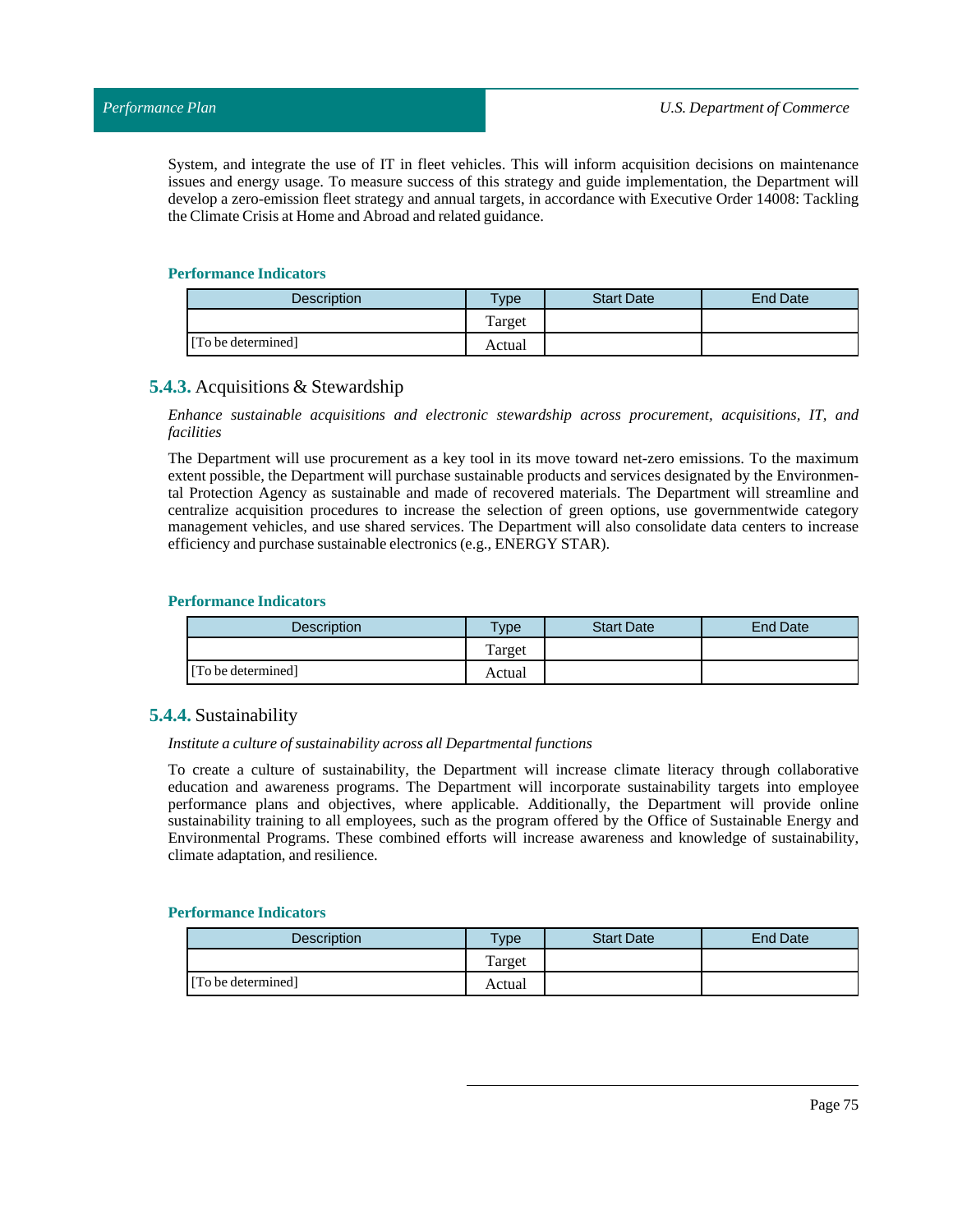# **5.5.** Mission Support

*Modernize mission support processes and infrastructure*

Efficient internal processes and IT infrastructure enable the Department to provide essential services, disseminate knowledge, facilitate productivity, decrease risk, inform decision making, and reduce costs. Most importantly, the Department must have user-friendly processes and privacy protection to build public trust. To reduce unnecessary complexity and improve service delivery quality and turnaround time, the Department will replace legacy technology for operations, employ cybersecurity advances, and leverage private-sector best practices in process design. New technology will also support acquisition savings by identifying opportunities to achieve economies of scale. The Department will work to create a future-proof foundation for responsive services, agility, relentless innovation, and IT that is secure and empowers employees to excel.

**Stakeholder(s): Office of the Secretary** :

*Lead*

**All DOC Bureaus**: *Contributing Bureaus*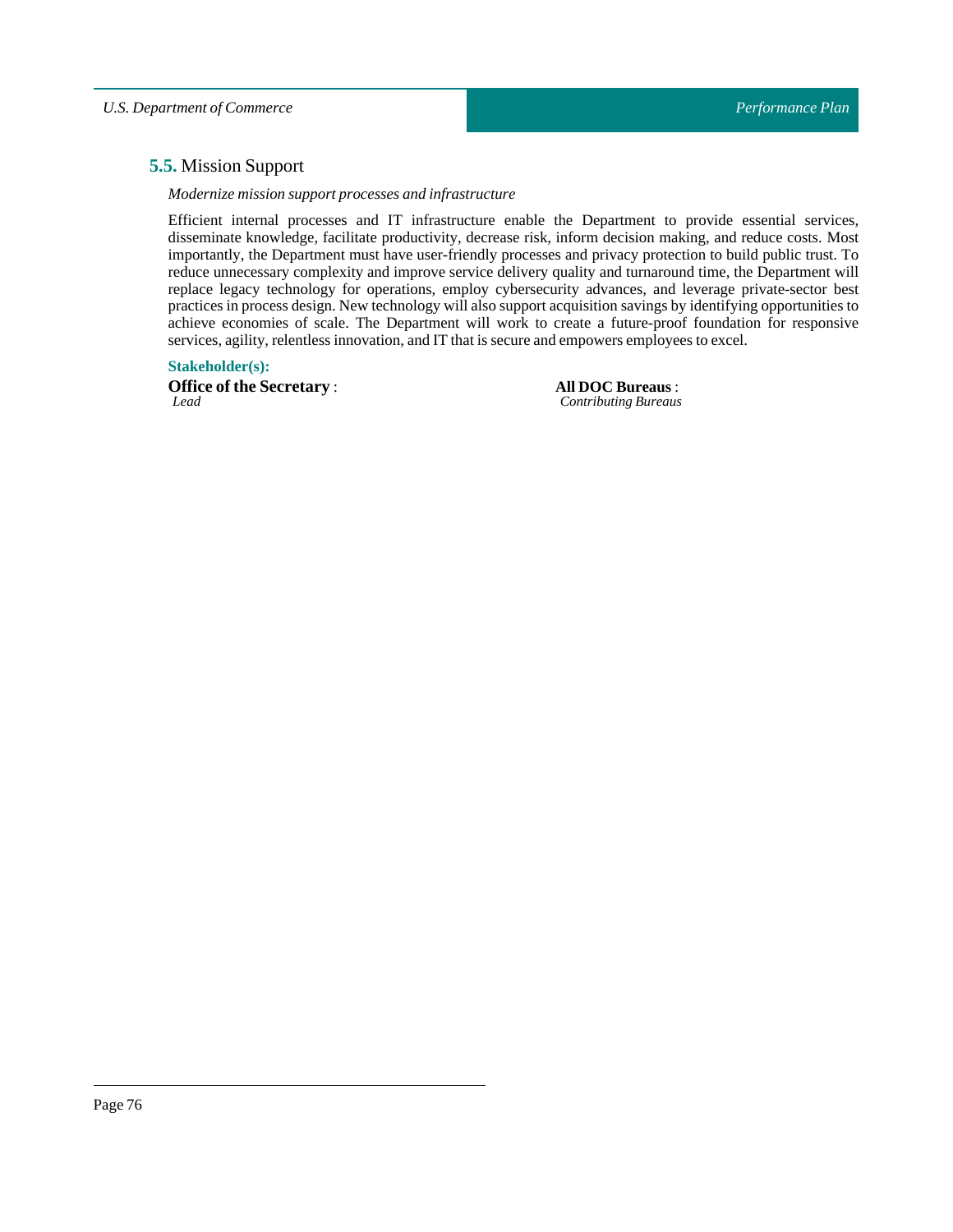# **Performance Indicators**

# **KPI 5.5.1 FITARA**

| <b>Description</b>                                                                                                                                  | Type   | <b>Status</b> | <b>Start Date</b> | End Date | Score |
|-----------------------------------------------------------------------------------------------------------------------------------------------------|--------|---------------|-------------------|----------|-------|
| Improve the                                                                                                                                         | Target | Improved      |                   |          |       |
| Department's<br><b>Federal Information</b><br><b>Technology Reform</b><br>Act (FITARA) score:<br>employee rating for<br>internal service<br>quality | Actual |               |                   |          |       |

# **KPI 5.5.2 FISMA Systems**

| <b>Description</b>                                                                                                                                                                                                                                     | Type   | <b>Number</b> | <b>Start Date</b> | <b>End Date</b> | Percentage |
|--------------------------------------------------------------------------------------------------------------------------------------------------------------------------------------------------------------------------------------------------------|--------|---------------|-------------------|-----------------|------------|
| Percentage of                                                                                                                                                                                                                                          | Target | Unspecified   |                   |                 |            |
| <b>Federal Information</b><br>Security<br><b>Modernization Act</b><br>(FISMA) reportable<br>systems adopting<br>National Institute of<br>Standards and<br>Technology (NIST)<br>Special Publication<br>$(SP)$ 800-53 Rev. 5<br><b>Security Controls</b> | Actual |               |                   |                 |            |

### **KPI 5.5.3 Deployments**

| <b>Description</b>                                                                                                                                                                         | Type   | <b>Status</b> | <b>Start Date</b> | <b>End Date</b> | Percentage |
|--------------------------------------------------------------------------------------------------------------------------------------------------------------------------------------------|--------|---------------|-------------------|-----------------|------------|
| Percentage of                                                                                                                                                                              | Target | Unspecified   |                   |                 |            |
| on-time, on-budget<br>deployments of<br><b>Business Application</b><br>Solutions (BAS),<br><b>Grants Enterprise</b><br>Management<br>Solution (GEMS),<br>and Talent<br>Acquisition systems | Actual |               |                   |                 |            |

# **KPI 5.5.4 Application Services Migrated**

| <b>Description</b>                                                     | <b>Type</b> | <b>Status</b> | <b>Start Date</b> | <b>End Date</b> | Percentage |
|------------------------------------------------------------------------|-------------|---------------|-------------------|-----------------|------------|
| Percentage of                                                          | Target      | Unspecified   |                   |                 |            |
| application services<br>migrated to<br>Cloud-Based<br><b>platforms</b> | Actual      |               |                   |                 |            |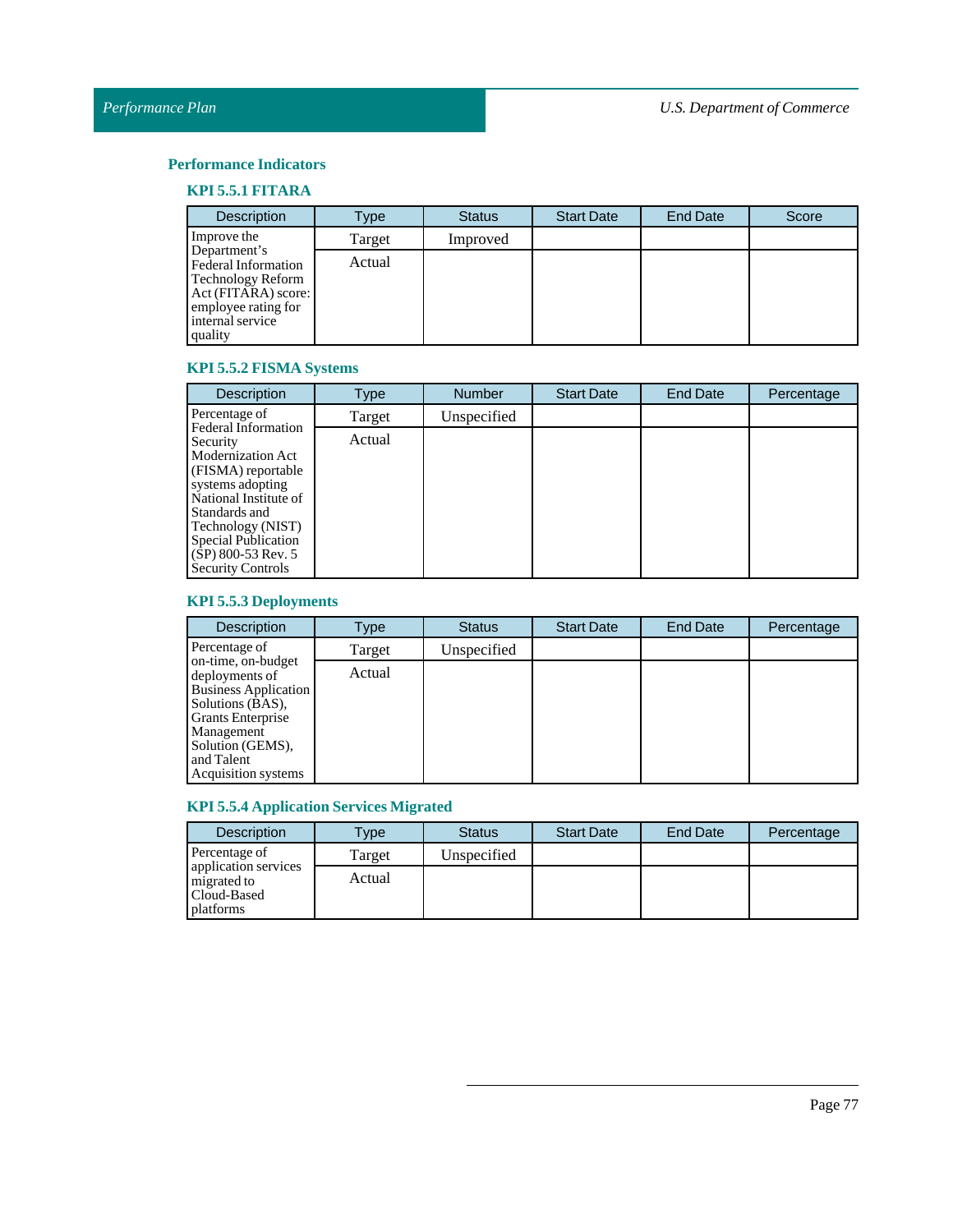### **KPI 5.5.5 PAR Timeliness**

| <b>Description</b>                                                         | $T$ <sub>V</sub> $pe$ | <b>Status</b> | <b>Start Date</b> | End Date | Percentage |
|----------------------------------------------------------------------------|-----------------------|---------------|-------------------|----------|------------|
| Percentage of normal                                                       | Target                | Unspecified   |                   |          |            |
| priority Personnel<br><b>Action Requests</b><br>(PAR) completed on<br>time | Actual                |               |                   |          |            |

### **KPI 5.5.6 FAC-P/PM Employees**

| <b>Description</b>                                                                                                  | Type   | <b>Status</b> | <b>Start Date</b> | <b>End Date</b> | <b>Number</b> |
|---------------------------------------------------------------------------------------------------------------------|--------|---------------|-------------------|-----------------|---------------|
| Number of                                                                                                           | Target | Unspecified   |                   |                 |               |
| employees with<br><b>Federal Acquisition</b><br>Certification for<br>Program and Project<br>Managers (FAC-P/<br>PM) | Actual |               |                   |                 |               |

#### **KPI 5.5.7SLA Timeline Reduction**

| <b>Description</b>                                                      | Type   | <b>Status</b> | <b>Start Date</b> | <b>End Date</b> | Percentage |
|-------------------------------------------------------------------------|--------|---------------|-------------------|-----------------|------------|
| Percent reduction of                                                    | Target | Unspecified   |                   |                 |            |
| service level<br>agreement timelines<br>due to process<br>reengineering | Actual |               |                   |                 |            |

### **KPI 5.5.8 Workforce Trained/Credentialed**

| <b>Description</b>                                                                 | Type   | <b>Status</b> | <b>Start Date</b> | <b>End Date</b> | Percentage |
|------------------------------------------------------------------------------------|--------|---------------|-------------------|-----------------|------------|
| Percentage of                                                                      | Target | Unspecified   |                   |                 |            |
| workforce trained or<br>credentialed in<br>innovative<br>acquisition<br>techniques | Actual |               |                   |                 |            |

# **5.5.1.** IT

#### *Accelerate information technology (IT) modernization*

The Department operates many legacy IT systems and platforms that it needs to replace or upgrade. Maintaining these systems consumes excessive HR and funding. It also prevents faster deployment of next generation IT systems that would better serve the Department's mission. When upgrading commodity IT functions, the Department will use industry standard cloud-based platforms as well as standardized software and hardware deployments. This will free up application development resources and accelerate the rollout of services and applications that offer unique, mission-related functionalities.

### **Performance Indicators**

| <b>Description</b> | <b>Type</b> | <b>Start Date</b> | End Date |
|--------------------|-------------|-------------------|----------|
|                    | Target      |                   |          |
| [To be determined] | Actual      |                   |          |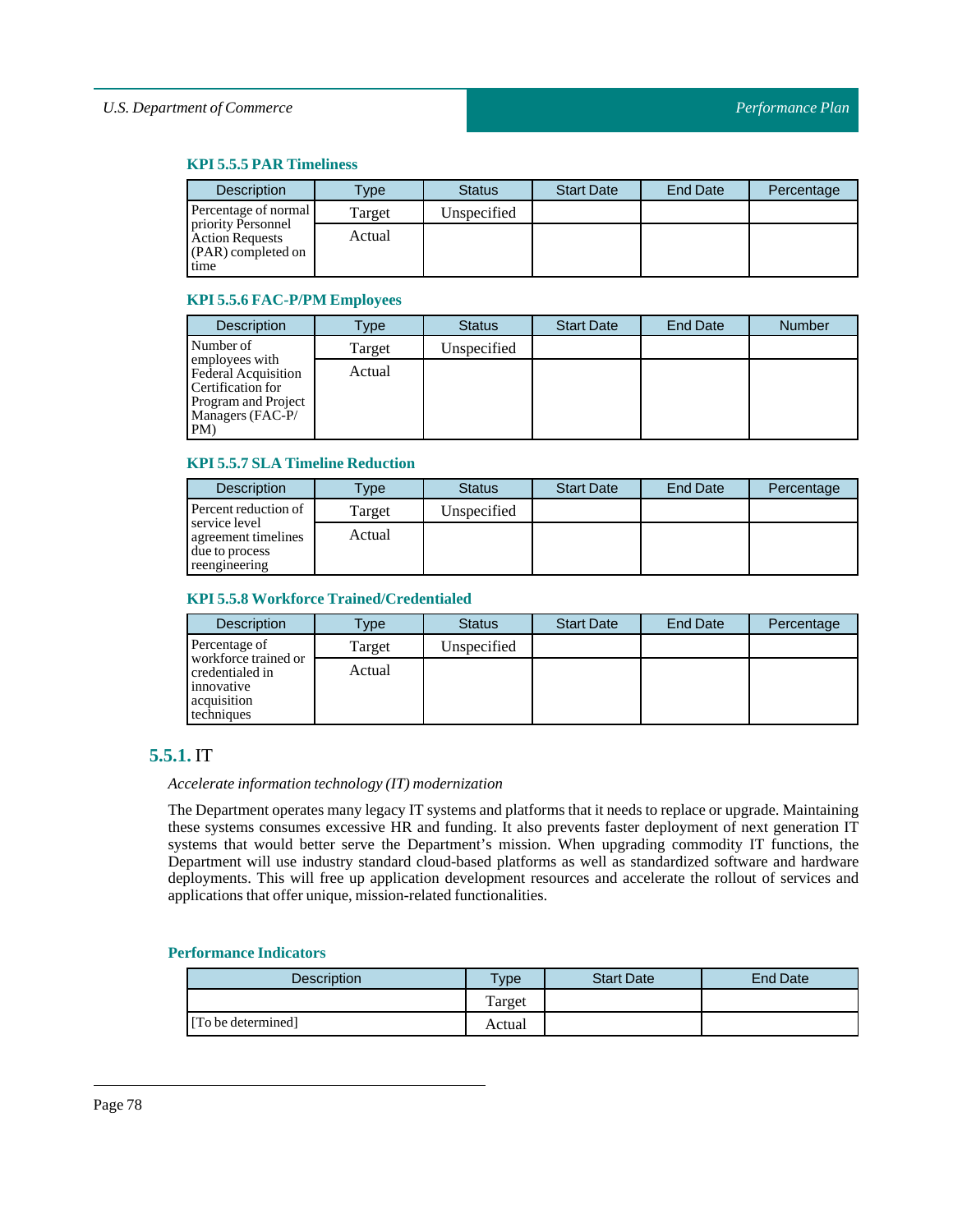# **5.5.2.** Acquisition, Procurement & Grants

#### *Advance equity and accountability in mission-focused acquisition, procurement, and grant execution*

The Department will make acquisition and grant investments to ensure equitable economic growth, innovation, climate solutions, and global competitiveness. To ensure accountability and transparency in its investments, the Department will implement program management best practices such as baselining cost, schedule, and performance monitoring. The Department will track economic benefits to disadvantaged communities and address climate related concerns in acquisition and grant programs. In support of Executive Order 13985: Advancing Racial Equity and Support for Underserved Communities Through the Federal Government, the Department will focus on increasing procurement from small disadvantaged businesses and businesses in the Ability One program. New tools, resources, and training willincrease outreach to underserved communities.

#### **Performance Indicators**

| <b>Description</b> | <b>Vpe</b> | <b>Start Date</b> | End Date |
|--------------------|------------|-------------------|----------|
|                    | Target     |                   |          |
| [To be determined] | Actual     |                   |          |

# **5.5.3.** Enterprise Services

*Eliminate service duplication and operational inefficiencies across the Department's dispersed mission support functions by integrating them into the Enterprise Services (ES) model*

The ES business model will use shared resources, standard processes, innovative sourcing strategies, and technology advancement to drive operational efficiency and improve customer service across the Department. ES will integrate dispersed business support functions into a single service delivery system. This will allow all bureaus and offices to dedicate more staff and resources to mission functions. This standardized approach to acquisitions, HR, and managed printing will free up capacity for continuous innovation and improvement as well as more accurate processing of pay, personnel, and benefit actions.

### **Performance Indicators**

| <b>Description</b> | $T$ <sub>ype</sub> | <b>Start Date</b> | End Date |
|--------------------|--------------------|-------------------|----------|
|                    | Target             |                   |          |
| [To be determined] | Actual             |                   |          |

# **5.5.4.** Cybersecurity

*Monitor compliance with all Federal cybersecurity standards and establish systems to identify emerging vulnerabilities*

To protect critical data and infrastructure from increasingly sophisticated and persistent cybersecurity attacks, the Department will comply with the FISMA and similar regulatory requirements. To safeguard the confidentiality, integrity, and availability of information systems, the Department will make considerable IT investments and practice consistent vigilance. Additionally, the Department will publish modernized enterprise cybersecurity policies, standards, and handbooks. The Department will develop and implement a plan to adopt a Zero Trust Architecture, establish fellowship and internship programs for cybersecurity, and build an Agency Continuous Diagnostics and Mitigation dashboard. The Department will also continuously identify and implement new tactics as threats emerge.